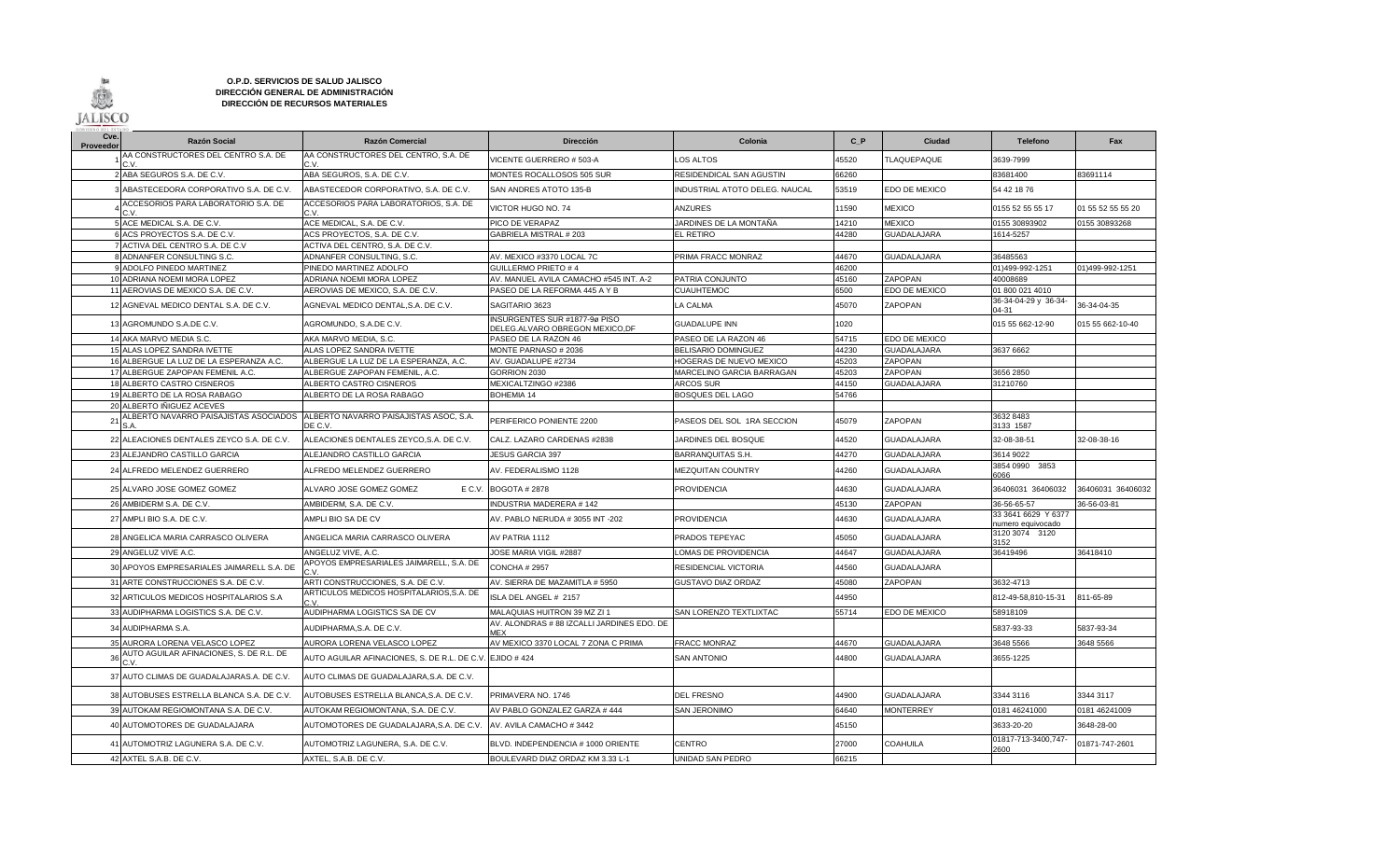|    | 43 AZULIM S.A. DE C.V                                   | AZULIM, S.A. DE C.V.                                                           | NICOLAS ROMERO NO. 117                                      | VILLASEÑOR S.H.                | 4600  | GUADALAJARA        | 33 38 70 02 07               |                   |
|----|---------------------------------------------------------|--------------------------------------------------------------------------------|-------------------------------------------------------------|--------------------------------|-------|--------------------|------------------------------|-------------------|
|    | 44 B.P.M. SERVICIO S.A. DE C.V                          | B.P.M. SERVICIO., S.A. DE C.V.                                                 | <b>JADADORES #15</b>                                        | COUNTRY CLUB, MEX.D.F.         | 4210  | <b>MEXICO</b>      | 5544-90-56                   | 5544-90-56        |
|    | 45 BAEZA EDIFICACIONES S.A. DE C.V.                     | BAEZA EDIFICACIONES S.A. DE C.V.                                               | RIO PRESAS # 2545                                           | JARDINES DEL ROSARIO           | 44890 | <b>GUADALAJARA</b> | 38 25 86 55                  |                   |
|    | 46 BALCONES DE CANTERA A.C.                             | BALCONES DE CANTERA, A.C.                                                      | <b>RUBI #76</b>                                             | BALCONES DE LA CANTERA         | 45180 | ZAPOPAN            |                              |                   |
|    | 47 BANQUETES DEL CASTILLO S.A. DE C.V.                  | BANQUETES DEL CASTILLO, S.A. DE C.V.                                           | VILLA DE JUAREZ # 123-A                                     | FRANCISCO SARABIA              | 45235 | ZAPOPAN            | 3344 4333                    | 3344 4333         |
|    | 48 BARRIOS UNIDOS A.C.                                  | BARRIOS UNIDOS, A.C.                                                           | JOSEFA ORTIZ DE DOMINGUEZ #1306                             | COL. BLANCO Y CUELLAR          | 44730 | GUADALAJARA        | 3345-4088                    |                   |
|    | 49 BATAS BOTAS Y UNIF.INDUST.S.A                        | BATAS BOTAS Y UNIFORMES IND. S.A. DE C.V.                                      | CALZADA INDEPENDENCIA NORTE #735                            |                                |       |                    | 36-17-39-16                  | 36-17-76-45       |
|    | 50 BIBIANA SALDA?A LOPEZ                                | BIBIANA SALDAÑA LOPEZ                                                          | PASEO DE LAS ACACIAS 3087-A                                 | <b>FRACC TABACHINES</b>        | 45188 | ZAPOPAN            | 3660 2264                    |                   |
|    | 51 BIODIST S.A. DE C.V                                  | BIODIST, S.A. DE C.V.                                                          | SEBASTIAN DEL PIOMBO NO. 65                                 | NONOALCO MIXCOAC               | 3700  | <b>MEXICO</b>      | 01800-5059-765               | 3640-4092         |
|    | 52 BIOGAS MILENIO S.DE R.L. DE C.V.                     | BIOGAS MILENIO, S DE R.L. DE C.V.                                              | AV CHAPALITA 1705                                           | CHAPALITA                      | 45040 | <b>GUADALAJARA</b> | 1596 3275                    |                   |
|    | 53 BIOMEP S.A. DE C.V.                                  | BIOMEP., S.A. DE C.V.                                                          | PROVIDENCIA #622, MEXICO, D.F.                              | DEL VALLE                      | 3100  |                    | 01 5 55 523-34-51            | 01 5 55 669-42-09 |
|    | 54 BLANCA ESTELA ZEPEDA AGUILAR                         | BLANCA ESTELA ZEPEDA AGUILAR                                                   | CALLE EJIDO # 122                                           | CENTRO                         | 46600 | AMECA JALISCO      | 375-7580835                  |                   |
|    | 55 BLANCA MIREYA VAZQUEZ GONZALEZ                       | BLANCA MIREYA VAZQUEZ GONZALEZ                                                 | BLV. ANACLETO GONZALEZ FLORES # 739                         | <b>CENTRO</b>                  | 47730 | TOTOTLAN JALISCO   | 378-7818066                  |                   |
|    | 56 BREYSA CONSTRUCTORA S.A. DE C.V.                     | BREYSA CONSTRUCTORA, S.A. DE C.V.                                              | CIRC. JORGE A. DEL CASTILLO 1310                            | CHAPULTEPEC COUNTRY            | 44620 | <b>GUADALAJARA</b> | 3853 6453<br>38536490        | 3853 4881         |
| 57 | BROKERS CONSUMIBLES DE MEXICO S.A. DE<br>C.V.           | BROKERS CONSUMIBLES DE MEXICO, S.A. DE<br>$\cdot$ v                            | HIDALGO 125-1                                               | PEÑON DE LOS BAÑOS DELEG VENUS | 11520 | <b>MEXICO</b>      | 15 60 17 67                  | 15 60 17 67       |
|    | 58 BRUDIMEX S.A. DE C.V.                                | BRUDIMEX, S.A. DE C.V.                                                         | AV. URBINA # 63, NAUCALPAN EDO. MEX.                        | FRACC. PARQUE INDUSTRIAL       | 53370 |                    | 0155-5312-6135               | 0155-5312-6162    |
|    | 59 BSN MEDICAL S.A. DE C.V.                             | BSN MEDICAL S.A. DE C.V.                                                       | LOTE 3A MANZ 2 AV. LOS ENCINOS ESQ. AV<br><b>DEL PARQUE</b> | FRACC VILLA FLORIDA REYNIOSA   | 88730 |                    |                              |                   |
| 60 | C.BRAMBILA COMUNICACIONES & MARKETING                   | C. BRAMBILA COMUNICACION & MARKETIING,                                         | SAN MIGUEL 4375                                             | CIUDAD DE LOS NIÑOS            | 45042 | ZAPOPAN            | 3122 9866                    |                   |
| 61 | CADENA RADIODIFUSORA MEXICANA S.A. DE                   | CADENA RADIODIFUSORA MEXICANA, S.A.D<br>C.V.3                                  | CALZ. DE TLALPAN #3000                                      | ESPARTACO DELEGACION COYOACAN  | 4870  | <b>MEXICO</b>      | 3818 7700                    | 3818 7726         |
| 62 | CAMARA NACIONAL DE COMERCIO SERVICIOS                   | CAMARA NACIONAL DE COMERCIO SERVICIOS<br><b>URISMO DE GUADALAJARA</b>          | AV VALLARTA 4095                                            | FRACCIONAMIENTO CAMINO REAL    | 45020 | ZAPOPAN            | 1201 2050 3880<br>9090       |                   |
| 63 | CAMPO FENIX TRATAM Y CONSEJERIA EN<br>ADICC             | CAMPO FENIX TRATAM Y CONSEJERIA EN<br>ADICC, A.C.                              | PASEO LA GOLONDRINA #70                                     | PASEOS DEL LAGO                | 45590 | TLAQUEPAQUE        |                              |                   |
| 64 | CARDIOLOGOS ASOCIADOS DE JALISCO S.C.                   | CARDIOLOGOS ASOCIADOS DE JALISCO, S.C.                                         | <b>COLOMOS # 2110</b>                                       | LOMAS DE PROVIDENCIA           | 44610 | <b>GUADALAJARA</b> | 3642-9242, 6342-9292         |                   |
|    | 65 CARLOS ALBERTO NU?EZ GAYTAN                          | CARLOS ALBERTO NUÑEZ GAYTAN                                                    | EUTIMIO PINZON # 1029-A                                     | RANCHO NUEVO                   | 44240 | GUADALAJARA        | 3603-3920                    |                   |
|    | 66 CARLOS JAVIER DE ALBA GONGORA                        | CARLOS JAVIER DE ALBA GONGORA                                                  | AV. D 473                                                   | SEATTLE                        | 45150 | ZAPOPAN            | 36 36 32 37                  |                   |
|    | 67 CARLOS NAFARRATE S.A.DE C.V.                         | MEDICINAS LASER, S.A. DE C.V                                                   | AV. LAS AMERICAS # 601                                      | LADRON DE GUEVARA              | 44680 |                    | 36-69-98-00                  | 36-30-02-10       |
|    | 68 CASA HOGAR HOMBRES EN VICTORIA A.C.                  | CASA HOGAR HOMBRES EN VICTORIA, A.C.                                           | C. BRONCE #2601                                             | CARLOS RIVERA ACEVES           | 45065 | ZAPOPAN            | 31804524                     |                   |
| 69 | CASAS Y ALBERGUES DE RAHAB. AGUA VIVA                   | CASAS Y ALBERGUES DE RAHAB. AGUA VIVA<br>A.C.                                  | PERLA No. 6855                                              | LIBERTAD                       | 32290 |                    | 6153390                      |                   |
|    | 70 CECILIA GARIBI GONZALEZ                              |                                                                                |                                                             |                                |       |                    |                              |                   |
| 71 | CENTRAL DE SERVICIOS DIVERSOS DE<br>GUADALAJARA         | CENTRAL DE SERVICIOS DIVERSOS DE<br>GUADALAJARA, S.A. DE C.V.                  | CALLE STA EDUWIGES # 592                                    | EL BRISEÑO                     | 45236 | ZAPOPAN            | 36126518                     |                   |
| 72 | CENTRAL FARMACEUTICA MERCED S.A. DE                     | CENTRAL FARMACEUTICA MERCED S.A. DE C.V                                        | SAN PABLO 67                                                | CENTRO DELEG. CUAUHTEMOC       | 6090  | ZAPOPAN            | 015555424754<br>015555429305 |                   |
|    | 73 CENTRAL PACIFIC PAPER S.A. DE C.V                    | CENTRAL PACIFIC PAPER.S.A. DE C.V                                              | CRUZ VERDE #787                                             | SAGRADA FAMILIA                | 44200 | <b>GUADALAJARA</b> | 0133 3825 9876               | 0133 3825 9876    |
| 74 | CENTRO DE DESARROLLO PARA JOVENES<br>SE?ORD             | CENTRO DE DESARROLLO PARA JOVENES<br>SEÑORD                                    | NDEPENDENCIA 14 INT. 402                                    | TEPATITLAN DE MORELOS, JAL.    |       |                    |                              |                   |
|    | 75 CENTRO DE INTEG. JUVENIL JALISCO A.C.                | CENTROS DE INTEGRACION JUVENIL, A.C.                                           | CARR A TESISTAN Y PERIFERICO S/N                            | ARBOLEDAS FOVISSSTE            | 45130 | ZAPOPAN            |                              |                   |
|    | 76 CENTRO DE RECUPERACION DE ADICCIONES                 | CENTRO DE RECUPERACION DE ADICCIONES                                           | AV. PROLONGACIN GOBERNADOR CURIEL #<br>5955                 | LOMAS DE 4                     | 45560 | <b>GUADALAJARA</b> | 1649-0671                    |                   |
| 77 | CENTRO DE RECUP. DE DROGADICTOS Y<br><b>ALCOHOLICOS</b> | CENTRO DE RECUP.DE DROGAD.Y<br>ALCOHOLICOS DEI                                 | AV. JALISCO No. 1028                                        | EL MANTE                       | 45235 |                    |                              |                   |
|    | 78 CENTRO DE RECUPERACION EL GRULLO A.C.                | CENTRO DE RECUPERACION EL GRULLO, A.C.                                         | PROLONGACION COLOMO # 940, OFNA. NIÑOS<br><b>HEROES#7</b>   |                                | 48740 |                    | 387-2841                     |                   |
|    | 79 CENTRO DE RECUPERACION LAS HOJAS A.C.                | CENTRO DE RECUPERACION LAS HOJAS, A.C.                                         | CONOCIDO                                                    | RANCHO LAS HOJAS S/N           | 15340 | <b>TONALA</b>      |                              |                   |
|    | 80 CENTRO DE REHAB. GUERRA CRISTIANA A.C.               | CENTRO DE REHAB. GUERRA CRISTIANA, A.C.                                        | ALLENDE No 137                                              |                                |       |                    | 37350097                     |                   |
| 8' | CENTRO DE REHABILIT.DE ENFERMEDADES<br>ADICTIVAS A.C.   | CENTRO DE REHABILITACION DE<br><b>ENFERMEDADES ADICTIVAS, A.C.</b>             | CALZ. INDEPENDENCIA #1091                                   | <b>INDEPENDENCIA</b>           | 44379 | <b>GUADALAJARA</b> |                              |                   |
| 82 | CENTRO DE REHABILITACION AMOR POR VIVIR                 | CENTRO DE REHABILITACION AMOR POR VIVIR,                                       | C. PROLONGACION 1 DE MAYO 3361                              | VILLAS DE NUEVO MEXICO         | 45200 | GUADALAJARA        |                              |                   |
| 83 | CENTRO DE REHABILITACION ANTI<br><b>ILCOHOLICO</b>      | CENTRO DE REHABILITACION ANTI<br><u>ALCOHOLICO ALBERGUE LOS REYES AC</u>       | C CIUDAD PEMEX 4988                                         | SAN PEDRITO DELEG. TLAQUEPAQUE |       | TLAQUEPAQUE        | 690 1221                     |                   |
| 84 | CENTRO DE TRATAMIENTO LA PROXIMA<br><b>FRONTER</b>      | CENTRO DE TRATAMIENTO LA PROXIMA<br>FRONTERA, A.C.                             | AV. VICENTE GUERRERO # 994                                  | AGUA BLANCA INDUSTRIAL         | 45235 | ZAPOPAN            | 3188-2410                    |                   |
|    | CENTRO DESARROLLO P/LA MUJER NTRA.                      | CENTRO DESARROLLO P/LA MUJER NTRA. SRA<br><b>DE LA LUZ A.C</b>                 | GONZALEZ BOCANEGRA # 139                                    | CENTRO                         | 47180 |                    |                              |                   |
|    |                                                         | CENTRO OFTALMOLOGICO SAN ANGEL S.A. DE CENTRO OFTALMOLOGICO SAN ANGEL, S.A. DE | SANTA MONICA # 430 COL. EL SANTUARIO                        | GUADALAJARA JALISCO            |       | <b>GUADALAJARA</b> | 3614 9482                    | 3614 3262         |
|    | 87 CENTURIA COMERCIAL MOTORS S.A                        | CENTURIA COMERCIAL MOTORS, S.A. DE C.V.                                        | FCO. SILVA ROMERO #480                                      | LOMAS DE TLAQUEPAQUE           | 45550 |                    | 3657-40-94                   | 3657-44-55        |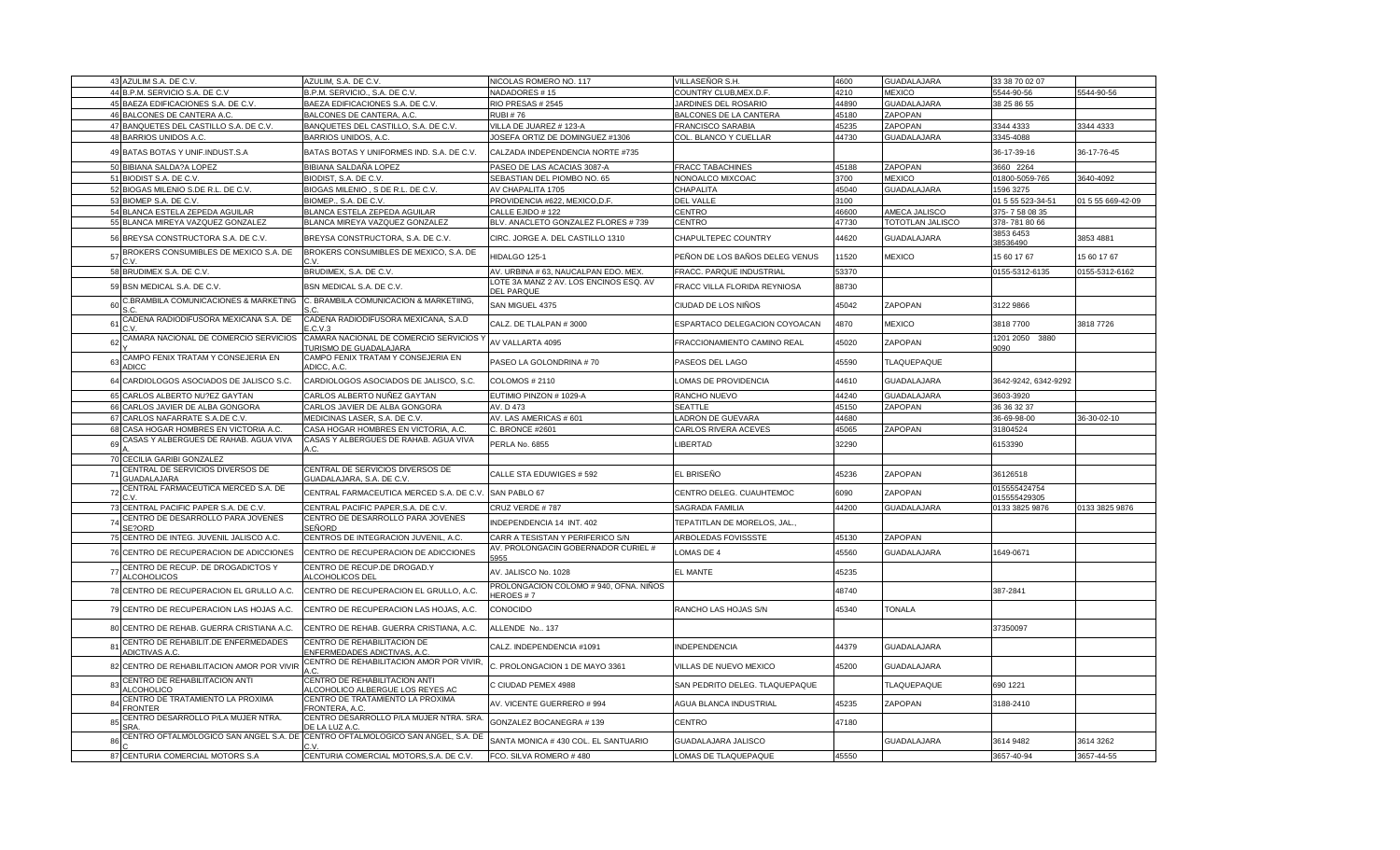|     | 88 CHARDIN BOUTIQUE S.A. DE C.V.                                             | CHARDIN BOUTIQUE, S.A. DE C.V.<br>A. DE                                                   | HIDALGO 1187                                        | LADRON DE GUEVARA                       | 44600 | <b>GUADALAJARA</b>                    | 3826 4675<br>38264468               |                   |
|-----|------------------------------------------------------------------------------|-------------------------------------------------------------------------------------------|-----------------------------------------------------|-----------------------------------------|-------|---------------------------------------|-------------------------------------|-------------------|
|     | 89 CHECKUP NEUROACADEMICO S.C.                                               | CHECKUP NEUROACADEMICO, S.C.                                                              | AVE SERTOMA 203 DESP. 306                           | <b>SERTOMA</b>                          | 64718 | <b>MONTERREY</b>                      | 81 8348 8987                        |                   |
|     | 90 CISTRO CONSTRUCCIONES S.A. DE C.V.                                        | CISTRO CONSTRUCCIONES, S.A. DE C.V.                                                       | AV. GUADALUPE No. 3171-D                            | CHAPALITA ORIENTE                       | 45040 | GUADALAJARA                           | 3647-2183                           |                   |
|     | 91 CLASS TOURS ORGANIZACION DE VIAJES SA D                                   | CLASS TOURS ORGANIZACION DE VIAJES,<br>S.A.D                                              | AV LOPEZ MATEOS SUR 2077 LOCALES 24 Y 33            | S.J.                                    | 44510 | <b>GUADALAJARA</b>                    | 3122 7201 31225998 3121 5939        |                   |
|     | 92 CLAUDIA MENDOZA ARIAS                                                     | CLAUDIA MENDOZA ARIAS                                                                     | JUSTO SIERRA # 2376-A                               |                                         |       |                                       | 36 15 42 24                         |                   |
|     | 93 CLAUDIA RUTH PALERO CASTRO                                                | CLAUDIA RUTH PALERO CASTRO                                                                | JOSE CLEMENTE OROZCO 482                            |                                         | 44600 | GUADALAJARA                           |                                     |                   |
|     | 94 CLIMAS Y SERVICIOS DEL NORTE, S.A DE C.V.                                 | CLIMAS Y SERVICIOS DEL NORTE, S.A. DE C.V.                                                | CALLE 10-A                                          | FERROCARRIL                             | 44440 | <b>GUADALAJARA</b>                    | 3719 79 04                          | 38 11 81 49       |
|     | 95 CLINICA 3 COLONIAS S.A. DE C.V                                            | CLINICA 3 COLONIAS S.A. DE C.V                                                            | CARDENALN 1218                                      | <b>MORELOS</b>                          |       | GUADALAJARA                           | 38 12 83 42                         |                   |
|     | 96 CLINICA DE ESPECIALIDADES TLAJOMULCO S.                                   | CLINICA DE ESPECIALIDADES TLAJOMULCO S.                                                   | MARIANO ESCOBEDO #142                               | ARCOS DE LA CRUZ                        | 45647 | TLAJOMULCO DE ZUÑIGA                  | 37 98 04 45                         |                   |
|     | 97 CLINICA MACIAS S.A                                                        | CLINICA MACIAS, S.A.                                                                      | J. LUIS VERDIA # 120                                | ANALCO                                  | 44450 | GUADALAJARA                           | 3618-3868, 3654-1995                |                   |
| 98  | CLINICA SANTA MARIA DE GUADALUPE S.A. DE<br>C.V                              | CLINICA SANTA MARIA DE GUADALUPE S.A. DE                                                  | CALLE LIBERTAD #265                                 | CABECERA MUNICIPAL, ZAPOPAN             | 45100 | ZAPOPAN                               |                                     |                   |
|     | 99 COBA AUTOPARTES S.A. DE C.V.                                              | COBA AUTOPARTES, S.A. DE C.V.                                                             | 5 DE FEBRERO # 1195                                 | <b>OLIMPICA</b>                         | 44430 | GUADALAJARA                           | 3650-0268                           | 3650-0269         |
|     | 100 COHMEDIC S.A. DE C.V.<br>COLEGIO MEXICANO DE SEXOLOGIA Y                 | COHMEDIC, S.A. DE C.V.<br>COLEGIO MEXICANO DE SEXOLOGIA Y                                 | JUSTO SIERRA #508                                   | AGUA BLANCA INDUSTRIAL                  |       |                                       | 0133-3188-8707                      | 3188-7810 EXT.107 |
| 101 | EDUCACION SEXUAL A                                                           | EDUCACION SEXUAL A                                                                        | GARIBALDI #1127                                     | S.HIDALGO ZONA CENTRO                   | 44100 | GUADALAJARA                           | 38 25 26 54                         |                   |
|     | 102 COMERCIAL ESPECIALIDADES MEDICAS                                         | COMERCIAL DE ESPECIALIDADES MEDICAS<br>SA.DE CV                                           | JORGE VILLASEÑOR NO. 770                            | JARDINES ALCALDE                        | 44298 | <b>MEXICO</b>                         | 38800730 AL 35                      |                   |
|     | 103 COMERC. DE FRECUENCIAS SATELITALES S. D                                  | COMERC. DE FRECUENCIAS SATELITALES, S.<br>DE R.L. DE C.V                                  | CALZADA TLALPAN 1924                                | CHURUBUSCO COUNTRY CLUB                 | 4210  | <b>MEXICO</b>                         |                                     |                   |
|     | 104 COMERCIALIZADORA ANACAN S.A. DE C.V.                                     | COMERCIALIZADORA ANACAN, S.A. DE C.V.                                                     | PROL. AV. ALCALDE #2201                             | STA. ELENA ALCALDE                      | 44220 | GUADALAJARA                           | 3824 94 99                          | 3824 94 00        |
|     | 105 COMERCIALIZADORA ROCA AZUL S.A. DE C.V.                                  | COMERCIALIZADORA ROCA AZUL S.A. DE C.V.                                                   | SANTA RITA #1195                                    | CHAPALITA ORIENTE                       | 45040 | GUADALAJARA                           | 0133 36-16-55-61                    | 0133 36-16-55-61  |
| 106 | COMERC. DE MEDICAMENTOS Y REACTIVOS<br>S.A. DE C.V                           | COMERC. DE MEDICAMENTOS Y REACTIVOS, SA<br>DE CV.                                         | EQUIS #67                                           | ALIANZA POP. REV.                       | 4800  |                                       | 01 55 8590-59-76                    | 01 55 8590-59-76  |
| 107 | COMERC. DE PROD.BASICOS P/LA SALUD S.<br>DE R.                               | COMERC. DE PROD.BASICOS P/LA SALUD S. DE                                                  | <b>RISCO# 41</b>                                    | LOMAS DE BELLAVISTA                     | 54052 | TLALNEPANTLA DE BAZ,<br><b>MEXICO</b> |                                     |                   |
| 108 | COMERCIALIZADORA DE SERVICIOS IMAGEN                                         | COMERCIALIZADORA DE SERVICIOS IMAGEN,<br>S.A. DE C.V                                      | LUIS PEREZ VERDIA # 135                             | ADRON DE GUEVARA                        | 44600 | GUADALAJARA                           |                                     |                   |
|     | 109 COMERCIALIZADORA IMPRIME S.A. DE C.V.                                    | COMERCIALIZADORA IMPRIME, S.A. DE C.V.                                                    | JOAQUIN ANGULO 1709                                 | SANTA TERESITA                          | 44600 | GUADALAJARA                           | 3344443539                          |                   |
|     | 110 COMERCIALIZADORA JIQUILPAN S.A. DE C.V.                                  | COMERCIALIZADORA JIQUILPAN, S.A. DE C.V.                                                  | JOAQUIN ANGULO 225                                  | CENTRO BARRANQUITAS                     | 44280 | GUADALAJARA                           | 36 84 61 70                         | 36 84 60 42       |
| 111 | COMERCIALIZADORA MEDICA ALVASAN S.A.<br>DE C.V                               | COMERCIALIZADORA MEDICA ALVASAN, S.A. DE GRAL. EULALIO GTZ # 303 SAN NICOLAS D'LOS<br>C.V | <b>GARZA</b>                                        | FRANSICSO VILLA, NUEVO LEON             | 66430 |                                       | 0181-8350-1766                      | 0181-8383-2450    |
|     | 112 COMERCIALIZADORA MEDICA TAPATIA                                          | COMERCIALIZADORA MEDICA TAPATIA, S.A. DE                                                  | FRAY ANTONIO DE SEGOVIA #1375                       | ATLAS                                   |       |                                       | 3838-30-30                          | 3838-30-30        |
| 113 | COMERCIALIZADORA PHARMACEUT.<br>COMPHARMA                                    | COMERC. PHARMACEUTICA COMPHARMA, S.A.<br>DE C.V.                                          | MAR JONICO # 42, DELEG. MIGUEL HGO.<br>MEXICO, D.F. | POPOTLA                                 | 11400 |                                       | 0155-5082-9290                      | 0155-5082-9192    |
|     | 114 COMERCIALIZADORA PROVISION S.A. DE C.V.                                  | COMERCIALIZADORA PROVISION, S.A. DE C.V.                                                  | RAMON DEL VALLE INCLAN 525-A                        | <b>JARDINES UNIVERSIDAD</b>             | 45119 | ZAPOPAN                               | 3165 1625 3685<br>3685 1122<br>3958 | 3642 4885         |
|     | 115 COMISION FEDERAL DE ELECTRICIDAD                                         | COMISION FEDERAL DE ELECTRICIDAD                                                          |                                                     |                                         |       |                                       |                                     |                   |
|     | 116 COMISION NACIONAL DEL AGUA<br>COMPAÑIA INTERNACIONAL DE                  | COMISION NACIONAL DEL AGUA<br>CIA. INTERNACIONAL DE DISTRIBUCIONES, S.A.                  |                                                     |                                         |       |                                       |                                     |                   |
| 117 | <b>DISTRIBUCIONES</b>                                                        | DE C.V.                                                                                   | CALLE CEFEO NO. 25                                  | PRADO CHURUBUSCO                        | 4230  | <b>MEXICO</b>                         | 55 85 90 65 25<br>3825 9619 3825    | 55 85 90 65 33    |
|     | 118 COMPU SERVICIO ANGULO S.A. DE C.V.                                       | COMPU SERVICIO ANGULO, S.A. DE C.V.                                                       | JOAQUIN ANGULO 1022                                 | ARTESANOS                               | 44200 | GUADALAJARA                           | 546                                 |                   |
|     | 119 COMPUCAD S.A. DE C.V.                                                    | COMPUCAD, S.A. DE C.V                                                                     | AURELIO L. GALLARDO # 433                           | LADRON DE GUEVARA                       | 44680 |                                       | 36-16-94-15                         | 36-30-15-91       |
|     | 120 COMPUSOLUCIONES Y ASOCIADOS S.A. DE C.\                                  | COMPUSOLUCIONES Y ASOCIADOS, S.A. DE                                                      | AV. MARIANO OTERO #1105                             | RINCONADA DEL BOSQUE                    | 44530 | GUADALAJARA                           |                                     |                   |
| 121 | COMPUTACION INTERACTIVA DE OCCTE S.A.<br>DE C.V                              | COMPUTACION INTERACTIVA DE<br>OCCIDENTE, S.A. DE C.V                                      | PASEO DE LAS BRISAS # 4123                          | <b>LOMAS ALTAS</b>                      | 45128 |                                       | 3813-31-84 AL 86                    | 3813-32-71        |
|     | 122 COMSER DE OCCIDENTE S. DE R.L. DE C.V.                                   | COMSER DE OCCIDENTE, S. DE R.L. DE C.V.                                                   | <b>CORAL # 2628</b>                                 | RESIDENCIAL VICTORIA                    | 44560 | GUADALAJARA                           |                                     |                   |
| 123 | COMUNICACIONES NEXTEL DE MEXICO S.A DE                                       | COMUNICACIONES NEXTEL DE MEXICO, S.A. DE                                                  | BLVD MANUEL AVILA CAMACHO 36-9                      | LOMAS DE CHAPULTEPEC HGO                | 11000 | <b>MEXICO</b>                         | 1018-3333                           | 1018-3312         |
|     | 124 CONCEPTOS MEXICO S.A. DE C.V.                                            | CONCEPTOS MEXICO, S.A. DE C.V.                                                            | AV. 1° DE MAYO 244-1                                | SAN PEDRO DE LOS PINOS                  | 3800  | <b>MEXICO</b>                         | 56156437                            |                   |
|     | 125 CONFERENCE CORPORATIVO S.C.                                              | CONFERENCE CORPORATIVO, S.C.                                                              | CALANDRIAS #223                                     | JOSE MARIA PINO SUAREZ                  | 86029 |                                       |                                     |                   |
|     | 126 CONSORCIO CONST. JALISCIENSE S. DE R.L                                   | CONSORCIO CONST JALISCIENSE S DE R.L. DE                                                  | AV.OBSIDIANA 2825 INT 123                           | RESIDENCIAL VICTORIA                    | 45089 | ZAPOPAN                               | 3122 67 19                          |                   |
|     | 127 CONSORCIO HOSPITALARIO S.A. DE C.V.                                      | CONSORCIO HOSPITALARIO, S.A. DE C.V.                                                      | ISLA ABACO #3164                                    | JARDINES DEL SUR                        | 44950 | <b>GUADALAJARA</b>                    | 3646-69-43                          | 3646-69-43        |
|     | 128 CONSTRUCTORA A.U. S.A. DE C.V.<br>129 CONSTRUCTORA ARQUIMAS S.A. DE C.V. | CONSTRUCTORA A.U. S.A. DE C.V.<br>CONSTRUCTORA ARQUIMAS, S.A. DE C.V.                     | ALEJANDRINA 2526 INT 1<br>MONTE SAN ELIAS # 1913    | RESID. VICTORIA<br><b>INDEPENDENCIA</b> | 45089 | ZAPOPAN<br>GUADALAJARA                | 3647 4284<br>3638 3821<br>3638      | 3647 5219         |
|     | 130 CONSTRUCTORA DE ANTAÑO S.A. DE C.V.                                      | CONSTRUCTORA DE ANTAÑO, S.A. DE C.V                                                       | AV. INGLATERRA 4950 MEZANINE                        | JARDINES DE LA PATRIA                   | 45110 | ZAPOPAN                               | 828<br>3629 2967                    | 3629 2987         |
| 131 | CONSTRUCTORA LARIOS GUTIERREZ S.A. DE<br>C.V                                 | CONSTRUCTORA LARIOS GUTIERREZ, S.A. DE<br>C.V                                             | JESUS GARCIA # 1699                                 | PRADOS PROVIDENCIA                      | 44670 | <b>GUADALAJARA</b>                    | 3641 3921                           | 3641 3921         |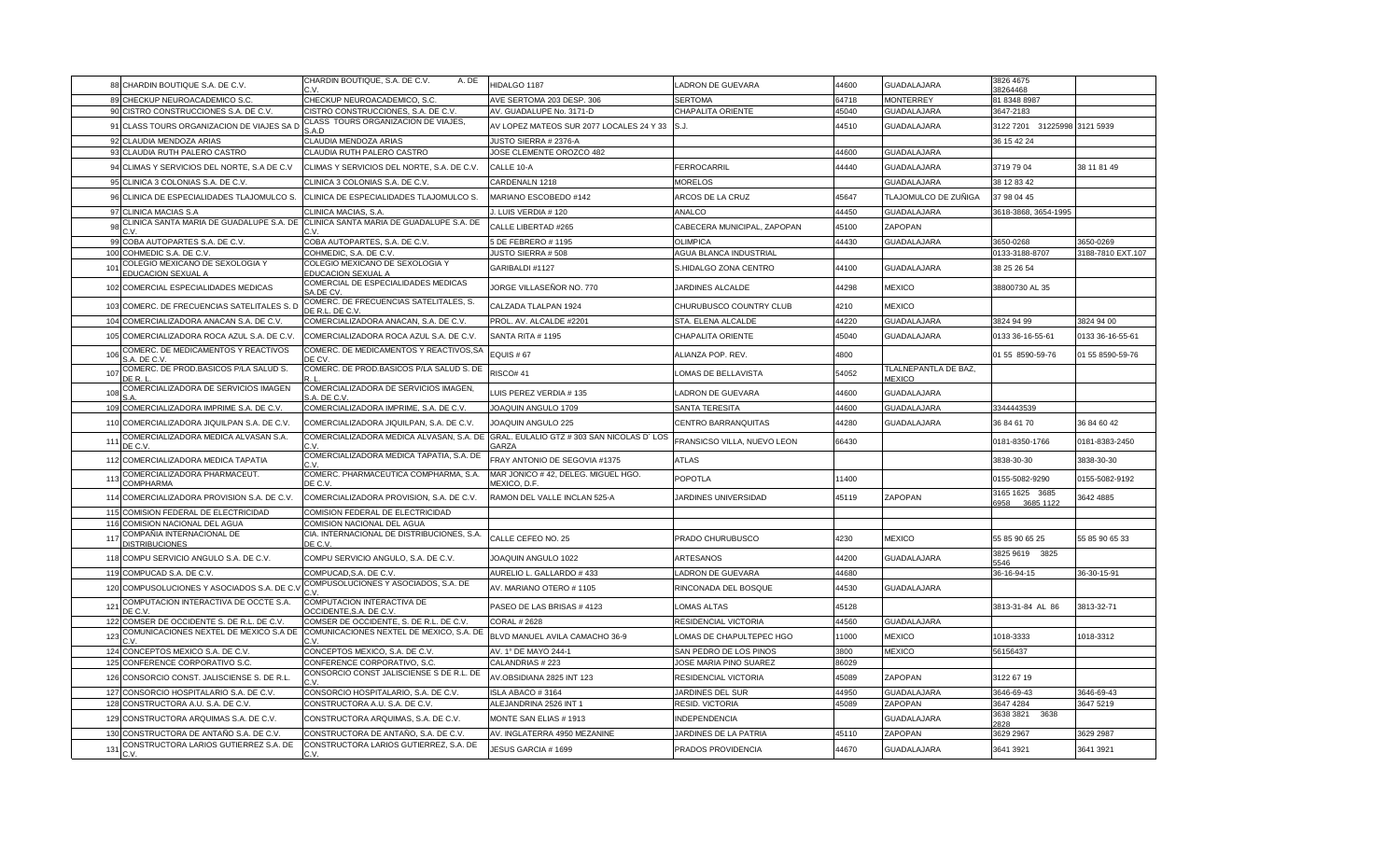| 132 | CONSTRUCTORA LOS CONCHALES S.A. DE<br>C.V             | CONSTRUCTORA LOS CONCHALES, S.A. DE C.V.                                               | HERCULES # 2475                        | JARDINES DEL BOSQUE            | 44520 | <b>GUADALAJARA</b>    | 3122 6334<br>3342<br>8795         |                    |
|-----|-------------------------------------------------------|----------------------------------------------------------------------------------------|----------------------------------------|--------------------------------|-------|-----------------------|-----------------------------------|--------------------|
| 133 | CONSTRUCTORA LUCIAN DE OCCIDENTE S.A.<br>DE C.V       | CONSTRUCTORA LUCIAN DE OCCIDENTE S.A.<br>DE C.V.                                       | VALLARTA #4010                         | VALLARTA SAN JORGE             | 44690 | <b>GUADALAJARA</b>    | 31 22 07 82                       |                    |
| 134 | CONSTRUCTORA NANTLI S.A. DE C.V                       | CONSTRUCTORA NANTLI, S.A. DE C.V                                                       | FCO VILLA 89                           | EL BATAN                       | 45190 | ZAPOPAN               | 38617277                          | 3861087            |
| 135 | CONSTRUCTORA STONE S.A. DE C.V.                       | CONSTRUCTORA STONE S.A. DE C.V.                                                        | MARCOS GORDOA #34                      | CENTRO                         | 49000 | CIUDAD GUZMAN JAL     | 34 14 12 02 04                    |                    |
| 136 | CONSTRUC. Y URBAN. SAN MIGUEL S.A. DE                 | CONSTRUCTORA Y URBANIZADORA SAN<br>MIGUEL, S.A. DE C.V.                                | ESCUELA MILITAR DE AVIACION # 70       | <b>ADRON DE GUEVARA</b>        | 44600 | ZAPOPAN               | 3615 7311                         |                    |
|     | CONSTRUCTORES Y ASESORES DE OBRAS                     | CONSTRUCTORES Y ASESORES DE OBRAS,                                                     |                                        |                                |       |                       |                                   |                    |
| 137 | S.A. DE C.V                                           | S.A. DE C.V.                                                                           |                                        |                                |       |                       |                                   |                    |
| 138 | CONSTRUTOP S.A. DE C.V.                               | CONSTRUTOP, S.A. DE C.V.                                                               |                                        |                                |       |                       |                                   |                    |
| 139 | CONSULTORA SANTORINI S.C.                             | CONSULTORA SANTORINI, S.C.                                                             | CALZ. REVOLUCION # 490                 | ANALCO                         | 44450 | <b>GUADALAJARA</b>    |                                   |                    |
| 14( | CONSULTORIA EN NORMATIVIDAD<br>EMPRESARIAL, S.C       | CONSULTORIA EN NORMATIVIDAD<br>EMPRESARIAL, S.C                                        | AV. INGLATERRA # 4950                  | JARDINES DE LA PATRIA          | 45110 | ZAPOPAN               | 3682-0696                         |                    |
| 141 | CONTROL TECNICO Y REPRESENTACIONES<br>S.A. DE C.V.    | CONTROL TECNICO Y REPRESENT.S.A. DE C.V.                                               | AV. LINCOLN #3410 PTE. MONTERREY N.L   | <b>MITRAS NTE.</b>             | 64320 |                       | 01 81 81-58-06-00                 | 01800-71-07-640    |
| 142 | CONVERSIONES ESPECIALES S.A. DE C.V.                  | CONVERSIONES ESPECIALES, S.A. DE C.V.                                                  | INSURGENTES SUR 686-303                | <b>DEL VALLE</b>               | 3100  | <b>MEXICO</b>         | 5543 22 12 5536<br>6686 5536 8774 | 5543 1414          |
| 143 | COPIADORAS ELECTRONICAS DE<br><b>SUADALAJARA S.</b>   | COPIADORAS ELECTRONICAS DE<br><b>GUADALAJARA, SA DE CV</b>                             | <b>VIDRIO 2256-1</b>                   | <b>BARRERA</b>                 | 44150 | <b>GUADALAJARA</b>    | 3312047966 / 99                   | 331204 7967        |
| 144 | CORPORACION NACIONAL DE SEGURIDAD<br>PRIVADA          | CORPORACION NACIONAL DE SEGURIDAD<br>PRIVADA, S.A. DE C.V.                             | MATAMOROS # 9 1ER PISO                 | DEL CARMEN COYOACAN            |       | <b>MEXICO</b>         | 56586049 5658 6088                |                    |
| 145 | CORPORATIVO CABEL S.A. DE C.V                         | CORPORATIVO CABEL, S.A. DE C.V.                                                        | PERLA No. 3718,                        | RESIDENCIAL VICTORIA           | 44560 | <b>GUADALAJARA</b>    | 01 33 14042801                    |                    |
| 146 | C.V.                                                  | CORPORATIVO PROMEDICA DE MEXICO S.A DE CORPORATIVO PROMEDICA DE MEXICO, S.A DE<br>C.V. | CALZADA DE TLALPAN 2374                | EL CENTINELA, COYOACAN         | 4450  | <b>MEXICO</b>         | 0155 52432000                     | 015552432000 AL 03 |
| 147 | CORPORINTER S.A. DE C.V.                              | CORPORINTER, S.A. DE C.V.                                                              | AV. LUDWIG VAN BEETHOVEN 5600          | A ESTANCIA                     | 45030 | ZAPOPAN               | 36299844                          | 36293201           |
| 148 | COSANVA S.A. DE C.V                                   | COSANVA, S.A. DE C.V.                                                                  | NIÑOS HEROES ESQ 16 DE SEPTIEMBRE      | CENTRO                         | 44100 | GUADALAJARA           |                                   |                    |
| 149 | CPS OCCIDENTE S.A. DE C.V                             | CPS OCCIDENTE, S.A. DE C.V.                                                            | PEDRO MORENO 1310 BIS                  | AMERICANA                      | 44180 | GUADALAJARA           | 3826 6255                         | 3826 6255          |
| 150 | CREATIVISION CORPORATIVA S.A                          | CREATIVISION CORPORATIVA, S.A. DE C.V.                                                 | BOSQUE DE CIRUELOS # 140 PISO 3        | <b>MIGUEL HIDALGO</b>          | 11700 | <b>MEXICO D.F</b>     | 555-251-7707                      | 555-251-782        |
| 151 | CRISTALERIA LA UNICA S.A. DE C.V                      | CRISTALERIA LA UNICA, S.A. DE C.V.                                                     | AV. MARIANO OTERO 3667                 | LA CALMA                       | 45070 | <b>GUADALAJARA</b>    | 36-58-19-56                       | 36-58-57-81        |
|     | 152 CRISTO ESPERANZA DE VIDA NUEVA A.C.               | CRISTO ESPERANZA DE VIDA NUEVA, A.C.                                                   | AV. PLAN DE SAN LUIS #1616             | COL. MEZQUITAN COUNTRY         | 44260 | <b>GUADALAJARA</b>    | 38544973                          |                    |
| 153 | CUJAL S.A. DE C.V.                                    | CUJAL, S.A. DE C.V.                                                                    | CHIMALPOPOCA NO. 4740                  | MIRADOR DEL SOL                | 45054 | ZAPOPAN               | 3288 22 16                        |                    |
| 154 | DADIAL MEDICA S.A. DE C.V.                            | DADIAL MEDICA, S.A DE C.V.                                                             | SAN ANTONIO No. 82                     | <b>AS FUENTES</b>              | 45070 | ZAPOPAN               | 36-31-30-04                       | 36-31-30-04        |
| 155 | DALTEM PROVEE NACIONAL S.A. DE C.V.                   | DALTEM PROVEE NACIONAL, S.A. DE C.V.                                                   | NEZAHUALCOYOTL #79                     | CENTRO                         | 6080  | <b>MEXICO</b>         | 51341900                          |                    |
| 156 | DAR S.A. DE C.V.                                      | DAR, S.A. DE C.V.                                                                      | AV. LAURELES # 50                      | EL VIGIA                       | 45205 | ZAPOPAN               | 3636 0918                         |                    |
|     | 157 DATOS INFORMACION Y SISTEMAS S.A. DE C.V.         | DATOS INFORMACION Y SISTEMAS SA DE CV                                                  | AV BUGAMBILIAS 6144                    | <b>BUGAMBILIAS</b>             | 72580 | <b>PUEBLA</b>         | 01 222 245 66 66                  | 01 222 245 01 72   |
| 158 | DCS DE EDIFICACIONES S.A. DE C.V.                     | DCS DE EDIFICACIONES, S.A. DE C.V.                                                     | FELIPE ZETTER 2993 - C                 | PASEOS DEL SOL                 | 45079 | ZAPOPAN               | 3855 8379                         |                    |
|     | 159 DEGASA S.A. DE C.V.                               | DEGASA ,S.A. DE C.V.                                                                   | AV. REVOLUCION # 1893                  | <b>JNIVERSITARIA</b>           | 44410 |                       | 36-39-77-20, 3639-83-             | 36-39-12-90        |
| 160 | DEIDA NIETO PEREZ                                     | DEIDA NIETO PEREZ                                                                      | CALZ. DEL EJERCITO # 202               | <b>OLIMPICA</b>                | 44430 | <b>GUADALAJARA</b>    | 1525-9396,4040-5115               |                    |
| 161 | DENTILAB S.A. DE C.V.                                 | DENTI-LAB, S.A. DE C.V.                                                                | UXMAL 381                              | <b>NARVARTE</b>                | 3020  | <b>MEXICO</b>         | 597 56060 59755697                | 01 5 55 975-47-37  |
| 162 | DESARROLLADORA ABRA S.A. DE C.V.                      | DESARROLLADORA ABRA S.A. DE C.V.                                                       | AMERICAS #1297                         | PROVIDENCIA SECC-1 A           | 44630 | GUADALAJARA           | 38 17 44 42                       | 38 17 43 17        |
| 163 | DESARROLLO INMOBILIARIO AMEZCUA Y<br>ASOC. S. A       | DESARROLLO INMOBILIARIO AMEZCUA Y ASOC<br>S.A. DE C.V                                  | CALZADA OLIMPICA # 1437-A              | QUINTA VELARDE RIO LAGO Y RIN  | 44434 | <b>GUADALAJARA</b>    |                                   |                    |
| 164 | DEWIMED S.A.                                          | DEWIMED, S.A.                                                                          | Blvd. Adolfo Ruiz Cortines #5271       | Isidro Fabela Del. Tlalpan     | 14030 |                       | 0155 56060777                     | 36348900           |
| 165 | DIAGNOSTICOS Y SERVICIOS ESPECIALIZADOS               | DIAGNOSTICOS Y SERVICIOS ESPECIALIZADOS<br>S.A. DE C.V.                                | LOMA BONITA 1792                       | NDEPENDENCIA                   | 44379 | <b>GUADALAJARA</b>    | 33 36091044                       |                    |
| 166 | DIBITER S.A. DE C.V.                                  | DIBITER, S.A. DE C.V.                                                                  | CEREALES 131                           | GRANJAS ESMERALDA DELEG. IZTA  | 9810  | <b>MEXICO</b>         | 38 71 09 77, 38710978<br>38710979 | 38710980           |
| 167 | DICIPA S.A. DE C.V.                                   | DICIPA, S.A. DE C.V.                                                                   | SALTILLO No. 19, PRIMER PISO           | CONDESA                        |       |                       |                                   |                    |
| 168 | DISEÑO CONSTRUCCION DE ZAPOTLAN S.A.<br>DE C.V.       | DISEÑO Y CONSTRUCCION DE ZAPOTLAN, S.A.<br>DE C.V.                                     | CONSTITUCION 123 A INT 3               | CD GUZMAN                      | 49000 | CIUDAD GUZMAN         | 01 341 410 55 00                  |                    |
|     | 169 DISTRIBUCION PLANIFICADA Y COMERC. S.A.           | DISTRIBUCION PLANIFICADA Y COMERC., S.A.<br>DE C.V.                                    | BOULEVARD DE LAS AMERICAS 160 INT 12   | FRACC HACIENDAS DE SANTA FE SE |       | TLAJOMULCO DE ZUÑIGA  | 3692 3974                         |                    |
| 170 | DISTRIBUCIONES ANRO S.A. DE C.V.                      | DISTRIBUCIONES ANRO, S.A. DE C.V.                                                      | DR. ENRIQUE GONZALEZ MARTINEZ # 274-D  | STA, MARIA LA RIBERA           | 6400  |                       | 5547-0838                         | 5547-0838          |
| 171 | DISTRIBUCIONES IMEX S.A DE C.V.                       | DISTRIBUCIONES IMEX,S.A. DE C.V.                                                       | JOSEFA ORTIZ DE DOMINGUEZ # 24         | AGUA BLANCA INDUSTRIAL         | 45235 |                       | 32-83-46-39                       | 36-84-84-29        |
| 172 | DISTRIB. INTERNAL. DE MED. Y EQPO. MEDICO             | DISTRIB. INTERNAL. DE MED. Y EQPO. MEDICO<br>SΔ                                        | COLON #1419                            | <b>MODERNA</b>                 | 44190 | <b>GUADALAJARA</b>    | 38 10 70 50                       | 38 10 26 30        |
| 173 | DISTRIBUIDORA HECAR S.A. DE C.V.                      | DISTRIBUIDORA HECAR, S.A. DE C.V.                                                      | Blvd. Siglo XXI 1946                   | 2d. Industrial                 | 20290 | <b>AGUASCALIENTES</b> | 01 449 971-17-00                  | 01 449 97117-00    |
| 174 | DISTRIBUIDORA MÉDICA TEYCO S.A. DE C.V.               | DISTRIBUIDORA MÉDICA TEYCO S.A. DE C.V.                                                | BELLAVISTA #724 BODEGA 5               | SAN JUAN XALPA DEL. IZTAPALAPA | 9850  | <b>MEXICO</b>         | 15556139780                       |                    |
| 175 | DISTRIBUIDORA Y EXPORTADORA DE<br><b>MEDICAMENTOS</b> | DIST. Y EXPORTADORA DE MEDICAMENTOS,<br>S.A. DE C.V                                    | BAHIA DE MAGDALENA # 9                 | VERONICA ANZURES DELEG. M.HGO. |       |                       | 01 5 55 545-48-94                 | 01 5 55 203-93-97  |
| 176 | DM GRUPO EXPORTADOR S.A. DE C.V.                      | DM GRUPO EXPORTADOR, S.A. DE C.V.                                                      | AV. VICENTE GUERRERO No. 1724 LOCAL 21 | LOMAS DE CORTEZ                | 16020 | <b>MORELOS</b>        | 0177 71018711                     | 0155 56752120      |
|     | 177 DORICO S.A. DE C.V                                |                                                                                        |                                        |                                |       |                       |                                   |                    |
| 178 | ECOTECNIA AMBIENTAL S.A. DE C.V.                      | ECOTECNIA AMBIENTAL, S.A. DE C.V.                                                      | CALLE VIDRIO No. 1551                  | <b>MODERNA</b>                 | 44100 | <b>GUADALAJARA</b>    | 3827-0136                         | 3827-0136          |
|     | 179 EDICIONES DEL NORTES.A. DE C.V.                   | EDICIONES DEL NORTE, S.A. DE C.V.                                                      |                                        |                                |       |                       |                                   |                    |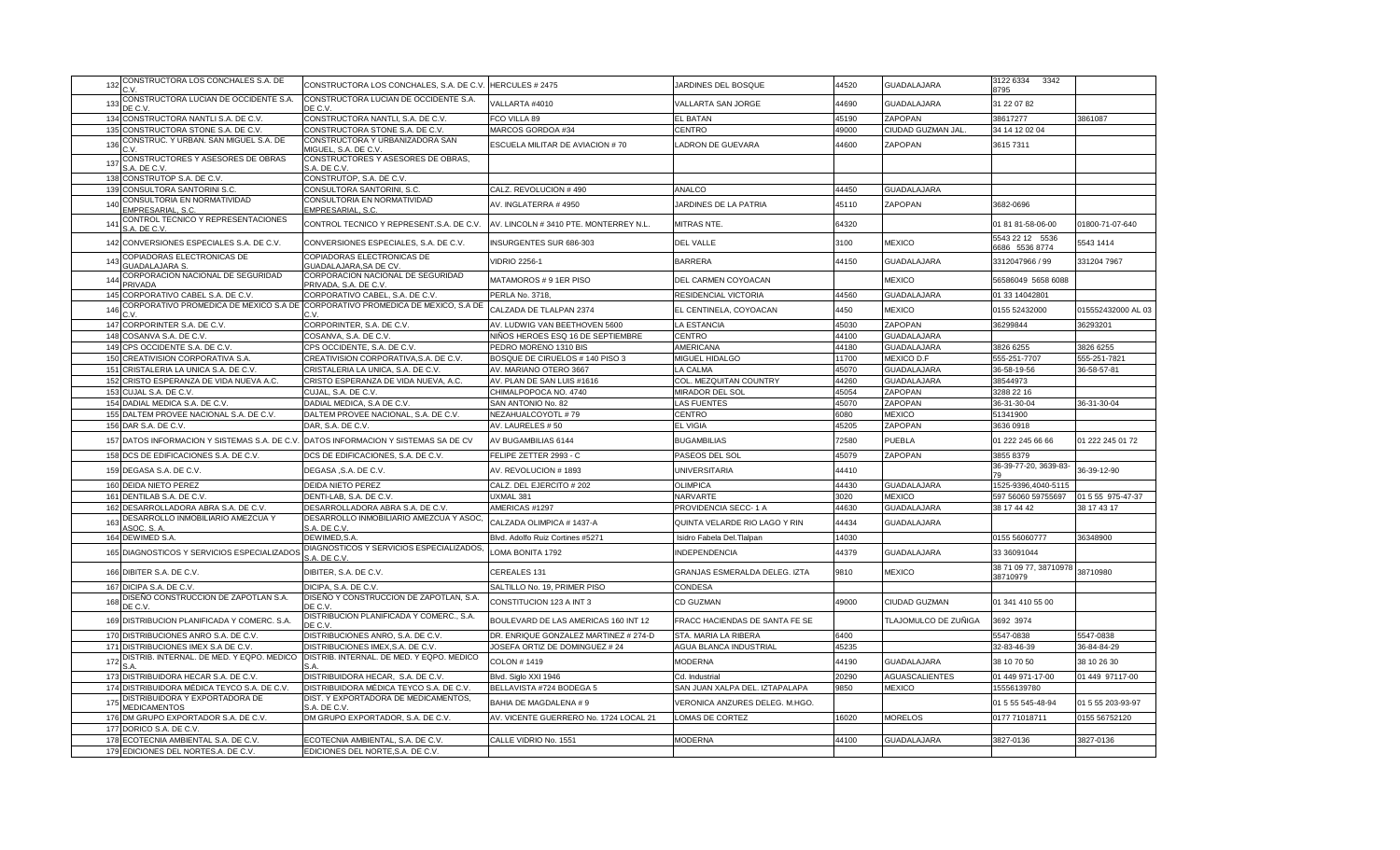|     | 180 EDIFICACIONES EN ESPACIO L.L. S.A. DE C.V.                    | EDIFICACIONES EN ESPACIO L.L. S.A. DE C.V.                  | FRANCISCO SARABIA # 261                                     | <b>PROGRESO</b>                               | 44730          | GUADALAJARA             | 1200 2132                                                         |                       |
|-----|-------------------------------------------------------------------|-------------------------------------------------------------|-------------------------------------------------------------|-----------------------------------------------|----------------|-------------------------|-------------------------------------------------------------------|-----------------------|
|     | 181 EDMUNDO ARTURO BARCENA LEON                                   | EDMUNDO ARTURO BARCENA LEON                                 |                                                             |                                               |                |                         |                                                                   |                       |
|     | 182 EDNA VELEZ PALENCIA                                           | <b>EDNA VELEZ PALENCIA</b>                                  | MANUEL ACUÑA # 287-Z                                        | CENTRO                                        | 44100          | <b>GUADALAJARA</b>      | 3637-2790                                                         |                       |
| 183 | EDUARDO ALEJANDRO VILLANUEVA<br><b>VILLALPANDO</b>                | EDUARDO ALEJANDRO VILLANUEVA<br><b>ILLALPANDO</b>           | AV. MARIANO OTERO #3429 PISO 1 OFNA. 2                      | <b>VERDE VALLE</b>                            | 45060          | <b>GUADALAJARA</b>      | 3628-4191                                                         |                       |
|     | 184 EDUARDO ALFONSO CORONA FLORES                                 | EDUARDO ALFONSO CORONA FLORES                               |                                                             |                                               |                |                         |                                                                   |                       |
|     | 185 EDUARDO GUTIERREZ FLORES                                      | EDUARDO GUTIERREZ FLORES                                    | C MARSELLA 168 -3                                           | AMERICANA                                     | 44160          | <b>GUADALAJARA</b>      | 1028 9717                                                         |                       |
|     | 186 EL ARMARIO ABIERTO S.A. DE C.V.                               | EL ARMARIO ABIERTO S.A. DE C.V.                             | CALLE AGUSTIN MELGAR #25 ENTRE PACHUCA<br>Y ZAMORA          | LA CONDESA                                    | 6140           | <b>DISTRITO FEDERAL</b> | 5555 53 23 69-5552 86<br>08 95                                    |                       |
|     | 187 ELECTRO PAPER S.A. DE C.V                                     | ELECTRO PAPER, S.A. DE C.V                                  | SAN DAMASO #2449                                            | ESPERANZA                                     | 44300          | <b>GUADALAJARA</b>      | 36743219                                                          | 31685896              |
|     | 188 ELIAB NICOLAS HERRERA SAIJAS                                  | ELIAB NICOLAS HERRERA SAIJAS                                | HACIENDA LA CALERA 2716                                     | <b>OBLATOS</b>                                | 44700          | GUADALAJARA             |                                                                   |                       |
|     | 189 EMBOTELLADORA DE OCCIDENTES.A.DE C.V.                         | EMBOTELLADORA DE OCCIDENTE, S.A.DE C.V.                     |                                                             |                                               |                |                         |                                                                   |                       |
|     | 190 EMILIO AGUILAR GOMEZ                                          | EMILIO AGUILAR GOMEZ                                        | EJIDO #424                                                  | <b>SECTOR REFORMA</b>                         | 44410          | GUADALAJARA             | 36551225                                                          |                       |
|     | 191 EMISORAS DE ZAPOTLAN S.A. DE C.V.                             | EMISORAS DE ZAPOTLAN, S.A. DE C.V.                          | 1RO DE MAYO # 126 INT. 8 PLAZA DEL RIO                      | CIUDAD GUZMAN, JAL                            | 49000          |                         | 341 412 14 15                                                     |                       |
|     | 192 EMMANUEL RUBIO NAVARRO<br>193 ENJOY TRAVEL G & D S.A. DE C.V. | EMMANUEL RUBIO NAVARRO<br>ENJOY TRAVEL G & D, S.A. DE C.V.  | RIVAS GUILLEN No. 2923-C<br>AV. CIRCUNVALACION              | SAN MIGUEL DE HUENTITAN<br><b>FEDERALISMO</b> | 44700<br>44350 | GUADALAJARA             | 37706357<br>3336 1548                                             | 33355358<br>3336 1548 |
|     | 194 ENRIQUE ZAMUDIO GARCIA                                        | ZAMUDIO GARCIA ENRIQUE                                      | TOLSA 480                                                   |                                               | 45130          | ZAPOPAN                 | 3656983                                                           | 36569983              |
|     |                                                                   |                                                             |                                                             |                                               |                |                         |                                                                   |                       |
|     | 195 EQPOS. COMPUTACIONALES DE OCCTE.SA CV                         | <b>ECOSA</b>                                                | AV. AMERICAS 1237                                           | PROVIDENCIA                                   | 44630          | GUADALAJARA             | 38-17-00-66                                                       | 38-17-05-38           |
|     | 196 EQUIPOS MAQUINAS Y REFACC. S.A.C.V.                           | EQUIPOS MAQUINAS Y REFACC. S.A.C.V.                         | MOJONERA #1552                                              | FRACC. 8 DE JULIO                             | 44910          | GUADALAJARA             | 38-11-23-70, 38-11-23<br>73 38-12-21-31                           | 38-11-07-76           |
|     | 197 ERNESTINA SANCHEZ VALENZUELA                                  | SANCHEZ VALENZUELA ERNESTINA                                | MONTES PIRINEOS #1385                                       | <b>INDEPENDENCIA</b>                          |                | <b>GUADALAJARA</b>      | 3637-0125                                                         | 3637-1079             |
|     | 198 ERNESTO GUERRERO VILLANUEVA                                   | ERNESTO GUERRERO VILLANUEVA                                 | AVE ENRIQUE DIAZ DE LEON 493                                | <b>SAN ANTONIO</b>                            |                | GUADALAJARA             | 3849 3541<br>8995<br>1485                                         | 3560 4588             |
| 199 | ESPECIALIDADES EN PRODUCTOS MEDICOS                               | ESPECIALIDADES EN PRODUCTOS MEDICOS,<br>S.A. DE C.V.        | INDIANA Nº 260 INT. 305                                     | CIUDAD DE LOS DEPORTES                        | 3710           | <b>MEXICO</b>           | 01-55-55-24-76-72                                                 | 01-55-55-24-76-72     |
| 200 | ESPECIALISTAS EN ESTERILIZACION Y<br><b>ENVASES</b>               | ESP. EN ESTERILIZACION Y ENVASE, SA DE CV                   | GUILLERMO BARROSO No. 11-A                                  | FRACCIONAMIENTO IND. LAS ARMAS                | 54080          | EDO DE MEXICO           | 01 5 55 394-47-80<br>GDL. 36-95-62-71, 36- 36-95-62-70<br>95-62-7 |                       |
| 201 | ESTRATEGIA EN SEGURIDAD PRIVADA Y<br>TRANSP MATOHS.A              | ESTRATEGIA EN SEG. PRIVADA Y TRANSP.<br>MATOH, S.A. DE C.V. | SEVERO DIAZ 12                                              | LADRON DE GUEVARA                             | 44600          | <b>GUADALAJARA</b>      | 3188 3180                                                         |                       |
|     | 202 ESTRATEGIA HOSPITALARIA S.A. DE C.V.                          | ESTRATEGIA HOSPITALARIA, S.A. DE C.V.                       | AV. INGLATERRA 2684                                         | ARCOS SUR                                     | 44150          | GUADALAJARA             | 36306214                                                          |                       |
|     | 203 FABIOLA VERA HUERTA                                           | FABIOLA VERA HUERTA                                         | AV. FEDERALISMO NTE 371                                     | JESUS                                         | 44200          | <b>GUADALAJARA</b>      | 38 27 14 54                                                       | 31 26 23 59           |
|     | 204 FABRIVEN S.A. DE C.V.                                         | FABRIVEN, S.A. DE C.V.                                      |                                                             |                                               |                |                         | 01 5 55 547-38-46                                                 | 01 5 55 547-87-02     |
|     | 205 FARMACEUTICOS MAYPO S.A.                                      | FARMACEUTICOS MAYPO, S.A. DE C.V.                           | AV. AYUNTAMIENTO #201                                       | MIGUEL HIDALGO MEXICO, D.F.                   | 14000          |                         | 01 5 55 606-93-00<br>GDL. 36-30-66-67                             | 01800-849-2000        |
|     | 206 FARMACIA GUADALAJARA S.A.C.V.                                 | FARMACIA GUAD. S.A. DE C.V.                                 | AV. ENRIQUE DIAZ DE LEON 261                                | VILLASEÑOR                                    | 44200          | GUADALAJARA             | 36-69-33-33                                                       | 36-69-33-28           |
|     | 207 FARMACIAS DE JALISCO S.A. DE C.V                              | ARMACIAS DE JALISCO, S.A. DE C.V.                           | PEDRO ESPINOZA #1401                                        | GUADALUPANA                                   | 44220          | <b>GUADALAJARA</b>      | 3824-3995                                                         | 3824-8686             |
| 208 | FARMACIAS SANTA CRUZ DE MORELIA S.DE<br>R.L. DE C.V.              | FARMACIA SANTA CRUZ DE MORELIA, S. DE R.L<br><b>ECV</b>     | PLAN DE AYALA 603-A                                         | CENTRO                                        | 58000          | <b>MORELIA</b>          | 01443 313 8554                                                    | 01443 317 8081        |
|     | 209 FARMACOS DINSA S.A. DE C.V.                                   | FARMACOS DINSA, S.A. DE C.V.                                | PERIFERICO SUR #6418-B                                      | JARDINES DE SANTA                             |                |                         | 3630-15-09                                                        | 3630-15-09            |
|     | 210 FARMACOS ESPECIALIZADOS S.A.                                  | FARMACOS ESPECIALIZADOS, S.A. DE C.V.                       | QUERETARO # 137 MEXICO., D.F.                               | <b>ROMA</b>                                   | 6700           |                         | 01 5 55 265-23-01<br>GDL. 38-48-41-32                             | GDL 38-48-49-49       |
|     | 211 FARMADESCUENTO S.A. DE C.V.                                   | FARMADESCUENTO, S.A. DE C.V.                                | THIERS #40                                                  | ANZURES DEL. MIGUEL HIDALGO                   | 11590          | <b>MEXICO</b>           | 0155 5545 4202                                                    | 0155 5545 4183        |
|     | 212 FCD LABS S.A. DE C.V.                                         | FCD LABS, S.A. DE C.V.                                      | PEDRO MORENO No. 205                                        | <b>GUERRERO</b>                               | 6300           | <b>MEXICO</b>           | 55923282                                                          |                       |
|     | 213 FERNANDO FLORES POSADA                                        | FERNANDO FLORES POSADA                                      | ENRIQUE RECIO 609 - 4                                       | PARAISOS DE LA SEATLE                         | 45150          | ZAPOPAN                 | 1581 5843                                                         |                       |
|     | 214 FERNANDO PEREZ CASILLAS                                       | <b>FERNANDO PERES CASILLAS</b>                              | MEXICO INDEPENDIENTE 721                                    | RES CONJUNTO PATRIA                           | 45170          | ZAPOPAN                 | 3345 26 22<br>3833<br>361                                         |                       |
|     | 215 FRANCISCO JAVIER MENDEZ HEREDIA                               | FRANCISCO JAVIER MENDEZ HEREDIA                             | CALE PIÑA #1377                                             | <b>FRESNO</b>                                 | 44900          | GUADALAJARA             | 40405318                                                          | 38119060              |
|     | 216 FRESENIUS KABI MEXICO S.A. DE C.V.                            | FRESENIUS KABI MEXICO.S.A. DE C.V.                          | PASEO DEL NORTE # 5300 - A GUADALAJARA<br><b>TECHNOLOGY</b> | SAN JUAM DE OCOTAN                            | 6600           | ZAPOPAN                 | 35-40-78-44                                                       | 35-40-78-56           |
|     | 217 FUNDACION MICHOU Y MAU I.A.P.                                 | FUNDACION MICHOU Y MAU, I.A.P.                              | COSCOMATE #196                                              | CANTIL DEL PEDREGAL DEL. COYOA                | 14730          | <b>MEXICO</b>           | 55-5665-3350 / 5666-<br>353                                       |                       |
| 218 | FUNDACION SOCIAL DEL EMPRESARIADO                                 | FUNDACION SOCIAL DEL EMPRESARIADO<br>ALISCIENSE, A.C.       | AV RUBEN DARIO 1313 INT 4                                   | <b>PROVIDENCIA</b>                            | 44630          | GUADALAJARA             |                                                                   |                       |
|     | 219 GABRIEL DELGADO ALONSO                                        | GABRIEL DELGADO ALONSO                                      | MEZQUITIC 1187                                              | COLEGIO DEL AIRE                              | 45200          | ZAPOPAN                 | 3624 9180                                                         | 3624 9180             |
| 220 | GABRIEL VILLALOBOS GUTIERREZ                                      | GABRIEL VILLALOBOS GUTIERREZ                                | CARLOS FUERO #621                                           | LOMAS DEL PARAISO                             | 44840          | <b>GUADALAJARA</b>      | 30501242                                                          |                       |
|     | 221 GABRIEL ZAMORA JIMENEZ                                        | GABRIEL ZAMORA JIMENEZ                                      | CALZ. FEDERALISMO NTE. #1030                                | MEZQUITAN COUNTRY                             | 44260          | <b>GUADALAJARA</b>      | 88245730                                                          | 31262211              |
|     | 222 GABRIELA OROZCO AGUAYO                                        | GABRIELA OROZCO AGUAYO                                      | TARASCOS #3469 P.B. 15                                      | FCCTO MONRAZ                                  | 44670          | GUADALAJARA             | 38131555, 3813 37 78 38131525                                     |                       |
|     | 223 GALIA TEXTILS.A. DE C.V.                                      | GALIA TEXTIL, S.A. DE C.V                                   | LOTE 3 MZA 4 PARQUE IND. XILOXOXTLA, TLAX                   |                                               | 90180          | <b>MEXICO</b>           | 01 (246) 46 160 66<br>01(55) 89 76 89                             |                       |
| 224 | GAMA CONSTRUCTORES Y ASOCIADOS S.A.<br>DE C.V.                    | GAMA CONSTRUCTORES Y ASOCIADOS, S.A. DE<br>$\cdot$ v        | CHIMALPOPOCA NO. 4746                                       | FRACC MIRADOR DEL SOL                         | 45054          | ZAPOPAN                 | 3673 0002                                                         |                       |
|     | 225 GASTON OSWALDO MONTES HARO                                    | GASTON OSWALDO MONTES HARO                                  | GUANAJUATO No. 1475                                         | MEZQUITAN COUNTRY                             | 44260          | GUADALAJARA             | 3288 8154                                                         | 3288 8154             |
|     | 226 GCA CONSTRUCCIONES S.A. DE C.V                                | GCA CONSTRUCCIONES S.A. DE C.V.                             | GREGORIO DAVILA #42                                         | <b>AMERICANA</b>                              | 44160          | <b>GUADALAJARA</b>      | 38 25 77 95                                                       | 88 27 42 03           |
|     | 227 GEN INDUSTRIAL S.A. DE C.V.                                   | GEN INDUSTRIAL, S.A. DE C.V.                                | AV. CHURUBUSCO #3890                                        | COYOACAN                                      | 64510          | <b>MONTERREY</b>        | 8144-2200                                                         | 8144-2201             |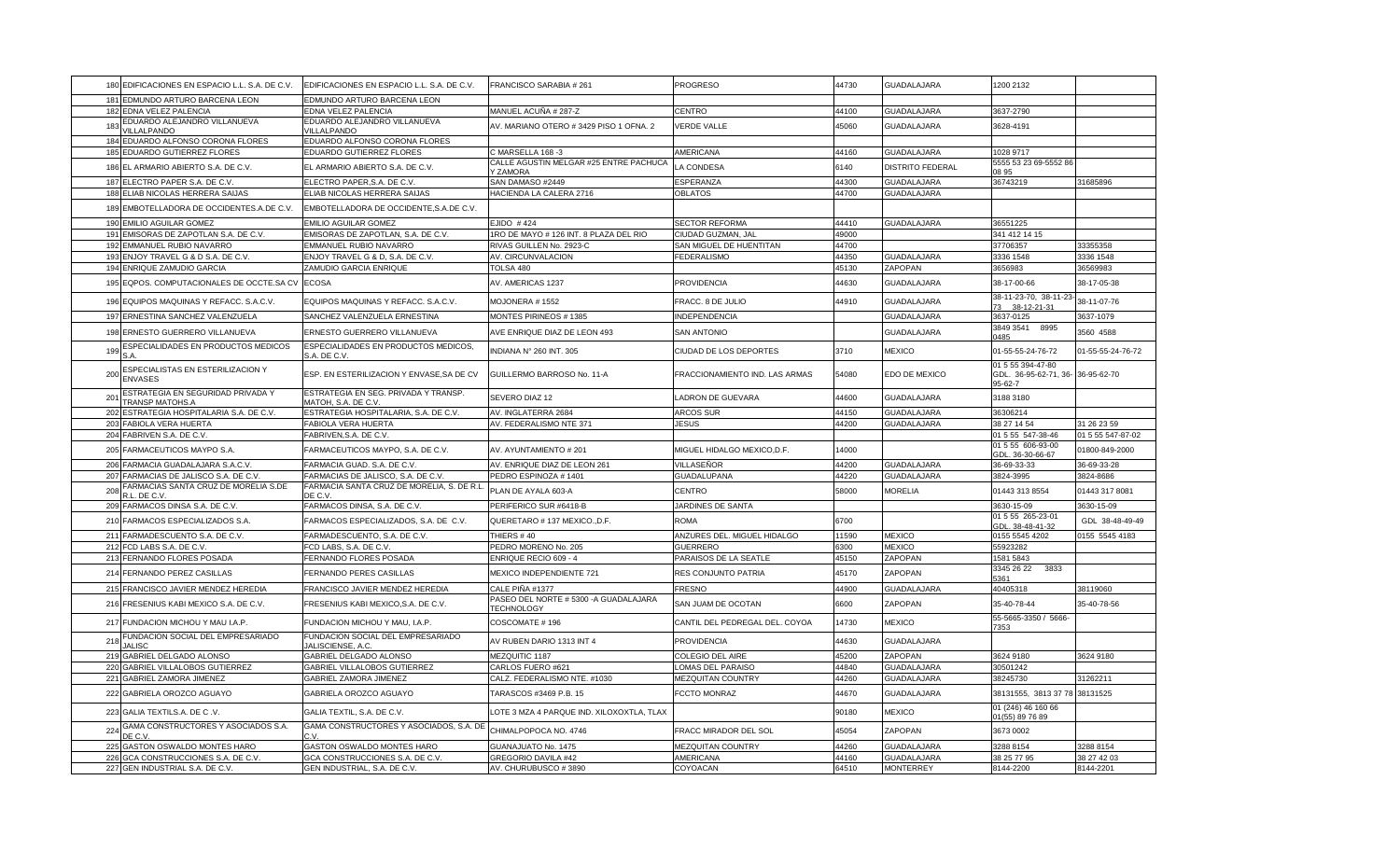| 229 GEUSA DE OCCIDENTE S.A. DE C.V.<br>GEUSA DE OCCIDENTE, S.A. DE C.V.<br>AV. MARIANO OTERO # 911<br><b>DEL FRESNO</b><br>44900<br><b>GUADALAJARA</b><br>230 GOMERE S.A. DE C.V.<br>GOMERE, S.A. DE C.V<br>231 GRACIELA VENEGAS AYALA<br>GRACIELA VENEGAS AYALA<br>GRAN CLASE EN OFICINAS, S.A. DE C.V.<br>232 GRAN CLASE EN OFICINAS S.A.<br>AV. DEL BOSQUE 1300-1<br>COL. PARQUE INDUSTRIAL BOSQUES<br>45590<br>TLAQUEPAQUE<br>3616 2324 3616 2318 36162568<br>233 GRUPO ACIR S.A. DE C.V<br>GRUPO ACIR, S.A. DE C.V<br>GRUPO ASESOR EN INGENIERIA Y ARQ. S.A.<br>GRUPO ASESOR EN INGENIERIA Y<br>234<br>JUAREZ # 34-A<br>CENTRO<br>49000<br>CIUDAD GUZMAN<br>341 412 67 50<br>DE C.V<br>ARQUITECTURA, S.A. DE C.V.<br>235 GRUPO COMSOL S.A. DE C.V.<br>GRUPO COMSOL, S.A. DE C.V.<br>AMAPOLA 626<br><b>SAN CARLOS</b><br>44460<br><b>GUADALAJARA</b><br>3587 5528 3587 5529<br>236 GRUPO CONSTRUCTOR COVIZ S.A.<br>GRUPO CONSTRUCTOR COVIZ S.A. DE C.V<br>237 GRUPO CONSULTOR DAZAR S.A. DE C.V.<br>GRUPO CONSULTOR DAZAR, S.A. DE C.V.<br><b>GUADALUPE JARDIN</b><br>45030<br>GUADALAJARA<br>TOREROS 830<br>1581-6640<br>238 GRUPO DAKAMAR S.A. DE C.V<br>GRUPO DAKAMAR, S.A. DE C.V.<br>RAFAEL HELIODORO VALLE No. 401<br>15820<br><b>MEXICO</b><br>COL. LORENZO BOTURINI<br>01(55)26122891<br>GRUPO DE ALCOHOLICOS ANONIMOS PERLA<br>GRUPO DE ALCOHOLICOS ANONIMOS PERLA<br>239<br>LIBERTAD 989 - A<br>44100<br><b>GUADALAJARA</b><br>CENTRO<br>DE O<br>DE OCCIDENTE, A.C.<br>240 GRUPO DK S.A. DE C.V.<br>GRUPO DK, S.A<br>GRUPO FARMACEUTICO SANTO TOMAS S.A.<br>GRUPO FARMACEUTICO SANTO TOMAS S.A. DE<br>241<br>PASEO DE LOS TAMARINDOS 400 TA PISO 5<br>BOSQUES DE LAS LOMAS<br>5120<br><b>MEXICO</b><br>1018 4000<br>DE C<br>C.V.V.<br>3812-55-66,55-11,59<br>242 GRUPO FLEXIPAK S.A. DE C.V.<br>GRUPO FLEXIPAK, S.A. DE C.V.<br>44440<br>CALLE 6 A - 2017<br>FERROCARRIL<br>243 GRUPO GIPSON S.A. DE C.V.<br>GRUPO GIPSON, S.A. DE C.V.<br>TIERRA MZ 1 LOTE 12 P. B<br><b>MEDIA LUNA</b><br>4737<br><b>MEXICO</b><br>GRUPO GRAFICO EDITORIAL, S.A. DE C.V.<br>(222) 282 6357<br>244 GRUPO GRAFICO EDITORIAL S.A. DE C.V.<br>CALLE B NUMERO 8<br>PARQUE INDUSTRIAL PUEBLA 2000<br>72220<br><b>PUEBLA</b> | 01(55)26122891<br>1018 4000<br>3812-55-66,11,59-00<br>222 282 63 56 |
|-----------------------------------------------------------------------------------------------------------------------------------------------------------------------------------------------------------------------------------------------------------------------------------------------------------------------------------------------------------------------------------------------------------------------------------------------------------------------------------------------------------------------------------------------------------------------------------------------------------------------------------------------------------------------------------------------------------------------------------------------------------------------------------------------------------------------------------------------------------------------------------------------------------------------------------------------------------------------------------------------------------------------------------------------------------------------------------------------------------------------------------------------------------------------------------------------------------------------------------------------------------------------------------------------------------------------------------------------------------------------------------------------------------------------------------------------------------------------------------------------------------------------------------------------------------------------------------------------------------------------------------------------------------------------------------------------------------------------------------------------------------------------------------------------------------------------------------------------------------------------------------------------------------------------------------------------------------------------------------------------------------------------------------------------------------------------------------------------------------------------------------------------------------------------------------------------------------------------|---------------------------------------------------------------------|
|                                                                                                                                                                                                                                                                                                                                                                                                                                                                                                                                                                                                                                                                                                                                                                                                                                                                                                                                                                                                                                                                                                                                                                                                                                                                                                                                                                                                                                                                                                                                                                                                                                                                                                                                                                                                                                                                                                                                                                                                                                                                                                                                                                                                                       |                                                                     |
|                                                                                                                                                                                                                                                                                                                                                                                                                                                                                                                                                                                                                                                                                                                                                                                                                                                                                                                                                                                                                                                                                                                                                                                                                                                                                                                                                                                                                                                                                                                                                                                                                                                                                                                                                                                                                                                                                                                                                                                                                                                                                                                                                                                                                       |                                                                     |
|                                                                                                                                                                                                                                                                                                                                                                                                                                                                                                                                                                                                                                                                                                                                                                                                                                                                                                                                                                                                                                                                                                                                                                                                                                                                                                                                                                                                                                                                                                                                                                                                                                                                                                                                                                                                                                                                                                                                                                                                                                                                                                                                                                                                                       |                                                                     |
|                                                                                                                                                                                                                                                                                                                                                                                                                                                                                                                                                                                                                                                                                                                                                                                                                                                                                                                                                                                                                                                                                                                                                                                                                                                                                                                                                                                                                                                                                                                                                                                                                                                                                                                                                                                                                                                                                                                                                                                                                                                                                                                                                                                                                       |                                                                     |
|                                                                                                                                                                                                                                                                                                                                                                                                                                                                                                                                                                                                                                                                                                                                                                                                                                                                                                                                                                                                                                                                                                                                                                                                                                                                                                                                                                                                                                                                                                                                                                                                                                                                                                                                                                                                                                                                                                                                                                                                                                                                                                                                                                                                                       |                                                                     |
|                                                                                                                                                                                                                                                                                                                                                                                                                                                                                                                                                                                                                                                                                                                                                                                                                                                                                                                                                                                                                                                                                                                                                                                                                                                                                                                                                                                                                                                                                                                                                                                                                                                                                                                                                                                                                                                                                                                                                                                                                                                                                                                                                                                                                       |                                                                     |
|                                                                                                                                                                                                                                                                                                                                                                                                                                                                                                                                                                                                                                                                                                                                                                                                                                                                                                                                                                                                                                                                                                                                                                                                                                                                                                                                                                                                                                                                                                                                                                                                                                                                                                                                                                                                                                                                                                                                                                                                                                                                                                                                                                                                                       |                                                                     |
|                                                                                                                                                                                                                                                                                                                                                                                                                                                                                                                                                                                                                                                                                                                                                                                                                                                                                                                                                                                                                                                                                                                                                                                                                                                                                                                                                                                                                                                                                                                                                                                                                                                                                                                                                                                                                                                                                                                                                                                                                                                                                                                                                                                                                       |                                                                     |
|                                                                                                                                                                                                                                                                                                                                                                                                                                                                                                                                                                                                                                                                                                                                                                                                                                                                                                                                                                                                                                                                                                                                                                                                                                                                                                                                                                                                                                                                                                                                                                                                                                                                                                                                                                                                                                                                                                                                                                                                                                                                                                                                                                                                                       |                                                                     |
|                                                                                                                                                                                                                                                                                                                                                                                                                                                                                                                                                                                                                                                                                                                                                                                                                                                                                                                                                                                                                                                                                                                                                                                                                                                                                                                                                                                                                                                                                                                                                                                                                                                                                                                                                                                                                                                                                                                                                                                                                                                                                                                                                                                                                       |                                                                     |
|                                                                                                                                                                                                                                                                                                                                                                                                                                                                                                                                                                                                                                                                                                                                                                                                                                                                                                                                                                                                                                                                                                                                                                                                                                                                                                                                                                                                                                                                                                                                                                                                                                                                                                                                                                                                                                                                                                                                                                                                                                                                                                                                                                                                                       |                                                                     |
|                                                                                                                                                                                                                                                                                                                                                                                                                                                                                                                                                                                                                                                                                                                                                                                                                                                                                                                                                                                                                                                                                                                                                                                                                                                                                                                                                                                                                                                                                                                                                                                                                                                                                                                                                                                                                                                                                                                                                                                                                                                                                                                                                                                                                       |                                                                     |
|                                                                                                                                                                                                                                                                                                                                                                                                                                                                                                                                                                                                                                                                                                                                                                                                                                                                                                                                                                                                                                                                                                                                                                                                                                                                                                                                                                                                                                                                                                                                                                                                                                                                                                                                                                                                                                                                                                                                                                                                                                                                                                                                                                                                                       |                                                                     |
|                                                                                                                                                                                                                                                                                                                                                                                                                                                                                                                                                                                                                                                                                                                                                                                                                                                                                                                                                                                                                                                                                                                                                                                                                                                                                                                                                                                                                                                                                                                                                                                                                                                                                                                                                                                                                                                                                                                                                                                                                                                                                                                                                                                                                       |                                                                     |
|                                                                                                                                                                                                                                                                                                                                                                                                                                                                                                                                                                                                                                                                                                                                                                                                                                                                                                                                                                                                                                                                                                                                                                                                                                                                                                                                                                                                                                                                                                                                                                                                                                                                                                                                                                                                                                                                                                                                                                                                                                                                                                                                                                                                                       |                                                                     |
| C.V.<br>222) 282 63 59                                                                                                                                                                                                                                                                                                                                                                                                                                                                                                                                                                                                                                                                                                                                                                                                                                                                                                                                                                                                                                                                                                                                                                                                                                                                                                                                                                                                                                                                                                                                                                                                                                                                                                                                                                                                                                                                                                                                                                                                                                                                                                                                                                                                |                                                                     |
| GRUPO IBARRA Y ASOCIADOS, S. DE R.L. DE<br>245 GRUPO IBARRA Y ASOCIADOS S. DE R.L. DE<br><b>GUADALAJARA</b><br>AV. LA PAZ # 1345 INT. 23<br><b>MODERNA</b><br>44190                                                                                                                                                                                                                                                                                                                                                                                                                                                                                                                                                                                                                                                                                                                                                                                                                                                                                                                                                                                                                                                                                                                                                                                                                                                                                                                                                                                                                                                                                                                                                                                                                                                                                                                                                                                                                                                                                                                                                                                                                                                   |                                                                     |
| 38-24-00-73 38-53-66-<br>GRUPO INDUSTRIAL JOME, S.A. DE C.V.<br>44290<br>246 GRUPO INDUSTRIAL JOME S.A.<br>SAN JUAN DE ULUA # 1081 S.H.                                                                                                                                                                                                                                                                                                                                                                                                                                                                                                                                                                                                                                                                                                                                                                                                                                                                                                                                                                                                                                                                                                                                                                                                                                                                                                                                                                                                                                                                                                                                                                                                                                                                                                                                                                                                                                                                                                                                                                                                                                                                               | 38-24-00-73                                                         |
| 38245840<br>247 GRUPO INTER LLANTAS S.A. DE C.V.<br>GRUPO INTER LLANTAS, S.A. DE C.V.<br>CIRCUNVALACION DIVISIOIN DEL NORTE #1790 JARDINES DEL COUNTRY<br>44210<br><b>GUADALAJARA</b>                                                                                                                                                                                                                                                                                                                                                                                                                                                                                                                                                                                                                                                                                                                                                                                                                                                                                                                                                                                                                                                                                                                                                                                                                                                                                                                                                                                                                                                                                                                                                                                                                                                                                                                                                                                                                                                                                                                                                                                                                                 | 38239515                                                            |
| 248 GRUPO JAGUAR DE OCCIDENTE S.A. DE C.V.<br>GRUPO JAGUAR DE OCCIDENTE, S.A. DE C.V.<br>AV. REPUPLICA #380<br><b>SECTOR LIBERTAD</b><br>44360<br><b>GUADALAJARA</b><br>36182589                                                                                                                                                                                                                                                                                                                                                                                                                                                                                                                                                                                                                                                                                                                                                                                                                                                                                                                                                                                                                                                                                                                                                                                                                                                                                                                                                                                                                                                                                                                                                                                                                                                                                                                                                                                                                                                                                                                                                                                                                                      | 36184114                                                            |
| GRUPO LARIOS EQUIPO CONSTRUCTOR S.A.<br>GRUPO LARIOS EQUIPO CONSTRUCTOR S.A. DE<br>√ILLASEÑOR<br>249<br>JESUS GARCIA MARTINEZ 1697<br>GUADALAJARA<br>3640 3744<br>DE C.V.<br>C.V.                                                                                                                                                                                                                                                                                                                                                                                                                                                                                                                                                                                                                                                                                                                                                                                                                                                                                                                                                                                                                                                                                                                                                                                                                                                                                                                                                                                                                                                                                                                                                                                                                                                                                                                                                                                                                                                                                                                                                                                                                                     | 3640 3744                                                           |
| 250 GRUPO MAXIMA RADIO S. DE R.L<br>GRUPO MAXIMA RADIO, S. DE R.L<br>MOCTEZUMA #68<br>COL. CENTRO<br>49000<br><b>GUADALAJARA</b><br>01(341)4125710                                                                                                                                                                                                                                                                                                                                                                                                                                                                                                                                                                                                                                                                                                                                                                                                                                                                                                                                                                                                                                                                                                                                                                                                                                                                                                                                                                                                                                                                                                                                                                                                                                                                                                                                                                                                                                                                                                                                                                                                                                                                    | 01(341)4125710                                                      |
| 251<br>GRUPO MORAVI S.A. DE C.V.<br>GRUPO MORAVI, S.A. DE C.V.<br>AV. INGLATERRA # 5330<br>GUADALAJARA TECHNOLOGY PARK<br>45010<br>3777-13-20<br>GRUPO MOTORMEXA GUADALAJARA S.A. DE<br>GRUPO MOTORMEXA GUADALAJARA, S.A. DE                                                                                                                                                                                                                                                                                                                                                                                                                                                                                                                                                                                                                                                                                                                                                                                                                                                                                                                                                                                                                                                                                                                                                                                                                                                                                                                                                                                                                                                                                                                                                                                                                                                                                                                                                                                                                                                                                                                                                                                          | 3777-13-21                                                          |
| 252<br>AV VALLARTA 5051<br>CAMINO REAL<br>45040<br>ZAPOPAN<br>38 80 56 00                                                                                                                                                                                                                                                                                                                                                                                                                                                                                                                                                                                                                                                                                                                                                                                                                                                                                                                                                                                                                                                                                                                                                                                                                                                                                                                                                                                                                                                                                                                                                                                                                                                                                                                                                                                                                                                                                                                                                                                                                                                                                                                                             | 31 23 26 49                                                         |
| 253 GRUPO REINET S.A. DE C.V<br>GRUPO REINET, S.A. DE C.V<br>CALLE 794<br>GNACIO ZARAGOZA VENUSTIANO CA<br>ZAPOPAN<br>15000                                                                                                                                                                                                                                                                                                                                                                                                                                                                                                                                                                                                                                                                                                                                                                                                                                                                                                                                                                                                                                                                                                                                                                                                                                                                                                                                                                                                                                                                                                                                                                                                                                                                                                                                                                                                                                                                                                                                                                                                                                                                                           |                                                                     |
| 254 GRUPO TERZA S.A. DE C.V.<br>GRUPO TERZA, S.A. DE C.V<br>PERIFERICO #4901<br>LOS CANTEREROS<br>45190<br>ZAPOPAN<br>3672-8873                                                                                                                                                                                                                                                                                                                                                                                                                                                                                                                                                                                                                                                                                                                                                                                                                                                                                                                                                                                                                                                                                                                                                                                                                                                                                                                                                                                                                                                                                                                                                                                                                                                                                                                                                                                                                                                                                                                                                                                                                                                                                       |                                                                     |
| 255 GRUPO VETERINARIO FONSECA S.A.<br>GRUPO VETERINARIO FONSECA, S.A. DE C.V.<br>PAMPLONA #1186<br>SANTA ELENA ALCALDE<br>44220<br><b>GUADALAJARA</b><br>31267100                                                                                                                                                                                                                                                                                                                                                                                                                                                                                                                                                                                                                                                                                                                                                                                                                                                                                                                                                                                                                                                                                                                                                                                                                                                                                                                                                                                                                                                                                                                                                                                                                                                                                                                                                                                                                                                                                                                                                                                                                                                     | 38545781                                                            |
| 256 GUSTAVO CORONA MIRAMONTES<br>GUSTAVO CORONA MIRAMONTES<br>45054<br>ZAPOPAN<br>PROTON #1128<br>MIRADOR DEL SOL                                                                                                                                                                                                                                                                                                                                                                                                                                                                                                                                                                                                                                                                                                                                                                                                                                                                                                                                                                                                                                                                                                                                                                                                                                                                                                                                                                                                                                                                                                                                                                                                                                                                                                                                                                                                                                                                                                                                                                                                                                                                                                     |                                                                     |
| 257 GV S.A. DE C.V.<br>GV, S.A. DE C.V<br>MIL CUMBRES 1116<br>ALCALDE BARRANQUITAS<br>44270<br><b>GUADALAJARA</b><br>3719 9586                                                                                                                                                                                                                                                                                                                                                                                                                                                                                                                                                                                                                                                                                                                                                                                                                                                                                                                                                                                                                                                                                                                                                                                                                                                                                                                                                                                                                                                                                                                                                                                                                                                                                                                                                                                                                                                                                                                                                                                                                                                                                        |                                                                     |
| HE COMERC DE SOLUCIONES S DE R.L. DE C.V.<br>HE COMERC DE SOLUCIONES S DE R.L. DE C.V.<br>AV MARIANO OTERO 3643 B-10<br>45070<br><b>ZAPOPAN</b><br>258<br><b>A CALMA</b><br>3823 7206 3641                                                                                                                                                                                                                                                                                                                                                                                                                                                                                                                                                                                                                                                                                                                                                                                                                                                                                                                                                                                                                                                                                                                                                                                                                                                                                                                                                                                                                                                                                                                                                                                                                                                                                                                                                                                                                                                                                                                                                                                                                            |                                                                     |
| 259 HECTOR JOSE GALLARDO RINCON<br>GALLARDO RINCON HECTOR JOSE<br>AV DE LA PRESA 2008<br><b>JARDINES DEL COUNTRY</b><br>44210<br><b>GUADALAJARA</b><br>0695                                                                                                                                                                                                                                                                                                                                                                                                                                                                                                                                                                                                                                                                                                                                                                                                                                                                                                                                                                                                                                                                                                                                                                                                                                                                                                                                                                                                                                                                                                                                                                                                                                                                                                                                                                                                                                                                                                                                                                                                                                                           |                                                                     |
| 260 HECTOR MANUEL VAZQUEZ SANDOVA<br>SELLOS DE GOMA VAZQUEZ                                                                                                                                                                                                                                                                                                                                                                                                                                                                                                                                                                                                                                                                                                                                                                                                                                                                                                                                                                                                                                                                                                                                                                                                                                                                                                                                                                                                                                                                                                                                                                                                                                                                                                                                                                                                                                                                                                                                                                                                                                                                                                                                                           |                                                                     |
| 261 HECTOR MARIO RIVERA GOMEZ<br>RIVERA GOMEZ HECTOR MARIO<br>FRANCISCO MARQUEZ 14<br><b>MANSIONES DEL REAL</b><br>49010<br>CIUDAD GUZMAN<br>341 412 1429<br>01 800 216-07-04 Y                                                                                                                                                                                                                                                                                                                                                                                                                                                                                                                                                                                                                                                                                                                                                                                                                                                                                                                                                                                                                                                                                                                                                                                                                                                                                                                                                                                                                                                                                                                                                                                                                                                                                                                                                                                                                                                                                                                                                                                                                                       |                                                                     |
| 262 HECTOR MARTINEZ LOMELI<br>VENDOME #3 ESQ. GRAN PLAZA<br>FRAC. LOMAS VBULEVARES TLALNEP<br>54020<br><b>MEXICO</b><br>HECTOR MARTINEZ LOMELI                                                                                                                                                                                                                                                                                                                                                                                                                                                                                                                                                                                                                                                                                                                                                                                                                                                                                                                                                                                                                                                                                                                                                                                                                                                                                                                                                                                                                                                                                                                                                                                                                                                                                                                                                                                                                                                                                                                                                                                                                                                                        | 01 5 55 378-15-99                                                   |
| 263 HELIOS SALUD AMBIENTAL S.A<br>HELIOS SALUD AMBIENTAL, S.A. DE C.V.<br>EUGENIA # 51 3ER. PISO<br><b>NAPOLES</b><br>3810<br>5523-7928                                                                                                                                                                                                                                                                                                                                                                                                                                                                                                                                                                                                                                                                                                                                                                                                                                                                                                                                                                                                                                                                                                                                                                                                                                                                                                                                                                                                                                                                                                                                                                                                                                                                                                                                                                                                                                                                                                                                                                                                                                                                               | 5523-7928                                                           |
| 264 HEMOSER S.A. DE C.V<br>HEMOSER, S.A. DE C.V.<br>AV. INSURGENTES SUR # 1991 TORRE A PISO 1<br><b>GUADALUPE INN</b><br>5661-62-70                                                                                                                                                                                                                                                                                                                                                                                                                                                                                                                                                                                                                                                                                                                                                                                                                                                                                                                                                                                                                                                                                                                                                                                                                                                                                                                                                                                                                                                                                                                                                                                                                                                                                                                                                                                                                                                                                                                                                                                                                                                                                   | 5661-64-99                                                          |
| 265 HIGIENICOS WORLD LAB S.A. DE C.V.<br>HIGIENICOS WORLD LAB S.A. DE C.V.<br>SAN JUAN DE OCOTA<br>ZAPOPAN<br>Carr. BASE AEREA Nº 3640-2<br>44790<br>13338326264                                                                                                                                                                                                                                                                                                                                                                                                                                                                                                                                                                                                                                                                                                                                                                                                                                                                                                                                                                                                                                                                                                                                                                                                                                                                                                                                                                                                                                                                                                                                                                                                                                                                                                                                                                                                                                                                                                                                                                                                                                                      |                                                                     |
| 266 HIPO-PAK S.A. DE C.V<br>JUAN DE LA BARRERA # 2143 NTE.<br><b>BUROCRATA</b><br>3770-2334<br>HIPO-PAK, S.A. DE C.V<br>267 HOME DEPOT MEXICO S. DE R.L. DE C.V.<br>HOME DEPOT MEXICO, S. DE R.L. DE C.V.<br>RICARDO MARGAIN # 555 ED. A<br>FRACC. STA.ENGRACIA<br>66267<br><b>MONTERREY</b>                                                                                                                                                                                                                                                                                                                                                                                                                                                                                                                                                                                                                                                                                                                                                                                                                                                                                                                                                                                                                                                                                                                                                                                                                                                                                                                                                                                                                                                                                                                                                                                                                                                                                                                                                                                                                                                                                                                          | 3770-2334                                                           |
|                                                                                                                                                                                                                                                                                                                                                                                                                                                                                                                                                                                                                                                                                                                                                                                                                                                                                                                                                                                                                                                                                                                                                                                                                                                                                                                                                                                                                                                                                                                                                                                                                                                                                                                                                                                                                                                                                                                                                                                                                                                                                                                                                                                                                       |                                                                     |
| 268<br>HOSPITAL DEL SAGRADO CORAZON S.A. DE C.<br>HOSPITAL DEL SAGRADO CORAZON S.A. DE C.<br>ANTONIO ROSALES # 2044<br>CENTRO<br>4450<br><b>GUADALAJARA</b><br>36 17 23 12<br>3811-0325,3812-                                                                                                                                                                                                                                                                                                                                                                                                                                                                                                                                                                                                                                                                                                                                                                                                                                                                                                                                                                                                                                                                                                                                                                                                                                                                                                                                                                                                                                                                                                                                                                                                                                                                                                                                                                                                                                                                                                                                                                                                                         |                                                                     |
| 269 HOSPITAL EL ANGEL S.A. DE C.V<br>HOSPITAL EL ANGEL, S.A. DE C.V.<br>AV. COLON # 1652<br><b>DEL FRESNO</b><br>44900<br>GUADALAJARA<br>5448,3812-5396<br><b>GUADALAJARA</b><br>270 HOSPITAL SAN JOAQUIN S.A. DE C.V.<br>HOSPITAL SAN JOAQUIN S.A. DE C.V.<br>PRESA TINTERO #764<br>SAN JOAQUIN<br>44770                                                                                                                                                                                                                                                                                                                                                                                                                                                                                                                                                                                                                                                                                                                                                                                                                                                                                                                                                                                                                                                                                                                                                                                                                                                                                                                                                                                                                                                                                                                                                                                                                                                                                                                                                                                                                                                                                                             | 3811-0325,3812-5448                                                 |
| 271 HOSPITERRA S.A. DE C.V<br>HOSPITERRA, S.A. DE C.V.<br>SAN LUIS POTOSI # 124 PTE INT. 2<br>SAN BENITO<br>83190                                                                                                                                                                                                                                                                                                                                                                                                                                                                                                                                                                                                                                                                                                                                                                                                                                                                                                                                                                                                                                                                                                                                                                                                                                                                                                                                                                                                                                                                                                                                                                                                                                                                                                                                                                                                                                                                                                                                                                                                                                                                                                     |                                                                     |
| 272 HOTEL DE MENDOZA S.A.<br>HOTEL DE MENDOZA, S.A.<br>VENUSTIANO CARRANZA #16<br>CENTRO<br>44100<br><b>GUADALAJARA</b><br>39 42 51 51                                                                                                                                                                                                                                                                                                                                                                                                                                                                                                                                                                                                                                                                                                                                                                                                                                                                                                                                                                                                                                                                                                                                                                                                                                                                                                                                                                                                                                                                                                                                                                                                                                                                                                                                                                                                                                                                                                                                                                                                                                                                                |                                                                     |
| 3121 77 82<br>273 HOTEL MALIBU S.A. DE C.V.<br>AV VALLARTA 3993<br>ZAPOPAN<br>HOTEL MALIBU, S.A. DE C.V.<br>45040<br>31222556                                                                                                                                                                                                                                                                                                                                                                                                                                                                                                                                                                                                                                                                                                                                                                                                                                                                                                                                                                                                                                                                                                                                                                                                                                                                                                                                                                                                                                                                                                                                                                                                                                                                                                                                                                                                                                                                                                                                                                                                                                                                                         | 3122 3192                                                           |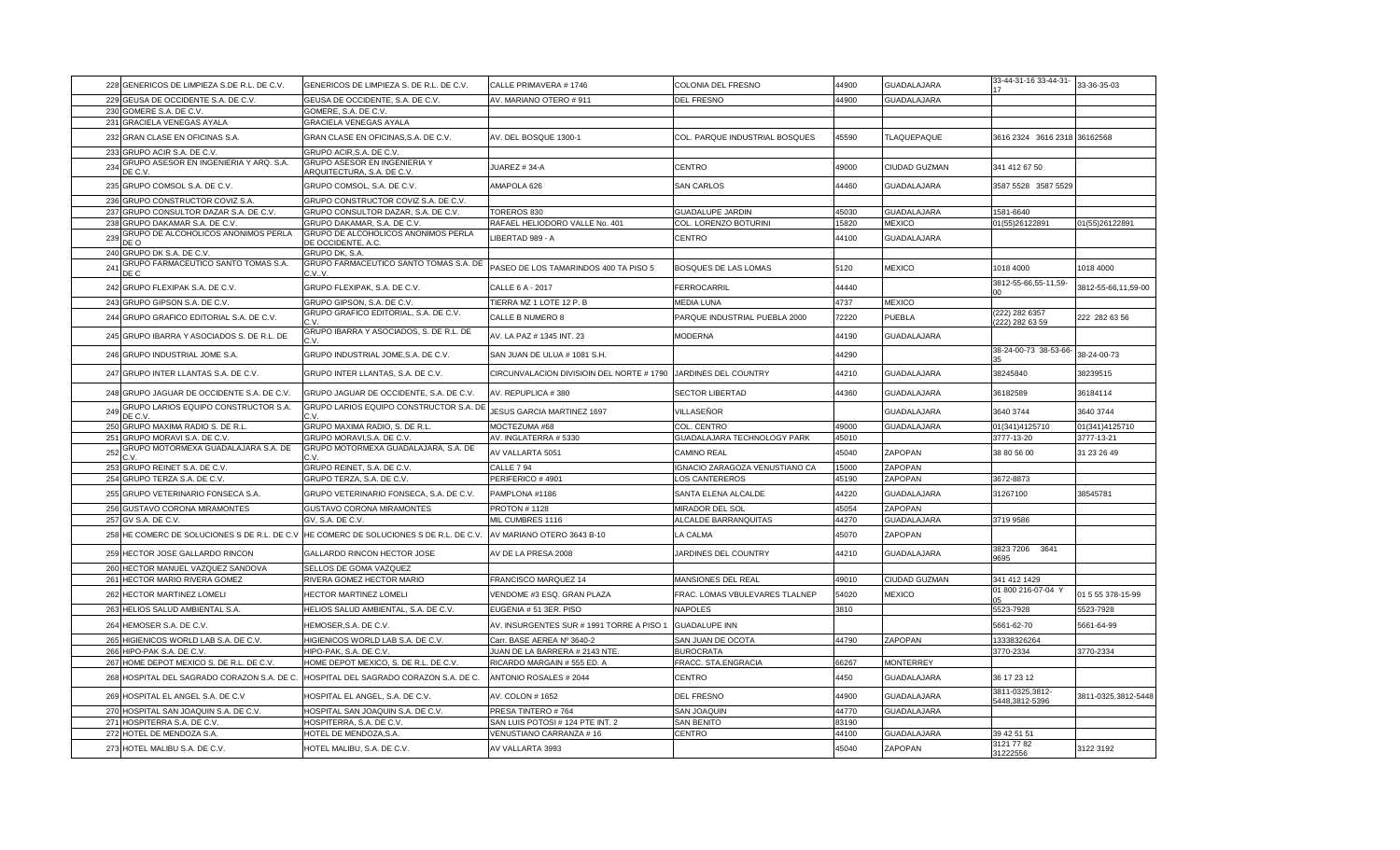| 274 | HUMANA DE EQUIPO Y MATERIALES S.A. DE                                | HUMANA DE EQUIPO Y MATERIALES, S.A. DE C.V. SIMON BOLIVAR 367 |                                                      | <b>BARRERA</b>                 | 4415  | <b>GUADALAJARA</b> | 3615 0556                              | 3615 0375      |
|-----|----------------------------------------------------------------------|---------------------------------------------------------------|------------------------------------------------------|--------------------------------|-------|--------------------|----------------------------------------|----------------|
|     | 275 I&A CONSTRUCTORES S.A. DE C.V.                                   | I&A CONSTRUCTORES S.A. DE C.V.                                | URBANIZACION AURORA BOREAL #3622                     | ARBOLEDAS                      | 45070 | ZAPOPAN            | 36 32 49 54                            |                |
|     | 276 I.L. DIAGNOSTICS S.A. DE C.V.                                    | L DIAGNOSTICS, S.A. DE C.V.                                   | LAGO VICTORIA # 80, MEXICO,D.F.                      | MIGUEL HIDALGO                 | 11520 |                    | 0155-5262-1760                         | 0155-5262-1760 |
|     | 277 IGNACIO IBARRA ESPINOSA                                          | <b>IGNACIO IBARRA ESPINOSA</b>                                | ARCOS PONIENTE #297                                  | JARDINES DEL SUR               | 16050 | <b>MEXICO</b>      |                                        |                |
|     | 278 IME SERVICIOS Y SUMINISTROS S.A. DE C.V.                         | IME SERVICIOS Y SUMINISTROS S.A. DE C.V.                      | CIRCUITO CENTRAL CAMIONERA #73                       | FRACC. EL PUENTE               | 15500 | TLAQUEPAQUE JAL    | 36 57 45 99-31 24 05<br>03-31 24 05 07 |                |
|     | 279 IMPLEMENTOS MEDICOS DE OCCTE. S.A.                               | IMPLEMENTOS MEDICOS DE OCCIDENTE, S.A.<br>DE C.V              | FILOSOFOS #1600                                      | LA NORMAL                      |       |                    | 38-24-91-00, 38-23-15-                 | 3823-90-59     |
|     | 280 IMPULSORA Y PROV DE BIENES TEC. PROFES                           | IMPULSORA Y PROV DE BIENES TEC. PROFES,<br>S.C.               | AV. MARIANO OTERO 3643 B-10                          | LA CALMA                       | 45070 | ZAPOPAN            |                                        |                |
| 281 | INDUSTRIAL HOSPITALARIA S. DE R.L. DE C.                             | INDUSTRIAL HOSPITALARIA, S. DE R.L. DE C.V.                   | MIGUEL OROZCO CAMACHO N¦ 4283                        | LAZARO CARDENAS                | 4283  |                    | 35-85-8335                             | 35-85-8335     |
|     | 282 INFRA S.A. DE C.V.                                               | INFRA, S.A. DE C.V.                                           | SUCURSAL 340 ZAMORA KM 12.5 CARRET<br>ZAMORA LA BARC | LA RINCONADA                   | 59720 | ZAMORA             | 5603612                                |                |
|     | 283 INGCE S.A. DE C.V                                                | INGCE, S.A. DE C.V.                                           | PROL. LOPEZ MATEOS # 800-29                          |                                | 45645 |                    | 1077-8815                              |                |
|     | 284 RR INGENIERIA Y OBRAS DE OCCIDENTE S.A.                          | RR INGENIERIA Y OBRAS DE OCCIDENTE, S.A.<br>DE. DE C.V        | <b>AMBAR 2684</b>                                    | RESIDENCIAL VICTORIA           | 45089 | ZAPOPAN            | 31 22 2114                             | 3120 4538      |
| 285 | <b>INGENIEROS CIVILES Y ARQUITECTOS DE</b><br><b>OCOTLAN S.A.</b>    | INGENIEROS CIVILES Y ARQUITECTOS DE<br>OCOTLAN, S.A. DE C.V   | GALEANA 256                                          | <b>CENTRO</b>                  | 47800 | <b>OCOTLAN</b>     | 01 392 92 509 13                       |                |
|     | 286 INGREDIENTES INTERNACIONALES S.A. DE C.                          | INGREDIENTES INTERNACIONALES, S.A. DE C.V                     | LA BRIDA # 110-6D                                    | <b>EL VIGIA</b>                | 45140 | ZAPOPAN            | 3560-5209,3834-2994                    |                |
| 287 | INMUEBLES AGROMEXS.A.DE.C.V.                                         | INMUEBLES AGROMEX, S.A. DE C.V.                               | MAR ROJO 2230                                        | LOMAS DEL COUNTRY              | 44610 | GUADALAJARA        |                                        |                |
| 288 | INSTITUTO DE CAPACIT. DE LA IND. DE LA<br>CONSTR.                    | INST.DE CAPACITACION DE LA IND. DE LA<br>CONSTRUCCION         |                                                      |                                |       |                    |                                        |                |
| 289 | INSTITUTO DE MERCADOTECNIA Y OPINION S                               | INSTITUTO DE MERCADOTECNIA Y OPINION,                         | MELCHOR OCAMPO #193 TORRE A PISO3-E                  | <b>VERONICA ANZURES</b>        |       | <b>MEXICO</b>      | 18000872626                            | 18000872626    |
| 290 | INSTITUTO DE PENSIONES DEL ESTADO DE<br><b>JALISCO</b>               | INSTITUTO DE PENSIONES DEL ESTADO DE<br><b>JALISCO</b>        | MAGISTERIO #1155                                     | <b>OBSERVATORIO</b>            | 44266 | GUADALAJARA        | 32080388                               | 32080389       |
| 291 | INSTITUTO JALISCIENSE DE CANCEROLOGIA                                | INSTITUTO JALISCIENSE DE CANCEROLOGIA                         | GRAL. CALDERON #715                                  | CANCERO                        |       | GUADALAJARA        | 3613 19 65                             |                |
| 292 | INSTITUTO MEXICANO DE ESTUDIOS<br>PEDAGOGIC                          | INSTITUTO MEXICANO DE ESTUDIOS<br>PEDAGOGICOS, A.C.           | AV. HIDALGO #484                                     | CENTRO                         | 45100 | ZAPOPAN            | 3656-4514                              | 3656-4514      |
|     | 293 INSTITUTO NACIONAL DE LA SALUD PUBLICA                           | INSTITUTO NACIONAL DE LA SALUD PUBLICA                        |                                                      |                                |       |                    |                                        |                |
| 294 | INSTITUTO VOCACIONAL ENRIQUE DIAZ DE<br><b>EO</b>                    | INSTITUTO VOCACIONAL ENRIQUE DIAZ DE<br>LEON, A.C.            | <b>HIDALGO # 1393</b>                                | <b>GUADALAJARA</b>             |       | GUADALAJARA        |                                        |                |
|     | 295 INSTRUMEDICAL S.A. DE C.V.                                       | INSTRUMEDICAL, S.A. DE C.V                                    | AV. PASEO DE LA ARBOLEDA # 658-A                     | FRACC. JARDINES DEL BOSQUE     | 44520 | GUADALAJARA        | 31 22 36 77                            |                |
| 296 | INSTRUMENTAL QUIRURGICO DE OCCIDENTE<br>S.A. DE C.V.                 | INSTRUMENTAL QUIRURGICO DE OCCIDENTE<br>S.A. DE C.V           | FEDERALISMO NORTE# 475                               | ARTESANOS                      | 14200 | GUADALAJARA        | 38 26 90 09                            | 38 26 90 09    |
| 297 | INSTRUMENTOS Y EQUIPOS FALCON                                        | INSTRUMENTOS Y EQUIPOS FALCON, S.A. DE<br>C.V.                | SAN JUAN BOSCO #3833                                 | JARDINES DE SAN IGNACIO        | 45040 |                    | 31-22-49-54                            | 31-21-94-23    |
|     | 298 INSUMEDIC S.A. DE C.V                                            | QIAGEN MEXICO, S. DE R.L. DE C.V                              | ENRIQUE DIAZ DE LEON 515                             | <b>MODERNA</b>                 | 44190 | GUADALAJARA        | 3827 2898                              |                |
| 299 | INSUMOS ESPECIALES DE LIMPIEZA ROMA S.A.<br>DE C.V                   | INSUMOS ESPECIALES DE LIMPIEZA ROMA, S.A.<br>DE C.V.          | CEPILLO 1244                                         | PARQUE INDUSTRIAL ALAMO        |       | GUADALAJARA        | 3343 0866                              | 3666 1579      |
| 300 | INTECMED S.A. DE C.V.                                                | INTECMED, S.A. DE C.V.                                        | PUERTO AGRABAMPO No. 64                              | COL. MONUMENTAL                | 44320 | GUADALAJARA        | 33 36-17-20-86                         | 33 36-17-34-73 |
|     | 301 INTERGRABE S.A. DE C.V                                           | INTERGRABE, S.A. DE C.V.                                      | MARIANO OTERO No. 3431                               | <b>VERDE VALLE</b>             | 44550 | GUADALAJARA        | 3648-5576                              | 3648-5576      |
|     | 302 IRENE MORA NOLASCO                                               | <b>IRENE MORA NOLASCO</b>                                     | CALZ. 5 DE FEBRERO 355                               | <b>SAN CARLOS</b>              | 44460 | <b>GUADALAJARA</b> | 35626010                               |                |
| 303 | ISD SOLUCIONES DE TIC S.A. DE C.V.                                   | ISD SOLUCIONES DE TIC. S.A. DE C.V.                           | AV. PROLONGACION ALCALDE #2259                       | COL. BILBAO                    |       | <b>GUADALAJARA</b> | 80-00-82-00                            |                |
|     | 304 ISLAS RIVERA Y COMPAÑIA S. EN C.                                 | ISLAS RIVERA Y COMPAÑIA S. EN C.                              | C. BARCELONA #1                                      | COL. CERRO DE LA ESTRELLA IZTA | 9860  | <b>MEXICO</b>      | 01-55-54267809                         |                |
|     | 305 J. GUADALUPE RODRIGUEZ VILLEGAS                                  | . GUADALUPE RODRIGUEZ VILLEGAS                                | JUAN ZUAZUA #4498                                    | EL CARMEN                      | 44980 | <b>GUADALAJARA</b> | 36 46 81 28                            |                |
|     | 306 JORAQ S.A. DE C.V.                                               | JORAQ S.A. DE C.V.                                            | CALLE JUSTO SIERRA # 2799                            | FRACC. VALLARTA SAN JORGE      | 44690 | GUADALAJARA        | 36 16 45 30                            |                |
|     | 307 JORGE ALBERTO GODINEZ GARCIA                                     | JORGE ALBERTO GODINEZ GARCIA                                  | CALLEJON PROGRESO 51                                 | <b>GUADALUPANA</b>             | 44220 | GUADALAJARA        |                                        |                |
|     | 308 JORGE ALBERTO GUERRERO ESCAMILLA                                 | JORGE ALBERTO GUERRERO ESCAMILLA                              | OLMO # 1477                                          | <b>FRESNO</b>                  |       |                    | 3810-30-00                             | 3810-30-06     |
|     | 309 JORGE ALEJANDRO HUERTA HERNANDEZ                                 | JORGE ALEJANDRO HUERTA HERNANDEZ                              | GENERAL ARTEAGA #374-8                               | SANTUARIO                      |       | <b>GUADALAJARA</b> | 3659-5763                              |                |
|     | 310 JORGE ANTONIO SALINAS MORA<br>311 JORGE EDUARDO VILLANUEVA GOMEZ | JORGE ANTONIO SALINAS MORA                                    | MARIANO OTERO #3429 PISO 1 OFNA.2                    | <b>VERDE VALLE</b>             | 45060 | ZAPOPAN            |                                        |                |
|     | 312 JORGE LUIS VARGAS CURIEL                                         | JORGE EDUARDO VILLANUEVA GOMEZ<br>JORGE LUIS VARGAS CURIEL    | FRAY TEOFILO GARCIA 991                              | GUADALAJARA JALISCO            |       | <b>GUADALAJARA</b> | 3628-4191<br>3614 77 19                | 3614 7719      |
|     | 313 JORGE OCTAVIO RODRIGUEZ HERNANDEZ                                |                                                               |                                                      |                                |       |                    |                                        |                |
|     | 314 JORGE VILLALOBOS MARQUEZ                                         | JORGE VILLALOBOS MARQUEZ                                      | CHURUBUSCO #146                                      | COL. SAN JUAN DE DIOS          | 44360 | GUADALAJARA        | 36-18-65-60                            |                |
|     | 315 JOSE ANTONIO OSORNIO ABREGO                                      | JOSE ANTONIO OSORNIO ABREGO                                   | PASEO DE LOS COLORINES # 2608                        | FRACC. TABACHINES              | 45188 | GUADALAJARA        | 3853-2789                              | 3853-9482      |
|     | 316 JOSE ANTONIO SANCHEZ ENCISO                                      | JOSE ANTONIO SANCHEZ ENCISO                                   |                                                      |                                |       |                    |                                        |                |
|     | 317 JOSE DE JESUS RAMIREZ GLEZ.                                      | JOSE DE JESUS RAMIREZ GONZALEZ                                |                                                      |                                |       |                    |                                        |                |
|     | 318 JOSE DE JESUS SANCHEZ BARAJAS                                    | JOSE DE JESUS SANCHEZ BARAJAS                                 |                                                      |                                |       |                    |                                        |                |
|     | 319 JOSE FRANCISCO LOPEZ PADILLA                                     | JOSE FRANCISCO LOPEZ PADILLA                                  | VULCANO #650                                         | OBRERA                         |       | GUADALAJARA        | 36179067                               | 36540959       |
|     | 320 JOSE GUSTAVO QUIROGA BRAHMS                                      | JOSE GUSTAVO QUIROGA BRAHMS                                   |                                                      |                                |       |                    |                                        |                |
|     | 321 JOSE LUIS HERRERA MORA                                           | JOSE LUIS HERRERA MORA                                        | BELISARIO DOMINGUEZ # 920                            | MARIANO OTERO                  | 45067 |                    | 3180-31-88                             | 3180-31-88     |
|     | 322 JOSE MANUEL SOLANO MAGAÑA                                        | JOSE MANUEL SOLANO MAGAÑA                                     | PASEO DE LA SERENATA # 5090-1                        | BALCONES DE STA MARIA          |       | TLAQUEPAQUE        |                                        |                |
|     | 323 JOSE SERAFIN REBOLLAR GUZMAN                                     | JOSE SERAFIN REBOLLAR GUZMAN                                  | C. PELICANO # 2384                                   | <b>EL FRESNO</b>               | 44900 | <b>GUADALAJARA</b> | 3632-5813                              | 3811-5492      |
|     |                                                                      |                                                               |                                                      |                                |       |                    |                                        |                |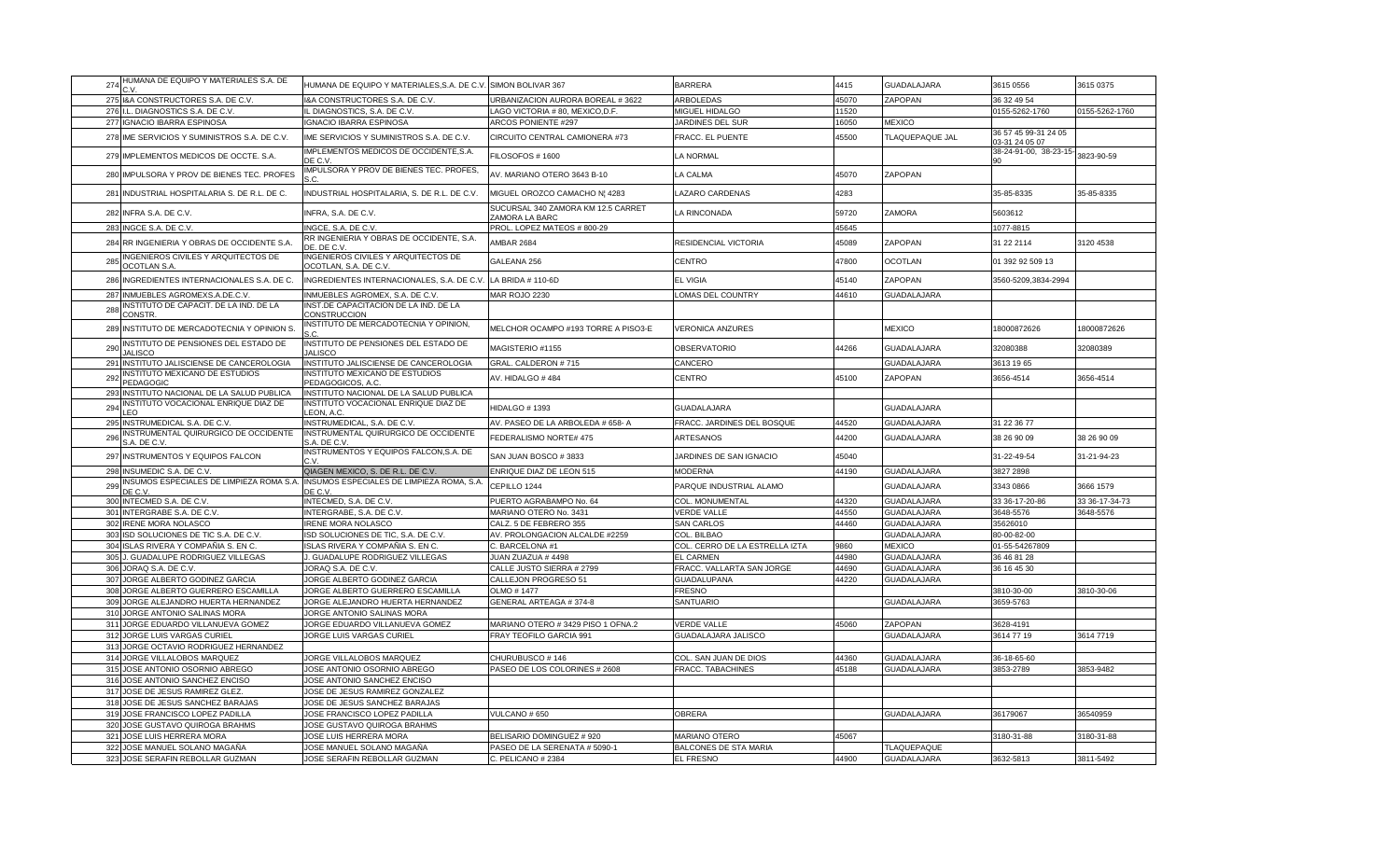|                 | 324 JUAMA S.A. DE C.V                                          | JUAMA, S.A. DE C.V.                                                              | CORREGIDORA NO. 380                                             | MIGUEL HIDALGO DELEG. TLALPAN    |                | <b>MEXICO</b>                     | 55.30989745                        | 55 3098 9718        |
|-----------------|----------------------------------------------------------------|----------------------------------------------------------------------------------|-----------------------------------------------------------------|----------------------------------|----------------|-----------------------------------|------------------------------------|---------------------|
|                 | 325 JUAN ANTONIO GAMBOA ARELLANO                               | JUAN ANTONIO GAMBOA ARELLANO                                                     | OPE DE VEGA # 177, INT 18                                       | <b>ARCOS VALLARTA</b>            | 44130          | <b>GUADALAJARA</b>                | 3630-0630 3615-4630                | 3343-9956           |
| 326             | SOLUCIONES INTEGRALES TECNOLOGICAS SA                          | SOLUCIONES INTEGRALES TECNOLOGICAS SA                                            | AV. CARPINTEROS # 2000 ALTOS # 08                               | <b>BUROCRATAS</b>                |                |                                   | 5548-787                           |                     |
|                 | <b>DE CV</b>                                                   | DE CV                                                                            |                                                                 |                                  |                |                                   |                                    |                     |
|                 | 327 JUAN CRUZ CERDA                                            | <b>JUAN CRUZ CERDA</b>                                                           | JULIAN CARRILLO 1835                                            | <b>STA CECILIA</b>               | 44700          | GUADALAJARA                       | 3699 5099                          |                     |
| 328             | <b>JUAN GABRIEL QUEZADA TORRES</b>                             | JUAN GABRIEL QUEZADA TORRES                                                      | AV. LOPEZ MATEOS 6A                                             | LA NORIA                         | 47940          | AYOTLAN JALSICO                   | (345) 918 34 13                    | 9 18 34 13          |
| 329             | JUAN MANUEL BECERRA CORONA                                     |                                                                                  |                                                                 |                                  |                |                                   |                                    |                     |
| 330             | JUAN RAMON ANDRADE AGUIRRE                                     | JUAN RAMON ANDRADE AGUIRRE                                                       | C. 24 DE FEBRERO # 909                                          | VILLA DE GUADALUPE               | 48290          |                                   | 299 5872                           |                     |
|                 | 331 JULIAN JOSE ROCHA PANUCO                                   | JUAN JOSE ROCHA PANUCO                                                           | AV 16 DE SEPTIEMBRE 599                                         | CENTRO                           | 44100          | <b>GUADALAJARA</b>                | 36141100                           |                     |
| 332             | JULIO ALFONSO ACOSTA OLIVAS                                    | JULIO ALFONSO ACOSTA OLIVAS                                                      | ANNAPURNA 2225 A                                                | INFONAVIT SOLIDARIDAD            | 80058          | CULIACAN                          | 667 162 0961                       |                     |
| 333             | JUVENTUD SIN ADICCIONES A.C.                                   | JUVENTUD SIN ADICCIONES, A.C.                                                    | RIO TAMESIS 588                                                 | EL VERGEL                        | 44590          |                                   | 3333 3511 3333 3512 31 661 938     |                     |
| 334             | KALTER EFREN LARREA BREMONT                                    |                                                                                  |                                                                 |                                  |                |                                   |                                    |                     |
| 335             | <b>KALTHEN DE MEXICO S.A. DE C.V</b>                           | KALTHEN DE MEXICO, S.A. DE C.V.                                                  | AMERICAS No. 163                                                | MODERNA BENITO JUAREZ            |                | <b>MEXICO</b>                     | 3510 5347 70                       |                     |
| 336             | KARINA LIZBETH LAZCARRO OLIVARES                               | KARINA LIZBETH LAZCARRO OLIVARES                                                 | ANTONIO DE SEGOVIA 1418 - 6                                     | ATLAS                            | 44870          | GUADALAJARA                       | 3619 6473<br>36 14 31 77<br>36 14  |                     |
| 337             | KRYSIA ALEJANDRA LOPEZ LOPEZ                                   | KRYSIA ALEJANDRA LOPEZ LOPEZ                                                     | ANGULO 28-Z                                                     | CENTRO BARRANQUITAS              | 44280          | GUADALAJARA                       | 40 64                              |                     |
| 338             | LA FM DE CIUDAD GUZMAN S.A. DE C.V.                            | LA FM DE CIUDAD GUZMAN, S.A. DE C.V.                                             | JUAREZA # 38 -A                                                 | CIUDAD GUZMAN                    |                |                                   | 412 33 55 4123960                  | 4123879             |
| 339             | A LUJAN S. DE R.L. DE C.V                                      | A LUJAN, S. DE R.L. DE C.V                                                       | AV. MEXICO # 2891                                               | <b>VALLARTA NORTE</b>            | 44690          | GUADALAJARA                       | 3616-1626                          |                     |
| 34              |                                                                | ABORATORIOS BIOLOGICOS Y REACTIVOS DE LAB. BIOLOGICOS Y REACTIVOS DE MEX,S.A. DE | AMORES #1240                                                    | <b>DEL VALLE</b>                 | 3100           |                                   | 5575-9163,5559-2697                | 55590722            |
|                 | MEX. S.A                                                       | r. v                                                                             |                                                                 |                                  |                |                                   |                                    |                     |
| 341             | LABORATORIOS CRYOPHARMA S.A. DE C.V.                           | LAB. CRYOPHARMA S.A. DE C.V.                                                     | VITO ALESSIO ROBLES #209 DELEG. ALVARO<br>OBREGON               | <b>FLORIDA</b>                   | 1030           |                                   | 01(5)659-59-61,59-64               | 32-83-00-20         |
| 342             | LABORATORIOS DIBA S.A.                                         | LABORATORIOS DIBA, S.A.                                                          | ESCORZA #728                                                    |                                  | 44190          |                                   | 38-11-11-44 EXT.<br>102, 115 Y 126 | 38-11-62-42         |
| 343             | LABORATORIOS FARMADEM S.A. DE C.V.                             | LABORATORIOS FARMADEM, S.A. DE C.V.                                              | AV. VALLE DE GUADIANA MZ NO. 13 LT. 902<br>VALLE ARAGON 3RA. SC | ECATEPEC EDO. DE MEX             |                |                                   | 01 5 55 783-81-45                  | 01 5 55 783-81-43   |
| 344             | LABORATORIOS JAYOR S.A. DE C.V.                                | LABORATORIOS JAYOR, S.A. DE C.V.                                                 | AV. TAMAULIPAS # 1068-4                                         | GARCIMARRERO                     |                |                                   | 0155-5 554-23-78 AL                | 01 5 55 637-90-06   |
| 345             | ABORATORIOS LE ROY S.A. DE C.V.                                | LABORATORIOS LE ROY, S.A. DE C.V.                                                | AZUCAR 107                                                      | <b>GRANJAS MEXICO</b>            | 8400           | <b>MEXICO</b>                     | 01 5 55 657-89-88                  | 01 5 55 657-48-61   |
| 346             | LABORATORIOS PISA S.A.DE C.V                                   | LABORATORIOS PISA, S.A. DE C.V                                                   | AV.ESPA¥A NO.1840                                               | <b>MODERNA</b>                   | 44190          |                                   | 36-78-16-38                        | 38-1016-09          |
| 347             | LABORATORIOS SILANES S.A. DE C.V                               | LABORATORIOS SILANES, SA DE CV                                                   | AMORES 1304                                                     | DEL VALLE MEXICO DF              | 3100           |                                   | 01 5 55 488-37-00                  | 01 5 55 488-20-74   |
| 348             | LAB-TECH INTRUMENTACIONS.A. DE C.V.                            | LAB-TECH INTRUMENTACION, S.A. DE C.V.                                            | AV. INGLATERRA # 2576                                           | <b>ARCOS VALLARTA</b>            |                |                                   | 36-15-72-72 36-15-71               | 36-15-80-06         |
| 349             | LAGO MOTORS S.A. DE C.V                                        | LAGO MOTORS, S.A. DE C.V                                                         | CARR. PANAMERICANA KM. 442                                      | LAGOS DE MORENO, JAL             | 47430          |                                   | 742-2900                           |                     |
| 350             | AIJ COMPUTACION S.A. DE C.V.                                   | LAIJ COMPUTACION, S.A. DE C.V                                                    | BALANZA #3716                                                   | LA CALMA                         | 45070          | <b>GUADALAJARA</b>                | 3563-4242                          |                     |
| 351             | LAVA TAP S.A. DE C.V.                                          | LAVA TAP, S.A. DE C.V.                                                           | CALZADA DE LAS AGUILAS # 1205                                   | SAN CLEMENTE ALVARO OBREGON      | 1740           | <b>MEXICO</b>                     |                                    |                     |
| 352             | LEOMED S.A. DE C.V.                                            | LEOMED, S.A. DE C.V.                                                             | ARISTA 1130                                                     | BARRANQUITAS GUADALAJARA         | 44270          | <b>GUADALAJARA</b>                | 44 44 11 08                        |                     |
| 353             | LEON ALBERTO CASARRUBIAS GARCIA                                | LEON ALBERTO CASARRUBIAS GARCIA                                                  | ANGULO 2889                                                     | <b><i>FERRANOVA</i></b>          | 44689          | <b>GUADALAJARA</b>                |                                    |                     |
| 354             | LEVE VISION S.A. DE C.V.                                       | LEVE VISION., S.A. DE C.V.                                                       | CAMPO MALUCO # 105 1ER. PISO                                    | FRACC. SAN ANTONIO               | 2720           |                                   | 01 800 504 20-58                   | 01 5 55 353-88-03   |
|                 |                                                                | LIBRE PARA TRASCENDER, A.C.                                                      | AZCAPOTZALCO MEXICO., D.F.                                      |                                  |                |                                   |                                    |                     |
| 355             | LIBRE PARA TRASCENDER A.C.                                     | BLEMAS DE ALCOHOL Y DROGADICCIÓN, A.C                                            | <b>EJIDO #106</b>                                               | <b>TESISTAN</b>                  | 45200          | ZAPOPAN                           | 38326331                           |                     |
| 356             | LIDIA JAZMIN LOERA LARIOS                                      |                                                                                  |                                                                 |                                  |                |                                   |                                    |                     |
| 357             | LIFETEC S.A. DE C.V.                                           | LIFETEC, S.A. DE C.V.                                                            | BUROCRATAS DEL ESTADO # 555                                     | BUROCRATAS DEL EDO. MONT.N.L.    |                |                                   | 01 81 1133-84-74 Y                 | 0181 1133-84-73     |
| 358             | LIGIA ARACELI TINOCO FUENTES                                   | LIGIA ARACELI TINOCO FUENTES                                                     |                                                                 |                                  |                |                                   |                                    |                     |
| 359             | LIMPSERV DE MEXICO S.A. DE C.V.                                | LIMPSERV DE MEXICO S.A. DE C.V.                                                  | OFELIA MEDINA #9                                                | <b>A MAGDALENA</b>               | 50010          | EDO DE MEXICO                     |                                    |                     |
| 360             | LIZMODE S. DE R.L. DE C.V.                                     | LIZMODE, S. DE R.L. DE C.V.                                                      | SAN JUAN 1259                                                   | LOMAS PROVIDENCIA                | 44647          | GUADALAJARA                       | 3641 0768                          |                     |
| 36 <sup>°</sup> | LANTAS Y SERVICIOS SANCHEZ BARBA S.A.<br>DE C.V.               | LLANTAS Y SERVICIOS SANCHEZ BARBA, S.A.<br>DE C.V.                               | AV. LAPIZLAZULI #2696                                           | JARDINES DEL VALLE               | 44540          | <b>GUADALAJARA</b>                | 35636787                           | 35636788            |
| 362             | LOMEDIC S.A. DE C.V.                                           | LOMEDIC, S.A. DE C.V.                                                            | AV. DEL PARQUE #489                                             | SAN ANDRES                       | 44810          | <b>GUADALAJARA</b>                | 10-02-11-30                        | 3837-24-90          |
| 363             | LOURDES ELIZABETH DIAZ VAZQUEZ                                 | LOURDES ELIZABETH DIAZ VAZQUEZ                                                   | <b>SAN JUAN #1259</b>                                           | <b>PROVIDENCIA</b>               | 44630          | GUADALAJARA                       | 36410768                           |                     |
| 364             | LUIS ALBERTO PRECIADO BAYARDO                                  | LUIS ALBERTO PRECIADO BAYARDO                                                    | NIÑOS HEROES 2515                                               | JARDINES DEL BOSQUE              | 44520          | <b>GUADALAJARA</b>                | 31214071                           |                     |
| 365             | LUIS ALBERTO VENEGAS PEREZ                                     | LUIS ALBERTO VENEGAS PEREZ                                                       | AV. CRUZ DEL SUR # 2731-A                                       |                                  |                |                                   | 35-63-20-90                        | 53-63-20-91         |
| 366             | LUIS ENRIQUE ALVAREZ JIMENEZ                                   | LUIS ENRIQUE ALVAREZ JIMENEZ                                                     | FIDEL VELAZQUEZ #1459                                           | JARDINES DE ATEMAJAC             | 44227          | <b>GUADALAJARA</b>                |                                    |                     |
| 367             | LUZ ELENA RAMIREZ ARELLANO                                     | RAMIEZ ARELLANO LUZ ELENA                                                        | MIGUEL BLANCO 921                                               | CENTRO                           | 44100          | <b>GUADALAJARA</b>                | 3614<br>3613 4588<br>7859          |                     |
| 368             | MA, ALBA DE LA SANCHA ROSAS                                    | MA. ALBA DE LA SANCHA ROSAS                                                      | TERESA REYNOSO #3595                                            | COL. INSURGENTES                 | 14820          | <b>GUADALAJARA</b>                | 36-05-79-45                        | 36-05-73-18         |
|                 | 369 MA. DEL CARMEN VAZQUEZ BECERRA                             | MA. DEL CARMEN VAZQUEZ BECERRA                                                   | ABASOLO No. 12 - A                                              | SAN AGUSTIN                      | 15645          | ZAPOPAN                           | 13681428                           | 13681428            |
|                 | 370 MA. DEL CARMEN MARTINEZ CRUZ                               | MA. DEL CARMEN MARTINEZ CRUZ                                                     | ABASOLO No. 12-A                                                | SAN AGUSTIN                      | 45645          | TLAJOMULCO DE ZUÑIGA              | 13681428                           |                     |
| 371             |                                                                | MA. DEL ROSARIO DE LOS ANGELES ROSALES │ROSALES BALTAZAR MA. DEL ROSARIO DE LOS  | <b>COLON #3061</b>                                              | 18 DE MARZO                      | 44960          | <b>GUADALAJARA</b>                | 3646-4264                          |                     |
|                 | <b>BALTAZAR</b>                                                | ANGELES                                                                          |                                                                 |                                  |                |                                   |                                    |                     |
| 373             | 372 MA. GUADALUPE PALACIOS VELAZQUEZ<br>MAJONICA SAMAEL A.C.   | MA. GUADALUPE PALACIOS VELAZQUEZ<br>MAJONICA SAMAEL, A.C.                        | GALILEO #4087<br>MARTIN GONZALEZ #3967                          | <b>ARBOLEDAS</b>                 | 45070<br>44240 | <b>GUADALAJARA</b><br>GUADALAJARA | 3311665288<br>3674 67 32           |                     |
| 374             |                                                                |                                                                                  | <b>VIDRIO # 1290</b>                                            | RANCHO NUEVO                     |                |                                   |                                    |                     |
|                 | MANUEL ESTRADA BUENROSTRO<br>375 MAQUINAS DE DIBUJO S.A. DE CV | MANUEL ESTRADA BUENROSTRO<br>MAQUINAS DE DIBUJO, S.A. DE C.V.                    |                                                                 | <b>MEXICALTZINGO</b>             | 44180          | <b>GUADALAJARA</b>                | 1510-5435                          |                     |
|                 |                                                                |                                                                                  | CAMINO REAL A SAN LORENZO # 263-2                               | BARRIO SN MIGUEL, IZTAPALAPA, DF |                |                                   | 01 5 55 1087-1087                  | 01 5 55 10-87-10-92 |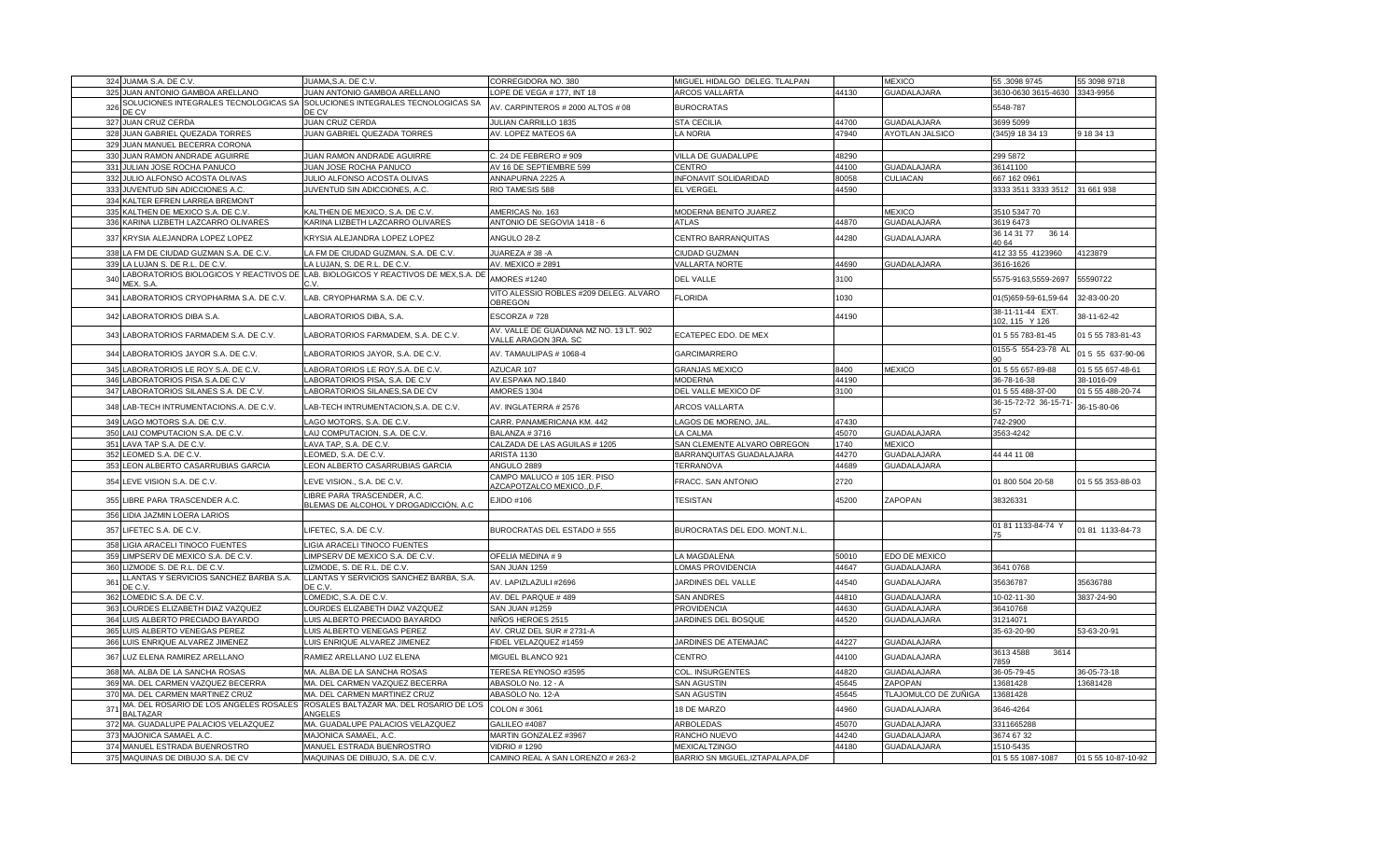| 376 MARCELINO GUTIERREZ FREGOSO                                                          | MARCELINO GUTIERREZ FREGOSO                            | MANUEL CUESTA GALLARDO # 22-A        |                                |       |                        | 618-30-45                                      | 617-17-28      |
|------------------------------------------------------------------------------------------|--------------------------------------------------------|--------------------------------------|--------------------------------|-------|------------------------|------------------------------------------------|----------------|
| 377 MARCELINO MARTINEZ VALDEZ                                                            | MARCELINO MARTINEZ VALDEZ                              | CALLE MITLA #315                     | <b>MONUMENTAL</b>              | 44320 | <b>GUADALAJARA</b>     | 3638-7383                                      | 3638-8724      |
| 378 MARIA DE LOURDES RIVERA BERMUDEZ                                                     | MARIA DE LOURDES RIVERA BERMUDEZ                       | ANDRES TERAN # 1736                  | CHAPULTEPEC COUNTRY CLUB       |       |                        | 33-42-61-61 Y 33-42-<br>81-81                  | 33-42-91-91    |
| 379 MARIA DEL CARMEN MORGA NAVARRO                                                       | MARIA DEL CARMEN MORGA NAVARRO                         | <b>TOLTECAS # 3597-5</b>             | <b>MONRAZ</b>                  | 44670 | <b>GUADALAJARA</b>     |                                                |                |
| 380 MARIA ELENA MARES DE LA CRUZ                                                         | MARIA ELENA MARES DE LA CRUZ                           |                                      |                                |       |                        |                                                |                |
| 381 MARIA EUGENIA SALCIDO VAZQUEZ                                                        |                                                        |                                      |                                |       |                        |                                                |                |
| MARIA GRACIELA HERNANDEZ RODRIGUEZ<br>382                                                | MARIA GRACIELA HERNANDEZ RODRIGUEZ                     | CLCUTA #1098                         | <b>CUAUHTEMOC</b>              | 44750 | <b>GUADALAJARA</b>     |                                                |                |
| 383 MARIA GUADALUPE GODINEZ PALAFOX                                                      | MARIA GUADALUPE GODINEZ PALAFOX                        | AV. VALLARTA #7239                   | CIUDAD GRANJA                  | 45010 | <b>GUADALAJARA</b>     |                                                |                |
| 384 MARIA LOURDES NEGRETE PANDURO                                                        | MARIA LOURDES NEGRETE PANDURO                          | <b>ARTES 2532</b>                    | <b>MEDRANO</b>                 | 44810 | <b>GUADALAJARA</b>     | 3644 9588                                      |                |
| 385 MARIA MAGDALENA PEREZ ARELLANO                                                       | MARIA MAGDALENA PEREZ ARELLANO                         |                                      |                                |       |                        |                                                |                |
| 386 MARICELA VELOZ MENDOZA                                                               | MARICELA VELOZ MENDOZA                                 | PAVO 599 ESQ EPIGMENIO GONZALEZ      | <b>MODERNA</b>                 | 44180 | <b>GUADALAJARA</b>     | 3613 9168                                      | 224 11 86      |
| 387 MARIO ALBERTO ARIZA OCHOA                                                            | MARIO ALBERTO ARIZA OCHOA                              | MOZARABE 1372                        | PASEOS DE SANTIAGO             | 45404 | <b>TONALA</b>          | 36373282                                       |                |
| 388 MARTHA INES ZAPATA GONZALEZ                                                          | MARTHA INES ZAPATA GONZALEZ                            | RUPERTO MALDONADO 315                | ALCALDE BARRANQUITAS           | 44270 | <b>GUADALAJARA</b>     | 36144572                                       |                |
| 389 MAS LIMPIO S.A. DE C.V.                                                              | MAS LIMPIO, S.A. DE C.V.                               | TERRANOVA # 295 INT. 200             | <b>TERRANOVA</b>               | 44600 | <b>GUADALAJARA</b>     | 3694-3438                                      |                |
| MAT. Y SERVICIOS INTEGRADOS DE MEXICO<br>390<br>S.A. DE C.V.                             | MAT. Y SERVICIOS INTEGRADOS DE MEXICO,<br>S.A. DE C.V. | CALLE NUEZ #1879                     | JARDINES DE LA CRUZ            | 44950 | <b>GUADALAJARA</b>     | 38122130                                       | 38120664       |
| 391 MAXYAL S.A. DE C.V.                                                                  | MAXYAL, S.A. DE C.V.                                   | C. SATA TERESA DE JESUS #810-2       | CIUDAD DE LOS NIÑOS            | 45040 | ZAPOPAN                |                                                |                |
| 392 MDA NETWORKS S.A. DE C.V.                                                            | MDA NETWORKS, S.A. DE C.V.                             | 1 DE MAYO # 126 INT 7                | PLAZA DEL RIO                  | 49000 |                        | (341)4127800, 3678-<br>9154                    |                |
| 393 MEDI DENTAL S.A. DE C.V.                                                             | MEDI-DENTAL, S.A. DE C.V.                              | J. LOPEZ PORTILLO #771               | CENTRO MEDICO                  | 44360 | <b>GUADALAJARA</b>     | 3618 5710, 3585 6945 3617 2887                 |                |
| 394 MEDICA DE OCCIDENTE S.A. DE C.V.                                                     | MEDICA DE OCCIDENTE, S.A. DE C.V.                      | LUIS CABRERA 440                     | COLINAS DE LA NORMAL           | 44270 | <b>GUADALAJARA</b>     | 38-54-00-04 38-54-09-<br>$\Delta$ <sub>R</sub> | 38-54-00-04    |
| 395 MEDICA GALAS.A.DE C.V.                                                               | MEDICA GALA S.A. DE C.V.                               | REAL DE CATORCE 136                  | MITRAS CENTRO MONTERREY        | 64460 | <b>MONTERREY</b>       | 84007777                                       | 83337627       |
| 396 MEDICA QUIRURGICA CIHUATL S.A. DE C.V.                                               | MEDICA QUIRURGICA CIHUATL S.A. DE C.V.                 | NUDO DE CEMPOALTEPEC # 1223          | <b>VICENTE GUERRERO</b>        | 44330 | <b>GUADALAJARA</b>     | 3638-2903                                      |                |
| 397 MEDICA RENACER A.C.                                                                  | MEDICA RENACER, A.C.                                   | CALESA #70                           | FRAC. CAMPESTRE CALERITA       |       |                        | 31615105                                       | 31617376       |
| 398 MEDICAL PROMED.S.A.DE C.V.                                                           | MEDICAL PROMED S.A. DE C.V.                            | SAO PAULO No. 2606                   | PROVIDENCIA 1A 2A Y 3A SECCION | 44630 | <b>GUADALAJARA</b>     | 32-88-26-41 36-47-28-<br>03 31-23-93-46        | 36-47-28-03    |
| 399 MEDICEL S.A. DE C.V                                                                  | MEDICEL., S.A. DE C.V.                                 | AV. INDRUSTRIA # 49 TLANEPANTLA      | INDUSTRIAL SAN PABLO XALPA     |       | EDO DE MEXICO          | 0155-5367-8021                                 | 0155-5363-9024 |
| 400 MEDIPREV S. DE R.L. DE C.V                                                           | MEDIPREV, S. DE R.L. DE C.V.                           | VASCO DE QUIROGA NO. 3100            | CENTRO DE CIUDAD SANTA FE      | 1210  | <b>MEXICO</b>          | 33 3647 0250                                   |                |
| 401 MERCADEO KALI S.A. DE C.V.                                                           | MERCADEO KALI, S.A. DE C.V.                            | CALLE DE VEGA #24 103                | ARCOS VALLARTA                 | 44130 | <b>GUADALAJARA</b>     |                                                |                |
| 402 METALICOS TLAQUEPAQUE HIGAJI S.A. DE C.                                              | METALICOS TLAQUEPAQUE HIGAJI, S.A. DE C.V.             | AV. NIÑOS HEROES No. 300-A           | ALAMO                          | 45560 | <b>TLAQUEPAQUE</b>     | 36357394                                       | 36170707       |
| METROPOLITANA FRECUENCIA MODULADA<br>403                                                 | METROPOLITANA FRECUENCIA MODULADA, S.A<br>DE C.V.      | V SALADO ALVAREZ 224                 |                                | 44650 | <b>GUADALAJARA</b>     | 3616 9299                                      | 3616 9299      |
| 404 MG MICROS DE OCCIDENTE S.A. DE C.V.                                                  | MG MICROS DE OCCIDENTE., S.A. DE C.V.                  | AV. TEPEYAC # 1283                   | CHAPALITA                      | 45000 |                        | 122-42-05                                      | 122-42-05      |
| 405 MICROPOMEX S.A. DE C.V                                                               | MICROPOMEX, S.A. DE C.V                                | SAN JUAN No. 20                      | EL SALTO                       | 46693 |                        | 37355570                                       |                |
| 406 MODATEC S.A. DE C.V.                                                                 | MODATEC, S.A. DE C.V.                                  | CIRCUNVALACION PONIENTE # 1539       | CD. GRANJA                     | 45010 | ZAPOPAN                |                                                |                |
| 407 MONICA GEORGINA ROVELO TRASLOSHEROS                                                  | MONICA GEORGINA ROVELO TRASLOSHEROS                    | SUBIDA A CHALMA 702                  | LOMAS DE ATZINGO               | 62180 | <b>CUERNAVACA</b>      |                                                |                |
| MONTACARGAS Y ELECTROSISTEMAS S.A. DE<br>408                                             | MONTACARGAS Y ELECTROSISTEMAS, S.A. DE                 | CALLE SAN ISIDRO #10                 | <b>SANTA PAULA</b>             | 45426 | <b>GUADALAJARA</b>     | 36901199                                       | 36901199       |
| 409 MUEBLES BALUARTE S.A. DE C.V.                                                        | MUEBLES BALUARTE, S.A. DE C.V.                         | GUSTAVO GARMENDIA #1680              | COL. MIGUEL HIDALGO            | 80090 | <b>CULIACAN</b>        | (667)7134002                                   | (667)7134002   |
| 410 MUNICIPIO DE ATOTONILCO EL ALTO JAL.                                                 | MUNICIPIO DE ATOTONILCO EL ALTO JAL.                   | DOMICILIO CONOCIDO S/N               | EL MIRADOR                     | 47750 | ATOTONILCO EL ALTO JAL | (391) 917 15 49                                |                |
| 411 MUNICIPIO DE JESUS MARIA JALISCO                                                     | MUNICIPIO DE JESUS MARIA JALISCO                       | LIC. ALBERTO OROZCO ROMERO #24       | CENTRO                         | 47950 |                        | 01348 7040 210                                 |                |
| 412 MUNICIPIO DE TIZAPAN EL ALTO JALISCO                                                 | MUNICIPIO DE TIZAPAN EL ALTO JAL                       | INDEPENDENCIA 170                    | CENTRO                         | 49400 |                        | 376 7680400                                    | 376 7680894    |
| 413 MUNICIPIO DE TLAJOMULCO DE ZUÑIGAJAL.                                                | MUNICIPIO DE TLAJOMULCO DE ZUÑIGA JAL                  | DONATO GUERRA #10                    | CENTRO                         | 45640 | TLAJOMULCO DE ZUÑIGA   | 32834400                                       |                |
| 414 MUNICIPIO DE TOTATICHE JALISCO                                                       | MUNICIPIO DE TOTATICHE, JALISCO                        | C. HIDALGO 37                        | CENTRO                         | 46170 |                        | 437 964 0531                                   |                |
| 415 MUNICIPIO DE VILLA HIDALGO JALISCO                                                   | MUNICIPIO DE VILLA HIDALGO, JALISCO                    | PALACIO MUNICIPAL, S/N               |                                | 47250 | <b>VILLA HIDALGO</b>   | 495-968-0270                                   |                |
| 416 MUNICIPIO DE ZAPOTLAN EL GRANDE JALISCO MUNICIPIO DE ZAPOTLAN EL GRANDE, JALISCO     |                                                        | COLON <sub>62</sub>                  | CENTRO                         | 4900  |                        | 0131 575 2500                                  |                |
| 417 MUNICIPIO DE ZAPOTLANEJO JAL                                                         | MUNICIPIO DE ZAPOTLANEJO, JAL                          | <b>REFORMA 2</b>                     | CENTRO                         | 45430 |                        | 373 7341024                                    |                |
| 418 MVS DE VALLARTA S.A. DE C.V.                                                         | MVS DE VALLARTA,S.A. DE C.V.                           |                                      |                                |       |                        |                                                |                |
| 419 NACIONAL DE FARMACOS S.A. C.V                                                        | NACIONAL DE FARMACOS., S.A. DE C.V.                    | AV. NORMALISTAS # 1179               | COLINAS DE LA NORMAL           | 44270 |                        | 31-88-90-09                                    | 31-88-90-09    |
| 420 NANCY VERONICA RUBIO COBARRUBIAS                                                     | NANCY VERONICA RUBIO COVARRUBIAS                       | AV. LA PAZ # 1603                    | AMERICANA                      |       |                        | 38-27-39-74                                    | 37-27-39-75    |
| 421 NEW SHINE LIMPIEZA S.A. DE C.V.                                                      | NEW SHINE LIMPIEZA, S.A. D E C.V.                      | HOSPITAL 2308                        | LADRON DE GUEVARA              | 44600 | <b>GUADALAJARA</b>     | 3615 4356                                      |                |
| 422 NIRVA CONSTRUCCIONES S.A. DE C.V.                                                    | NIRVA CONSTRUCCIONES, S.A. DE C.V.                     | ALEJADNRIA 2526 -1                   | RESIDENCIAL VICTORIA           | 45089 | ZAPOPAN                | 3647 4284<br>3647<br>5219                      | 3947 4284      |
| NOBRUAN BIENES PRODUCTOS Y SERVICIOS<br>423<br>S.A. DE C.V                               | NOBRUAN BIENES, PRODUCTOS Y SERVICIOS,                 | CALZADA INDEPENDENCIA NORTE #3066-24 | R. FLORES MAGON                | 44240 | <b>GUADALAJARA</b>     | 37-20-29-83                                    | 31-06-46-50    |
| 424 NORMA ANGELICA DURAN ALBA                                                            | NORMA ANGELICA DURAN ALBA                              | HDA LA PURISMA 2308                  | <b>OBLATOS</b>                 | 44700 | <b>GUADALAJARA</b>     | 3638 7204                                      |                |
| 425 NORMA ANGELICA GOMEZ QUIROZ                                                          | NORMA ANGELICA GOMEZ QUIROZ                            | VALLE DE MEXICO 2786                 | JARDINES DEL VALLE             | 45138 | ZAPOPAN                | 3165 9952                                      |                |
| 426 NOVAG INFANCIA S.A. DE C.V.                                                          | NOVAG INFANCIA, S.A DE C.V.                            | CALZ. DE TLALPAN #3417               | SANTA URSULA DEL COYOACAN      |       | <b>MEXICO</b>          | 0155-5666-4120                                 | 0155-5606-7076 |
| 427 NUEVA ERA RADIO DE OCCIDENTE S.A. DE C.V. NUEVA ERA RADIO DE OCCIDENTE, S.A. DE C.V. |                                                        | AV. PABLO CASALS #567                | PRADOS PROVIDENCIA             | 44670 | <b>GUADALAJARA</b>     | 36416677                                       |                |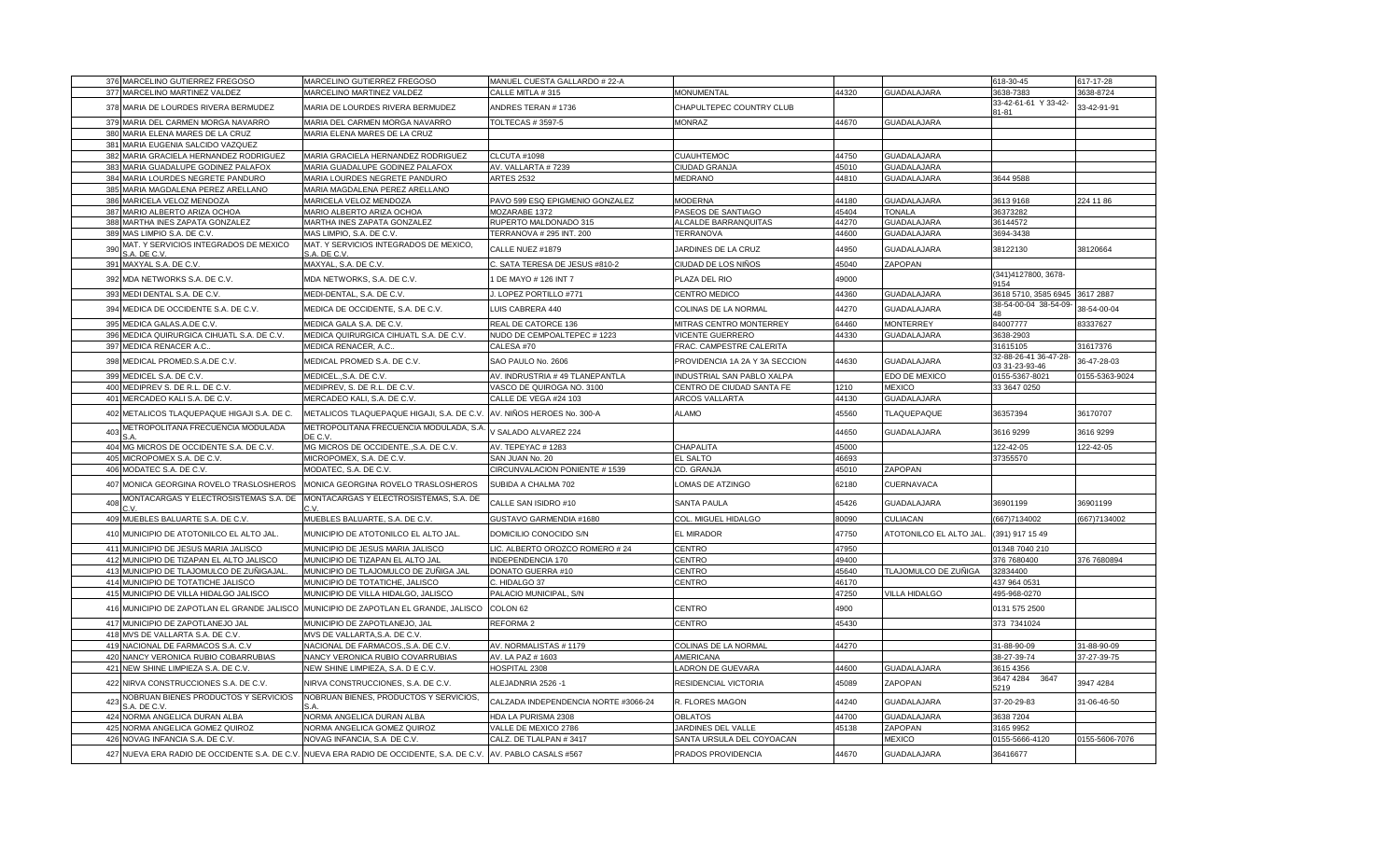| 428 NUEVA FUERZA DE VIDA A.C.                                       | NUEVA FUERZA DE VIDA, A.C.                                   | CALLE COLIMA # 5540                  | <b>EL VERGEL</b>                | 45595 |                    | 3202-2648                    |                          |
|---------------------------------------------------------------------|--------------------------------------------------------------|--------------------------------------|---------------------------------|-------|--------------------|------------------------------|--------------------------|
| 429<br>NUTRICION Y FARMACIAS S.A. DE C.V.                           | NUTRICION Y FARMACIAS, S.A. DE C.V.                          | CERRO SAN ANTONIO # 151 MZ. 11       | EDUCACION, MEXICO, D.F.         |       |                    | 31-62-05-07                  | 31-62-05-08              |
| O.P.D. SERVICIOS DE SALUD DEL MUNICIPIO<br>430<br><b>JE ZAPOPAN</b> | OPD SERVICIOS DE SALUD DEL MUNICIPIO DE<br>ZAPOPAN           | COLON #289                           | COL. CENTRO                     | 45100 | ZAPOPAN            | 36-33-09-29 / 36-33-02       | 36-36-87-56              |
| OBLAMOR GRUPO CONSTRUCTOR S.A. DE C.V.<br>431                       | OBLAMOR GRUPO CONSTRUCTOR, S.A. DE C.V                       | BUENOS AIRES # 2567                  | <b>PROVIDENCIA</b>              | 44630 | <b>GUADALAJARA</b> | 3817 0318                    |                          |
| 432<br>OLLIN CARLOS MONROY RIOS                                     | MONROY RIOS OLLIN CARLOS                                     | ARACELI SOUZA # 5035                 | PASEOS DEL SOL                  | 45079 | ZAPOPAN            | 39-49-21-39 36-31-17-        | 12-01-37-37              |
| OMNISAFE S.A. DE C.V.<br>433                                        | OMNISAFE S.A. DE C.V.                                        | SAN JUAN DE LOS LAGOS 4614           | <b>BENITO JUAREZ</b>            | 45190 | ZAPOPAN            | 3660 6900                    | 3366 2097                |
| 434<br>ONCOFARMACOS DE MEXICO S.A. DE C.V.                          | ONCOFARMACOS DE MEXICO, S.A. DE C.V.                         | ALBERTA 1647                         | PROVIDENCIA A 4 A SECCION       | 44639 | GUADALAJARA        | 36401988 36400825            |                          |
| 435<br>OPERADORA DE HOSPITALIDAD S.A. DE C.V.                       | OPERADORA DE HOSPITALIDAD, S.A. DE C.V.                      |                                      |                                 |       |                    |                              |                          |
| OPERADORA HOSPITALARIA SAN MIGUEL<br>436<br>COUNTRY S.A             | OPERADORA HOSPITALARIA SAN MIGUEL<br>COUNTRY S.A             | MANUEL AVILA CAMACHO #1643           | LA NORMAL                       | 44260 | GUADALAJARA        | 38 24 23 93                  |                          |
| ORC ARQUITECTOS CONSTRUCTORA S.A. DE<br>437                         | ORC ARQUITECTOS CONSTRUCTORA, S.A. DE<br>C.V.                | HERRERA Y CAIRO 1910                 | ROJAS LADRON DE GUEVARA         | 44650 | GUADALAJARA        | 33363072                     | 33363072                 |
| ORGANIZACION PAPELERA OMEGA S.A. DE<br>438                          | ORGANIZACION PAPELERA OMEGA, S.A. DE C.V.                    | 8 DE JULIO # 2577                    | ZONA INDUSTRIAL                 | 44940 |                    | 38-12-14-71                  | 38-12-16-16              |
| 439<br>ORTOPEDIA TAPATIA S.A. DE C.V                                | ORTOPEDIA TAPATIA, S.A. DE C.V.                              |                                      |                                 |       |                    |                              |                          |
| 440<br>PAGINA TRES S.A                                              | PAGINA TRES., S.A.                                           |                                      |                                 |       |                    |                              |                          |
| 441 PANAOBRAS S. DE R.L. DE C.V.                                    | PANAOBRAS, S. DE R.L. DE C.V.                                | CHAPALA #38-B                        | <b>VALLARTA PONIENTE</b>        | 44110 | GUADALAJARA        | 1201 9908                    |                          |
| ATHROS PROMOCIONALES E IMPRENTA S.A.<br>442                         | PATHROS PROMOCIONALES, S.A. DE C.V.                          | RIO RHIN #1330                       | QUINTA VELARDE                  | 44430 | GUADALAJARA        | 38116846                     | 38103335                 |
| PATRICIA ADRIANA NAVA MERINO<br>443                                 | PATRICIA ADRIANA NAVA MERINO                                 | <b>VIDRIO 1869</b>                   | <b>AMERICANA</b>                | 44190 | GUADALAJARA        | 3338 2543                    |                          |
| 444 PATRICIA ELIZABETH MANZANO ACEVEDO                              | PATRICIA ELIZABETH MANZANO ACEVEDO                           | AV TEPEYAC 4153                      | PRADOS TEPEYAC                  |       | ZAPOPAN            | 36 47 63 06                  | 31 266 1011              |
| 445<br>PATRONATO DE APOYO DEL H.G.O.A.C.                            | PATRONATO DE APOYO DEL HOSP. GRAL. DE<br>OCCTE. A.C          | AV. ZOQUIPAN #1050                   | COL. ZOQUIPAN                   | 45170 | ZAPOPAN            | 38-33-68-25 / 31-11-04       | 30-30-63-00              |
| 446<br>PEGO S.A DE C.V                                              | PEGO, S.A. DE C.V.                                           | RENATO LEDUC 363                     | TORIELLO GUERRA                 | 14050 | <b>MEXICO</b>      | 01 55 91 71 56 05            | 01 55 91 71 56 05        |
| 447 PERIODICO EXCELSIOR S.A. DE C.V                                 | PERIODICO EXCELSIOR, S.A. DE C.V                             | AV PASEO DE LA REFORMA 18            | CENTRO DELEG CUAUHTEMOC         | 6000  | <b>MEXICO</b>      |                              |                          |
| PERKIN ELMER DE MEXICO S.A.<br>448                                  | PERKIN ELMER DE MEXICO, S.A.                                 | MACEDONIO ALCALA #54                 | <b>GUADALUPE INN</b>            | 1020  | <b>MEXICO</b>      | 5337-0700                    | 5593-6223, 5660-<br>7734 |
| 449<br>PHARMA CIENTIFIC S.A. DE C.V.                                | PHARMA CIENTIFIC, S.A. DE C.V.                               | AV. NORMALISTAS #1179                | COLINAS DE LA NORMAL            | 44270 |                    | 3280-01-73,01-74             | 3280-01-75               |
| PIHCSA PARA HOSPITALES S.A. DE C.V.<br>450                          | PIHCSA PARA HOSPITALES, S.A. DE C.V.                         | ORIENTE 4 NO. 950 3ERA ETAPA         | CD INDUSTRIAL                   | 58200 | <b>MORELIA</b>     | 38-10-70-24 Y 38-10-<br>5-05 | 38-10-70-24              |
| 451<br>PIZARRA CONSTRUCCIONES S.A. DE C.V                           | PIZARRA CONSTRUCCIONES, S.A. DE C.V.                         | AV. ALEMANIA # 1765-20               | <b>MODERNA</b>                  | 44190 | GUADALAJARA        | 3811-5651                    |                          |
| 452<br>POSADA SANTA CECILIA A.C.                                    | POSADA SANTA CECILIA, A.C.                                   | ALFREDO SALMERON #1967               | <b>SANTA CECILIA</b>            | 44700 | GUADALAJARA        | 3168-0113                    |                          |
| PRAXAIR MEXICO S. DE R.L. DE C.V.<br>453                            | PRAXAIR MEXICO, S. DE R.L. DE C.V.                           | BIOLOGO MAXIMINO MARTINEZ #3804      | SAN SALVADOR XOCHIMANCA         | 2870  | <b>MEXICO</b>      |                              |                          |
| 454 PRESTACIONES UNIVERSALES S.A. DE C.V.                           | PRESTACIONES UNIVERSALES, S.A. DE C.V.                       | AV AURELIO ACEVES 225 INT 20 Y 21    | <b>VALLARTA PONIENTE</b>        | 44110 | <b>GUADALAJARA</b> | 36 16 56 13                  |                          |
| 455<br>PRINTING ARTS MEXICO S DE R.L. DE C.V.                       | PRINTING ARTS MEXICO S DE R.L. DE C.V                        | CALLE 14 NO. 2430                    | <b>ZONA INDUSTRIAI</b>          | 44940 | GUADALAJARA        | 3134 3460                    | 3810 5567                |
| 456<br>PRISMA PROMOCIONES S.A. DE C.V                               | PRISMA PROMOCIONES, S.A. DE C.V.                             | FCO I MADERO 77                      | ZACOALCO DE TORRES              | 45750 |                    | 423 0098 423 0102            |                          |
| 457<br>PRODUCT.P/CONSUMO EMPRESARIAL                                | PRODUCTOS PARA CONSUMO<br>EMPRESARIAL, S.A. DE C.V           | PRESIDENTES # 19, DELEG. BENITO JRZ. | PORTALES                        | 3570  |                    | 01 5 55 672-22-09            | 01 5 55 672-22-09        |
| PRODUCTOS HOSPITALARIOS, S.A. DE C.V<br>458                         | PRODUCTOS HOSPITALARIOS, S.A. DE C.V.                        | BRUSELAS #569                        | <b>MODERNA</b>                  | 44190 | GUADALAJARA        | 3942-5300                    | 3942-5306                |
| 459<br>PRODUCTOS METALICOS STEELE S.A. DE C.V.                      | PRODUCTOS METALICOS STEELE, S.A. DE C.V.                     | AV. CHAPULTEPEC #300 LOCAL 1         | <b>AMERICANA</b>                |       |                    | 3615-79-19                   | 06/11/16                 |
| PROMEDICA GARCIA S.A.DE C.V.<br>460                                 | PRO-MEDICA GARCIA, S.A. DE C.V.                              | BELEN # 1026 S.H.                    | ALCALDE BARRANQUITAS            | 44270 |                    | 36-12-01-97                  | 36-13-13-99              |
| 461<br>PROMOMEDIOS DE OCCTE. S.A.                                   | PROMOMEDIOS DE OCCIDENTE, S.A. DE C.V.                       |                                      |                                 |       |                    |                              |                          |
| 462 PROMOMEDIOS JALISCO S.A. DE C.V.                                | PROMOMEDIOS JALISCO, S.A. DE C.V.                            | AV MARIANO OTERO #3405 1ER PISO      | FRACC VERDE VALLE               | 45060 | GUADALAJARA        | 33445550                     | 33445540                 |
| 463<br>PROMOTORA TURISTICA MEXICANA S.A. DE C.                      | PROMOTORA TURISTICA MEXICANA, S.A. DE                        | AV. DE LAS GARZAS S/N                | PLAYAS DE VALLARTA              | 48333 |                    | 52322 2240202                | 52322 2240222            |
| 464 PROQUIGAMA S.A. DE C.V.                                         | PROQUIGAMA, S.A. DE C.V.                                     | Municipio Libre 73                   | <b>PORTALES</b>                 | 3300  | <b>MEXICO</b>      |                              |                          |
| 465<br>PROQUIMEC S.A. DE C.V.                                       | PROQUIMEC, S.A. DE C.V.                                      | CALLE DE LA PROFESA 28               | VALLE DE SANTA MONICA           | 54050 | EDO DE MEXICO      | 53617168                     | 53617478                 |
| PROSERVEM DE OCCIDENTE S.A. DE C.V.<br>466                          | PROSERVEM DE OCCIDENTE, S.A. DE C.V.                         | EXPERIENCIA No. 2123                 | Jardines Alcalde                | 44220 | GUADALAJARA        | 33 80 00 82 27               | 33 38 23 86 81           |
| 467<br>PROTEIN S.A. DE C.V.                                         | PROTEIN, S.A. DE C.V.                                        | DAMAS No. 120                        | COL. SAN JOSE INSURGENTES       | 3900  | EDO DE MEXICO      | 01(55) 54829000 EXT.<br>5087 |                          |
| PROVEEDOR DE LABORATORIOS S.A. DE C.V.<br>468                       | PROVEEDOR DE LABORATORIOS, S.A. DE C.V.                      | AV. INDUSTRIA TEXTIL # 2168          | FRACC. ZAPOPAN, JAL             | 45130 | ZAPOPAN            | 3848-8910                    | 3636-0270                |
| PROVEEDORA DE ARTICULOS VARIOS S.A<br>469                           | PROVEEDORA DE ARTICULOS VARIOS, S.A. DE                      | AV. TEPEYAC # 6282                   | HDAS. DEL TEPEYAC, ZAPOPAN. JAL | 45150 |                    | 36-20-78-08                  | 36-20-78-08              |
| PROVEEDORA DE ESPEC. DE MEDICAMENTOS<br>470<br>S.A                  | PROV. ESPECIALIZADA DE MEDICAMENTOS, S.A<br>DE C.V.          | CALZ. DE LAS BOMBAS #756-15          | RESIDENCIAL CAFETALES, MEX, D.F |       |                    | 01 55 26-52-36-97            | 01 55 26-52-18-81        |
| 471<br>PROVEEDORA MEDICA HOSPITALARIA S.A.C.                        | PROVEEDORA MEDICA HOSPITALARIA, S.A. DE                      | .F.<br>CALZ. DE TLALPAN No. 1967     | PARQUE SAN ANDRES C.P.          | 4040  | <b>MEXICO</b>      | 01 5 56 89 70 69             | 01 5 56 89 70 69         |
| PROVEEDORA MEXICANA DE ARTICULOS DE<br>472<br>CURACION              | PROV. MEXICANA DE ARTICULOS DE CURACIO!<br>Y LAB. SA. DE C.V | CARLOS B ZETINA #178-3               | TACUBAYA DELEG MIGUEL HGO       | 1870  | <b>MEXICO</b>      | 5278-4740                    | 5278-4740                |
| PROVEEDORA OCCIDENTAL DE<br>473<br>MEDICAMENTOS S.A. DE C.V.        | PROVEEDORA OCCIDENTAL DE<br>MEDICAMENTOS, S.A.DE C.V.        | LUIS PAEZ BROTCHIE # 1305, S.R.      |                                 |       |                    | 35-62-33-80                  | 35-62-33-80              |
| 474<br>PROYECTO URB.Y CONST. LUMAS.A. DE C.V.                       | PROYECTO URB.Y CONST. LUMAS.A. DE C.V.                       | GREGORIO DAVILA #42 INT.23           | <b>AMERICANA</b>                | 44160 | GUADALAJARA        | 35 87 62 68                  | 35 63 18 61              |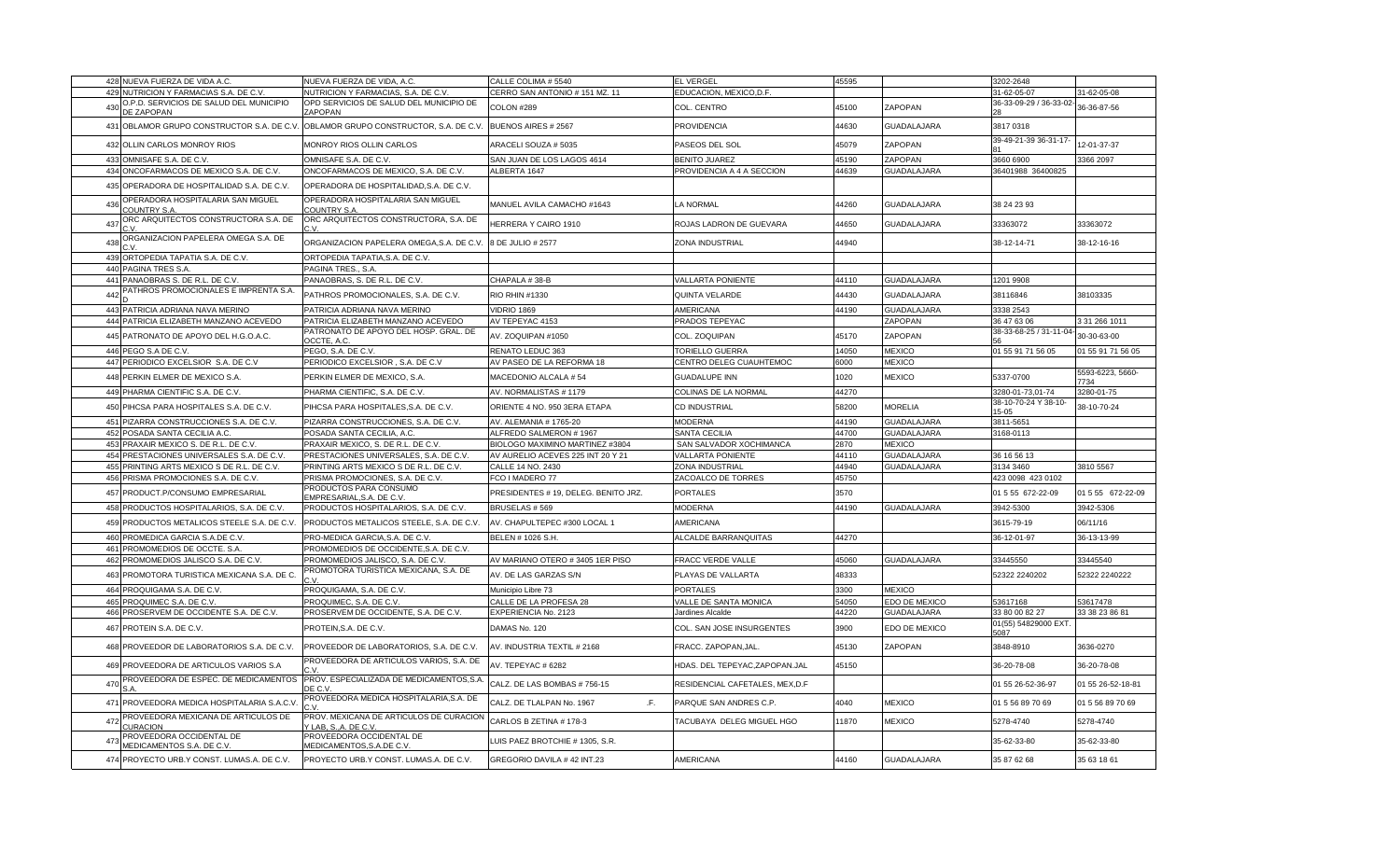|     | 475 PUNTO DE CONVERGENCIA S.A. DE C.V.            | PUNTO DE CONVERGENCIA, S.A. DE C.V.                              | YUCATAN 144 INT 5                            | ROMA                           | 6700  | <b>MEXICO</b>      | 01 55 56 35 57 23                     | 01 55 56 35 57 23 |
|-----|---------------------------------------------------|------------------------------------------------------------------|----------------------------------------------|--------------------------------|-------|--------------------|---------------------------------------|-------------------|
|     | 476 QIAGEN MEXICO S. DE R.L. DE C.V.              | QIAGEN MEXICO, S. DE R.L. DE C.V.                                | COLIMA No. 164                               | COL. ROMA                      | 6700  | <b>MEXICO</b>      | 15512530400                           | 15522823030       |
|     | 477 QUALTEC S.A. DE C.V.                          | QUALTEC, S.A. DE C.V.                                            | NIÑO OBRERO 665 INT 4                        | CHAPALITA SUR                  | 45046 | ZAPOPAN            | 3122 8450                             | 3121 0668         |
|     | 478 QUIERO MEDIA S.A. DE C.V.                     | QUIERO MEDIA, S.A. DE C.V                                        | AV. HIDALGO 2074                             | <b>ADRON DE GUEVARA</b>        | 44600 | <b>GUADALAJARA</b> |                                       |                   |
|     | 479 QUIRMEX S.A. DE C.V.                          | QUIRMEX S.A. DE C.V.                                             |                                              |                                |       |                    |                                       |                   |
|     | 480 RADIACION Y DOSIMETRIA S.A. DE C.V.           | RADIACION Y DOSIMETRIA, S.A. DE C.V.                             | ESCORZA # 561 C S.J                          | <b>MODERNA</b>                 | 44170 | <b>GUADALAJARA</b> | 3825 8217                             |                   |
|     | 481 RADIO ALEGRIA DE TLATENANGO S.A. DE C.V       | RADIO ALEGRIA DE TLALTENANGO, S.A. DE C.V.                       | AV. NACIONAL ESQ. JOSEFA ORTIZ # 51 3ER      | <b>TLALTENANGO ZAC</b>         | 99700 |                    | 437 954 11 95                         |                   |
|     | 482 RADIO AMECA DE OCCIDENTE S.A. DE C.V.         | RADIO AMECA DE OCCIDENTE, S.A. DE C.V.                           | APDO. POSTAL 16, AMECA, JAL                  |                                |       |                    | 7580580                               |                   |
|     | 483 RADIO EMISORA CENTRAL. S.A. DE C.V.           | RADIO EMISORA CENTRAL, S.A. DE C.V.                              | CONSTITUYENTES # 262 CARRET A<br>GUADALAJARA | EL REFUGIO JAL LAGOS DE MORENO | 47470 |                    | 4747421311                            | 7422092           |
| 484 | RADIO LA BARCA S.A                                | RADIO LA BARCA, S.A                                              | CARR LA BARCA GUADALAJARA KM 6.5             | <b>JAMAY JAL</b>               |       |                    | 52116                                 |                   |
|     | 485 RADIO MEXICO GUADALAJARA S.A. DE C.V.         | RADIO MEXICO GUADALAJARA, S.A. DE C.V.                           | AV HIDALGO # 2055                            | <b>ARCOS SUR</b>               | 44500 | <b>GUADALAJARA</b> | 3669 9900                             |                   |
| 486 | KODAK DE MEXICO S.A. DE C.V.                      | KODAK MEXICANA, S.A. DE C.V.                                     |                                              |                                |       |                    |                                       |                   |
|     | 487 RADIO SISTEMAS DEL SURESTE S.A. DE C.V.       | RADIO SISTEMA DEL SURESTE, S.A. DE C.V.                          |                                              |                                |       |                    | 321 3870401 387                       |                   |
|     |                                                   |                                                                  | KM 1 CARRETERA EL CHANTE                     | DELEG LAS PAREDES, AUTLAN JAL  | 48930 |                    | 0400                                  |                   |
|     | 488 RADIO XEAN AM S.A. DE C.V.                    | RADIO XEAN AM SA DE CV                                           | ZARAGOZA # 215 CENTRO                        | COLOTLAN JAL                   | 47800 |                    | 392 9250367                           |                   |
|     | 489 RADIOMOVIL DIPSA S.A. DE C.V.                 | RADIOMOVIL DIPSA, S.A. DE C.V.                                   | AGO ALBERTO 366                              | ANAHUAC                        | 11320 | <b>MEXICO</b>      | 2581 13700                            |                   |
|     | 490 RALCA S.A. DE C.V.                            | RALCA,S.A. DE C.V.                                               | HEGEL 207/3ER. PISO MEXICO., D.F.            | POLANCO                        | 11570 |                    | 01 5 55 576-16-32<br>GDL. 38-54-90-79 | 01 5 55 576-16-15 |
|     | 491 REACTIVOS GUADALAJARA S.A. DE C.V.            | REACTIVOS GUADALAJARA, S.A. DE C.V.                              | <b>RAYON #185</b>                            | AMERICANA                      | 44100 |                    | 3825-28-02,84-12,27-<br>27-70         | 3827-10-67        |
| 492 | REACTIVOS Y EQUIPOS S.A. DE C.V.                  | REACTIVOS Y EQUIPOS, S.A. DE C.V.                                | CALZADA GONZALEZ GALLO NO. 479               | <b>SAN CARLOS</b>              | 44460 | <b>GUADALAJARA</b> | 33 36 19 85 71                        | 33 36 19 14 25    |
| 493 | REFACCIONARIA ROGELIO S.A. DE C.V.                | REFACCIONARIA ROGELIO, S.A. DE C.V                               |                                              |                                |       |                    |                                       |                   |
|     | 494 REGINO RUIZ DEL CAMPO MEDINA                  |                                                                  |                                              |                                |       |                    |                                       |                   |
|     | 495 REHABILITACION ESPECIALIZADA S.C.             | REHABILITACION ESPECIALIZADA, S.C.                               | COLOMOS 2110                                 | FRACC MEZQUITAN COUNTRY        | 44610 | <b>GUADALAJARA</b> | 36418393                              | 36413141          |
| 496 | REPRES. E INVESTIGACIONES MEDICAS S.A.<br>DE C.V. | REP. E INVESTIGACIONES MEDICAS, S.A. DE C.V.                     | CAMINO A SANTA TERESA NO. 1040-501           | JARD. EN LA MONTAÑA TLALPAN    | 14210 | <b>MEXICO</b>      | 01800 00 35 00                        | 01 55 54 49 99 21 |
|     | 497 REPRESENTACIONES WL S.A. DE C.V               | REPRESENTACIONES WL, S.A. DE C.V                                 | CARRETERA BASE AEREA # 3640-2                | SAN JUAN DE OCOTAN             |       | <b>GUADALAJARA</b> | 3832-62-64                            | 3832-62-64        |
| 498 | RICARDO DAVID GARCIA MENDOZA                      | RICARDO DAVID GARCIA MENDOZA                                     | RIO APOZOLCO # 712-D                         | LOMA BONITA EJIDAI             | 45085 | ZAPOPAN            | 3135-1711,3135-1605                   | 3135-0156         |
|     | 499 RICARDO FERNANDO RIVAS GONZALEZ               | RICARDO FERNANDO RIVAS GONZALEZ                                  | SLA MARGARITA #2915                          | JARDINES DE LA CRUZ            | 44950 | <b>GUADALAJARA</b> | 38105170                              |                   |
|     | 500 RICARDO RIVERA HERNANDEZ                      | RICARDO RIVERA HERNANDEZ                                         | AV. ESCORIAL # 1052-1                        | LOMAS DE ZAPOPAN               |       |                    | 3656-55-08                            | 3656-55-08        |
|     | 501 RIVELAB S.A. DE C.V.                          | RIVELAB, S.A. DE C.V.                                            | PASEO LOMA DEL SUR 7845                      | LOMA DORADA                    | 45418 | <b>TONALA</b>      | 33 36 91 37 01                        |                   |
| 502 | ROBERTO CERVANTES HERNANDEZ                       | ROBERTO CERVANTES HERNANDEZ                                      | FARALLON 4813                                | LOMA BONITA                    | 45589 |                    | 31 35 11 30                           |                   |
| 503 | ROBERTO OCHOA COSIO                               | ROBERTO OCHOA COSIO                                              | DONATO GUERRA #781                           | CENTRO                         | 44100 | <b>GUADALAJARA</b> | 36144355                              |                   |
| 504 | ROBERTO TORRES GALINDO                            |                                                                  |                                              |                                |       |                    |                                       |                   |
| 505 | ROLMO REPRESENTACIONES S.A. DE C.V.               | ROLMO REPRESENTACIONES, S.A. DE C.V                              | AV. ALCALDE No. 2524                         | SANTA ELENA ALCALDE            | 44230 | <b>GUADALAJARA</b> | 38-23-35-22                           | 33-42-47-64       |
|     | 506 ROPA PARA LA INDUSTRIA S.A. DE C.V.           | ROPA PARA LA INDUSTRIA, S.A. DE C.V.                             | GENERAL ARTEAGA 536                          | CENTRO                         | 44100 | GUADALAJARA        |                                       |                   |
| 507 | ROTH'S INGENIERIA Y REPRESENTACIONES              | ROTH'S INGENIERIA Y REPRESENTACIONES S.A                         | AV. MARIANO OTERO # 5889                     | PASEOS DEL SOL                 | 45079 | ZAPOPAN            |                                       |                   |
| 508 | ROXANA ELIZABETH CANTON ABARCA                    | ROXANA ELIZABETH CANTON ABARCA                                   | KILIMANJARO #1588                            | <b>INDEPENDENCIA</b>           | 44290 | <b>GUADALAJARA</b> | 33308457                              | 33308457          |
|     | 509 RUBEN GARCIA GONZALEZ                         | RUBEN GARCIA GONZALEZ                                            | DR. REYES FLORES #19 INT. 21                 | COL. GENERAL REAL              | 44400 | <b>GUADALAJARA</b> | 36-54-01-02                           | 36-54-05-58       |
| 510 | <b>RUBEN HERNANDEZ CAMPOS</b>                     | RUBEN HERNANDEZ CAMPOS                                           | AV ENRIQUE DIAZ DE LEON 285 -1               | <b>JESUS</b>                   | 44200 | GUADALAJARA        |                                       |                   |
|     | 511 SALVADOR LARA ORTEGA                          | SALVADOR LARA ORTEGA                                             | XICOTENCATL 12-A                             | <b>BARRIO LA PURISIMA</b>      | 59250 | YURECUARO          | 01 356 1000259                        | 01 356 1000259    |
| 512 | SALVADOR VILLARON GUTIERREZ                       | SALVADOR VILLARON GUTIERREZ                                      | ALFREDO CHAVERO # 113                        | STA. TERESITA                  | 44600 | <b>GUADALAJARA</b> | 3285-0023                             |                   |
|     | 513 SAMUEL PEREDO MUNGUIA                         | SAMUEL PEREDO MUNGUIA                                            | /OLCAN BUBUYAN                               | HUENTITAN EL BAJO              | 44250 | GUADALAJARA        |                                       |                   |
|     | 514 SANABRIA CORPORATIVO MEDICO S.A. DE C.V       | SANABRIA CORPORATIVO MEDICO, S.A. DE C.V.                        | AV. B #863                                   | <b>SEATLE</b>                  | 45150 | ZAPOPAN            | 01 33 35 85 68 83                     | 01 33 35 85 68 84 |
| 515 | SANATORIO FRAY ANTONIO DE SEGOVIA S.A.<br>DE C.V  | SANATORIO FRAY ANTONIO DE SEGOVIA S.A.<br>DE C                   | RAMON BLANCARTE No. 699                      | EL MIRADOR                     | 44370 | <b>GUADALAJARA</b> | 36370904, 36372263                    |                   |
|     | 516 SANATORIO GUADALAJARA S.A.                    | SANATORIO GUADALAJARA, S.A.                                      | JUSTO SIERRA # 2130                          | LADRON DE GUEVARA              | 44600 | <b>GUADALAJARA</b> |                                       |                   |
|     | 517 SANDRA HURTADO LUPIAN                         | SANDRA HURTADO LUPIAN                                            | VOLCAN TOLIMAN # 5986                        | HUENTITAN                      | 44250 |                    | 3674-31-88                            |                   |
| 518 | SANOFI PASTEUR S.A. DE C.V.                       | SANOFI PASTEUR, S.A. DE C.V                                      | AV. UNIVERSIDAD # 1738                       | COYOACAN, D.F.                 | 4000  |                    | 5484-4800 EXT. 4836                   | 5554-9952         |
|     | 519 SARA OLIVIA ROMERO CASTILLO                   | SARA OLIVIA ROMERO CASTILLO                                      | <b>PUEBLA # 593</b>                          | SAGRADA FAMILIA                |       | GUADALAJARA        | 15954762                              |                   |
|     | 520 SAVI DISTRIBUCIONES S.A. C.V.                 | SAVI DISTRIBUCIONES, S.A. DE C.V.                                | MAYAS #10 ACATLAN EDO. DE MEXICO.            | <b>SANTA CRUZ</b>              | 53150 |                    | 01 55 30-03-37-15 AL<br>18            | 01 55 30-03-37-15 |
|     | 521 SEGUROS BANORTE GENERALI S.A. DE C.V.         | SEGUROS BANORTE GENERALI, SA DE CV.<br><b>GRUPO FIN. BANORTE</b> |                                              |                                |       |                    |                                       |                   |
|     | 522 SEITON DE MEXICO S.A. DE C.V.                 | SEITON DE MEXICO, S.A. DE C.V.                                   | JOSE GUADALUPE ZUNO NO. 2037                 | AMERICANA                      | 44160 | <b>MEXICO</b>      | 35404142                              | 35404143          |
|     | 523 SELECTO MEDICA S.A. DE C.V.                   | SELECTO MEDICA S.A. DE C.V.                                      | RIO ZAPOTLANEJO NO. 1163 B INT 2             | ATLAS GUADALAJARA JALISCO      | 44870 | <b>GUADALAJARA</b> | 01 33 3860 2271<br>3860 2345          |                   |
|     | 524 SERGIO DANIEL DIAZ RIVERA                     | SERGIO DANIEL DIAZ RIVERA                                        | VOLCAN ANTISANA 517                          | HUENTITAN EL BAJO              | 44250 | <b>GUADALAJARA</b> | 3603 5949                             |                   |
| 525 | SERVICIO AUTOELECTRICO VILLAGRANSA C              | SERV AUTOELECT VILLAGRAN SA CV                                   |                                              |                                |       |                    |                                       |                   |
| 526 | SERVICIO COUNTRY ZOO S.A. DE C.V.                 | SERVICIO COUNTRY ZOO, S.A. DE C.V.                               | CALZADA INDEPENDENCIA                        | OMAS DEL PARAISO               | 44250 | <b>GUADALAJARA</b> | 35855262                              |                   |
|     | 527 SERVICIO COUNTRY S.A. DE C.V                  | SERVICIO COUNTRY, S.A. DE C.V.                                   |                                              |                                |       |                    |                                       |                   |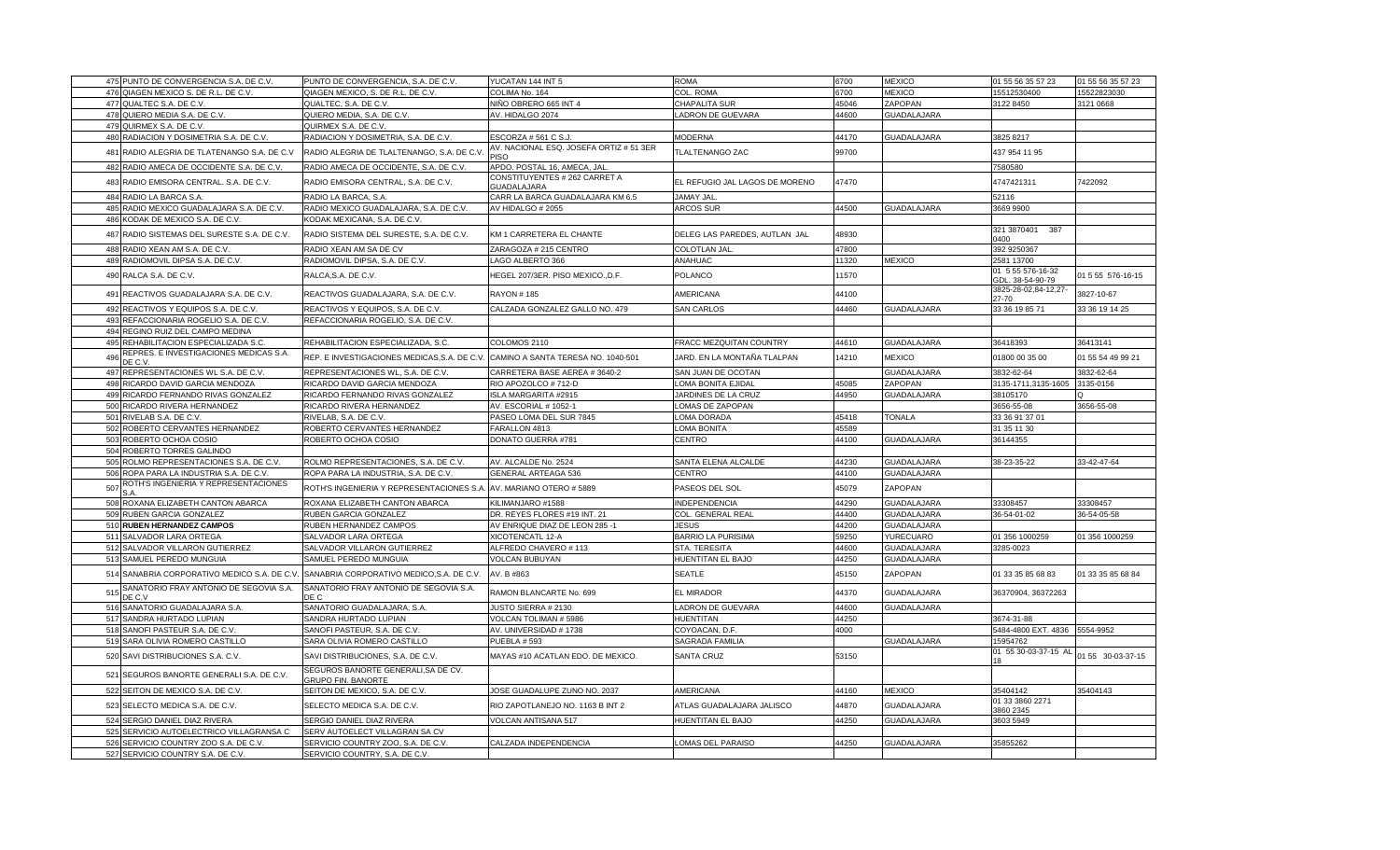| 528 | SERVICIO EN DISTRIB. INDUST. Y MEDICA                                            | SERVICIO EN DISTRIBUCIÓN INDUSTRIAL Y                                                  | BLVD. LA LUZ NUM 3307-3                                  | SAN PEDRO DE LOS HERNANDEZ     | 37280 |                    |                                                                                     |                         |
|-----|----------------------------------------------------------------------------------|----------------------------------------------------------------------------------------|----------------------------------------------------------|--------------------------------|-------|--------------------|-------------------------------------------------------------------------------------|-------------------------|
|     | <b>MEXICANA S.A</b>                                                              | MEDICA MEXICANA, S.A. DE C.V.                                                          |                                                          |                                |       |                    |                                                                                     |                         |
|     | 529 SERVICIO PAN AMERICANO DE PROTECCION S.                                      | SERVICIO PAN AMERICANO DE PROTECCION,<br>S.A. DE C.V                                   | DR. NAVARRO #25                                          | <b>DOCTORES</b>                | 6720  | <b>MEXICO</b>      | 5578-5100                                                                           | 5627-3030               |
|     | 530 SERVICIO RIAS DE OCCIDENTE S.A. DE C.V.                                      | SERVICIO RIAS DE OCCIDENTE, S.A. DE C.V.                                               | JOHANES BRAHAMS 229 INT 8                                | A ESTANCIA                     | 45030 | ZAPOPAN            | 3630 3811                                                                           |                         |
| 531 | SERVICIOS DE ING. EN MEDICINA DE OCCTE.                                          | SERV. DE INGENIERIA EN MEDICINA DE                                                     | MAR DE BERING NO. 2020                                   | CHAPULTEPEC COUNTRY            | 44620 | <b>GUADALAJARA</b> | 38-23-22-84                                                                         | 3823 2284               |
|     |                                                                                  | OCCTE, SA DE CV.                                                                       |                                                          |                                |       |                    |                                                                                     |                         |
| 532 | SERVICIOS DE SALUD DEL ESTADO DE COLIMA                                          | SERVICIOS DE SALUD DEL ESTADO DE COLIMA                                                | AV.LICEO DE BARONES ESQ. DR. RUBEN<br><b>ARGUERO S/N</b> | LA ESPERANZA                   |       | COLIMA, COLIMA     | 01 (312) 31 62214 Y<br>31 62212                                                     |                         |
| 533 | SERVICIOS ESTRELLA AZUL DE OCCIDENTE.<br>A. DE C.V                               | SERVICIOS ESTRELLA AZUL DE OCCTE, SA DE                                                |                                                          |                                |       |                    |                                                                                     |                         |
| 534 | SERVICIOS HOSPITALARIOS SANTA CATALINA                                           | SERVICIOS HOSPITALARIOS SANTA                                                          |                                                          |                                |       |                    |                                                                                     |                         |
|     | S.A. DE C.V                                                                      | CATALINA, S.A<br><b>SERPRESA</b>                                                       |                                                          |                                |       |                    |                                                                                     |                         |
|     | 535 SERVICIOS PRECIADO S.A. C.V.<br>536 SERVICRECE & BIT S.A. DE C.V.            | SERVICRECE & BIT, S.A. DE C.V.                                                         | NIÑOS HEROES #2281                                       | AMERICANA                      | 44160 | <b>GUADALAJARA</b> | 36-15-04-20<br>38821230                                                             | 36-15-04-20<br>36161223 |
|     | 537 SIDNEY DENISSE ARTEAGA GALLO                                                 | SIDNEY DENISSE ARTEAGA GALLO                                                           | AV. DE LA CRUZ No. 2423-A                                | COL. LA ESPERANZA              | 44300 | <b>GUADALAJARA</b> | 36-74-26-89                                                                         | 36-74-28-08             |
|     | 538 SIGIFREDO JAIME RUBIO PEREZ                                                  | SIGIFREDO JAIME RUBIO PEREZ                                                            | CALLE 5 DE MAYO                                          | <b>ATOTONILCO EL ALTO</b>      |       |                    | 7-13-58                                                                             |                         |
|     | 539 SILVIA MORALES CHAINE                                                        | MORALES CHAINE SILVIA                                                                  | CDA HACIENDA ARCOS MZ 7 LT 24                            | PRESIDENTES AMPLIACION 1A Y 2A | 1299  | <b>MEXICO</b>      |                                                                                     |                         |
|     | 540 SIMBIOSIS ESTUDIO DE DISEÑO S.C.                                             | SIMBIOSIS ESTUDIO DE DISEÑO S.C.                                                       | <b>CENIT # 1147</b>                                      | JARDINES DEL BOSQUE            |       | GUADALAJARA        | 31 21 0759                                                                          |                         |
|     | 541 SINOPTIC S.A. DE C.V                                                         | SINOPTIC,S.A. DE C.V                                                                   | MONTILLA NO. 1118                                        | OMAS DE ZAPOPAN                | 45132 | <b>ZAPOPAN</b>     | 38-34-04-60                                                                         | 38-34-04-59             |
|     | 542 SINTEG EN MEXICO S.A. DE C.V.                                                | SINTEG EN MEXICO, S.A. DE C.V.                                                         | TUXPAN 96                                                | ROMA SUR                       | 6760  | <b>MEXICO</b>      | 01 55 50 90 27 00                                                                   | 01 55 50 90 27 01       |
|     |                                                                                  |                                                                                        |                                                          |                                |       |                    |                                                                                     |                         |
|     | 543 SISTEMA INTERMUNICIPAL DE AGUA POTABLE                                       | SISTEMA INTERMUNICIPAL DE AGUA POTABLE                                                 | DR. R. MICHEL #461                                       | JARDINES DEL ALAMO             | 14890 | <b>GUADALAJARA</b> | 38 37 42 72                                                                         |                         |
| 544 | SODEXO MOTIVACION SOLUTIONS MEXICO<br>S.A. DE C.V                                | SODEXO MOTIVATION SOLUTIONS MEXICO, S.A.<br>DE C.V.                                    |                                                          |                                |       |                    |                                                                                     |                         |
| 545 | SOFTWARE E INTEGRACION DE SISTEMAS S.A                                           | SOFTWARE E INTEGRACION DE SISTEMAS, SA                                                 |                                                          |                                |       |                    |                                                                                     |                         |
|     | DE C.\                                                                           | DE CV                                                                                  |                                                          |                                |       |                    |                                                                                     |                         |
| 546 | SOLUCIONES ANALITICAS INTEGRALES S.A. DE SOLUCIONES ANALITICAS INTEGRALES, SA DE |                                                                                        | CALLE FERMIN RIESTRA                                     | <b>MODERNA</b>                 | 44190 | <b>GUADALAJARA</b> | 38120303                                                                            |                         |
| 547 | SOLUCIONES CORPORATIVAS DE IMPRESION                                             | SOLUCIONES CORPORATIVAS DE IMPRESION,<br>S.A. DE C.V.                                  | AV. PATRIA #1872                                         | SANTA ISABEL                   | 45110 | ZAPOPAN            | 36272624                                                                            |                         |
| 548 | SOLUCIONES INTEGRALES TERREZ S.A. DE                                             | SOLUCIONES INTEGRALES TERREZ S.A. DE C.V                                               | JOSE TRINIDAD SALGADO 52-2                               | <b>JUAN ESCUTIA</b>            | 9100  | <b>MEXICO</b>      | 0155 54445279                                                                       | 0155 57445279           |
| 549 | SOLUCIONES TECNOLOGICAS EN<br><b>INFORMATICA</b>                                 | SOLUCIONES TECNOLOGICAS EN<br>INFORMATICA, S.A. DE C.V                                 | PAVO #447                                                | CENTRO                         | 44100 | <b>GUADALAJARA</b> | 36141126                                                                            |                         |
|     | 550 SONIA MARGARITA SOLIS MARQUEZ                                                | SONIA MARGARITA SOLIS MARQUEZ                                                          |                                                          |                                |       |                    |                                                                                     |                         |
| 551 | SPEED DOCUMENTS S.A. DE C.V                                                      | SPEED DOCUMENTS S.A. DE C.V.                                                           | RAFAEL CAMACHO No. 1586                                  | SAN MIGUEL DE MEZQUITAN        | 44260 | <b>GUADALAJARA</b> | 32802803                                                                            | 32802803                |
|     | 552 STEREOREY GUADALAJARA S.A                                                    | STEREOREY GUADALAJARA, S.A.                                                            | AV. NOVELISTAS #5199                                     | FRACC. JARDINES VALLARTA       | 45027 | ZAPOPAN            | 37771400                                                                            |                         |
| 553 | SUMINISTROS HOSPITALARIOS DEL BAJIO S.A                                          | SUMINISTROS HOSPITALARIOS DEL BAJIO, S.A.<br>DE C.V                                    | ANDADOR NORTE # 3 EDIF 220 401                           | OS LAURELES ZAPOPAN            | 45150 | ZAPOPAN            | 3656 3246                                                                           |                         |
|     | 554 SUPER RUEDAS DE MEXICO S.A. DE C.V.                                          | SUPER RUEDAS DE MEXICO.SA DE CV.                                                       |                                                          |                                |       |                    |                                                                                     |                         |
| 555 |                                                                                  | SUPLEMENTOS MEDICO QUIRURGICOS S.A. DE SUPLEMENTOS MEDICO QUIRURGICOS, S.A. de<br>C.V. | ADOLFO PRIETO 1427-C                                     | DEL VALLE                      | 3100  | <b>MEXICO</b>      |                                                                                     |                         |
|     |                                                                                  |                                                                                        |                                                          |                                |       |                    | 3770 0400 36133059                                                                  |                         |
|     | 556 SYC MOTORS S.A. DE C.V.                                                      | SYC MOTORS, S.A. DE C.V.                                                               | AVENIDA 16 DE SEPTIEMBRE 651                             | <b>SECTOR JUAREZ</b>           | 44180 | <b>GUADALAJARA</b> | 37700400 37700400                                                                   | 3613 3059               |
| 557 | TALLER AUTOMOTRIZ JIMENEZ S.A. DE C.V.                                           | TALLER AUTOMOTRIZ JIMENEZ, S.A. DE C.V.                                                |                                                          |                                |       |                    |                                                                                     |                         |
|     | 558 TANIA ALVAREZ MARTINEZ                                                       | TANIA ALVAREZ MARTINEZ                                                                 | MIGUEL TOPETE #3735-A                                    | OPEZ PORTILLO                  | 44980 |                    | 3663-99-11                                                                          | 3663-18-27              |
|     | 559 TECNO MEDICAL EQUIPMENTS S.A. DE C.V.                                        | TECNO MEDICAL EQUIPMENTS SA DE CV                                                      | <b>BRASIL 432</b>                                        | HACIENDA DE BRAVO 47450        | 47450 |                    | 01 800 561 46 42 (474<br>746 9189)                                                  |                         |
| 560 | TECNOLOGIA Y EQUIPAMENTO S.A. DE C.V.                                            | TECNOLOGIA Y EQUIPAMIENTO, S.A. DE C.V.                                                | PUNTA NORTE 142                                          | PUNTA JURIQUILLA               | 76230 |                    | 4423120091                                                                          | 4422945531              |
|     | 561 TECNOPESCA MEXICANA S.A. DE C.V.                                             | TECNOPESCA MEXICANA, S.A. DE C.V                                                       | AV. FUERZA AEREA MEXICANA 310                            | <b>CUATRO ARBOLES</b>          | 15730 | <b>MEXICO</b>      | 57627788                                                                            | 57620366                |
|     | 562 TELECOMUNICACIONES DE MEXICO                                                 | TELECOMUNICACIONES DE MEXICO                                                           | EJE CENTRAL LAZARO CARDENAS # 567                        | DELEG BENITO JUAREZ            | 3020  | <b>MEXICO</b>      |                                                                                     |                         |
|     | 563 TELEDINAMICA MEXICO S.A. C.V.                                                | TELEDINAMICA MEXICO, S.A. DE C.V.                                                      | AV. AVILA CAMACHO #2198                                  | JARDINES DEL COUNTRY           |       |                    | 3345-10-00                                                                          |                         |
|     | 564 TELEFONIA POR CABLE S.A. DE C.V                                              | TELEFONIA POR CABLE, S.A. DE C.V.                                                      | LAZARO CARDENAS #1694                                    | <b>DEL FRESNO</b>              | 44900 | <b>GUADALAJARA</b> | 37500020                                                                            |                         |
|     | 565 TELEFONOS DE MEXICO S.A.B. DE C.V.                                           | TELEFONOS DE MEXICO, S.A. DE C.V                                                       | PARQUE VIA 198                                           | <b>CUAUHTEMOC</b>              | 6599  | <b>GUADALAJARA</b> |                                                                                     |                         |
|     | 566 TELEVISORA DE OCCIDENTE S.A. DE C.V.                                         | TELEVISORA DE OCCIDENTE, S.A. DE C.V.                                                  | AV. VASCO DE QUIROGA # 200                               | SANTA FE DEL ALVARO OBREGON    | 1210  | <b>MEXICO</b>      | 5261 2000                                                                           |                         |
|     | 567 TERRA ORTOPEDICA S.C.                                                        | TERRA ORTOPEDICA, S.C.                                                                 | TARASCOS # 3473 -110-A                                   | RINCONADA SANTA RITA           | 44690 | GUADALAJARA        |                                                                                     |                         |
|     | 568 TIENDAS SORIANA S.A. DE C.V.                                                 | TIENDAS SORIANA, S.A. DE C.V                                                           | ALEJANDRO DE RODAS 3102-A                                | CUMBRES 8° SECTOR MONTERREY NL | 64610 | EDO DE MEXICO      |                                                                                     |                         |
| 569 | TLAQUEPAQUE ESCOLAR S.A. DE C.V.                                                 | TLAQUEPAQUE ESCOLAR, S.A. DE C.V.                                                      | ALVARO OBREGON #130                                      |                                | 15500 | TLAQUEPAQUE        | 36-35-74-82, 36-59-58-<br>96, 36-57-02-12, 36-35- 36-59-60-95<br>74-68, 36-35-10-44 |                         |
| 570 | TOMASA MICAELA CORTES URZUA                                                      | TOMASA MICAELA COSTES URZUA                                                            | NARANJO # 1228                                           | <b>DEL FRESNO</b>              | 44909 | <b>GUADALAJARA</b> | 3812-1895, 3811-8488                                                                |                         |
| 571 | <b>FOMOGRAFIA COMPUTADA Y ULTRASONIDO</b><br>DOCTO                               | TOMOGRAFIA COMP. Y ULTSON DOC<br>BAÑUELOS BAÑUELOS, S.A. DE C.V                        | <b>JUSTO SIERRA #2227</b>                                | ADRON DE GUEVARA               | 44600 | <b>GUADALAJARA</b> | 36158058                                                                            |                         |
| 572 | TURISMO MACULL S.A. DE C.V.                                                      | TURISMO MACULL, S.A. DE C.V.                                                           | LOPEZ COTILLA 163                                        | ZONA CENTRO                    | 44100 | <b>GUADALAJARA</b> | 3614 7014 3614<br>7015                                                              | 3613 3910               |
|     | 573 TV AZTECA S.A. DE C.V.                                                       | TV AZTECA, S.A. DE C.V.                                                                | PERIFERICO SUR #4121                                     | FUENTES DEL PEDREGAL           | 14141 | <b>MEXICO</b>      | (01-55) 17 20 13 13                                                                 |                         |
|     | 574 ULISES VIRGEN LOPEZ                                                          | ULISES VIRGEN LOPEZ                                                                    | TIERRA DE FUEGO #3227-3                                  | PRADOS DE PROVIDENCIA          | 44670 | <b>GUADALAJARA</b> | 3311851717                                                                          |                         |
|     | 575 ULTRA LABORATORIOS S.A. C.V.                                                 | ULTRA LABORATORIOS, S.A. DE C.V.                                                       | AV. DR. R. MICHEL # 2920                                 | PARQUE INDUSTRIAL EL ALAMO     |       |                    | 35-87-23-70                                                                         | 38-87-23-72             |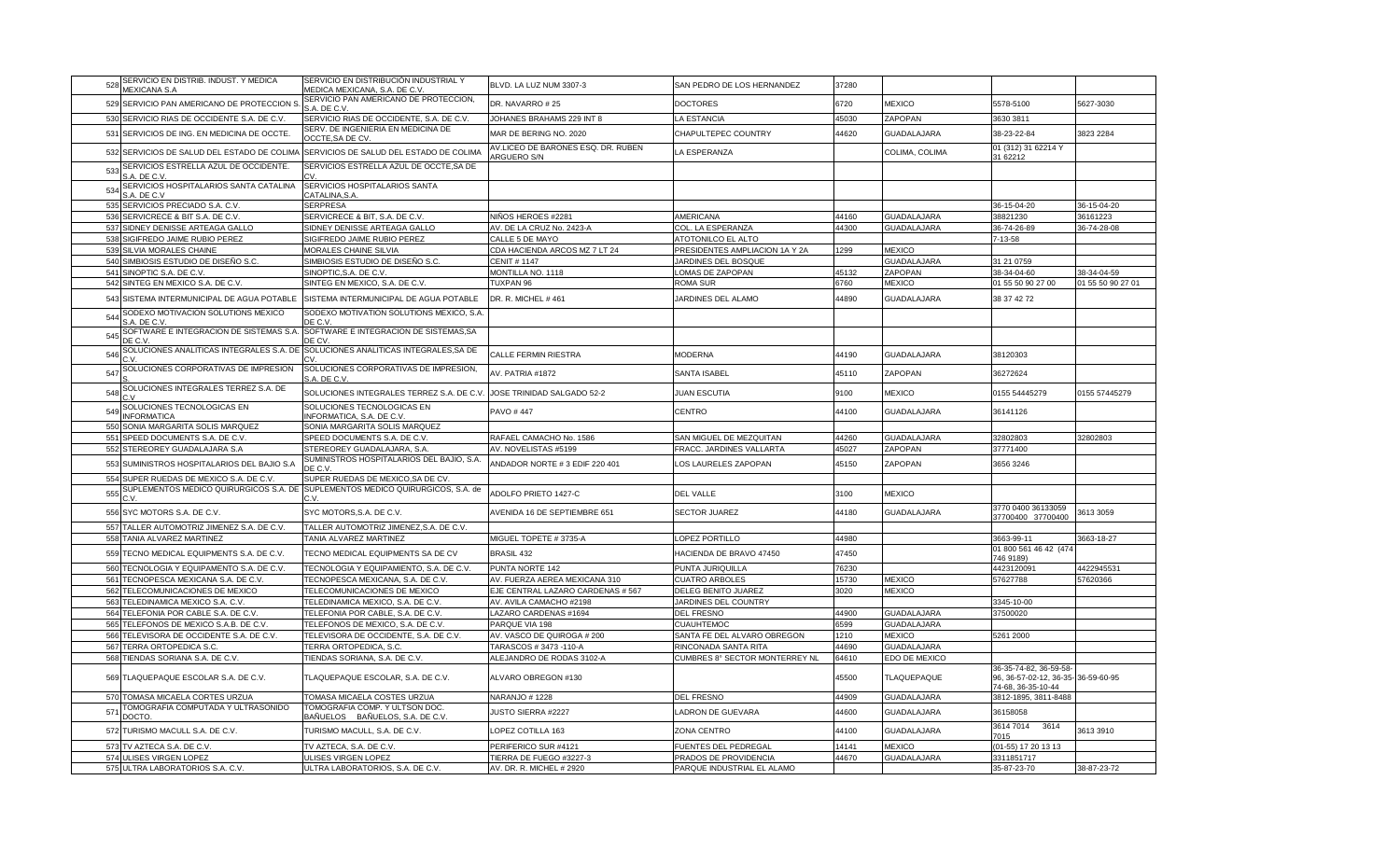|     |                                                  | 576 UNIDAD DE RADIOLOGIA IRM S. DE R.L. DE C.V. UNIDAD DE RADIOLOGIA IRM, S. DE R.L. DE C.V. AV. AMERICAS #2016 |                                                           | COL. COUNTRY CLUB              | 44610 | <b>GUADALAJARA</b> | 38-17-08-82                      |                   |
|-----|--------------------------------------------------|-----------------------------------------------------------------------------------------------------------------|-----------------------------------------------------------|--------------------------------|-------|--------------------|----------------------------------|-------------------|
|     | 577 UNION EDITORIALISTA S.A. DE C.V.             | UNION EDITORIALISTA, S.A. DE C.V.                                                                               |                                                           |                                |       |                    |                                  |                   |
| 578 | URBANIZACION Y CONST. AVANZADA S.A. DE           | URBANIZACION Y CONST. AVANZADA S.A. DE                                                                          | MONTEMORELOS # 180-7                                      | LA LOMA                        | 45087 | ZAPOPAN            | 36 34 20 31                      | 36 34 2031        |
|     | 579 URO AUTOMOTRIZ S.A. DE C.V.                  | URO AUTOMOTRIZ, S.A. DE C.V.                                                                                    | AV LOPEZ MATEOS SUR 1460                                  | CHAPALITA                      | 44500 | GUADALAJARA        | 3122 6677                        | 3880-6673         |
|     | 580 VAMSA NIÑOS HEROES S.A. DE CV                | VAMSA NI¥OS HEROES, S.A. DE C.V.                                                                                |                                                           |                                |       |                    | 38-37-55-35                      | 38-37-55-25       |
| 581 | VAZQUEZ HERMANOS Y COMPAÑIA S.A. DE              | VAZQUEZ HNOS. Y CIA S.A.C.V.                                                                                    | SAN FELIPE U. # 555 ESQ. CONTRERAS<br>MEDELLIN            |                                |       |                    | 36-14-90-96                      | 36-58-23-16       |
| 582 | VEHICULOS AUTOMOTRICES Y MARINOS S.A.<br>DE C.V. | VEHICULOS AUTOMOTRICES Y MARINOS, S.A. DE<br>C.V                                                                | AV. LOPEZ MATEOS 6001                                     | GUSTAVO DIAZ ORDAZ             | 45080 | ZAPOPAN            | 31-34-31-31                      | 1078 7112         |
|     | 583 VERAME COMERCIALIZADORA MEDICA S.A.          | VERAME COMERCIALIZADORA MEDICA, S.A. DE                                                                         | JOSE GUADALUPE MONTENEGRO No. 1553                        | CENTRO                         | 44100 | GUADALAJARA        | 35256789                         |                   |
|     | 584 VERONICA GUAJARDO ORNELAS                    | VERONICA GUAJARDO ORNELAS                                                                                       | CONCEPCION LOY #3392                                      | LOMAS DE POLANCO               | 44960 | GUADALAJARA        | 3645 5099                        |                   |
| 585 | VERONICA LIRA GALEANA Y/O DISTRIBUIDORA<br>ARIL  | VERONICA LIRA GALEANA Y/O DISTRIBUIDORA<br>ARIL                                                                 | CARLOS JUAN FINLAY NO. 8 EDIF 9 DEPTO 904                 | IMPI IZTACALCO                 | 8760  | <b>MEXICO</b>      | 56 48 15 02                      | 56481502          |
|     | 586 VESA AUTOMOTRIZ S.A. DE C.V.                 | VESA AUTOMOTRIZ S.A. DE C.V.                                                                                    | CIRCUITO GUILLERMO GONZALEZ CAMARENA<br>No. 1000 5°       | CENTRO DE CIUDAD SANTA FE      | 1210  | <b>MEXICO</b>      | 01-55-52-92-87-63                | 01-55-52-92-87-63 |
|     | 587 VICTOR DANIEL PULIDO ISAS                    |                                                                                                                 |                                                           |                                |       |                    |                                  |                   |
|     | 588 VITAMEX DE OCCIDENTE S.A. DE C.V.            | VITAMEX DE OCCIDENTE, S.A. DE C.V.                                                                              | DOMINGO SARMIENTO #3010                                   | PRADOS PROVIDENCIA             | 44670 | GUADALAJARA        | 3641-4308,3642-3028              |                   |
|     | 589 VITASANITAS S.A. DE C.V.                     | VITASANITAS, S.A. DE C.V.                                                                                       | AV. NIÑOS HEROES 2805                                     | COL. JARDINES DEL BOSQUE       | 44520 | <b>GUADALAJARA</b> | 3621-1302                        | 3621-1303         |
|     | 590 VIVE YA A.C.                                 | VIVE YA, A.C.                                                                                                   | MONTE CAUCASO #17                                         | INDEPENDENCIA                  |       | GUADALAJARA        | 3618-9947                        |                   |
|     | 591 WERTZ BUSH RADIO DIFUSORES SA. DE C.V.       | WERTZ BUSH RADIODIFUSORES, S.A. DE C.V.                                                                         | RIO CIHUATLAN 1239 - 2                                    | <b>LAS AGUILAS</b>             | 45080 | ZAPOPAN            | 3634 0919                        | 3634 1061         |
|     | 592 XELD RADIO AUTLAN S.A. DE C.V.               | XELD RADIO AUTLAN, S.A.D E C.V.                                                                                 | BORBON #34                                                | APARTADO POSTAL 7 AUTLAN       | 48900 |                    | 317 382 0464                     | 317 382 1540      |
|     | 593 YALIERCP S.A. DE C.V                         | YALIERCP. S.A. DE C.V                                                                                           |                                                           |                                |       |                    |                                  |                   |
|     | 594 YOLOTLI LILIAN MEDINA BENAVIDES              | YOLOTLI LILIAN MEDINA BENAVIDES                                                                                 | ACAMBAY #23                                               | <b>ALTAVILLA</b>               | 55390 | EDO DE MEXICO      | 8283 0351                        |                   |
|     | 595 ZAFIRO EDITORES S.A. DE C.V.                 | ZAFIRO EDITORES S.A. DE C.V.                                                                                    | CARTEROS #86                                              | <b>MODERNA</b>                 | 44190 | GUADALAJARA        | 36 14 63 40-36 19 37             |                   |
|     | 596 ZENON AGUILAR NEGRETE                        | AGUILAR NEGRETE ZENON                                                                                           | C. PRIMO FELICIANO VELAZQUEZ # 3394                       | FRACC LOS ARCOS                |       | GUADALAJARA        |                                  |                   |
|     | 597 PROD. DE HIGIENE Y PROTECCION AMBIENTAL      | PROD. DE HIGIENE Y PROTECCION<br>AMBIENTAL, SA DE CV.                                                           | VIVEROS DE LA CASCADA # 66 DELEG.<br>TLALNEPANTLA EDO MEX | <b>VIVEROS DE LA LOMA</b>      | 54080 |                    | 01 5 55 398-85-77                | 01 5 55 361-19-23 |
|     | 598 ECO SUMINISTROS S.A. DE C.V.                 | ECO SUMINISTROS S.A. DE C.V                                                                                     | LEANDRO VALLE # 201 A                                     | CENTRO                         | 3800  | CELAYA, GUANAJUATO | 01(46) 1613 9816                 |                   |
|     | 599 ESPECIALID. CIENTIFICAS DE LAB. S.A. DE C.V. | ESPECIALIDADES CIENTIFICAS DE<br>ABORATORIO, S.A. DE C.V.                                                       | LUIS BRAILLE # 179-BIS                                    | <b>INDEPENDENCIA</b>           | 3630  | <b>MEXICO</b>      | 56729278                         | 56729278          |
|     | 600 PRESEFA S.A. DE C.V.                         | PRESEFA, S.A. DE C.V                                                                                            | AV. CIRCUNVALACION YAÑEZ # 2607                           | ARCOS SUR                      | 44150 | GUADALAJARA        | 3615-2125                        | 3615-2757         |
|     | 601 SIEMENS HEALTHCARE DIAGNOSTICS S. DE R.      | SIEMENS HEALTHCARE DIAGNOSTICS, S. DE<br>LL. DE C.V.                                                            | PONIENTE 116 # 590                                        | VALLEJO MEX, D.F. MPIO. AZCAPO | 2300  | <b>MEXICO</b>      | 0155-50110-8670                  | 0155-5010-8673    |
|     | 602 IMADINE S.A. DE C.V.                         | IMADINE, S.A. DE C.V.                                                                                           | SAN DEMETRIO #137                                         | JARDINES DE SAN IGNACIO        | 44500 |                    | 31-21-99-80                      | 31-22-46--12      |
|     | 603 MARIA LAUREL CARRILLO VENTURA                |                                                                                                                 |                                                           |                                |       |                    |                                  |                   |
|     | 604 PINITA CARRILLO VENTURA                      |                                                                                                                 |                                                           |                                |       |                    |                                  |                   |
|     | 605 MARIA ROSARIO RODRIGUEZ BECERRA              |                                                                                                                 |                                                           |                                |       |                    |                                  |                   |
| 606 | AMERICA Y CHINA PROMOCIONALES S.A. DE            | AMERICA Y CHINA PROMOCIONALES, S.A. DE                                                                          | SAN JUAN DE ULUA # 1579                                   | SAN MIGUEL DE MEZQUITAN        | 44260 | GUADALAJARA        | 33)1202-8169                     | 33)3633-6182      |
| 607 | CAMARENA AUTOMOTRIZ DE OCCTE. S.A. DE            | CAMARENA AUTOMOTRIZ DE OCCIDENTE, S.A.<br>DE C.V.                                                               | AV. 8 DE JULIO # 2206                                     | ZONA INDUSTRIAL                | 44940 | GUADALAJARA        | 3134-3000                        | 3811-4204         |
|     | 608 COMERCIALIZADORA GOSTMART S.A. DE C.V.       | COMERCIALIZADORA GOSTMART, S.A. DE C.V.                                                                         | ISLA CAIMA #3115                                          | RESIDENCIAL LA CRUZ            | 44950 | GUADALAJARA        | 1417-4666                        |                   |
| 609 | COMERCIALIZADORA LASER ATLETICA S.A. DE          | COMERCIALIZADORA LASER ATLETICA, S.A. DE                                                                        | AV. VALLARTA PONIENTE                                     | <b>VALARTA NORTE</b>           | 44690 | <b>GUADALAJARA</b> | 3338-186000                      | 3338-186020       |
|     | 610 COMPU TECNIK S.A. DE C.V                     | COMPUTECNIK, S.A. DE C.V.                                                                                       | ANGULO # 1022-14                                          | ARTESANOS                      | 44200 | GUADALAJARA        | 3825-9619                        | 3825-9619         |
|     | 611 CONCORDIA AUTOMOTRIZ S.A. DE C.V.            | CONCORDIA AUTOMOTRIZ, S.A. DE C.V.                                                                              | AV. LOPEZ MATEOS SUR #3740                                | JARDINES DEL SOL               | 45050 | GUADALAJARA        | 3134-5151                        | 3134-5151         |
|     | 612 CR IMPRESORES S.A. DE C.V.                   | CR IMPRESORES, S.A. DE C.V.                                                                                     | CALLE OCTAVA SUR 1914-C,                                  | JARDINES DE NUEVO MEXICO       | 45200 | ZAPOPAN            | 1581-6122                        |                   |
|     | 613 DESARROLLOS VISUALES DE MEX. S.A. DE C.V     | DESARROLLOS VISUALES DE MEXICO S.A. DE                                                                          | MONTEMORELOS NO.129                                       | OMA BONITA.                    | 45086 |                    | 36157676                         | 36323393          |
|     | 614 DISTRIBUIDORA SAJOR S.A. DE C.V.             | DISTRIBUIDORA SAJOR, S.A. DE C.V.                                                                               | JAZMIN #1166                                              | <b>SAN CARLOS</b>              | 44460 |                    | 36-50-10-28 36-50-10-            | 36-50-10-28       |
|     | 615 F-EGGS PRODUCCIONES S.A. DE C.V.             | F-EGGS PRODUCCIONES, S.A. DE C.V.                                                                               |                                                           |                                |       |                    |                                  |                   |
|     | 616 FEDERAL QUIMICA S.A. DE C.V.                 | FEDERAL QUIMICA, S.A. DE C.V.                                                                                   | AV. SAN BORJA # 1358                                      | VERTIZ NAVARTE DEL. BENITO JRZ | 3600  | <b>MEXICO</b>      | 0155-5741-3923                   | 0155-5741-3435    |
|     | 617 FORMAS MODERNAS DE JAL. S.A. DE C.V.         | FORMAS MODERNAS DE JALISCO, S.A. DE C.V.                                                                        | JUAN DE LA BARRERA #1351                                  | SAN MIGUEL DE MEZQUITAN        | 44260 | GUADALAJARA        | 3854-4135                        | 3854-4145         |
|     | 618 IMFARDEL S.A. DE C.V.                        | IMFARDEL, S. A. DE C.V.                                                                                         | <b>BROCA #2605</b>                                        | PARQUE INDUSTRIAL DEL ALAMO    | 44490 | GUADALAJARA        | 3914-3117                        | 3914-3117         |
|     | 619 INDUSTRIAS EMY S.A. DE C.V.                  | INDUSTRIAS EMY, S.A. DE C.V.                                                                                    | <b>COATLICUE NO.03</b>                                    | SAN MIGUEL XOCHIMANGA          | 52927 |                    | 0155-53701385                    |                   |
|     | 620 INTER TENIS S.A. DE C.V.                     | INTER TENIS, S.A. DE C.V.                                                                                       | BLVD. AEROP.425 D PREDIO STA.JULIO DE<br><b>JEREZ GTO</b> |                                | 37290 |                    |                                  |                   |
|     | 621 JOSE RUPERTO GARZA VILLARREAL                | JOSE RUPERTO GARZA VILLARREAL                                                                                   | AV. REVOLUCION # 90                                       | SAN JOSE DEL 15                | 45690 |                    | 16677630                         | 16677630          |
|     | 622 JULIO BERNI SILVA                            | <b>JULIO BERNI SILVA</b>                                                                                        | FRAY JUAN DE SAN MIGUEL # 419-A                           | ALCALDE BARRANQUITAS           | 44270 | GUADALAJARA        |                                  |                   |
|     | 623 LEOPOLDO RAFAEL URIBE RUVALCABA              | LEOPOLDO RAFAEL URIBE RUVALCABA                                                                                 | AV. MARIANO OTERO NO. 5657                                | <b>FRACC ARBOLEDAS</b>         | 45070 | ZAPOPAN            | 36-31-96-20 31241310 31-24-15-95 |                   |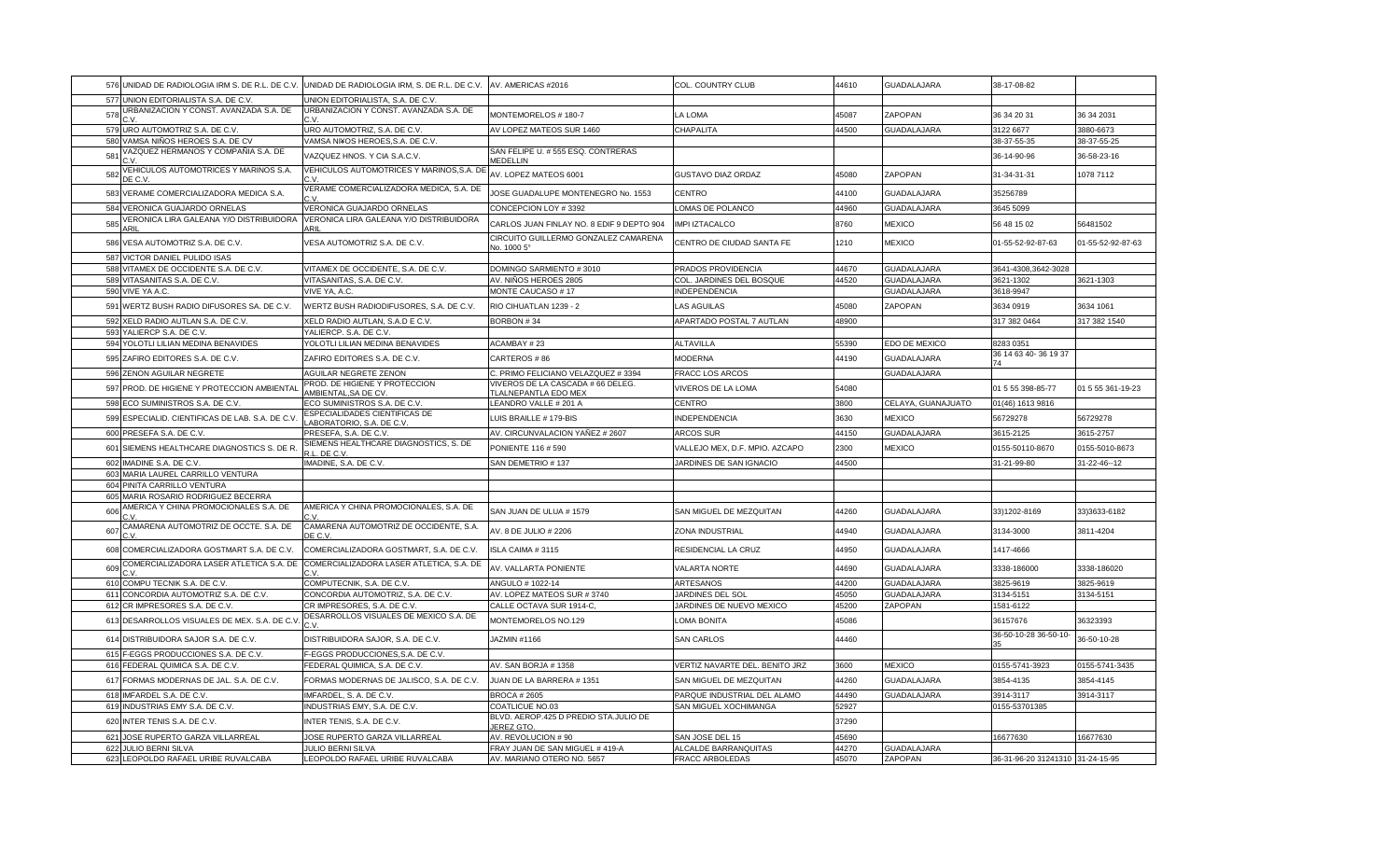|     | 624 LUIS ALONSO RODRIGUEZ CARRILLO                    | LUIS ALONSO RODRIGUEZ CARRILLO                                                      | EMILIANO ZAPATA #495-A                              | <b>INDUSTRIA REPUBLICA</b>     | 44380 | GUADALAJARA        | 1666-5239           | 1666-5239      |
|-----|-------------------------------------------------------|-------------------------------------------------------------------------------------|-----------------------------------------------------|--------------------------------|-------|--------------------|---------------------|----------------|
| 625 | MARCAS ESPEC. EN DIAG. Y REPRESENT. S.A.<br>DE C.V    | MARCAS ESPECIALIZADAS EN DIAG. Y<br>REPRESENT, SA DE CV                             | ARGENTINA # 16                                      | AMERICANA                      | 44620 |                    | 38-27-26-21         | 38-27-26-22    |
|     | 626 MOBILIARIO OFFICE SCHOOL S.A. DE C.V.             | MOBILIARIO OFFICE SCHOOL, S.A. DE C.V.                                              | PENINSULA #3084                                     | STA. EDUWIGES                  | 44580 | <b>GUADALAJARA</b> | 3631-8235           | 057-9121       |
| 627 | OFICCE PLUS S.A. DE C.V                               | OFICCE PLUS, S.A. DE C.V.                                                           | AV. CHAPULTEPEC SUR # 565                           | <b>MODERNA</b>                 | 44190 | <b>GUADALAJARA</b> | 1078-0520           | 1078-0222      |
| 628 | OPERADORA DE PROG. DE ABASTO MULTIPLE<br>S.A. DE C.V  | OPERADORA DE PROG. DE ABASTO<br>MULTIPLE, S.A. DE C.V.                              | TORRE HSBC P. 21 PUNTO SAO PAULO<br>AMERICAS 1545   | PROVIDENCIA                    | 44630 | <b>GUADALAJARA</b> | 01-33-8000-0101     | 0133-8000-0102 |
| 629 | CENTRO DE REHAB.NACER EN UNA FUENTE<br>DE AMOR A.C    | CENTRO DE REHAB. NACER EN UNA FUENTE DE<br>AMOR, A.C                                |                                                     |                                |       |                    |                     |                |
|     | 630 RACVAR MULTIMARCAS S.A. DE C.V.                   | RACVAR MULTIMARCAS, S.A. DE C.V.                                                    | LABNA # 1437 LP25                                   | JARDINES DEL SOL JAL           | 45050 | GUADALAJARA        | 33-3632-5136        |                |
| 631 | JNIPARTS S.A. DE C.V.                                 | UNIPARTS, S.A. DE C.V.                                                              | AV. CHAPULTEPEC SUR 496-6B                          | <b>AMERICANA</b>               | 44160 | <b>GUADALAJARA</b> |                     |                |
| 632 | MIGUEL IGNACIO AZCONA WEBER                           | MIGUEL IGNACIO AZCONA WEBER                                                         | <b>ISLOTE #3026</b>                                 | SANTA EDUWIGES                 | 44580 | <b>GUADALAJARA</b> | 3631-7156           | 3632-3812      |
|     | 633 CENTRO URODINAMICO DE JALISCOS.C.                 | CENTRO URODINAMICO DE JALISCO, A.C.                                                 | PEDRO BUZETA #842-1                                 | CHAPULTEPEC COUNTRY            | 44620 | GUADALAJARA        | 3630-0003           |                |
|     | 634 VICTORIA EUGENIA SANCHEZ CASTELLANOS              | VICTORIA EUGENIA SANCHEZ CASTELLANOS                                                |                                                     |                                |       |                    |                     |                |
| 635 | ORTIZ INTERNACIONAL S.A. DE C.V                       | ORTIZ INTERNACIONAL, S.A. DE C.V.                                                   | FEDERALISMO SUR #824                                | <b>MODERNA</b>                 | 44190 | <b>GUADALAJARA</b> | 3811-3827,3811-2151 | 3811-7756      |
|     | 636 MA. INES MIRAMONTES CASTILLO                      | MA. INES MIRAMONTES CASTILLO                                                        | JOSE OSORIO # 4580                                  | <b>INSURGENTES</b>             | 44820 | GUADALAJARA        | 1378-6452           |                |
|     | 637 GASTRONOMIA LA BUENA MESA S.A. DE C.V.            | GASTRONOMIA LA BUENA MESA, S.A. DE C.V.                                             | TORRE ALBA #1301                                    | OMAS DE ZAPOPAN                | 45132 | ZAPOPAN            |                     |                |
|     | 638 MARIO ENRIQUE CHAVEZ GARCIA                       | MARIO ENRIQUE CHAVEZ GARCIA                                                         | AV. SAN AGUSTIN MZ 12 LT 1                          | NUEVO PASEO DE SAN AGUSTIN ECA | 55130 | EDO DE MEXICO      | 01 55 91486739      |                |
|     |                                                       | 639 SERVICIOS DE SALUD DEL MCPIO DE ZAPOPAN SERVICIOS DE SALUD MUNICIPIO DE ZAPOPAN |                                                     |                                |       |                    |                     |                |
|     |                                                       | CORPORATIVO EMPRESARIAL Y DE                                                        |                                                     |                                |       |                    |                     |                |
|     | 640 CORP. EMPRESARIAL Y DE PLANEACSA DE CV            | PLANEACION, S.A. DE C.V.                                                            |                                                     |                                |       |                    |                     |                |
| 641 | UNIVERSIDAD DE GUADALAJARA                            | UNIVERSIDAD DE GUADALAJARA                                                          |                                                     |                                |       |                    |                     |                |
|     | 642 MUNICIPIO DE GUADALAJARA                          | MUNICIPIO DE GUADALAJARA                                                            | HIDALGO 400                                         | <b>CENTRO</b>                  | 44100 | <b>GUADALAJARA</b> | 33 38 37 44 00      |                |
|     | 643 AUTO BASICS.A. DE C.V.                            | AUTO BASIC, S.A. DE C.V.                                                            | DIAG. ISABEL PRIETO #755-A<br>ESQ.AV.AMERICAS Y JOS |                                | 46680 | GUADALAJARA        | 3641-6470           | 3641-8955      |
| 64  | OBSERVATORIO LATINOAM.CONTRA EL<br>DENGUEAC           | OBSERVATORIO LATINOAM. CONTRA EL<br>DENGUE, A.C                                     |                                                     |                                |       |                    |                     |                |
| 645 | SERV. DE SALUD DEL ESTADO DE<br>QUERETARO             | SERVICIOS DE SALUD DEL ESTADO DE<br>QUERETARO                                       |                                                     |                                |       |                    |                     |                |
|     | 646 KIPERS.A. DE C.V.                                 | KIPER, S.A. DE C.V.                                                                 |                                                     |                                |       |                    |                     |                |
| 647 | DESARROLLADORA GLARS.A. DE C.V.                       | DESARROLLADORA GLAR, S.A. DE C.V.                                                   |                                                     |                                |       |                    |                     |                |
|     | 648 DESARROLLOS BCA S. DE R.L. DE C.V.                | DESARROLLOS BCA, S. DE R.L. DE C.V.                                                 |                                                     |                                |       |                    |                     |                |
| 649 | FERMA MOFLES EXHAUST S. DE R.L. DE C.V.               | FERMA MOFLES EXHAUST S. DE R.L. DE C.V.                                             | AV. NIÑOS HEROES # 1684                             | <b>BARRERA</b>                 | 44150 | GUADALAJARA        | 3826-5911           |                |
|     | 650 MANUEL BIZARRO GAYTAN                             | MANUEL BIZARRO GAYTAN                                                               |                                                     |                                |       |                    |                     |                |
| 651 | CLAUDIO ARROYO VENEGAS                                | CLAUDIO ARROYO VENEGAS                                                              |                                                     |                                |       |                    |                     |                |
|     | 652 FABIAN TERRONES FRANCO                            | FABIAN TERRONES FRANCO                                                              | LOPEZ COTILLA # 1017                                | ALAMO TLAQUEPAQUE              | 45560 |                    | 38271057            |                |
|     | 653 MARIA CRISTINA VALERO PEREZ                       | MARIA CRISTINA VALERO PEREZ                                                         |                                                     |                                |       |                    |                     |                |
| 654 | ORGE MAURICIO SANCHEZ SUAZO                           | JORGE MAURICIO SANCHEZ SUAZO                                                        |                                                     |                                |       |                    |                     |                |
| 655 | <b>NORMA XICLALIC VAZQUEZ NAVARRO</b>                 | NORMA XICLALIC VAZQUEZ NAVARRO                                                      |                                                     |                                |       |                    |                     |                |
| 656 | REBECA GONZALEZ MOYA                                  | REBECA GONZALEZ MOYA                                                                |                                                     |                                |       |                    |                     |                |
| 657 | CABRERA CONST. EDIF. Y PROYECTOSSA CV.                | CABRERA CONST. EDIF. Y PROYECTOS, SA. DE<br>٠v                                      |                                                     |                                |       |                    |                     |                |
| 658 | REGIMEN DE PROTEC.SOC. EN SALUD DE<br><b>BAJA CAL</b> | REGIMEN DE PROTECCION SOCIAL EN SALUD<br>DE BAJA CALIF.                             |                                                     |                                |       |                    |                     |                |
|     | 659 FRANCISCO JAVIER ULLOA ASTORGA                    | FRANCISCO JAVIER ULLOA ASTORGA                                                      |                                                     |                                |       |                    |                     |                |
| 660 | GERMAN IZQUIERDO LIZARDI                              | GERMAN IZQUIERDO LIZARDI                                                            |                                                     |                                |       |                    |                     |                |
| 661 | MUNICIPIO DE VALLE DE JUAREZ JALISCO                  | MUNICIPIO DE VALLE DE JUAREZ, JALISCO                                               |                                                     |                                |       |                    |                     |                |
| 662 | ROBERTO ARELIS CUEVAS                                 | ROBERTO ARELIS CUEVAS                                                               |                                                     |                                |       |                    |                     |                |
|     | 663 MA. DEL CARMEN SU ZAMORA                          |                                                                                     |                                                     |                                |       |                    |                     |                |
| 664 | CONSTRUAIRE S.A. DE C.V.                              | CONSTRUAIRE, S.A. DE C.V                                                            | AV. SAN MATEO # 1095                                | PARQUES DE TESISTAN            | 45200 | ZAPOPAN            | 165-8279, 3365-1279 |                |
| 665 | MUNICIPIO DE ZAPOPAN JALISCO                          | MUNICIPIO DE ZAPOPAN, JALISCO                                                       |                                                     |                                |       |                    |                     |                |
|     | 666 DOLORES MACIAS PAEZ                               | DOLORES MACIAS PAEZ                                                                 |                                                     |                                |       |                    |                     |                |
| 667 | CONSTRUCCIONES PARAISOS S.A. DE C.V.                  | CONSTRUCCIONES PARAISOS, S.A. DE C.V                                                | CALLE CASUARINA #1392                               | PARAISOS DEL COLLI             | 45069 | ZAPOPAN            | 10 28 75 72         |                |
| 668 | MUNICIPIO DE CASIMIRO CASTILLO JALISCO                | MUNICIPIO DE CASIMIRO CASTILLO, JALISCO                                             |                                                     |                                |       |                    |                     |                |
| 669 | COMPUTACION Y SIST. ALTERNATIVOS SA DE                | COMPUTACION Y SISTEMAS ALTERNATIVOS,<br>S.A. DE C.V                                 | ARCO GRACIANO # 2341                                | ALTAGEACIA                     | 45130 | ZAPOPAN            | 13 30 00 00         |                |
|     | 670 MUNICIPIO DE ZAPOTILTIC JALISCO                   | MUNICIPIO DE ZAPOTILTIC, JALISCO                                                    |                                                     |                                |       |                    |                     |                |
|     | 671 VECTOR INGENIERIA Y ARQUITECTURA SA. CV           | VECTOR INGENIERIA Y ARQUITECTURA, S.A. DE                                           | AV. CHAPULTEPEC # 1035                              | AMERICANA                      | 44160 | GUADALAJARA JAL    | 10 77 25 46         |                |
|     | 672 GUIZAVI CONSTRUCCIONES S.A. DE C.V.               | GUIZAVI CONSTRUCCIONES, S.A. DE C.V.                                                | CALLEJON ENRIQUE GONZALEZ MARTINEZ #<br>185         | CENTRO                         | 44100 | GUADALAJARA JAL    | 36 58 39 93         |                |
| 673 | MUNICIPIO DE QUITUPAN JALISCO                         | MUNICIPIO DE QUITUPAN, JALISCO                                                      |                                                     |                                |       |                    |                     |                |
|     | 674 SILVIA ARGUELLES LICEA                            | SILVIA ARGUELLES LICEA                                                              | PROL. MARIANO OTERO #751                            | MARIANO OTERO                  | 45067 | ZAPOPAN            | 3180-4544           |                |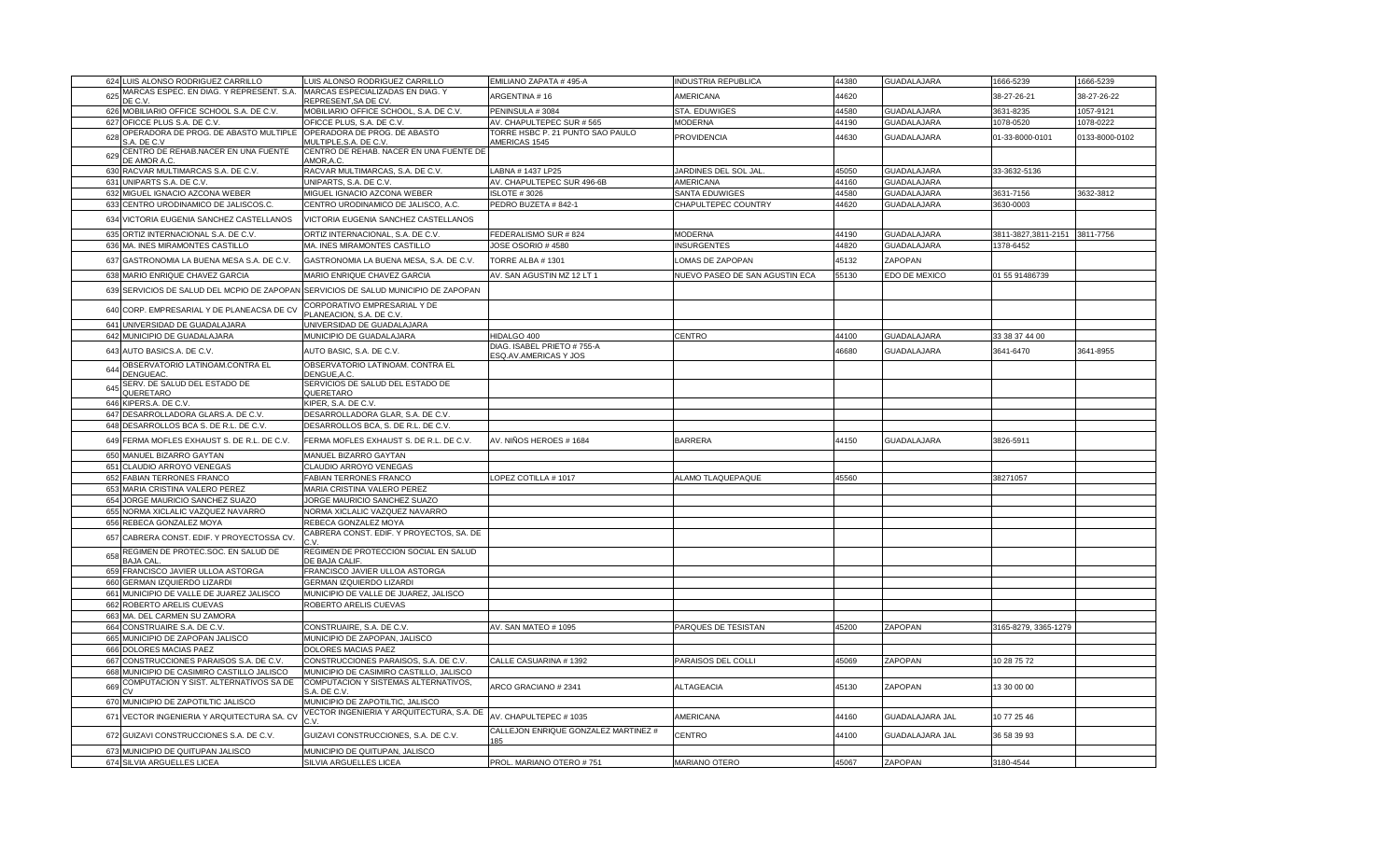|             | 675 MUNICIPIO DE TOMATLAN JALISCO                                  | MUNICIPIO DE TOMATLAN, JALISCO                                      |                                                                  |                                                   |                |                                          |                                                      |                         |
|-------------|--------------------------------------------------------------------|---------------------------------------------------------------------|------------------------------------------------------------------|---------------------------------------------------|----------------|------------------------------------------|------------------------------------------------------|-------------------------|
|             | 676 TOPETE ZEPEDA Y ASOC S.C.                                      | TOPETE ZEPEDA Y ASOC S.C.                                           | ARCANGEL CORELLI #4984                                           | ATLAS CHAPALITA                                   | 45030          | ZAPOPAN                                  | 36 29 66 11                                          |                         |
| 677         | MUNICIPIO DE SAN MARTIN HIDALGO JALISCO                            | MUNICIPIO DE SAN MARTIN HIDALGO, JALISCO                            |                                                                  |                                                   |                |                                          |                                                      |                         |
| 678         | JOSE ANTONIO SANCHEZ SUAZO                                         | JOSE ANTONIO SANCHEZ SUAZO                                          |                                                                  |                                                   |                |                                          |                                                      |                         |
|             | 679 ABC AEROLINEAS S.A. DE C.V.                                    | ABC AEROLINEAS, S.A. DE C.V.                                        | GNACIO LONGARES 102 LOTE 2 MZ 2                                  | PARQUE INDUSTRIAL EXPARTEC, I.                    | 50200          | TOLUCA EDO. DE MEXICO                    | (55) 9178-5500                                       |                         |
| 680         | LEAN SIX SIGMA INSTITUTE S.C.                                      | LEAN SIX SIGMA INSTITUTE, S.C.                                      | AV. EJERCITO NACIONAL 418 PISO 8                                 | CHAPULTEPEC DE MORALES, DLEG.<br>MIGUEL HIDALGO   | 11570          | MEXICO D.F.                              | (55) 2581 -<br>5504, (55) 4171-<br>3917(55)5212-7649 |                         |
| 681         | AIRE ACONDICIONADO DE OCCIDENTE SA DE                              | AIRE ACONDICIONADO DE OCCIDENTE, S.A. DE                            | PILOTOS # 190                                                    | LOS GIGANTES                                      | 45692          |                                          |                                                      |                         |
| 682         | ROBERTO WILLIAM ALAS LANDAVERDE                                    | ROBERTO WILLIAM ALAS LANDAVERDE                                     | PASEO BOHEMIO # 64                                               | <b>MONUMENTAL</b>                                 | 44320          | GUADALAJARA                              | 3637-6662                                            |                         |
| 683         | INGENIERIA Y ARQUITECTURA JAREXSA DE CV                            | NGENIERIA Y ARQUITECTURA JAREX, S.A. DE                             | AV. MARIANO OTERO #437                                           | <b>BARRERA</b>                                    | 44150          | GUADALAJARA                              | 3334-4896, 3334-6509                                 | 3334-4896, 3334-<br>509 |
| 684         | <b>NUEVA WAL MART DE MEXICO S. DE R.L. DE</b>                      | NUEVA WALL MART DE MEXICO, S. DE.R.L. DE                            | AV. CONTRERAS #386                                               | SAN GERONIMO LIDICE                               | 10200          | <b>DISTRITO FEDERAL</b>                  |                                                      |                         |
| 685<br>∩ ⊐ר | SERVICIOS DE INGENIERIA DE VALLARTA SA                             | SERVICIOS DE INGENIERIA DE VALLARTA, S.A.<br>JE C. V                | POLITECNICO #67                                                  | <b>EDUCACION</b>                                  | 48338          | PUERTO VALLARTA<br><b>JALISCO</b>        | 322 22 88 449                                        |                         |
| 686         | OPERADORA HOTELERA LIBRA S.A. DE C.V.                              | OPERADORA HOTELERA LIBRA, S.A. DE C.V.                              | AMERICAS # 1170                                                  | <b>ALTAMIRA</b>                                   | 45160          | ZAPOPAN                                  | 32 08 46 33                                          |                         |
| 687         | IMAGENOLOGIA Y SERV. MED. DE VALLARTAS                             | MAGENOLOGIA Y SERVICIOS MEDICOS DE<br>/ALLARTA, S.C                 | VERACRUZ # 35 SUR                                                | CENTRO                                            | 63000          |                                          | 311-212-3606, 216-<br>503                            |                         |
| 688         | HOSPITAL SAN JAVIER MARINA S.A. DE C.V.                            | HOSPITAL SAN JAVIER, S.A. DE C.V.                                   | AV. PABLO CASALS 640                                             | PRADOS PROVIDENCIA                                | 44670          | GUADALAJARA                              | 3669 0222                                            |                         |
| 689         | SOC. DE ESPEC. RADIOLOG. EL ANGEL SA CV                            | SOC. DE ESPECIALIDAD RADIOLOGICA EL<br>INGEL, S.A. DE C.V           |                                                                  |                                                   |                |                                          |                                                      |                         |
| 690         | (ALMANI CONSTRUCTORA S.A. DE C.V                                   | KALMANI CONSTRUCTORA, S.A. DE C.V                                   | PLAN DE AGUA PRIETA # 3374 INT. 0                                | FRACC. REVOLUCION                                 | 45580          | TLAQUEPAQUE                              | 3860-0235                                            |                         |
| 691         | CENTRO NACIONAL DE DIST. JUGUETEGA SA                              | CENTRO NACIONAL DE DIST. JUGUETEGA, S.A.<br>DE C.V.                 | <b>IOMERO # 156</b>                                              | CIUD.GRANJA                                       | 44129          | ZAPOPAN                                  | 36 17 19 53                                          |                         |
|             | 692 MAVI DE OCCIDENTE S.A. DE C.V                                  | MAVI DE OCCIDENTE, S.A. DE C.V.                                     | 18 DE MARZO # 309                                                | LA NOGALERA                                       | 44470          | GUADALAJARA JAL                          | 01 800 699 2250                                      |                         |
| 693         | DUNA SIST. ALTERNAT. DE ENERGIA SA DE CV                           | DUNA SISTEMAS ALTERNATIVOS DE ENERGIA,<br>S.A. DE C.V               | OTTAWA #1218                                                     |                                                   | 44630          | GUADALAJARA JAL                          | 30 01 57 10                                          |                         |
|             | 694 MUNICIPIO DE TONALA JALISCO                                    | MUNICIPIO DE TONALA, JALISCO                                        |                                                                  |                                                   |                |                                          |                                                      |                         |
|             | 695 MUNICIPIO DE AMATITAN JAL.ISCO                                 | MUNICIPIO DE AMATITAN, JALISCO                                      |                                                                  |                                                   |                |                                          |                                                      |                         |
|             | 696 ALVACA S.A. DE C.V.                                            | ALVACA, S.A. DE C.V.                                                | <b>SLA RAZA # 2417</b>                                           | JARDINES DEL SUR                                  | 44987          | GUADALAJARA JAL                          | 36 46 09 56                                          |                         |
| 697         | SINOPTIC MIKRO S.A. DE C.V.                                        | SINOPTIC MIKRO, S.A. DE C.V.                                        | AV. OSA MAYOR #4082                                              | ARBOLEDAS                                         | 45070          | ZAPOPAN JAL                              | 38 34 04 60                                          |                         |
|             | 698 SDT CONSTRUCTORA S.A. DE C.V.                                  | SDT CONSTRUCTORA, S.A. DE C.V.                                      | ATLAS SUR # 480                                                  | ATLAS COUNTRY CLUB                                | 45690          | EL SALTO JAL                             | 38 60 02 35                                          |                         |
|             | 699 MARAL INGENIERIA S.A. DE C.V.                                  | MARAL INGENIERIA, S.A. DE C.V.                                      | CALLE BRASILIA # 2351                                            | ANDRETE                                           | 44660          | GUADALAJARA JAL                          | 38 17 51 89                                          |                         |
|             | 700 MUNICIPIO DE CIHUATLAN JALISCO                                 | MUNICIPIO DE CIHUATLAN, JALISCO                                     |                                                                  |                                                   |                |                                          |                                                      |                         |
| 701         | LIBRADA ORTEGA LOPEZ                                               | <b>IBRADA ORTEGA LOPEZ</b>                                          |                                                                  |                                                   |                |                                          |                                                      |                         |
| 702         | ABSTEL S.A. DE C.V.<br>703 ACROMERC S.A. DE C.V.                   | ABSTEL, S.A. DE C.V.<br>ACROMERC, S.A. DE C.V.                      | <b>NV. HIDALGO #3126</b><br>FILOSOFIA Y LETRAS # 13              | VALLARTA SAN JORGE<br>COPILCO UNIVERSIDAD MEX.D.F | 4360           | <b>GUADALAJARA</b><br><b>MEXICO</b>      | 2400-4186<br>55-62353666                             |                         |
|             |                                                                    |                                                                     |                                                                  |                                                   |                |                                          |                                                      |                         |
| 704<br>705  | CADENA DE SUMINISTRO MEDICO S.A. DE C.V.<br>CARMEN LOIPA LEON LUGO | CADENA DE SUMINISTRO MEDICO, S.A. DE C.V.<br>CARMEN LOIPA LEON LUGO | JORGE VILLASEÑOR # 726<br>HDA. DE STA. CRUZ # 49, GUADALUPE ZAC. | JARDINES ALCALDE<br>STA. RITA                     | 44298<br>98610 | <b>GUADALAJARA</b><br><b>GUADALAJARA</b> | 1667-7284                                            |                         |
| 706         | COMERCIALIZADORA LEOSAR S.A. DE C.V.                               | COMERCIALIZADORA LEOSAR, S.A. DE C.V.                               | RODRIGO DE TRIANA # 2920 INT.21                                  | VALLARTA NTE.                                     | 44690          | GUADALAJARA                              | 3700-0543                                            |                         |
| 707         | DIST. DE DISPOS. MEDICOS DE MEXICO SA DE                           | DIST. DE DISPOSITIVOS MEDICOS DE<br>MEXICO, S.A. DE C.V.            | MEXICALI # 53 INT.4                                              | HIPODROMO CONDESA DELEG. CUAHU                    |                | <b>MEXICO</b>                            |                                                      |                         |
| 708         | DIST. DE EQUIPO MED. E IND. DE MEXICOSA CV                         | DIST. DE EQUIPO MEDICO E IND. DE                                    | AGUA AZUL # 1008                                                 | JARDINES DEL MORAL                                | 37160          |                                          |                                                      |                         |
| 709         | MASTER MEDICAL S.A. DE C.V                                         | <u>MEXICO,S.A. DE C.V.</u><br>MASTER MEDICAL, S.A. DE C.V.          | RAMON TREVIÑO ORIENTE # 1270                                     |                                                   |                |                                          |                                                      |                         |
| 710         | PROVEEDORA DE INSUMOS HAKERI S.A. DE                               | PROVEEDORA DE INSUMOS HAKERI, S.A. DE                               | PUEBLA # 281 LO 102 PLANTA ALTA                                  | CENTRO                                            | 63000          |                                          | 13118766537                                          |                         |
| 711         | ABASTECEDORA TECNOLOG. ESPEC.SA. DE                                | ABASTECEDORA TECNOLOGICA<br>ESPECIALIZADA, S.A. DE C.V              | PASEO DE LA ARBOLEDA # 880                                       | JARDINES DEL BOSQUE                               | 44520          | GUADALAJARA                              | 3620-1215                                            | 3620-1214               |
|             | 712 RICARDO JUAREZ NAJERA                                          | JUAREZ NAJERA RICARDO                                               | <b>VIDRIO # 1808</b>                                             | AMERICANA                                         | 44160          | GUADALAJARA                              | 3825-4864                                            | 3825-6951               |
| 713         | TODO EN UNIFORMES INDUSTRIALES SA DE                               | TODO EN UNIFORMES INDUSTRIALES, S.A. DE<br>٠v                       | AV. PIRULES No. 96-B                                             | CIUDAD GRANJA                                     | 45010          |                                          | 36130096                                             | 38543137                |
|             | 714 INCO GRAFFIK S.A. DE C.V.                                      | INCO GRAFFIK, S.A. DE C.V                                           | PEPE GUIZAR No. 3154                                             | SANTA CECILIA                                     | 44700          |                                          | 14669840                                             | 14669840                |
|             | 715 MARIA DEL MAR VELAZQUEZ MELENDEZ                               | MARIA DEL MAR VELAZQUEZ MELENDREZ                                   | CALLE 2 DE ABRIL 36-A ATEMAJAC, DEL VALLE                        |                                                   | 45190          | ZAPOPAN                                  | 38235834                                             | 38235034                |
| 716         | ADOLFO FIDEL CABRERA BRICEÑO                                       | ADOLFO FIDEL CABRERA BRICEÑO                                        | AV. 18 DE MARZO # 5230                                           | LAS AGUILAS                                       | 45080          | ZAPOPAN                                  | 36326162                                             | 36320687                |
| 717         | OMEGA REACTIVOS DE DIAGNOSTICOSSA DE                               | OMEGA REACTIVOS DE DIAGNOSTICOS, S.A. DE                            | SUR # 105                                                        | SEC.POP.ENTRE CHRUB. Y TORO IZ                    | 9060           | <b>MEXICO</b>                            | 01-(55) 5536-4992                                    | 01(55) 5536-4992        |
|             | 718 ULTRAMEDIXI S.A. DE C.V.                                       | JLTRAMEDIXI, S.A. DE C.V                                            | AV. CIRCUNVALACION PTE. 66                                       | CD.BRISA NAUCALPAN EDO.MEX                        | 53280          | <b>MEXICO</b>                            | 01(55) 5364-7404                                     | 01-800-714-2777         |
| 719         | PROVEEDORA MEDICAL DYCSA S.A. DE C.V.                              | PROVEEDORA MEDICAL DYCSA, S.A. DE C.V.                              | AV. EJERCITO NAL. MANZANA 1 LOTE 23 CASA 2                       | NUEVO CENTRO DE POBLACION                         | 39860          |                                          | 01744-488-2849                                       | 01744-488-2847          |
| 720         | P.M. ROCA S.A. DE C.V.                                             | P.M. ROCA, S.A. DE C.V.                                             | CARR. A STA. ANA DEL CONDE # 2102                                | GPE.VICTORIA LOS LOPEZ LEON GT                    | 37680          |                                          | 477 167-8112                                         | 477-167-8112<br>EXT.105 |
|             | 721 ZAMOSA S.A. DE C.V.                                            | ZAMOSA, S.A. DE C.V.                                                | ANA MARIA CASTILLEJA # 37 TARIMBARO MICH                         |                                                   |                |                                          | 443-387-6030, 443-<br>312-7360                       |                         |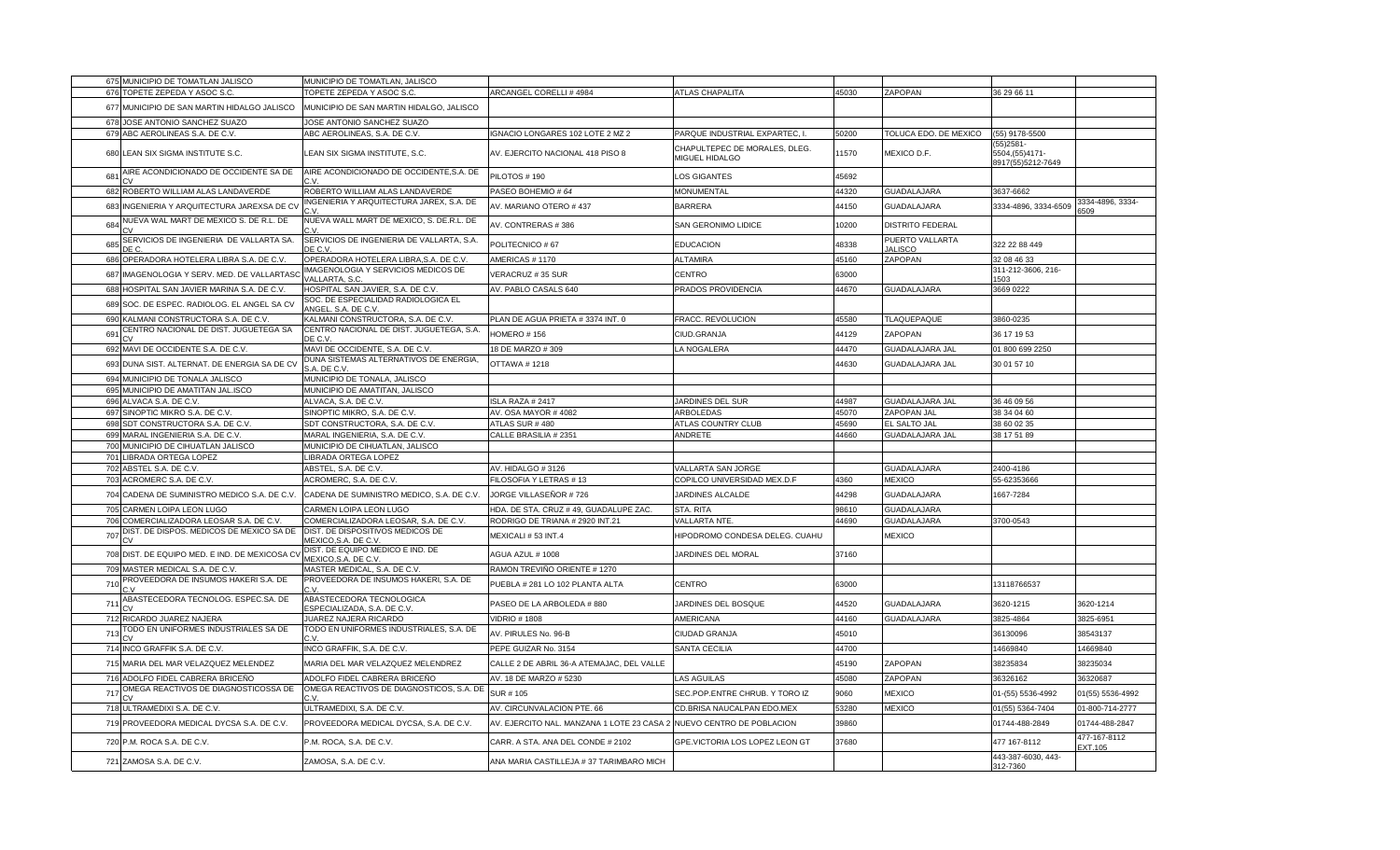| 722 PS TECH MEDICAL DESIGN S.A. DE C.V.                                              | PS TECH MEDICAL DESIGN, S.A. DE C.V.                        | NARCISO MENDOZA MZ 42 LT 543                        | STA, MA. AZTAHUACAN DELEG.IZT. | 9500  | <b>MEXICO</b>      | 2456-9948            |                     |
|--------------------------------------------------------------------------------------|-------------------------------------------------------------|-----------------------------------------------------|--------------------------------|-------|--------------------|----------------------|---------------------|
| 723 GRUPO GUROMED S.A. DE C.V.                                                       | GRUPO GUROMED, S.A. DE C.V.                                 | AV. REVOLUCION #181                                 | <b>TEPALCATES</b>              | 9210  | <b>MEXICO</b>      | 5763-6172, 1999-8483 |                     |
| 724 JALISCO MOTORS S.A.                                                              | JALISCO MOTORS, S.A.                                        | NIÑOS HEROES # 2140                                 | AMERICANA                      |       | <b>GUADALAJARA</b> | 3124-4710,3124-4747  | 3630-2048           |
| 725 EXELENCIA EN AIRE ACOND. Y SISTSA. DE CV                                         | EXCELENCIA EN AIRE ACONDICIONADO Y<br>SISTEMAS, S.A. DE C.V | MILPA #67                                           | <b>FRANCISCO SARABIA</b>       | 45235 | ZAPOPAN            | 31882652             | 36841130            |
| 726<br>S & M DISTRIBUTION S. DE R.L. DE C.V.                                         | S & M DISTRIBUTION S. DE R.L. DE C.V.                       | AV. FARO # 2546                                     | <b>BOSQUES DE LA VICTORIA</b>  | 44540 | <b>GUADALAJARA</b> | 0133-3861-7182       | 0133-3861-7292      |
| 727 CONTRUDIMENSION S.A. DE C.V.                                                     | CONTRUDIMENSION, S.A. DE C.V.                               | BATALLON DE SAN BLAS # 749 INT.A                    | JARDINES STA. ISABEL           | 44300 | <b>GUADALAJARA</b> |                      |                     |
| 728 ACCESS ANALITICA S.A. DE C.V.                                                    | ACCESS ANALITICA, S.A. DE C.V.                              | PROGRESO #500                                       | LAFAYETTE                      | 44150 | GUADALAJARA        | 3825-4345            |                     |
| 729 RIGOBERTO ESTRADA GARCIA                                                         | RIGOBERTO ESTRADA GARCIA                                    | CARRET. TESISTAN #328                               | JARDINES DE NVO. MEXICO        |       | ZAPOPAN            | 3624-0899            |                     |
| 730 HECTOR SANDOVAL OCHOA                                                            | <b>HECTOR SANDOVAL OCHOA</b>                                | FELIPE ANGELES # 221                                | <b>EL MANTE</b>                | 45235 | ZAPOPAN            | 3613-8632,3684-2110  |                     |
| 731 EDGAR JOSE SEIMANDI REQUENA                                                      | XXX EDGAR JOSE SEIMANDI REQUENA                             | LAZARO CARDENAS #4779-B                             | PRADOS VALLARTA                | 45020 | ZAPOPAN            | 1380-0933, 1380-0944 |                     |
| 732 GMBSS.C                                                                          | GMBS, S.C.                                                  | AV. HIDALGO #3161                                   | VALLARTA SAN JORGE             | 44690 | <b>GUADALAJARA</b> | 33)3288-4826         |                     |
| 733 AUTOMOTORES AVILA CAMACHOS.A. DE C.V.                                            | AUTOMOTORES AVILA CAMACHO, S.A. DE C.V.                     | AV. MANUEL AVILA CAMACHO # 1660                     | MEZQUITAN COUNTRY              | 44260 | <b>GUADALAJARA</b> | 3824-2424            | 3824-5355           |
| 734 SERVICIO WASHINGTON S.A. DE C.V                                                  | SERVICIO WASHINGTON, S.A. DE C.V.                           | AV. WASHINGTON #56                                  | FERROCARRIL                    | 44440 | GUADALAJARA        | 3619-6805            | 3619-6805           |
| 735 MARCA GASOLINAS, S.A. DE C.V.                                                    | MARCA GASOLINAS, S.A. DE C.V.                               | CIRCUNVALACION JORGE ALVAREZ DEL<br>CASTILLO # 1460 | <b>LOMAS COUNTRY</b>           | 44610 | <b>GUADALAJARA</b> |                      |                     |
| INSTITUTO SUPERIOR AUTONOMO DE OCCTE<br>736                                          | INSTITUTO SUPERIOR AUTONOMO DE<br>OCCIDENTE, A.C.           | AV. TEPEYAC #4800                                   | PRADOS TEPEYAC                 | 45050 | ZAPOPAN            | 31 25 52 17          | 36 28 68 95         |
| 737 CONSTRUCTUR S.A. DE C.V.                                                         | CONSTRUCTUR, S.A. DE C.V                                    | REFORMA # 1672                                      | LADRON DE GUEVARA              | 44600 | <b>GUADALAJARA</b> | 3817-7558            |                     |
| MUNICIPIO DE SAN IGNACIO CERRO GORDO<br>738                                          | MUNICIPIO DE SAN IGNACIO CERRO GORDO,                       |                                                     |                                |       |                    |                      |                     |
| <b>JALISCO</b><br>CONTRATOS E INFRAESTRUCTURASS.A. DE                                | <b>JALISCO</b><br>CONTRATOS E INFRAESTRUCTURAS, S.A. DE     |                                                     |                                |       |                    |                      |                     |
| 739<br>٠v                                                                            |                                                             | EGIPCIOS #354                                       | <b>ALTAMIRA</b>                | 45160 | ZAPOPAN            |                      |                     |
| 740 REFORCASA S.A. DE C.V                                                            | REFORCASAS, S.A. DE C.V                                     | EGIPCIOS #354                                       | <b>ALTAMIRA</b>                | 45160 | ZAPOPAN            |                      |                     |
| CONST. CONSULT. Y SUM. HOSP. EUZKALSA<br>741<br>DE CV                                | CONST. CONSULT. Y SUM. HOSP. EUZKAL, SA<br>DE CV            | AV. CRUZ DEL SUR #3450-7                            | OMA BONITA EJIDAL              | 45085 | ZAPOPAN            | 1520-3554            |                     |
| 742 RULER CAR S.A. DE C.V.                                                           | RULE CAR, S.A. DE C.V                                       | HEROICO COLEGIO MILITAR # 1190                      | CHAPULTEPEC COUNTRY            | 44620 | <b>GUADALAJARA</b> | 1523-0759            |                     |
| 743 MIDRASH A.C.                                                                     | MIDRASH, A.C.                                               | AV. GOB. ING. ALBERTO CARDENAS JIMENEZ #<br>858-A   |                                | 49000 | CIUDAD GUZMAN      | 410-6060             |                     |
| 744 CONVERSA COMUNICACION HUMANA SC                                                  | CONVERSA COMUNICACION HUMANA, S.C.                          |                                                     |                                |       |                    |                      |                     |
| 745 CONSTRUCTORA PIEDRA LAJA S.A. DE C.V                                             | CONSTRUCTORA PIEDRA LAJA, S.A. DE C.V.                      | MANZANA H EDIFICIO A #12                            | VALLES DE SAN JUAN 2DA. SECC   | 44290 | <b>GUADALAJARA</b> | 36 51 95 54          |                     |
| KELIA CONSTRUCTORA Y COMERC. S.A. DE<br>746                                          | KELIA CONSTRUCTORA Y COMERCIALIZADORA<br>S.A. DE C.V.       | RAFAEL NAJERA #3829                                 | <b>EL CARMEN</b>               | 44980 | GUADALAJARA        | 36 46 09 47          | 36 46 09 47         |
| 747 CARLOMI CONSTRUCCIONES S.A. DE C.V                                               | CARLOMI CONSTRUCCIONES, S.A. DE C.V                         | AV. LA PAZ # 2261 5TO. PISO                         | LAFAYETTE                      | 44140 | <b>GUADALAJARA</b> | 36 15 59 76          |                     |
| 748 MUNICIPIO DE JOCOTEPEC JALISCO                                                   | MUNICIPIO DE JOCOTEPEC, JALISCO                             | HIDALGO SUR #6                                      | CENTRO                         | 45800 | JOCOTEPEC JALISCO  | 387) 7 63 0784       | 763 0074,763 1919   |
| 749 DESARROLLOS INMOB. NVO. MILENIOS.A. C.V.                                         | DESARROLLOS INMOBILIARIOS NUEVO MILENIO<br>S.A. DE C.V      | RODRIGO DE TRIANA # 2920                            | <b>VALLARTA NORTE</b>          | 44690 | <b>GUADALAJARA</b> | 3642-0227            |                     |
| 750 EASY LANDING PARTNERS S.A. DE C.V.                                               | EASY LANDING PARTNERS, S.A. DE C.V.                         | RODRIGO DE TRIANA # 2920                            | VALLARTA NORTE                 | 44690 | <b>GUADALAJARA</b> |                      |                     |
| 751 MUNICIPIO DE EL GRULLO JALISCO                                                   | MUNICIPIO DE EL GRULLO, JALISCO                             | OBREGON #48                                         | CENTRO                         | 48740 | EL GRULLO JALISCO  | 01(321) 387 4444     |                     |
| 752 GRUPO AUTOMOTRIZ GSGS.A. DE C.V.                                                 | GRUPO AUTOMOTRIZ GSG, S.A. DE C.V.                          | <b>NANCE #1507</b>                                  | <b>FRESNO</b>                  |       | GUADALAJARA        | 3810-1352, 3162-1323 |                     |
| 753 DESARROLLO DAP C S.A. DE C.V.                                                    | DESARROLLO DAP C, S.A. DE C.V.                              | AV. VALLARTA # 2769-203                             | FRACC. VALLARTA PONIENTE       | 44110 | ZAPOPAN            |                      |                     |
| 754 LAY MEDICAL SERVICIOSS.A. DE CV                                                  | LAY MEDICAL SERVICIOS, S.A. DE C.V.                         | JAVIER MINA NTE. # 930 SECTOR FATIMA                | BLVD. JIQUILPAN Y R.T. LOIZA   | 81200 |                    |                      |                     |
| 755 MUNICIPIO DE UNION DE TULA JALISCO                                               | MUNICIPIO DE UNION DE TULA, JALISCO                         |                                                     |                                |       |                    |                      |                     |
| 756 COMERC. Y GESTORIA NACIONAL S.A. DE C.V.                                         | COMERC. Y GESTORIA NACIONAL, S.A. DE C.V.                   | CIRCUITO LOMA SUR # 8775 113-A                      | LOMA DORADA SECC. C            | 45402 |                    | 1200-0268            |                     |
| 757 MARLAB EQUIPO MEDICO S.A. DE C.V.                                                | MARLAB, EQUIPO MEDICO, S.A. DE C.V.                         | MELCHOR OCAMPO #340                                 | ROMERO DE TERREROS             | 4310  |                    | 01 5 55 6592847      |                     |
| 758 BRUNO EMMANUEL GONZALEZ MORAN                                                    | BRUNO EMMANUEL GONZALEZ MORAN                               | HOSPITAL No. 653                                    | CENTRO                         | 44100 |                    | 33306371/333.7274    |                     |
| 759 MUNICIPIO DE TONAYA JAL                                                          | MUNICIPIO DE TONAYA, JALISCO                                |                                                     |                                |       |                    |                      |                     |
| 760 ING. TELECOM. E INFORMATICA S.A. DE C.V.                                         | ING. EN TELECOM. E INFORMATICA, S.A. DE C.V                 | AV. DE LAS ROSAS #743                               | CHAPALITA OTE.                 | 45040 | ZAPOPAN            | 1201-9610            | 1201-9610           |
| 761 DUVAJAL CONSTRUCCIONES S.A. DE C.V.                                              | DUVAJAL CONSTRUCCIONES, S.A. DE C.V.                        | AGUSTIN YAÑEZ # 2222                                | <b>MODERNA</b>                 | 44190 | GUADALAJARA        | 3616-2026            |                     |
| 762 LAFLOSA CONSTRUCCIONESS.A. DEC.V.                                                | LAFLOSA CONSTRUCCIONES, S.A. DE C.V                         | AGUSTIN YAÑEZ # 2222                                | <b>MODERNA</b>                 | 44190 | <b>GUADALAJARA</b> | 3616-2026            |                     |
| DISEÑO TECNOLOGICO EN<br>763<br>ABORATORIOSS.A. DE C.V                               | DISEÑO TECNOLOGICO EN LABORATORIOS,<br>S.A. DE C.V          | CALCADA INDEPENDENCIA # 1038                        | <b>INDEPENDENCIA</b>           | 14290 | <b>GUADALAJARA</b> | 3638-1036, 3637-9853 | 3638-1036,3637-9853 |
| ALQUIMIA GRUPO CONSTRUCTOR S.A. DE<br>764<br>$C.V.+$                                 | ALQUIMIA GRUPO CONSTRUCTOR, S.A. DE C.V                     | AGUSTIN DE LA ROSA # 653                            | LADRON DE GUEVARA              | 44600 | <b>GUADALAJARA</b> |                      |                     |
| 765 MUNICIPIO DE LAGOS DE MORENO JALISCO                                             | MUNICIPIO DE LAGOS DE MORENO, JALISCO                       | JUAREZ ESQ. FCO. GLEZ. LEON                         | CENTRO                         |       |                    |                      |                     |
| 766 MUNICIPIO DE ZACOALCO DE TORRES JALISCO MUNICIPIO DE ZACOALCO DE TORRES ,JALISCO |                                                             |                                                     |                                |       |                    |                      |                     |
| 767 DECOBOX S.A. DE C.V.                                                             | DECOBOX, S.A. DE C.V.                                       | 8 DE JULIO #733                                     | <b>MODERNA</b>                 | 44190 | <b>GUADALAJARA</b> |                      |                     |
| SANATORIO MEDICO QUIRURGICO DE LOS                                                   | SANATORIO MEDICO QUIRURGICO DE LOS                          |                                                     |                                |       |                    |                      |                     |
| 768<br>ALTOS S.A. DE                                                                 | ALTOS, SA                                                   | BARTOLO HERNANDEZ # 250                             | TEPATITLAN, JAL                | 47600 |                    | 78212-42,78212-43    |                     |
| 769 MEDIXSA S.A. DE C.V.                                                             |                                                             |                                                     |                                |       | <b>MEXICO</b>      |                      | 155-520-25-866      |
|                                                                                      | MEDIXSA, S.A. DE C.V.                                       | MONTE ARARAT #884                                   | OMAS DE CHAP DEL.MIG, HGO MEX  | 11000 |                    | 0155-552-05-528      |                     |
| 770 FERNANDO GONZALEZ HERNANDEZ                                                      | FERNANDO GONZALEZ HERNANDEZ                                 | CAN MAYOR #4016                                     | ARBOLEDAS                      | 45070 | ZAPOPAN            | 3645-1251, 3632-5816 |                     |
| 771 RAUL MEJIA GUTIERREZ                                                             | RAUL MEJIA GUTIERREZ                                        | JAVIER MINA #1286                                   | ZONA OBLATOS                   | 44380 | GUADALAJARA        |                      |                     |
| 772 KARLA CECILIA ROMO PADILLA                                                       | KARLA CECILIA ROMO PADILLA                                  | RAFAEL DELGADO #773                                 | <b>SUTAJ</b>                   | 44840 | <b>GUADALAJARA</b> | 3618-1493            |                     |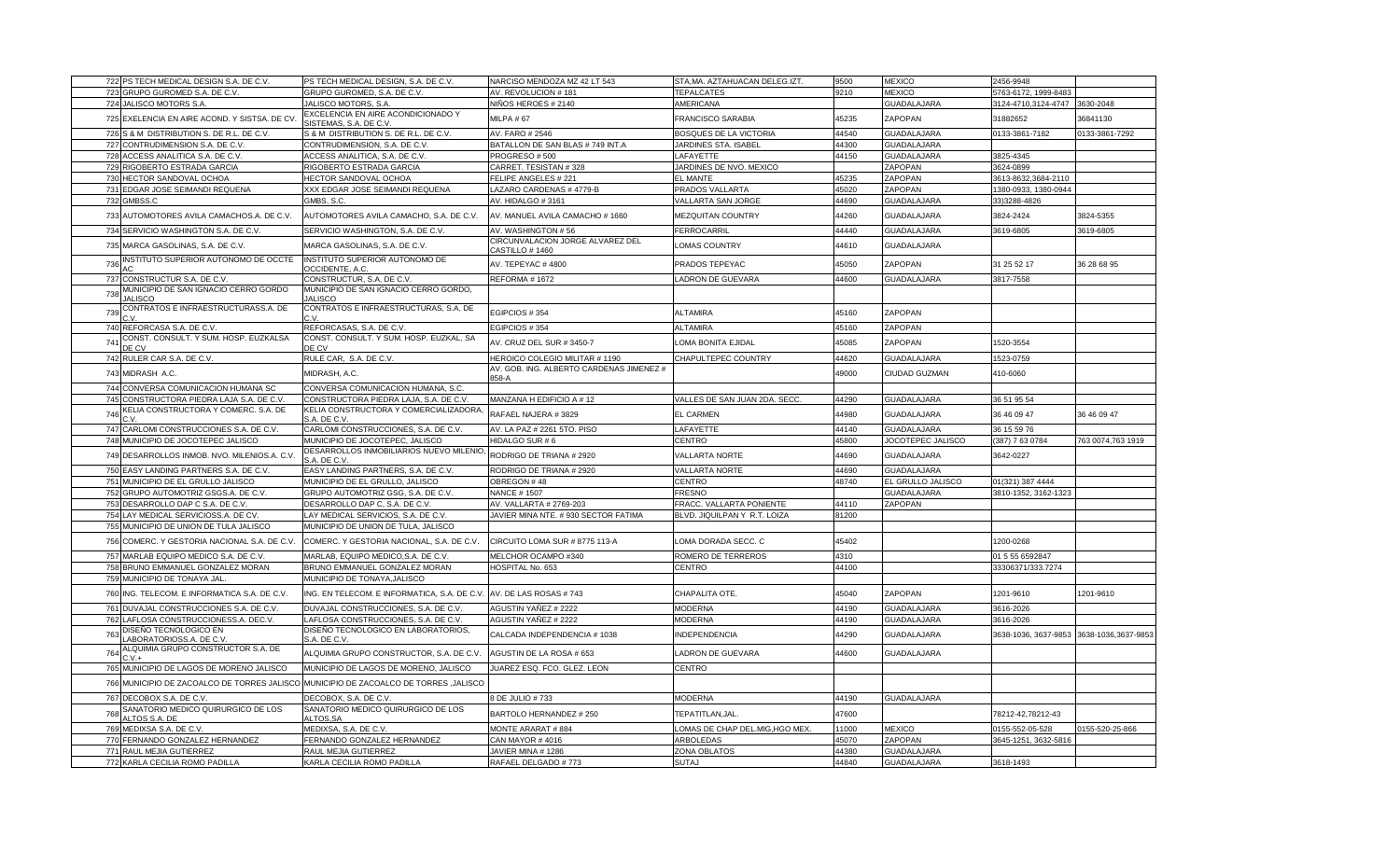|     | 773 LINK 2 LIFES.A. DE C.V.                           | LINK 2 LIFE, S.A. DE C.V.                                                 | 13 SUR 1708 LOCAL 3                           | SANTIAGO                    | 72000 | <b>PUEBLA</b>       | 222)211-0404         | 222) 211-0404 |
|-----|-------------------------------------------------------|---------------------------------------------------------------------------|-----------------------------------------------|-----------------------------|-------|---------------------|----------------------|---------------|
|     | 774 GRUPO CONSTRUCTOR FLOTA S.A. DE C.V.              | GRUPO CONSTRUCTOR FLOTA, S.A. DE C.V.                                     | CAOBA #3190                                   | LOMA BONITA EJIDAL          | 45589 | ZAPOPAN             | 3124-5896            | 3124-8552     |
|     | 775 MUEBLES BURA S.A. DE C.V.                         | MUEBLES BURA, S.A. DE C.V.                                                | JUAN DOMINGUEZ # 666-A                        | <b>CONSTITUCION</b>         | 45180 | ZAPOPAN             | 4000-1010            |               |
|     | 776 NEGCELS.A. DE C.V.                                | NEGCEL, S.A. DE C.V.                                                      | MEXICO EDIF. ALEMANIA #3525 E3                | VALLARTA SAN JORGE          | 44690 | GUADALAJARA         | 3669-0252, 1658-3669 |               |
| 777 | CENTRO DE RECUPERACION LAGUNA AZUL<br>PARA A.Y D.A.C. | CENTRO DE RECUPERACION LAGUNA AZUL<br>PARA A. Y D., A.C.                  | QUERETARO NTE. 420-A                          | CENTRO                      | 63000 |                     | 3126-2254            |               |
|     | 778 CENTRO DE TRAT. VOLVER A NACER A.C.               | CENTRO DE TRATAMIENTO VOLVER A NACER,                                     |                                               |                             |       |                     |                      |               |
|     | 779 GRUPO UNIDO INTERESADO EN ADICCIONES              | GRUPO UNIDO INTERESADO EN ADICCIONES                                      | SEBASTIAN ALLENDE 222                         | EL ROSARIO                  | 45404 | TONALA              |                      |               |
|     | 780 GENERANDO FAMILIAS A.C.                           | GENERANDO FAMILIAS, A.C.                                                  | LOS MIRASOLES #40                             | JARDINES DE NVO.MEXICO      | 45200 | ZAPOPAN             |                      |               |
|     | 781 COMUN.EDUC.TERAP.LAB.EN ENF. ADICT. A.C.          | COMUNID.EDUCAT.TEREP. LAB. EN ENF. ADICT                                  | CALLE DEL COLEADERO # 829                     | <b>EL VIGIA</b>             | 45140 | ZAPOPAN             | 1618-6927, 3365-0165 |               |
| 782 | JOVENES ALCOHOLICOS Y ADICTOS GUAD.                   | JOVENES ALCOHOLICOS Y ADICTOS<br>GUADALAJARA, A.C.                        | GONZALEZ ORTEGA # 277                         | CENTRO                      | 44100 | GUADALAJARA         |                      |               |
|     | 783 GREIF MI S.A. DE C.V                              | GREIF MI, S.A. DE C.V                                                     | BAHIA PELICANOS # 713 CAS 16                  | SANTA MARIA TLAQUEPAQUE     | 45608 | TLAQUEPAQUE         | 3612-5822            |               |
|     | 784 LA ULTIMA OPORTUNIDAD DEL MUNDO A.C.              | LA ULTIMA OPORTUNIDAD DEL MUNDO, A.C.                                     | 28 DE ENERO # 263                             | CENTRO                      | 45100 | ZAPOPAN             |                      |               |
|     | 785 NUEVO AMANECER LOMA BONITA A.C.                   | NUEVO AMANECER LOMA BONITA, A.C.                                          | ISLA PERIM # 3234                             | VILLA GUERRERO              | 44987 | GUADALAJARA         | 3645-3574            |               |
|     | 786 BENDITA LIBERTAD A.C.                             | BENDITA LIBERTAD, A.C.                                                    | SAN ONOFRE #34                                | SANTA ROSA DEL VALLE        | 45690 |                     |                      |               |
|     | 787 CAMPUS JUAN PABLO II                              | CAMPUS JUAN PABLO II                                                      | TENAMAXTIC # 1004-A ENTRE SN.FCO.<br>LIBERTAD |                             | 45427 | <b>TONALA</b>       |                      |               |
| 788 | CENTRO DE APOYO A PERSONAS CON<br>PROBLEMAS DE ADICCI | CENTRO DE APOYO A PERSONAS CON<br>PROBLEMAS DE ADICCION                   | MANZANO # 130                                 | OMAS DE CAMICHIN            | 45417 | <b>TONALA</b>       |                      |               |
|     | 789 CAMPO RESPLENDOR A.C.                             | CAMPO RESPLANDOR, A.C                                                     | HECTOR OLIVEROS # 102                         | EJIDO COPALITA              | 45200 | ZAPOPAN             | 3817-7810, 3817-7811 |               |
| 790 |                                                       | CENTRO DE RECUPERACION PARA ENFERMOS CENTRO DE RECUPERACION PARA ENFERMOS | RUISEÑOR # 1779                               | FRESNO                      | 44900 | GUADALAJARA         | 3810-1804            |               |
|     | 791 MULTISERVICIOS OLIMPICA S.A. DE C.V               | MULTISERVICIOS OLIMPICA, S.A. DE C.V.                                     | CALZADA OLIMPICA #1407                        | OLIMPICA                    | 44430 | <b>GUADALAJARA</b>  | 3619-2434            |               |
|     | 792 COMIDAS RAPIDAS DE SINALOA S.A. DE C.V.           | COMIDAS RAPIDAS DE SINALOA, S.A. DE C.V.                                  | POCITO #60                                    | CIUDAD DEL SOL              | 45050 | ZAPOPAN             | 3629-3010            |               |
| 793 | CONSTRUCCIONES CIVILES EN MOVIMIENTO<br>S.A. DE C.V   | CONSTRUCCIONES CIVILES EN MOVIMIENTO,<br>S.A. DE C.V                      | AURELIA GUEVARA # 3087                        | SAN RAFAEL                  | 4810  | GUADALAJARA         | 3644-2231            | 3644-2231     |
| 794 | HOSPITAL DE ESPEC. PUERTA DE HIERRO SA.<br>DE CV      | HOSPITAL DE ESPEC. PUERTA DE HIERRO, S.A.<br>DE C.V                       | AV. EMPRESARIOS # 150 1A                      | PUERTA DE HIERRO            | 45116 | ZAPOPAN             |                      |               |
| 795 | HOSPITAL PUERTA DE HIERRO SUR S.A. DE                 | HOSPITAL PUERTA DE HIERRO SUR, S.A. DE                                    | EMPRESARIOS #150                              | PUERTA DE HIERRO            | 45116 | ZAPOPAN             |                      |               |
|     | 796 RED INTEGRAL DE MEDIOS S.A. DE C.V.               | RED INTEGRAL DE MEDIOS, S.A. DE C.V.                                      | CALDERON DE LA BARCA #359                     | <b>ARCOS SUR</b>            | 44150 | ZAPOPAN             |                      |               |
|     | 797 RESTAURACION VICTORIA A.A.                        | RESTAURACION VICTORIA, A.C.                                               | MA. GUADALUPE MARTINEZ DE HERNANDEZ #         | EL ROSAL                    | 45300 | TALA                |                      |               |
| 798 | LA CATEDRAL DE LAS TORTAS S.A. DE C.V.                | LA CATEDRAL DE LAS TORTAS, S.A. DE C.V.                                   | AV. PATRIA # 2546                             | <b>PATRIA</b>               | 44967 | ZAPOPAN             |                      |               |
| 799 | CENTRO DE CAP.P/PREV.RIESGO<br>EVAL.EDU.MED.CONT.SA   | CENTRO DE CAP.P/PREV. DE RIESGO<br>EVAL.EDUC.MED.CONT.SA CV               | PUERTO MEXICO #1056                           | MIRAMAR                     | 45060 | ZAPOPAN             | 3180-8202            |               |
|     | 800 CENTRO DE REHABILITACION PARA                     | <b>POLARIS</b>                                                            | CALLE NOVENA SUR # 5335                       | JARDINES DE NVO. MEXICO     | 45200 | ZAPOPAN             |                      |               |
|     | 801 GESTION INTEGRAL DE LAS MEDICIONES S.C.           | GESTION INTEGRAL DE LAS MEDICIONES, S.C.                                  | HORACIO GAYTAN # 5750                         | PASEOS DEL SOL 3RA. SECCION | 45079 | ZAPOPAN             |                      |               |
|     | 802 MAS SOLUCIONES DE OCCIDENTE S.A. DE C.V.          | MAS SOLUCIONES DE OCCIDENTE, S.A. DE C.V.                                 | AV. MEXICO # 3370 INT. 2U5                    | MONRAZ                      | 44670 | GUADALAJARA         |                      |               |
|     | 803 AR I UR DE OCCIDENTE S.A. DE C.V                  | AR I UR DE OCCIDENTE, S.A. DE C.V.                                        | EL ROSARIO # 661 INT. F                       | JARDINES DEL BOSQUE         | 44520 | GUADALAJARA         | 3121-8253            |               |
|     | 804 VALKIS INSUMOS HOSPITALARIOS S.A. DE C.V.         | VALKIS INSUMOS HOSPITALARIOS, S.A. DE C.V.                                | FCO. JAVIER CLAVIJERO # 492                   | <b>VALLARTA SUR</b>         | 44500 | GUADALAJARA         | 1201-0806            |               |
|     | 805 MOETTI S.A. DE C.V.                               | MOETTI, S.A. DE C.V.                                                      | AV. CHAPULTEPEC #470                          | <b>BARRERA</b>              | 44150 | GUADALAJARA         | 3616-7580            |               |
|     | 806 BIO IMPLANTES DE OCCIDENTES.A. DE C.V.            | BIO IMPLANTES DE OCCIDENTE, S.A. DE C.V.                                  | ROSARIO CASTELLANOS #7045                     | OMAS UNIVERSIDAD            | 45029 | ZAPOPAN             |                      |               |
|     | 807 INFRAEVP INGENIEROS S.A. DE C.V.                  | INFRAEVP INGENIEROS, S.A. DE C.V.                                         | ANGEL PADILLA #460 INT. 102                   | ARCOS DEL VALLE             | 58170 | <b>MORELIA</b>      |                      |               |
|     | 808 COMERCIALIZADORA PRESUEL S. DE R.L                | COMERCIALIZADORA PRESUEL, S. DE R.L.                                      | CALZADA LAZARO CARDENAS #4737                 | PRADOS VALLARTA             | 45020 | ZAPOPAN             | 3673-5551            |               |
|     | 809 RICARDO DAVID DIAZ PRUDENCIO                      | RICARDO DAVID DIAZ PRUDENCIO                                              | ESPAÑA # 1577                                 | <b>MODERNA</b>              | 44190 | GUADALAJARA         | 1525-9621            |               |
|     | 810 GAS MILENIO SA DE CV                              | GAS MILENIO SA DE CV                                                      | AV. CABEZADA S/N                              | <b>BARRIO MODERNA</b>       | 64102 | MONTERREY NVO. LEON | 01(818) 102 2185     |               |
|     | 811 INFRAESTRUCTURA SAN MIGUELS.A. DE C.V.            | INFRAESTRUCTURA SAN MIGUEL, S.A. DE C.V.                                  | LAS GOLONDRINAS #24                           | FRACC.LAS GOLONDRINAS       | 45200 | ZAPOPAN             | 3280-0366,3280-0031  |               |
|     | 812 MARIA GUADALUPE LAURA BAEZ BAEZ                   | MARIA GUADALUPE LAURA BAEZ BAEZ                                           | VINO TINTO #30.                               | REAL DE VALDEPEÑAS          | 45130 | ZAPOPAN             | 36024-4499           |               |
| 813 | ARTURO CHRISTOPHER ESCALANTE<br><b>RODRIGUEZ</b>      | ARTURO CHRISTOPHER ESCALANTE<br><b>RODRIGUEZ</b>                          | AV. PROLONCACION MARIANO OTERO # 730,         | MARIANO OTERO               | 45067 | ZAPOPAN             | 1404-5883, 1404-5693 |               |
|     | 814 JAIME MOLINA GUEVARA                              | JAIME MOLINA GUEVARA                                                      | CALDERON DE LA BARCA #79                      | ARCOS VALLARTA              | 44130 | GUADALAJARA         |                      |               |
|     | 815 OMAR FARID TESSAN GARCIA                          | OMAR FARID TESSAN GARCIA                                                  | CERRO DE JEREZ # 1402                         | CERRITO DE JEREZ            | 37530 |                     |                      |               |
|     | 816 GASOLINERA EL RASTRO S.A. DE C.V.                 | GASOLINERA EL RASTRO, S.A. DE C.V.                                        | AV. GOBERNADOR CURIEL # 2980                  | ZONA INDUSTRIAL             | 44940 | <b>GUADALAJARA</b>  | 3145-2445555         |               |
|     | 817 FERNANDO ARCE REAL                                | FERNANDO ARCE REAL                                                        | SLA MEXCALTITAN #4749-35                      | PARQUES COLON               | 45608 | TLAQUEPAQUE         | 3645-7695            |               |
|     | 818 VIASIS OCC S.A. DE C.V                            | VIASIS OCC, S.A. DE C.V.                                                  | AV. MAR ROJO # 2132                           | COUNTRY CLUB                | 44610 | GUADALAJARA         |                      |               |
|     | 819 MAQUINARIA Y CONSTRUC. FLUMIN SA. DE CV.          | MAQUINARIA Y CONSTRUCCIONES FLUMIN, S.A<br>DE C.V.                        | AV. FEDERALISMO SUR # 285 INT. 1 2DO. PISO    | <b>BARRANQUITAS</b>         | 44280 | GUADALAJARA         | 3613-9569            | 3613-9569     |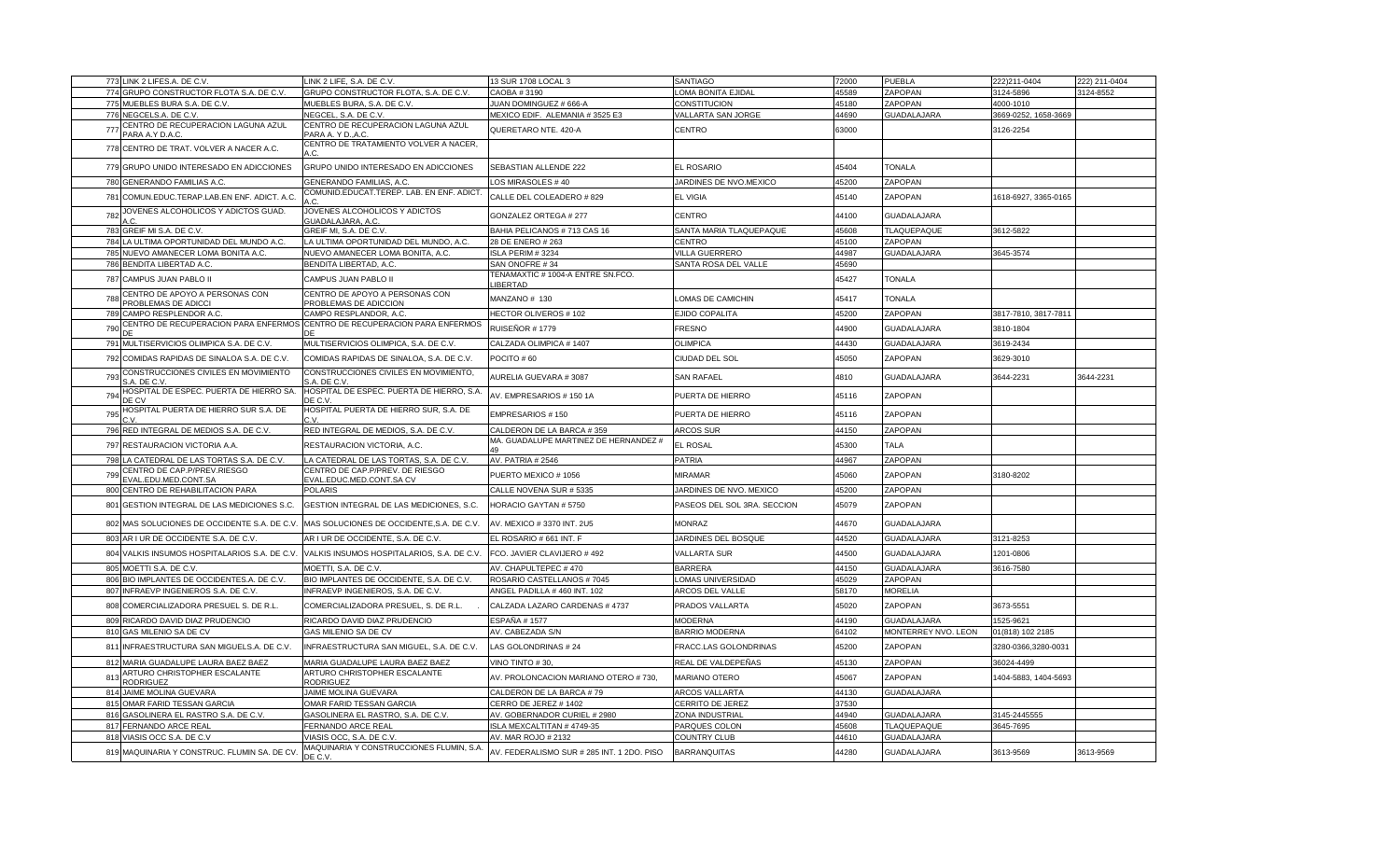| INFRAESTRUCT. Y CONSTRUC. VELMA SA. DE<br>820            | INFRAESTRUCTURAS Y CONSTRUCCIONES<br>VELMA, S.A. DE C.V.      | VOLCAN DEL AJUSCO # 3400 INT. 3A                   | EL COLLI URBANO                | 45070 | ZAPOPAN            | 3944-1899                      |           |
|----------------------------------------------------------|---------------------------------------------------------------|----------------------------------------------------|--------------------------------|-------|--------------------|--------------------------------|-----------|
| 821 ARCO MAYA CONSTRUCTORA S.A. DE C.V                   | ARCO MAYA CONSTRUCTORA, S.A. DE C.V.                          | MARCOS GORDOA # 90 INT. 17                         | CENTRO                         | 49000 | CIUDAD GUZMAN      |                                |           |
| 822 RAUL HERRERA GODINA                                  | RAUL HERRERA GODINA                                           | REYES CATOLICOS # 2105-C                           | <b>DEL SUR</b>                 | 44920 | GUADALAJARA        | 3343-8940, 1057-0350           |           |
| 823 PEST SOLUTIONS S.A. DE C.V.                          | PEST SOLUTIONS, S.A. DE C.V.                                  | AV. CHAPALITA #1068                                | CHAPALITA                      | 44500 | <b>GUADALAJARA</b> | 1524-8638                      |           |
| 824 ASOCIACION PRO LACTANCIA MATERNA A.C.                | ASOCIACION PRO LACTANCIA MATERNA, A.C.                        | AV. EJERCITO NAL. MEXICANO # 613 SALA 4<br>CONS. 9 | GRANADA DELEG.MIGUEL HGO. MEX. | 11520 | <b>MEXICO</b>      |                                |           |
| CLINICA EL BRISEÑO NTRA. SRA. DE<br>825<br>GUADALUPES.C. | CLINICA EL BRISEÑO NUESTRA SEÑORA DE<br><b>GUADALUPE, S.C</b> | AV. LAS TORRES #31                                 | EL BRISEÑO                     | 45236 | ZAPOPAN            | 3684-4343, 3684-8136           |           |
| 826 AVANTE ARQUITECTOS ASOC. S.A. DE C.V.                | AVANTE ARQUITECTOS ASOCIADOS, S.A. DE<br>r. v                 | AURELIO ORTEGA # 661                               | EL CAPULLO                     | 45150 | ZAPOPAN            | 3665-4366, 3165-8195           |           |
| 827 CODI SISTEMASS.A. DE C.V.                            | CODI SISTEMAS, S.A. DE C.V                                    | CIRCUNVALACION PONIENTE # 676 INT. 1               | CD. GRANJA                     | 45010 | ZAPOPAN            |                                |           |
| 828 ACONT S.A. DE C.V.                                   | ACONT. S.A. DE C.V.                                           | OTTAWA 3 1123                                      | <b>PROVIDENCIA</b>             | 44630 | <b>GUADALAJARA</b> |                                |           |
| 829 ALDO ANTONIO DELGADO BALCAZAR                        | ALDO ANTONIO DELGADO BALCAZAR                                 | LOS ANGELES # 681                                  | ANALCO                         | 44440 | <b>GUADALAJARA</b> |                                |           |
| CHIVO CONSTRUCCIONES S.A. DE C.V.<br>830                 | CHIVO CONSTRUCCIONES, S.A. DE C.V                             | AV. NORMALISTAS #447                               | ALCALDE BARRANQUITAS           | 44270 | <b>GUADALAJARA</b> |                                |           |
| 831<br>CONSTRUCTORA TETL S.A. DE C.V.                    | CONSTRUCTORA TETL, S.A. DE C.V.                               | L. VAN BEETHOVEN # 5118                            | <b>LA ESTANCIA</b>             | 45148 | ZAPOPAN            | 3673-2255                      | 3673-1197 |
| 832 HOSPITAL SANTA CLARA S.C.                            | HOSPITAL SANTA CLARA, S.C.                                    | SAN MARCOS EVENGELISTA # 959                       | OMAS DE SAN MIGUEL             | 45570 | TLAQUEPAQUE        | 3659-6489                      |           |
| 833 CONSTRUCTORA CASA FUERTE S.A. DE C.V.                | CONSTRUCTORA CASA FUERTE, S.A. DE C.V.                        | MORELOS #12                                        | CENTRO                         | 99750 |                    | 492-138-4534                   |           |
| 834 CENTRAL DE DIAGNOSTICO TOLSA SA. DE CV               | CENTRAL DE DIAGNOSTICO TOLSA, S.A. DE C.V                     | ENRIQUE DIAZ DE LEON # 636                         | <b>MEXICALTZINGO</b>           | 44180 | <b>GUADALAJARA</b> | 3825-7500                      |           |
| 835 COMERCIAL. MEDICAL PROMED S.A. DE C.V.               | COMERCIALIZADORA MEDICAL PROMED. S.A.<br>DE C.                | REFORMA #1308                                      | <b>SANTA TERESITA</b>          | 44600 | <b>GUADALAJARA</b> | 3647-2803                      |           |
| 836 JORGE CASTILLO DEL TORO                              | JORGE CASTILLO DEL TORO                                       | SAN AGUSTIN #2                                     | <b>LA PROVIDENCIA</b>          | 49070 | CIUDAD GUZMAN      |                                |           |
| 837 LUIS ENRIQUE LOPEZ ULLOA                             | LUIS ENRIQUE LOPEZ ULLOA                                      | REFUGIO RUBIO #3852                                | INSURGENTES1A.2A.Y 3A SECC.    | 44820 | <b>GUADALAJARA</b> | 3613-4036                      | 3613-4036 |
| 838 SERGIO ADRIAN LLAMAS MONREAL                         | SERGIO ADRIAN LLAMAS MONREAL                                  | LANGOSTA # 2932                                    | LOMA BONITA RESIDENCIAL        | 45087 | ZAPOPAN            | 3632-2910                      |           |
| 839 PHONAK MEXICANA S.A. DE C.V.                         | PHONAK MEXICANA, S.A. DE C.V.                                 | <b>INSURGENTES SUR 619</b>                         | NAPOLES BENITO JRZ MEX.DF      | 3810  | <b>MEXICO</b>      | 5611-0565, 5611-0567 5611-2455 |           |
| 840 GRUPO EDIFICADOR MAYAB S.A. DE C.V.                  | GRUPO EDIFICADOR MAYAB, S.A. DE C.V.                          | SAN MIGUEL #4763                                   | RESIDENCIAL GUADALUPE          | 45047 | ZAPOPAN            |                                |           |
| 841 JOSE LIZALDO AGUILAR CALLEJA                         | JOSE LIZALDO AGUILAR CALLEJA                                  | ELIAS VILLALPANDO # 959-7                          | VILLAS DEL NILO                | 44824 | <b>GUADALAJARA</b> |                                |           |
| 842 MARIA DE LOS ANGELES PRECIADO GALINDO                | MARIA DE LOS ANGELES PRECIADO GALINDO                         | MARINA PUERTO LOS CABOS # 139                      | STA. MARGARITA                 | 45130 | ZAPOPAN            | 3364-51-74                     |           |
| 843 IDEA GENERALS.A. DE C.V.                             | IDEA GENERAL, S.A. DE C.V.                                    | VOLCAN COFRE DE PEROTE # 5360                      | EL COLLI URBANO                | 45070 | ZAPOPAN            | 3631-1522                      | 3634-4749 |
| 844 GRUPO ARAUJO SALCIDOS.A. DEC.V.                      | GRUPO ARAUJO SALCIDO, S.A. DE C.V.                            | ENRIQUE DIAZ DE LEON # 829-A                       | <b>MODERNA</b>                 | 44190 | <b>GUADALAJARA</b> | 4040-6187                      |           |
| 845 MA. GUADALUPE CHACON ESPINOZA                        | MA. GUADALUPE CHACON ESPINOZA                                 |                                                    |                                | 45595 |                    |                                |           |
|                                                          |                                                               | RIO GRANDE #559                                    | <b>EL VERGEI</b>               |       | <b>TLAQUEPAQUE</b> | 3606-4057, 3124-5095 3124-5096 |           |
| 846 OPICIVS.A. DE C.V.                                   | OPICIV, S.A. DE C.V.                                          | AV. PATRIA PONIENTE # 217-A                        |                                | 46649 |                    | 375-75-592-72                  |           |
| 847 FRIGOPANEL S.A. DE C.V.                              | FRIGOPANEL, S.A. DE.C.V.                                      | CANELA #59                                         | <b>IZTACALCO</b>               | 8400  | CD. MEXICO D.F     | 01 55 56 50 40 06              |           |
| 848 MAQ INOX INDUSTRIAL S.A. DE C.V.                     | MAQ INOX INDUSTRIAL, S.A. DE C.V.                             | AV. 8 DE JULIO 1620                                | <b>MORELOS</b>                 | 44910 | <b>GUADALAJARA</b> | 3810 0342 3268<br>0070         | 3810 0342 |
| MAS PROMOTORA DE ART. PUBLICITARIOS<br>849<br>S.A. DE    | MAS PROMOTORA DE ARTICULOS<br>PUBLICITARIOS, S.A. DE C.V.     | <b>PISCIS #393</b>                                 | JUAN MANUEL VALLARTA           | 45120 | ZAPOPAN            |                                |           |
| 850 PERLA TAPATIAS.A. DE C.V.                            | PERLA TAPATIA, S.A. DE C.V.                                   | AV. CORONA #243                                    | <b>CENTRO</b>                  | 44100 | <b>GUADALAJARA</b> |                                |           |
| 851 RIVIERA COMUNICACIONS.A. DE C.V                      | RIVIERA COMUNICACION, S.A. DE C.V.                            | HEROES DE NACOZARI # 137 INT. # 1                  | <b>BUENOS AIRES</b>            | 63732 |                    |                                |           |
| 852 JUAN BERNARDO CABRERA FERNANDEZ                      | JUAN BERNARDO CABRERA FERNANDEZ                               | 8 DE JULIO # 557                                   | CENTRO                         | 44100 | <b>GUADALAJARA</b> | 3614-4251                      |           |
| CLINICA DE ESPECIALIDADES ARANDASSA DE<br>853            | CLINICA DE ESPECIALIDADES ARANDAS, S.A. D<br>r. v             | JESUS CARRANZA # 81,                               |                                | 47180 |                    | 348-783-0410                   |           |
| 854 GRUPO VANITYS.A. DE C.V.                             | GRUPO VANITY, S.A. DE C.V.                                    | AV. UNIVERSIDAD # 1050                             | GRAL ANAYA BENITO JRZ MEX. DF  | 3330  | <b>MEXICO</b>      |                                |           |
| 855 BECERRIL FONSECA IRMA                                | BECERRIL FONSECA IRMA                                         | HORTENCIA MANZANA 60 LOTE                          | MIGUEL HGO,. CARRT.AJUSCO Y NA | 14250 | <b>MEXICO</b>      | 0155)5630-2140                 | 5630-2140 |
| 856 ACCESORIOS NH S.A. DE C.V                            | ACCESORIOS NH, S.A. DE C.V                                    | AV. NIÑOS HEROES # 1385                            | <b>MODERNA</b>                 | 44190 | <b>GUADALAJARA</b> |                                |           |
| 857 FUSION STORE S.A. DE C.V.                            | FUSION STORE, S.A. DE C.V.                                    | GARIBALDI #2410                                    | LADRON DE GUEVARA              | 44600 | <b>GUADALAJARA</b> | 3616-9511                      |           |
| 858 LIVEMED S. DE R.L. DE C.V.                           | LIVEMED, S. DE R.L. DE C.V.                                   | AV. CONSTITUYENTES # 908                           | LOMAS ALTAS MIGUEL HGO. D.F    | 11950 | <b>MEXICO</b>      |                                |           |
| 859 MARTINEZ ALONSO JOSE LUIS                            | MARTINEZ ALONSO JOSE LUIS                                     | GENERAL SALVADOR GONZALEZ NO.615-C                 | <b>CONSTITUCION</b>            | 45180 |                    | 36-60-00-43                    | 33600043  |
| 860 HERNANDEZ RODRIGUEZ JOSE                             | HERNANDEZ RODRIGUEZ JUAN JOSE                                 | JAVIER SANTA MARIA NO.4492                         | HUENTITAN, EL ALTO             | 44390 |                    | 33-31-84-03                    | 33318403  |
| 861 CITEK M & I S.A. DE C.V.                             | CITEK M & I, S.A. DE C.V.                                     | AGUSTIN RIVERA # 630                               | <b>EL RETIRO</b>               |       | GUADALAJARA        | 3613-6359                      | 3613-6359 |
| 862 ECOMEXCON S.A. DE C.V                                | ECOMEXCON, S.A. DE C.V.                                       | 1RO. DE MAYO # 248-A                               | <b>CENTRO</b>                  | 49000 | CIUDAD GUZMAN      | 341)413-4179                   |           |
| 863 SISTEMAS DIGITALES DINETSYS, S.A. DE C.V.            | SISTEMAS DIGITALES DINETSYS, S.A. DE C.V.                     | <b>TOLOV #4866</b>                                 | MIRADOR DEL SOL                | 45054 | ZAPOPAN            | 5233,3620-3782                 |           |
| 864 ANA ISABEL DE LA TORRE DEL RIO                       | ANA ISABEL DE LA TORRE DEL RIO                                | <b>FRANCIA # 1623</b>                              | <b>MODERNA</b>                 | 44190 | <b>GUADALAJARA</b> | 3619-4691                      |           |
| 865 MEDIGROUP DEL PACIFICO S.A. DE C.V.                  | MEDIGROUP DEL PACIFICO, S.A. DE C.V.                          | AVE. DE LA VOLUNTAD # 1100                         | FRACC. RESIDENCIAL DEL HUMAYA  | 80020 |                    | 729-6203                       |           |
| 866 OMAR ANTONIO CALDERON HERNANDEZ                      | OMAR ANTONIO CALDERON HERNANDEZ                               | VOLCAN BOQUERON #322                               | PANORAMICA HUENTITAN           | 44259 | <b>GUADALAJARA</b> |                                |           |
| 867 HQ AVANCE PROFESIONAL S.C.                           | HQ AVANCE PROFESIONAL, S.C.                                   | JOSE MANZANO # 699                                 | JARDINES ALCALDE               | 44298 | <b>GUADALAJARA</b> | 3854-4400,3823-0081            |           |
| 868 LUIS FERNANDO SALAS DE LOZA                          | LUIS FERNANDO SALAS DE LOZA                                   | NIAGARA #525                                       | OMAS DEL SUR                   | 45640 |                    |                                |           |
| 869 BRENDA NATALIA GRANIEL HERNANDEZ                     | BRENDA NATALIA GRANIEL HERNANDEZ                              | CALZADA DEL VERGEL # 684                           | JARDINES DEL VERGEL            | 45180 | ZAPOPAN            | 1617-2257                      |           |
| 870 MARIA SARA CAMPOS CORDOVA                            | MARIA SARA CAMPOS CORDOVA                                     | QUETZAL #1586                                      | <b>MORELOS</b>                 | 44910 | <b>GUADALAJARA</b> |                                |           |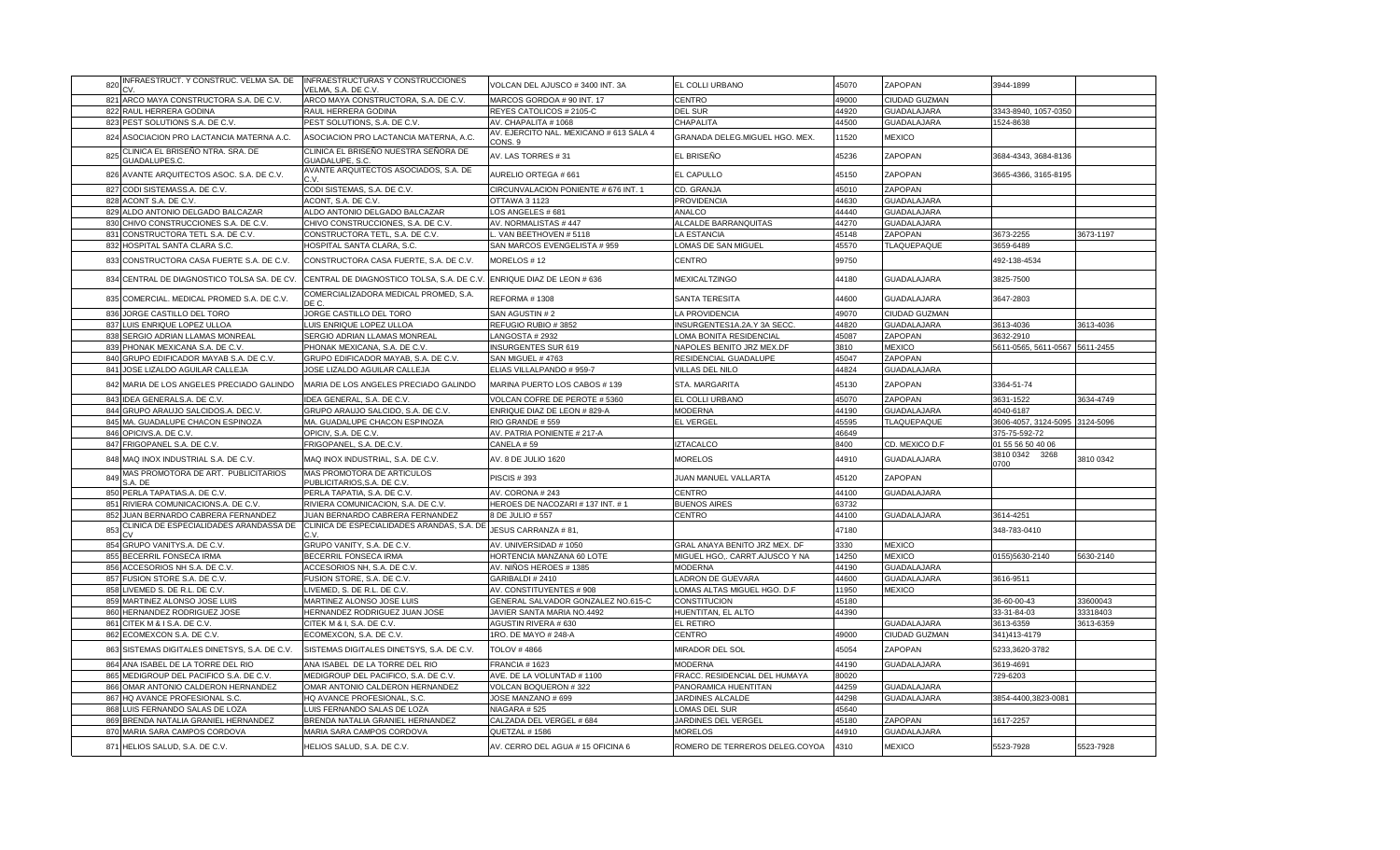| 872             | TECNOLOGIA DIGITAL EN TELECOMUNIC. SA<br>DE CV                             | TECNOLOGIA DIGITAL EN TELECOMUNIC. SA DE                           | AV. FEDERALISMO SUR # EXT. 233                          | CENTRO                                    | 44100          | <b>GUADALAJARA</b>     | 3563-4276, 3343-2076             |              |
|-----------------|----------------------------------------------------------------------------|--------------------------------------------------------------------|---------------------------------------------------------|-------------------------------------------|----------------|------------------------|----------------------------------|--------------|
| 873             | CENTRO DE ESTUDIOS EN SIST. DE GESTION                                     | CENTRO DE ESTUDIOS EN SIST. DE GESTION S.                          | AV. MEXICO #3370                                        | FRACC. MONRAZ                             | 44671          | GUADALAJARA            | 3813-5832                        |              |
|                 | S. RL. CV                                                                  |                                                                    |                                                         |                                           |                |                        |                                  |              |
|                 | 874 ROBERTO PRIETO RODRIGUEZ<br>875 RICARDO PEREZ ROMO                     | ROBERTO PRIETO RODRIGUEZ<br>RICARDO PEREZ ROMO                     | FRANCISCO DE MIRANDA # 63<br><b>JUAREZ # 620</b>        | CENTRO                                    | 45500<br>48540 | <b>TLAQUEPAQUE</b>     | 3639-9817, 3639-1990<br>776-0825 |              |
|                 |                                                                            |                                                                    |                                                         |                                           |                |                        |                                  |              |
|                 | 876 COMERC. PERLINES DE MEXICO S.A. DE C.V                                 | COMERC. PERLINES DE MEXICO, S.A. DE C.V.                           | GONZALEZ ORTEGA #459                                    | ALCALDE BARRANQUITAS                      | 44270          | GUADALAJARA            | 1568-4126                        |              |
| 877             | PUBLIC HEALTH SUPPLY AND EQUIPMENT DE<br><b>MEX SA CV</b>                  | PUBLIC HEALTH SUPPLY AND EQUIPMENT DE<br>MEX.S                     | AV. FUNDIDORA #501-L-80 1ER. PISO                       | <b>OBRERA</b>                             | 64010          |                        | 8191-8082                        |              |
|                 | 878 ELEGANZA MUEBLES DE OFICINA S.A. DE C.V.                               | ELEGANZA MUEBLES DE OFICINA, S.A. DE C.V.                          | AV. LA PAZ # 72                                         | <b>CENTRO</b>                             | 44190          | <b>GUADALAJARA</b>     | 3614-5060                        |              |
| 879             | CENTRAL DE MNTTO. E INSTALACIONES DE<br>MEX SA DE CV                       | CENTRAL DE MNTTO. E INSTALACIONES DE MEI                           | SANTA EDUWIGES # 592                                    | EL BRISEÑO                                | 45236          | ZAPOPAN                |                                  |              |
|                 | 880 ITZEL MAZA BECERRA                                                     | <b>ITZEL MAZA BECERRA</b>                                          | GEORGE F. HANDEL EDIF. K 3 4828-202                     | PRADOS DE GUADALUPE                       | 45030          | ZAPOPAN                |                                  |              |
|                 | 881 OPERADORA DE PUBLIC. DE GUAD SA DE CV                                  | OPERADORA DE PUBLIC. DE GUAD SA DE CV                              | AV. NIÑOS HEROES # 1555-602                             | <b>MODERNA</b>                            | 44190          | <b>GUADALAJARA</b>     | 3812-8500                        |              |
|                 | 882 SISTEMAS DE ECOLOGIA SOLAR S.A. DE C.V.                                | SISTEMAS DE ECOLOGIA SOLAR, S.A. DE C.V.                           | VOLCAN DEL COLLI # 2197                                 | EL COLLI                                  | 45070          | ZAPOPAN                | 3133-1495                        | 3631-1610    |
|                 | 883 GRUPO AULLOX S.A. DE C.V.                                              | GRUPO AULLOX S.A. DE C.V.                                          | AV. VALLARTA # 3233-D LOCAL 9                           | VALLARTA PONIENTE                         | 44110          | GUADALAJARA            | 3343-7745                        |              |
|                 | 884 MEDICAL & INDUSTRIAL S.A. DE C.V.                                      | MEDICAL & INDUSTRIAL S.A. DE C.V.                                  | VOLCAN PELE # 118 INT. 0                                | <b>HUENTITAN</b>                          | 44250          | GUADALAJARA            | 1199-3890, 1199-3891             |              |
|                 | 885 COMERCIAL OFIMED S.A. DE C.V.                                          | COMERCIAL OFIMED, S.A. DE C.V.                                     | PEDRO MORENO # 1677 5TO. PISO L-1                       |                                           | 44150          | <b>GUADALAJARA</b>     | 1522-6003, 1522-6004             |              |
|                 | 886 FEDERACION MEXICANA DE DIABETES A.C.                                   | FEDERACION MEXICANA DE DIABETES, A.C.                              | POMONA#15                                               | ROMA, MEX.D.F.                            | 6700           | MEXICO                 | CONMUTADOR 5511-<br>4200         | 5511-4320    |
| 887             | CENTRO DE VALIDAC. Y CALIB. DE OCCTE SA<br>DCV                             | CENTRO DE VALIDAC. Y CALIB. DE OCCTE SA<br>DCV                     | SIRIO # 5644                                            | ARBOLEDAS                                 | 45070          | ZAPOPAN                | 3133-1859                        |              |
| 888             | FGB CONSULTORES EN COMUNICACION S.A.<br>DE C.V                             | FGB CONSULTORES EN COMUNICACION S.A. DI                            | ALFONSO HERRERA # 36 2DO. PISO                          | SN. RAFAEL DELEG.CUAUH MEX.DF             | 6470           | <b>MEXICO</b>          | 5633-6173                        |              |
| 889             | ARMY UNIFORMES S.A. DE C.V.                                                | ARMY UNIFORMES S.A. DE C.V.                                        | GRECIA #14                                              | PLAZA TAPATIA                             | 44100          | <b>GUADALAJARA</b>     | 3658-2295                        |              |
|                 | 890 HUGO BARBA MICHEL                                                      | HUGO BARBA MICHEL                                                  | PUERTO ENSENADA # 569-A                                 | CIRCUNVALACION BELISARIO                  | 44330          | GUADALAJARA            |                                  |              |
| 891             | CONSTRUCTORA ANGUIBARA N.G. S.A. DE C.V.                                   | CONSTRUCTORA ANGUIBARA N.G. S.A. DE C.V.                           | ANALCO #342                                             | ANALCO                                    | 44450          | GUADALAJARA            | 1203-1751                        | 1203-1751    |
| 892             | INFRAESTRUCTURA E INGENIERIA RABSA S.A.<br>DE C.V                          | INFRAESTRUCTURA E INGENIERIA RABSA S.A<br>DF                       | COATZINTLA #1712                                        | <b>18 DE MARZO</b>                        | 44960          | GUADALAJARA            | 3611-2937                        | 3611-2937    |
|                 | 893 HELSEK COMPANY S.A. DE C.V                                             | HELSEK COMPANY S.A. DE C.V.                                        | TAMAULIPAS # 150 TORRE A DPTO. 901                      | HIPODROMO LA CONDESACUAHUT.DF             | 6170           | <b>MEXICO</b>          | 5211-4291                        |              |
|                 |                                                                            |                                                                    |                                                         |                                           |                |                        |                                  |              |
| 894             | CTRO DE CAP P LA PREV. DE RIESGO EVAL Y                                    | CTRO DE CAP P LA PREV. DE RIESGO EVAL Y<br>EDU                     | PUERTO MEXICO #1056                                     | <b>MIRAMAR</b>                            | 45060          | ZAPOPAN                | 3180-8202                        |              |
| 895             | EDU M C SA<br>ASOC. MEXICANA DE DIABETES EN                                | ASOC. MEXICANA DE DIABETES EN                                      | OLIVO #1439                                             | <b>DEL FRESNO</b>                         | 44900          | GUADALAJARA            | 3563-6182,3658-4366              |              |
|                 | JALISCOA.C.<br>896 VACA LOPEZ RITA GUADALUPE                               | JALISCO.A.C<br>VACA LOPEZ RITA GUADALUPE                           | VICENTE GUERRERO # 29                                   | <b>CENTRO</b>                             | 47910          |                        | 393)935-2725                     | 393)935-2725 |
|                 | 897 JOSUE DAVID GUERRERO ESCAMILLA                                         | JOSUE DAVID GUERRERO ESCAMILLA                                     | OLMO # 1477                                             | <b>DEL FRESNO</b>                         | 44900          | GUADALAJARA            | 1609-6942                        | 3810-3006    |
| 898             | SUMINISTRO P/USO MEDICO Y HOSPITALARIO                                     | SUMINISTRO P/USO MEDICO Y                                          | DIAGONAL #29                                            | DEL VALLE                                 | 3100           | <b>MEXICO</b>          | 56878-720                        |              |
|                 | SA DE CV<br>899 INSTITUTO SALUD PUBLICA EDO.GUANAJUATO                     | HOSPITALARIO, SA C<br>INSTITUTO SALUD PUBLICA EDO.GUANAJUATO       | TAMAZUCA #4                                             | <b>CENTRO</b>                             | 36000          |                        |                                  |              |
|                 | 900 OPD SERV.SALUD.ESTADO TABASCO                                          | OPD SERV.SALUD ESTADO TABASCO                                      | PASEO TABASCO #1504                                     | TABASCO                                   | 86035          |                        |                                  |              |
| 901             | GOBIERNO DEL DISTRITO FEDERAL                                              | GOBIERNO DEL DISTRITO FEDERAL                                      | PLAZA DE LA CONSTIT S/N ENTRE PINO S.Y 20<br><b>NOV</b> | CENTRO DELEG.CUAUHTEMOC MEX.DF            | 6010           | <b>MEXICO</b>          |                                  |              |
| 902             | CSE CONSORCIO DE SERVICIOS                                                 | CSE CONSORCIO DE SERVICIOS                                         | CALZADA OLIMPICA # 553-B                                | UNIVERSITARIA                             | 44840          | GUADALAJARA            | 3336-8807                        |              |
|                 | ESPECIALIZADOS S.C.<br>903 REVOLUCION PAPELERIA S.A. DE C.V.               | <b>ESPECIALIZADOS S</b><br>REVOLUCION PAPELERIA S.A. DE C.V.       | AV. REVOLUCION # 570-A                                  | <b>LAS CONCHAS</b>                        | 44450          | <b>GUADALAJARA</b>     | 3617-4128                        |              |
| 904             | JAMA INDUSTRIAL S.A. DE C.V                                                | JAMA INDUSTRIAL S.A. DE C.V                                        | AV. REVOLUCION #1174                                    | JNIDAD MODELO                             | 44420          | GUADALAJARA            | 3654-2092                        | 8618-2586    |
| 905             | PAPELERIA CORNEJO DE OCCIDENTE S.A. DE                                     | PAPELERIA CORNEJO DE OCCIDENTE S.A. DE                             | AV. NIÑOS HEROES # 3059                                 |                                           | 44520          | <b>GUADALAJARA</b>     | 3122-1674                        |              |
|                 | 906 JUAN JOSE HERNANDEZ RODRIGUEZ                                          | JUAN JOSE HERNANDEZ RODRIGUEZ                                      | JAVIER STA. MARIA #4492                                 | HUENTITAN EL ALTO                         | 44390          | GUADALAJARA            | 3331-8403                        |              |
|                 | 907 AARON MEDINA DELGADO                                                   | AARON MEDINA DELGADO                                               | ISLA SALINAS # 2565                                     | FRACC. JARDINES DE LA CRUZ                | 44950          | GUADALAJARA            | 1611-4183                        |              |
| 908             | OMEYOCAN PSICOTERAPIA SEXOLOGIA Y<br>DESARROLLOSC                          | OMEYOCAN PSICOTERAPIA SEXOLOGIA Y<br>DESARROL                      | LOPEZ COTILLA # 879                                     | AMERICANA                                 | 44160          | GUADALAJARA            |                                  |              |
|                 | 909 MIGUEL LAURE RUIZ                                                      | MIGUEL LAURE RUIZ                                                  | ALICANTE #2249                                          | STA. MONICA                               | 44220          | <b>GUADALAJARA</b>     |                                  |              |
| 91 <sub>C</sub> | CAMARO SOLUCIONES INTEGRALES, S.A. DE                                      | CAMARO SOLUCIONES INTEGRALES, S.A. DE                              | <b>INDUSTRIA #1148</b>                                  | <b>OBLATOS</b>                            | 44380          | <b>GUADALAJARA</b>     | 3618-5286                        |              |
|                 | 911 RUBEN ANTONIO SANCHEZ RODRIGUEZ                                        | RUBEN ANTONIO SANCHEZ RODRIGUEZ                                    | TIERRA HERMOSA #148                                     | <b>TERRALTA</b>                           | 45594          | <b>TLAQUEPAQUE</b>     | 3814-7640                        |              |
|                 | 912 JUAN CARLOS HERNANDEZ MEIJUEIRO                                        | JUAN CARLOS HERNANDEZ MEIJUEIRO                                    | CALLE REAL DE LOS REYES #94 CAS 16                      | LOS REYES, DELEG. COYOACAN DF             | 4330           | <b>MEXICO</b>          |                                  |              |
|                 | 913 GABRIELA GUADALUPE AGUILAR MARTIN                                      | GABRIELA GUADALUPE AGUILAR MARTIN                                  | JUAN ANTONIO DE LA FUENTE # 984                         | SN MIGUEL MEZQUITAN                       | 44260          | GUADALAJARA            |                                  |              |
|                 | 914 WIRELESS TELECOMM S.A. DE C.V                                          | WIRELESS TELECOMM S.A. DE C.V                                      | SATELITE # 2794-A                                       | JARDINES DEL BOSQUE                       | 44520          | GUADALAJARA            | 1113-9803                        |              |
|                 | 915 RAYMUNDO VAZQUEZ COLORADO                                              | RAYMUNDO VAZQUEZ COLORADO                                          | FRANCISCO ZARCO #638                                    | VILLASEÑOR                                | 44600          | GUADALAJARA            | 3826-8489                        |              |
|                 | 916 BELEN BAEZ PEREZ                                                       | <b>BELEN BAEZ PEREZ</b>                                            | AV. FIDEL VELAZQUEZ # 1654-16                           | JARDINES DEL COUNTRY                      | 44210          | <b>GUADALAJARA</b>     | 4040-4284                        |              |
|                 | 917 GC GRUPO CONSTRUCTOR, S.A. DE C.V.<br>918 CARLOS ALBERTO ALFARO AVALOS | GC GRUPO CONSTRUCTOR, S.A. DE C.V.<br>CARLOS ALBERTO ALFARO AVALOS | FIRMAMENTO #772<br>REFORMA #363                         | JARDINES DEL BOSQUE<br>ATEMAJAC DEL VALLE | 44520<br>45190 | GUADALAJARA<br>ZAPOPAN | 31 21 78 96<br>1377-2547.        |              |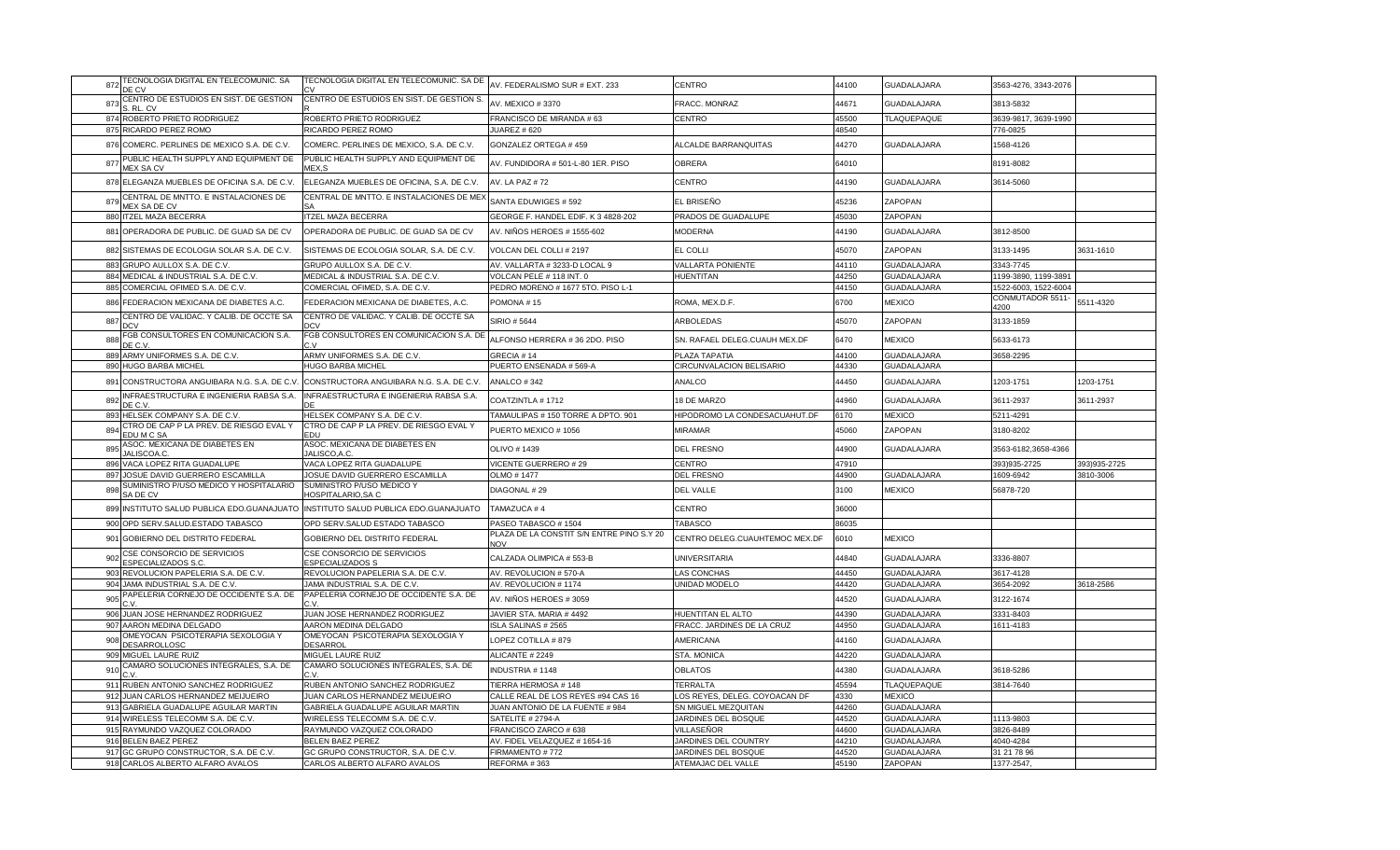| 44800<br>92<br>AURELIO ORTEGA # 131<br><b>SAN ANDRES</b><br><b>GUADALAJARA</b><br>3649-7598,3644-1333<br>/LABORATORIOSA DE CV<br>//LABORATORIOSA<br>DALIA ARRATIA TRIANA<br>DALIA ARRATIA TRIANA<br>PASEO REYNA # 29<br><b>COLINAS DE TABACHINES</b><br>45180<br>ZAPOPAN<br>3834-7122<br>921<br>EDITORA DE MEDIOS DE MICHOACAN S.A. DE<br>EDITORA DE MEDIOS DE MICHOACAN S.A. DE<br>443)326-1071,299-<br>MANUELA HERRERA # 150 PLANTA BAJA<br>58150<br>922<br><b>GERTRUDIS BOCANEGRA</b><br>1977<br>EL UNIVERSAL CIA. PERIODISTICA NACIONALSA<br>EL UNIVERSAL CIA. PERIODISTICA<br><b>BUCARELI#8</b><br>CENTRO, CUAUHTEMOC MEX.DF<br>6040<br><b>MEXICO</b><br>92<br><b>JACIONALSA DE CV</b><br>924<br>FRANCISCO JAVIER PEREZ CHAGOLLAN<br>FRANCISCO JAVIER PEREZ CHAGOLLAN<br>PASEO DE LOS BALCONES # 3820 INT.20-A<br>BALCONES DE STA.MARIA<br>45605<br><b>TLAQUEPAQUE</b><br>925<br>PROMOCION AT S.A. DE C.V.<br>PROMOCION AT S.A. DE C.V.<br>BOULEVARD TOLUCA #40PISO 1<br>SAN ANDRES ATOTO, NAUCALPAN JRZ<br>53500<br><b>MEXICO</b><br>5260-2054,5260-1723 5260-1526<br><b>JACARANDAS</b><br>45160<br>ZAPOPAN<br>926 EMPRESAS DEPORTIVAS UNIDAS, S.A. DE C.V.<br>EMPRESAS DEPORTIVAS UNIDAS, S.A. DE C.V.<br>PLAZA PATRIA LOCAL 6 ZONA C<br>45040<br>INCENTIVOS Y VIAJES CONVENIR, S.A. DE C.V.<br>INCENTIVOS Y VIAJES CONVENIR, S.A. DE C.V.<br>SAN DEMETRIO 3551<br>ZAPOPAN<br>927<br>JARDINES SAN IGNACIO<br>MONTES URALES #460 DELEG.SN.MIGUEL<br>928 IUSACELL, S.A. DE C.V.<br>LOMAS DE CHAPULTEPEC MEXICO.DF<br>IUSACELL, S.A. DE C.V.<br>11000<br><b>MEXICO</b><br>ብርብ<br>OCP OPERADORA CLINICA DEL PACIFICO, S.A.<br>OCP OPERADORA CLINICA DEL PACIFICO, S.A.<br>92<br>PATRIA #180<br><b>VILLAS DE ORIENTE</b><br>45403<br>TONALA<br>י ∩ ⊐ר<br>י ∩ F<br>AURA ELENA HERNANDEZ GRADILLA<br>AURA ELENA HERNANDEZ GRADILLA<br>AV. ALCALDE # 2174<br>SANTA MONICA<br>44220<br><b>GUADALAJARA</b><br>1199-9803<br>93<br>931<br>CECILIA BRAMBILA PELAYO<br>CECILIA BRAMBILA PELAYO<br>IIDALGO # 820, S.H.<br>CENTRO<br>44100<br><b>GUADALAJARA</b><br>3827-4329, 3825-2428<br>932<br>VICTOR MANUEL PEREZ FONSECA<br>VICTOR MANUEL PEREZ FONSECA<br>PAULINO NAVARRO #65<br>CENTRO<br>48850<br>EL FORTIN<br>933<br>CONCEPCION LEANDRO PICHARDO DELGADO<br>CONCEPCION LEANDRO PICHARDO DELGADO<br>CALLE LOCAL D # 2760<br>45236<br>ZAPOPAN<br>3122-6129<br>934 GUILLERMO LARA VARGAS<br><b>GUILLERMO LARA VARGAS</b><br>AGUSTIN DE LA ROSA # 853-A<br>LADRON DE GUEVARA<br><b>GUADALAJARA</b><br>44600<br>SERV. INMOBILIARIOS Y CONSTRUCC. EGIPTO, SERV. INMOBILIARIOS Y CONSTRUCC. EGIPTO,<br>FEDERALISMO # 285 INT.1<br>44280<br>93<br>CENTRO BARRANQUITAS<br><b>GUADALAJARA</b><br>S.A. DE C.V.<br>S.A. DE C.V.<br>CORGA ARQUITECTOS Y DISEÑOS, S.A. DE<br>CORGA ARQUITECTOS Y DISEÑOS, S.A. DE C.V.<br>936<br>AV. DE LOS MAESTROS # 1269<br><b>LA NORMAL</b><br>44260<br><b>GUADALAJARA</b><br>NG DIVISION MANTENIMIENTOS, SA. DE C.V.<br>NG DIVISION MANTENIMIENTOS, SA. DE C.V.<br>PERIFERICO PONIENTE 3 2150<br>45079<br>ZAPOPAN<br>937<br>PASEOS DEL SOL<br>CONSTRUCTORA COSMOS 3000, S.A. DE C.V.<br>CONSTRUCTORA COSMOS 3000, S.A. DE C.V.<br><b>AV. MEXICO #2259</b><br><b>ADRON DE GUEVARA</b><br>44600<br>GUADALAJARA<br>3615-1103<br>938<br>VISION VIDEA COMUNICACIONES S. DE R.L. DE<br>VISION VIDEA COMUNICACIONES S. DE R.L. DE<br>TLAHUAC # 214<br>CIUDAD DEL SOL<br>45050<br>ZAPOPAN<br>3647-8821<br>93<br>940<br>MUNICIPIO DE TECOLOTLAN, JAL<br>MUNICIPIO DE TECOLOTLAN, JAL<br>MUNICIPIO DE AMECA, JAL<br>MUNICIPIO DE AMECA, JAL<br>941<br>JNIVERSIDAD NACIONAL AUTONOMA DE<br>JNIVERSIDAD NACIONAL AUTONOMA DE<br>94<br>AV. UNIVERSIDAD # 3000 DELEG.COYOACAN<br>U.N.A.M. C.U. MEXICO DF.<br>4510<br><b>MEXICO</b><br><b>IEXICO</b><br><b>JEXICO</b><br>APLICACIONES MEDICAS INTEGRALES, S.A. DE<br>APLICACIONES MEDICAS INTEGRALES, S.A. DE<br>94<br>ADOLFO LOPEZ MATEOS #38 MIXCOAC DEL.B.J<br>3910<br><b>MEXICO</b><br>MEXICO,D.F.<br>55)8000-4000<br>944 JULIA GENOVEVA DELGADILLO VENEGAS<br>JULIA GENOVEVA DELGADILLO VENEGAS<br><b>PROTON # 1128-A</b><br>MIRADOR DEL SOL<br>45054<br><b>ZAPOPAN</b><br>ASOCIADOS en i-DISTRIBUCION, S.A. DE C.V.<br>ASOCIADOS en i-DISTRIBUCION, S.A. DE C.V.<br>AV. LAZARO CARDENAS # 3260-6<br>LOS ARCOS<br>44500<br><b>GUADALAJARA</b><br>3122-2183<br>945<br>COMPUTADORAS, ACCESORIOS Y SISTEMAS,<br>COMPUTADORAS, ACCESORIOS Y SISTEMAS.<br>AV. LAZARO CARDENAS # 3260 INT.6<br>LOS ARCOS<br>44500<br><b>GUADALAJARA</b><br>94<br>A. DE C.V<br>.A. DE C.\<br>CORPORATIVO GLOBAL PACIFICO OCCTE, S.A.<br>CORPORATIVO GLOBAL PACIFICO OCCTE, S.A. D<br>TERRANOVA # 2798<br>CIRCUNVALACION VALLARTA<br>44680<br>GUADALAJARA<br>94<br><b>FCV</b><br>C V<br>948<br>CONSORCIO CHAVALURIEN, S.A. DE C.V.<br>CONSORCIO CHAVALURIEN, S.A. DE C.V.<br>CALLE MEXICO # 3370 INT. 10-C<br>44670<br><b>GUADALAJARA</b><br><b>MONRAZ</b><br>949<br>A-M-P-N-H CORPORATIVO, S.A. DE C.V.<br>4-M-P-N-H CORPORATIVO, S.A. DE C.V.<br>RODRIGO DE TRIANA # 2920 INT. 21<br><b>VALLARTA NORTE</b><br>44690<br><b>GUADALAJARA</b><br>950<br>LOMAS DE CHAPULTEPEC 1SEC. MEX<br>GRAN OPERADORA POSADAS, S.A. DE C.V.<br>GRAN OPERADORA POSADAS, S.A. DE C.V.<br>PASEO DE LA REFORMA # 155 PISO 4<br>11000<br><b>MEXICO</b><br>951 ASTRID DEL TORO MORALES<br>ASTRID DEL TORO MORALES<br>AV. COLON # 666-A<br>49000<br>341) 4121907<br>CIUDAD GUZMAN<br>SAYCE INGENIERIA SOLAR S. DE R.L. DE C.V.<br>SAYCE INGENIERIA SOLAR S. DE R.L. DE C.V.<br>BASILIO VADILLO # 495 B<br>14730<br><b>GUADALAJARA</b><br>95<br>SAN JUAN BOSCO<br>CONSTRUMATERIALES CAROLA S. DE R.L. DE<br>CONSTRUMATERIALES CAROLA S. DE R.L. DE<br>JACARANDAS # 207<br>LOMAS DE LA PRIMAVERA<br>45066<br>ZAPOPAN<br>95<br>TRADEMARKS ADMINISTRATION A EN P<br>TRADEMARKS ADMINISTRATION A EN P<br>EULOGIO PARRA # 2574 INT 7B<br>LOMAS DE GUEVARA<br>44657<br><b>GUADALAJARA</b><br>95<br>CONTRATO 1<br>CONTRATO 1<br>CCTT 360 G S.A. DE C.V<br>CCTT 360 G S.A. DE C.V.<br>CALLE CHILE # 205<br>PARAISOS DEL COLLI<br>45069<br>ZAPOPAN<br>1028-2052<br>955<br>956 SALLES SAINZ GRANT THORTON, S.C.<br>SALLES SAINZ GRANT THORTON, S.C.<br>AV. NIÑOS HEROES # 2971<br>JARDINES DEL BOSQUE<br>44520<br>GUADALAJARA<br>VENUSTIANO CARRANZA # 1060 INT. 501<br>957 MEITEX, S.A. DE C.V.<br>78250<br>MEITEX, S.A. DE C.V.<br>TEQUISQUIAPAN<br>MUNICIPIO DE TLAQUEPAQUE, JALISCO<br>MUNICIPIO DE TLAQUEPAQUE, JALISCO<br>958<br>INDEPENDENCIA NO.58<br><b>CENTRO HISTORICO</b><br>OPD HOSPITAL CIVIL DE GUADALAJARA<br>36 13 57 45<br>959<br>OPD HOSPITAL CIVIL DE GUADALAJARA<br><b>OSPITAL #278</b><br>44280<br><b>GUADALAJARA JAL</b><br>MARIO EDUARDO BARAJAS AMEZCUA<br>MARIO EDUARDO BARAJAS AMEZCUA<br>JOSEFA ORTIZ DE DOMINGUEZ # 654<br>49650<br>960<br>TAMAZULA DE GORDIANO,JAL<br>358)416-2286<br>56510<br>ELECTROPURA S. DE R.L. DE C.V.<br>ELECTROPURA S. DE R.L. DE C.V.<br>KM 2309 CARR. MEX. TEXCOCO S/N<br>CARLOS HARK GLEZ. LA PAZ MEX<br><b>MEXICO</b><br>961<br>SOLUCIONES INDUSTRIALES Y EQUIPO MEDICO<br>SOLUCIONES INDUSTRIALES Y EQUIPO<br>96<br>VOLCAN BAKER # 5051<br>HUENTITAN EL BAJO<br><b>GUADALAJARA</b><br>3603-9845, 3603-9844<br>AEDICO, S.A. DE C.V.<br>S.A. DE C.V.<br>963 MVS MULTIVISION DIGITAL, S. DE R.L. DE C.V.<br>MVS MULTIVISION DIGITAL, S. DE R.L. DE C.V.<br>BOULEVARD PUERTO AEREO # 486<br>15530<br>MOCTEZUMA 2DA.SECC. MEX.D.F.<br><b>MEXICO</b> | 919 STEREOREY MEXICO S.A.  | STEREOREY MEXICO S.A.      | MARIANO ESCOBEDO # 532 ANZURES | MIGUEL HGO,. MEX.DF | 11590 | <b>MEXICO</b> | 5263-2100 |           |
|-----------------------------------------------------------------------------------------------------------------------------------------------------------------------------------------------------------------------------------------------------------------------------------------------------------------------------------------------------------------------------------------------------------------------------------------------------------------------------------------------------------------------------------------------------------------------------------------------------------------------------------------------------------------------------------------------------------------------------------------------------------------------------------------------------------------------------------------------------------------------------------------------------------------------------------------------------------------------------------------------------------------------------------------------------------------------------------------------------------------------------------------------------------------------------------------------------------------------------------------------------------------------------------------------------------------------------------------------------------------------------------------------------------------------------------------------------------------------------------------------------------------------------------------------------------------------------------------------------------------------------------------------------------------------------------------------------------------------------------------------------------------------------------------------------------------------------------------------------------------------------------------------------------------------------------------------------------------------------------------------------------------------------------------------------------------------------------------------------------------------------------------------------------------------------------------------------------------------------------------------------------------------------------------------------------------------------------------------------------------------------------------------------------------------------------------------------------------------------------------------------------------------------------------------------------------------------------------------------------------------------------------------------------------------------------------------------------------------------------------------------------------------------------------------------------------------------------------------------------------------------------------------------------------------------------------------------------------------------------------------------------------------------------------------------------------------------------------------------------------------------------------------------------------------------------------------------------------------------------------------------------------------------------------------------------------------------------------------------------------------------------------------------------------------------------------------------------------------------------------------------------------------------------------------------------------------------------------------------------------------------------------------------------------------------------------------------------------------------------------------------------------------------------------------------------------------------------------------------------------------------------------------------------------------------------------------------------------------------------------------------------------------------------------------------------------------------------------------------------------------------------------------------------------------------------------------------------------------------------------------------------------------------------------------------------------------------------------------------------------------------------------------------------------------------------------------------------------------------------------------------------------------------------------------------------------------------------------------------------------------------------------------------------------------------------------------------------------------------------------------------------------------------------------------------------------------------------------------------------------------------------------------------------------------------------------------------------------------------------------------------------------------------------------------------------------------------------------------------------------------------------------------------------------------------------------------------------------------------------------------------------------------------------------------------------------------------------------------------------------------------------------------------------------------------------------------------------------------------------------------------------------------------------------------------------------------------------------------------------------------------------------------------------------------------------------------------------------------------------------------------------------------------------------------------------------------------------------------------------------------------------------------------------------------------------------------------------------------------------------------------------------------------------------------------------------------------------------------------------------------------------------------------------------------------------------------------------------------------------------------------------------------------------------------------------------------------------------------------------------------------------------------------------------------------------------------------------------------------------------------------------------------------------------------------------------------------------------------------------------------------------------------------------------------------------------------------------------------------------------------------------------------------------------------------------------------------------------------------------------------------------------------------------------------------------------------------------------------------------------------------------------------------------------------------------------------------------------------------------------------------------------------------------------------------------------------------------------------------------------------------------------------------------------------------------------------------------------------------------------------------------------------------------------|----------------------------|----------------------------|--------------------------------|---------------------|-------|---------------|-----------|-----------|
|                                                                                                                                                                                                                                                                                                                                                                                                                                                                                                                                                                                                                                                                                                                                                                                                                                                                                                                                                                                                                                                                                                                                                                                                                                                                                                                                                                                                                                                                                                                                                                                                                                                                                                                                                                                                                                                                                                                                                                                                                                                                                                                                                                                                                                                                                                                                                                                                                                                                                                                                                                                                                                                                                                                                                                                                                                                                                                                                                                                                                                                                                                                                                                                                                                                                                                                                                                                                                                                                                                                                                                                                                                                                                                                                                                                                                                                                                                                                                                                                                                                                                                                                                                                                                                                                                                                                                                                                                                                                                                                                                                                                                                                                                                                                                                                                                                                                                                                                                                                                                                                                                                                                                                                                                                                                                                                                                                                                                                                                                                                                                                                                                                                                                                                                                                                                                                                                                                                                                                                                                                                                                                                                                                                                                                                                                                                                                                                                                                                                                                                                                                                                                                                                                                                                                                                                                                                                                                                                                                                                                                                                                                                                                                                                                                                                                                                                                                                                                 | ABRICACION REPARAC. E ING. | ABRICACION REPARAC. E ING. |                                |                     |       |               |           | 3644-1333 |
|                                                                                                                                                                                                                                                                                                                                                                                                                                                                                                                                                                                                                                                                                                                                                                                                                                                                                                                                                                                                                                                                                                                                                                                                                                                                                                                                                                                                                                                                                                                                                                                                                                                                                                                                                                                                                                                                                                                                                                                                                                                                                                                                                                                                                                                                                                                                                                                                                                                                                                                                                                                                                                                                                                                                                                                                                                                                                                                                                                                                                                                                                                                                                                                                                                                                                                                                                                                                                                                                                                                                                                                                                                                                                                                                                                                                                                                                                                                                                                                                                                                                                                                                                                                                                                                                                                                                                                                                                                                                                                                                                                                                                                                                                                                                                                                                                                                                                                                                                                                                                                                                                                                                                                                                                                                                                                                                                                                                                                                                                                                                                                                                                                                                                                                                                                                                                                                                                                                                                                                                                                                                                                                                                                                                                                                                                                                                                                                                                                                                                                                                                                                                                                                                                                                                                                                                                                                                                                                                                                                                                                                                                                                                                                                                                                                                                                                                                                                                                 |                            |                            |                                |                     |       |               |           | 3834-7123 |
|                                                                                                                                                                                                                                                                                                                                                                                                                                                                                                                                                                                                                                                                                                                                                                                                                                                                                                                                                                                                                                                                                                                                                                                                                                                                                                                                                                                                                                                                                                                                                                                                                                                                                                                                                                                                                                                                                                                                                                                                                                                                                                                                                                                                                                                                                                                                                                                                                                                                                                                                                                                                                                                                                                                                                                                                                                                                                                                                                                                                                                                                                                                                                                                                                                                                                                                                                                                                                                                                                                                                                                                                                                                                                                                                                                                                                                                                                                                                                                                                                                                                                                                                                                                                                                                                                                                                                                                                                                                                                                                                                                                                                                                                                                                                                                                                                                                                                                                                                                                                                                                                                                                                                                                                                                                                                                                                                                                                                                                                                                                                                                                                                                                                                                                                                                                                                                                                                                                                                                                                                                                                                                                                                                                                                                                                                                                                                                                                                                                                                                                                                                                                                                                                                                                                                                                                                                                                                                                                                                                                                                                                                                                                                                                                                                                                                                                                                                                                                 |                            |                            |                                |                     |       |               |           |           |
|                                                                                                                                                                                                                                                                                                                                                                                                                                                                                                                                                                                                                                                                                                                                                                                                                                                                                                                                                                                                                                                                                                                                                                                                                                                                                                                                                                                                                                                                                                                                                                                                                                                                                                                                                                                                                                                                                                                                                                                                                                                                                                                                                                                                                                                                                                                                                                                                                                                                                                                                                                                                                                                                                                                                                                                                                                                                                                                                                                                                                                                                                                                                                                                                                                                                                                                                                                                                                                                                                                                                                                                                                                                                                                                                                                                                                                                                                                                                                                                                                                                                                                                                                                                                                                                                                                                                                                                                                                                                                                                                                                                                                                                                                                                                                                                                                                                                                                                                                                                                                                                                                                                                                                                                                                                                                                                                                                                                                                                                                                                                                                                                                                                                                                                                                                                                                                                                                                                                                                                                                                                                                                                                                                                                                                                                                                                                                                                                                                                                                                                                                                                                                                                                                                                                                                                                                                                                                                                                                                                                                                                                                                                                                                                                                                                                                                                                                                                                                 |                            |                            |                                |                     |       |               |           |           |
|                                                                                                                                                                                                                                                                                                                                                                                                                                                                                                                                                                                                                                                                                                                                                                                                                                                                                                                                                                                                                                                                                                                                                                                                                                                                                                                                                                                                                                                                                                                                                                                                                                                                                                                                                                                                                                                                                                                                                                                                                                                                                                                                                                                                                                                                                                                                                                                                                                                                                                                                                                                                                                                                                                                                                                                                                                                                                                                                                                                                                                                                                                                                                                                                                                                                                                                                                                                                                                                                                                                                                                                                                                                                                                                                                                                                                                                                                                                                                                                                                                                                                                                                                                                                                                                                                                                                                                                                                                                                                                                                                                                                                                                                                                                                                                                                                                                                                                                                                                                                                                                                                                                                                                                                                                                                                                                                                                                                                                                                                                                                                                                                                                                                                                                                                                                                                                                                                                                                                                                                                                                                                                                                                                                                                                                                                                                                                                                                                                                                                                                                                                                                                                                                                                                                                                                                                                                                                                                                                                                                                                                                                                                                                                                                                                                                                                                                                                                                                 |                            |                            |                                |                     |       |               |           |           |
|                                                                                                                                                                                                                                                                                                                                                                                                                                                                                                                                                                                                                                                                                                                                                                                                                                                                                                                                                                                                                                                                                                                                                                                                                                                                                                                                                                                                                                                                                                                                                                                                                                                                                                                                                                                                                                                                                                                                                                                                                                                                                                                                                                                                                                                                                                                                                                                                                                                                                                                                                                                                                                                                                                                                                                                                                                                                                                                                                                                                                                                                                                                                                                                                                                                                                                                                                                                                                                                                                                                                                                                                                                                                                                                                                                                                                                                                                                                                                                                                                                                                                                                                                                                                                                                                                                                                                                                                                                                                                                                                                                                                                                                                                                                                                                                                                                                                                                                                                                                                                                                                                                                                                                                                                                                                                                                                                                                                                                                                                                                                                                                                                                                                                                                                                                                                                                                                                                                                                                                                                                                                                                                                                                                                                                                                                                                                                                                                                                                                                                                                                                                                                                                                                                                                                                                                                                                                                                                                                                                                                                                                                                                                                                                                                                                                                                                                                                                                                 |                            |                            |                                |                     |       |               |           |           |
|                                                                                                                                                                                                                                                                                                                                                                                                                                                                                                                                                                                                                                                                                                                                                                                                                                                                                                                                                                                                                                                                                                                                                                                                                                                                                                                                                                                                                                                                                                                                                                                                                                                                                                                                                                                                                                                                                                                                                                                                                                                                                                                                                                                                                                                                                                                                                                                                                                                                                                                                                                                                                                                                                                                                                                                                                                                                                                                                                                                                                                                                                                                                                                                                                                                                                                                                                                                                                                                                                                                                                                                                                                                                                                                                                                                                                                                                                                                                                                                                                                                                                                                                                                                                                                                                                                                                                                                                                                                                                                                                                                                                                                                                                                                                                                                                                                                                                                                                                                                                                                                                                                                                                                                                                                                                                                                                                                                                                                                                                                                                                                                                                                                                                                                                                                                                                                                                                                                                                                                                                                                                                                                                                                                                                                                                                                                                                                                                                                                                                                                                                                                                                                                                                                                                                                                                                                                                                                                                                                                                                                                                                                                                                                                                                                                                                                                                                                                                                 |                            |                            |                                |                     |       |               |           |           |
|                                                                                                                                                                                                                                                                                                                                                                                                                                                                                                                                                                                                                                                                                                                                                                                                                                                                                                                                                                                                                                                                                                                                                                                                                                                                                                                                                                                                                                                                                                                                                                                                                                                                                                                                                                                                                                                                                                                                                                                                                                                                                                                                                                                                                                                                                                                                                                                                                                                                                                                                                                                                                                                                                                                                                                                                                                                                                                                                                                                                                                                                                                                                                                                                                                                                                                                                                                                                                                                                                                                                                                                                                                                                                                                                                                                                                                                                                                                                                                                                                                                                                                                                                                                                                                                                                                                                                                                                                                                                                                                                                                                                                                                                                                                                                                                                                                                                                                                                                                                                                                                                                                                                                                                                                                                                                                                                                                                                                                                                                                                                                                                                                                                                                                                                                                                                                                                                                                                                                                                                                                                                                                                                                                                                                                                                                                                                                                                                                                                                                                                                                                                                                                                                                                                                                                                                                                                                                                                                                                                                                                                                                                                                                                                                                                                                                                                                                                                                                 |                            |                            |                                |                     |       |               |           |           |
|                                                                                                                                                                                                                                                                                                                                                                                                                                                                                                                                                                                                                                                                                                                                                                                                                                                                                                                                                                                                                                                                                                                                                                                                                                                                                                                                                                                                                                                                                                                                                                                                                                                                                                                                                                                                                                                                                                                                                                                                                                                                                                                                                                                                                                                                                                                                                                                                                                                                                                                                                                                                                                                                                                                                                                                                                                                                                                                                                                                                                                                                                                                                                                                                                                                                                                                                                                                                                                                                                                                                                                                                                                                                                                                                                                                                                                                                                                                                                                                                                                                                                                                                                                                                                                                                                                                                                                                                                                                                                                                                                                                                                                                                                                                                                                                                                                                                                                                                                                                                                                                                                                                                                                                                                                                                                                                                                                                                                                                                                                                                                                                                                                                                                                                                                                                                                                                                                                                                                                                                                                                                                                                                                                                                                                                                                                                                                                                                                                                                                                                                                                                                                                                                                                                                                                                                                                                                                                                                                                                                                                                                                                                                                                                                                                                                                                                                                                                                                 |                            |                            |                                |                     |       |               |           |           |
|                                                                                                                                                                                                                                                                                                                                                                                                                                                                                                                                                                                                                                                                                                                                                                                                                                                                                                                                                                                                                                                                                                                                                                                                                                                                                                                                                                                                                                                                                                                                                                                                                                                                                                                                                                                                                                                                                                                                                                                                                                                                                                                                                                                                                                                                                                                                                                                                                                                                                                                                                                                                                                                                                                                                                                                                                                                                                                                                                                                                                                                                                                                                                                                                                                                                                                                                                                                                                                                                                                                                                                                                                                                                                                                                                                                                                                                                                                                                                                                                                                                                                                                                                                                                                                                                                                                                                                                                                                                                                                                                                                                                                                                                                                                                                                                                                                                                                                                                                                                                                                                                                                                                                                                                                                                                                                                                                                                                                                                                                                                                                                                                                                                                                                                                                                                                                                                                                                                                                                                                                                                                                                                                                                                                                                                                                                                                                                                                                                                                                                                                                                                                                                                                                                                                                                                                                                                                                                                                                                                                                                                                                                                                                                                                                                                                                                                                                                                                                 |                            |                            |                                |                     |       |               |           |           |
|                                                                                                                                                                                                                                                                                                                                                                                                                                                                                                                                                                                                                                                                                                                                                                                                                                                                                                                                                                                                                                                                                                                                                                                                                                                                                                                                                                                                                                                                                                                                                                                                                                                                                                                                                                                                                                                                                                                                                                                                                                                                                                                                                                                                                                                                                                                                                                                                                                                                                                                                                                                                                                                                                                                                                                                                                                                                                                                                                                                                                                                                                                                                                                                                                                                                                                                                                                                                                                                                                                                                                                                                                                                                                                                                                                                                                                                                                                                                                                                                                                                                                                                                                                                                                                                                                                                                                                                                                                                                                                                                                                                                                                                                                                                                                                                                                                                                                                                                                                                                                                                                                                                                                                                                                                                                                                                                                                                                                                                                                                                                                                                                                                                                                                                                                                                                                                                                                                                                                                                                                                                                                                                                                                                                                                                                                                                                                                                                                                                                                                                                                                                                                                                                                                                                                                                                                                                                                                                                                                                                                                                                                                                                                                                                                                                                                                                                                                                                                 |                            |                            |                                |                     |       |               |           |           |
|                                                                                                                                                                                                                                                                                                                                                                                                                                                                                                                                                                                                                                                                                                                                                                                                                                                                                                                                                                                                                                                                                                                                                                                                                                                                                                                                                                                                                                                                                                                                                                                                                                                                                                                                                                                                                                                                                                                                                                                                                                                                                                                                                                                                                                                                                                                                                                                                                                                                                                                                                                                                                                                                                                                                                                                                                                                                                                                                                                                                                                                                                                                                                                                                                                                                                                                                                                                                                                                                                                                                                                                                                                                                                                                                                                                                                                                                                                                                                                                                                                                                                                                                                                                                                                                                                                                                                                                                                                                                                                                                                                                                                                                                                                                                                                                                                                                                                                                                                                                                                                                                                                                                                                                                                                                                                                                                                                                                                                                                                                                                                                                                                                                                                                                                                                                                                                                                                                                                                                                                                                                                                                                                                                                                                                                                                                                                                                                                                                                                                                                                                                                                                                                                                                                                                                                                                                                                                                                                                                                                                                                                                                                                                                                                                                                                                                                                                                                                                 |                            |                            |                                |                     |       |               |           |           |
|                                                                                                                                                                                                                                                                                                                                                                                                                                                                                                                                                                                                                                                                                                                                                                                                                                                                                                                                                                                                                                                                                                                                                                                                                                                                                                                                                                                                                                                                                                                                                                                                                                                                                                                                                                                                                                                                                                                                                                                                                                                                                                                                                                                                                                                                                                                                                                                                                                                                                                                                                                                                                                                                                                                                                                                                                                                                                                                                                                                                                                                                                                                                                                                                                                                                                                                                                                                                                                                                                                                                                                                                                                                                                                                                                                                                                                                                                                                                                                                                                                                                                                                                                                                                                                                                                                                                                                                                                                                                                                                                                                                                                                                                                                                                                                                                                                                                                                                                                                                                                                                                                                                                                                                                                                                                                                                                                                                                                                                                                                                                                                                                                                                                                                                                                                                                                                                                                                                                                                                                                                                                                                                                                                                                                                                                                                                                                                                                                                                                                                                                                                                                                                                                                                                                                                                                                                                                                                                                                                                                                                                                                                                                                                                                                                                                                                                                                                                                                 |                            |                            |                                |                     |       |               |           |           |
|                                                                                                                                                                                                                                                                                                                                                                                                                                                                                                                                                                                                                                                                                                                                                                                                                                                                                                                                                                                                                                                                                                                                                                                                                                                                                                                                                                                                                                                                                                                                                                                                                                                                                                                                                                                                                                                                                                                                                                                                                                                                                                                                                                                                                                                                                                                                                                                                                                                                                                                                                                                                                                                                                                                                                                                                                                                                                                                                                                                                                                                                                                                                                                                                                                                                                                                                                                                                                                                                                                                                                                                                                                                                                                                                                                                                                                                                                                                                                                                                                                                                                                                                                                                                                                                                                                                                                                                                                                                                                                                                                                                                                                                                                                                                                                                                                                                                                                                                                                                                                                                                                                                                                                                                                                                                                                                                                                                                                                                                                                                                                                                                                                                                                                                                                                                                                                                                                                                                                                                                                                                                                                                                                                                                                                                                                                                                                                                                                                                                                                                                                                                                                                                                                                                                                                                                                                                                                                                                                                                                                                                                                                                                                                                                                                                                                                                                                                                                                 |                            |                            |                                |                     |       |               |           |           |
|                                                                                                                                                                                                                                                                                                                                                                                                                                                                                                                                                                                                                                                                                                                                                                                                                                                                                                                                                                                                                                                                                                                                                                                                                                                                                                                                                                                                                                                                                                                                                                                                                                                                                                                                                                                                                                                                                                                                                                                                                                                                                                                                                                                                                                                                                                                                                                                                                                                                                                                                                                                                                                                                                                                                                                                                                                                                                                                                                                                                                                                                                                                                                                                                                                                                                                                                                                                                                                                                                                                                                                                                                                                                                                                                                                                                                                                                                                                                                                                                                                                                                                                                                                                                                                                                                                                                                                                                                                                                                                                                                                                                                                                                                                                                                                                                                                                                                                                                                                                                                                                                                                                                                                                                                                                                                                                                                                                                                                                                                                                                                                                                                                                                                                                                                                                                                                                                                                                                                                                                                                                                                                                                                                                                                                                                                                                                                                                                                                                                                                                                                                                                                                                                                                                                                                                                                                                                                                                                                                                                                                                                                                                                                                                                                                                                                                                                                                                                                 |                            |                            |                                |                     |       |               |           |           |
|                                                                                                                                                                                                                                                                                                                                                                                                                                                                                                                                                                                                                                                                                                                                                                                                                                                                                                                                                                                                                                                                                                                                                                                                                                                                                                                                                                                                                                                                                                                                                                                                                                                                                                                                                                                                                                                                                                                                                                                                                                                                                                                                                                                                                                                                                                                                                                                                                                                                                                                                                                                                                                                                                                                                                                                                                                                                                                                                                                                                                                                                                                                                                                                                                                                                                                                                                                                                                                                                                                                                                                                                                                                                                                                                                                                                                                                                                                                                                                                                                                                                                                                                                                                                                                                                                                                                                                                                                                                                                                                                                                                                                                                                                                                                                                                                                                                                                                                                                                                                                                                                                                                                                                                                                                                                                                                                                                                                                                                                                                                                                                                                                                                                                                                                                                                                                                                                                                                                                                                                                                                                                                                                                                                                                                                                                                                                                                                                                                                                                                                                                                                                                                                                                                                                                                                                                                                                                                                                                                                                                                                                                                                                                                                                                                                                                                                                                                                                                 |                            |                            |                                |                     |       |               |           |           |
|                                                                                                                                                                                                                                                                                                                                                                                                                                                                                                                                                                                                                                                                                                                                                                                                                                                                                                                                                                                                                                                                                                                                                                                                                                                                                                                                                                                                                                                                                                                                                                                                                                                                                                                                                                                                                                                                                                                                                                                                                                                                                                                                                                                                                                                                                                                                                                                                                                                                                                                                                                                                                                                                                                                                                                                                                                                                                                                                                                                                                                                                                                                                                                                                                                                                                                                                                                                                                                                                                                                                                                                                                                                                                                                                                                                                                                                                                                                                                                                                                                                                                                                                                                                                                                                                                                                                                                                                                                                                                                                                                                                                                                                                                                                                                                                                                                                                                                                                                                                                                                                                                                                                                                                                                                                                                                                                                                                                                                                                                                                                                                                                                                                                                                                                                                                                                                                                                                                                                                                                                                                                                                                                                                                                                                                                                                                                                                                                                                                                                                                                                                                                                                                                                                                                                                                                                                                                                                                                                                                                                                                                                                                                                                                                                                                                                                                                                                                                                 |                            |                            |                                |                     |       |               |           |           |
|                                                                                                                                                                                                                                                                                                                                                                                                                                                                                                                                                                                                                                                                                                                                                                                                                                                                                                                                                                                                                                                                                                                                                                                                                                                                                                                                                                                                                                                                                                                                                                                                                                                                                                                                                                                                                                                                                                                                                                                                                                                                                                                                                                                                                                                                                                                                                                                                                                                                                                                                                                                                                                                                                                                                                                                                                                                                                                                                                                                                                                                                                                                                                                                                                                                                                                                                                                                                                                                                                                                                                                                                                                                                                                                                                                                                                                                                                                                                                                                                                                                                                                                                                                                                                                                                                                                                                                                                                                                                                                                                                                                                                                                                                                                                                                                                                                                                                                                                                                                                                                                                                                                                                                                                                                                                                                                                                                                                                                                                                                                                                                                                                                                                                                                                                                                                                                                                                                                                                                                                                                                                                                                                                                                                                                                                                                                                                                                                                                                                                                                                                                                                                                                                                                                                                                                                                                                                                                                                                                                                                                                                                                                                                                                                                                                                                                                                                                                                                 |                            |                            |                                |                     |       |               |           |           |
|                                                                                                                                                                                                                                                                                                                                                                                                                                                                                                                                                                                                                                                                                                                                                                                                                                                                                                                                                                                                                                                                                                                                                                                                                                                                                                                                                                                                                                                                                                                                                                                                                                                                                                                                                                                                                                                                                                                                                                                                                                                                                                                                                                                                                                                                                                                                                                                                                                                                                                                                                                                                                                                                                                                                                                                                                                                                                                                                                                                                                                                                                                                                                                                                                                                                                                                                                                                                                                                                                                                                                                                                                                                                                                                                                                                                                                                                                                                                                                                                                                                                                                                                                                                                                                                                                                                                                                                                                                                                                                                                                                                                                                                                                                                                                                                                                                                                                                                                                                                                                                                                                                                                                                                                                                                                                                                                                                                                                                                                                                                                                                                                                                                                                                                                                                                                                                                                                                                                                                                                                                                                                                                                                                                                                                                                                                                                                                                                                                                                                                                                                                                                                                                                                                                                                                                                                                                                                                                                                                                                                                                                                                                                                                                                                                                                                                                                                                                                                 |                            |                            |                                |                     |       |               |           |           |
|                                                                                                                                                                                                                                                                                                                                                                                                                                                                                                                                                                                                                                                                                                                                                                                                                                                                                                                                                                                                                                                                                                                                                                                                                                                                                                                                                                                                                                                                                                                                                                                                                                                                                                                                                                                                                                                                                                                                                                                                                                                                                                                                                                                                                                                                                                                                                                                                                                                                                                                                                                                                                                                                                                                                                                                                                                                                                                                                                                                                                                                                                                                                                                                                                                                                                                                                                                                                                                                                                                                                                                                                                                                                                                                                                                                                                                                                                                                                                                                                                                                                                                                                                                                                                                                                                                                                                                                                                                                                                                                                                                                                                                                                                                                                                                                                                                                                                                                                                                                                                                                                                                                                                                                                                                                                                                                                                                                                                                                                                                                                                                                                                                                                                                                                                                                                                                                                                                                                                                                                                                                                                                                                                                                                                                                                                                                                                                                                                                                                                                                                                                                                                                                                                                                                                                                                                                                                                                                                                                                                                                                                                                                                                                                                                                                                                                                                                                                                                 |                            |                            |                                |                     |       |               |           |           |
|                                                                                                                                                                                                                                                                                                                                                                                                                                                                                                                                                                                                                                                                                                                                                                                                                                                                                                                                                                                                                                                                                                                                                                                                                                                                                                                                                                                                                                                                                                                                                                                                                                                                                                                                                                                                                                                                                                                                                                                                                                                                                                                                                                                                                                                                                                                                                                                                                                                                                                                                                                                                                                                                                                                                                                                                                                                                                                                                                                                                                                                                                                                                                                                                                                                                                                                                                                                                                                                                                                                                                                                                                                                                                                                                                                                                                                                                                                                                                                                                                                                                                                                                                                                                                                                                                                                                                                                                                                                                                                                                                                                                                                                                                                                                                                                                                                                                                                                                                                                                                                                                                                                                                                                                                                                                                                                                                                                                                                                                                                                                                                                                                                                                                                                                                                                                                                                                                                                                                                                                                                                                                                                                                                                                                                                                                                                                                                                                                                                                                                                                                                                                                                                                                                                                                                                                                                                                                                                                                                                                                                                                                                                                                                                                                                                                                                                                                                                                                 |                            |                            |                                |                     |       |               |           |           |
|                                                                                                                                                                                                                                                                                                                                                                                                                                                                                                                                                                                                                                                                                                                                                                                                                                                                                                                                                                                                                                                                                                                                                                                                                                                                                                                                                                                                                                                                                                                                                                                                                                                                                                                                                                                                                                                                                                                                                                                                                                                                                                                                                                                                                                                                                                                                                                                                                                                                                                                                                                                                                                                                                                                                                                                                                                                                                                                                                                                                                                                                                                                                                                                                                                                                                                                                                                                                                                                                                                                                                                                                                                                                                                                                                                                                                                                                                                                                                                                                                                                                                                                                                                                                                                                                                                                                                                                                                                                                                                                                                                                                                                                                                                                                                                                                                                                                                                                                                                                                                                                                                                                                                                                                                                                                                                                                                                                                                                                                                                                                                                                                                                                                                                                                                                                                                                                                                                                                                                                                                                                                                                                                                                                                                                                                                                                                                                                                                                                                                                                                                                                                                                                                                                                                                                                                                                                                                                                                                                                                                                                                                                                                                                                                                                                                                                                                                                                                                 |                            |                            |                                |                     |       |               |           |           |
|                                                                                                                                                                                                                                                                                                                                                                                                                                                                                                                                                                                                                                                                                                                                                                                                                                                                                                                                                                                                                                                                                                                                                                                                                                                                                                                                                                                                                                                                                                                                                                                                                                                                                                                                                                                                                                                                                                                                                                                                                                                                                                                                                                                                                                                                                                                                                                                                                                                                                                                                                                                                                                                                                                                                                                                                                                                                                                                                                                                                                                                                                                                                                                                                                                                                                                                                                                                                                                                                                                                                                                                                                                                                                                                                                                                                                                                                                                                                                                                                                                                                                                                                                                                                                                                                                                                                                                                                                                                                                                                                                                                                                                                                                                                                                                                                                                                                                                                                                                                                                                                                                                                                                                                                                                                                                                                                                                                                                                                                                                                                                                                                                                                                                                                                                                                                                                                                                                                                                                                                                                                                                                                                                                                                                                                                                                                                                                                                                                                                                                                                                                                                                                                                                                                                                                                                                                                                                                                                                                                                                                                                                                                                                                                                                                                                                                                                                                                                                 |                            |                            |                                |                     |       |               |           |           |
|                                                                                                                                                                                                                                                                                                                                                                                                                                                                                                                                                                                                                                                                                                                                                                                                                                                                                                                                                                                                                                                                                                                                                                                                                                                                                                                                                                                                                                                                                                                                                                                                                                                                                                                                                                                                                                                                                                                                                                                                                                                                                                                                                                                                                                                                                                                                                                                                                                                                                                                                                                                                                                                                                                                                                                                                                                                                                                                                                                                                                                                                                                                                                                                                                                                                                                                                                                                                                                                                                                                                                                                                                                                                                                                                                                                                                                                                                                                                                                                                                                                                                                                                                                                                                                                                                                                                                                                                                                                                                                                                                                                                                                                                                                                                                                                                                                                                                                                                                                                                                                                                                                                                                                                                                                                                                                                                                                                                                                                                                                                                                                                                                                                                                                                                                                                                                                                                                                                                                                                                                                                                                                                                                                                                                                                                                                                                                                                                                                                                                                                                                                                                                                                                                                                                                                                                                                                                                                                                                                                                                                                                                                                                                                                                                                                                                                                                                                                                                 |                            |                            |                                |                     |       |               |           |           |
|                                                                                                                                                                                                                                                                                                                                                                                                                                                                                                                                                                                                                                                                                                                                                                                                                                                                                                                                                                                                                                                                                                                                                                                                                                                                                                                                                                                                                                                                                                                                                                                                                                                                                                                                                                                                                                                                                                                                                                                                                                                                                                                                                                                                                                                                                                                                                                                                                                                                                                                                                                                                                                                                                                                                                                                                                                                                                                                                                                                                                                                                                                                                                                                                                                                                                                                                                                                                                                                                                                                                                                                                                                                                                                                                                                                                                                                                                                                                                                                                                                                                                                                                                                                                                                                                                                                                                                                                                                                                                                                                                                                                                                                                                                                                                                                                                                                                                                                                                                                                                                                                                                                                                                                                                                                                                                                                                                                                                                                                                                                                                                                                                                                                                                                                                                                                                                                                                                                                                                                                                                                                                                                                                                                                                                                                                                                                                                                                                                                                                                                                                                                                                                                                                                                                                                                                                                                                                                                                                                                                                                                                                                                                                                                                                                                                                                                                                                                                                 |                            |                            |                                |                     |       |               |           |           |
|                                                                                                                                                                                                                                                                                                                                                                                                                                                                                                                                                                                                                                                                                                                                                                                                                                                                                                                                                                                                                                                                                                                                                                                                                                                                                                                                                                                                                                                                                                                                                                                                                                                                                                                                                                                                                                                                                                                                                                                                                                                                                                                                                                                                                                                                                                                                                                                                                                                                                                                                                                                                                                                                                                                                                                                                                                                                                                                                                                                                                                                                                                                                                                                                                                                                                                                                                                                                                                                                                                                                                                                                                                                                                                                                                                                                                                                                                                                                                                                                                                                                                                                                                                                                                                                                                                                                                                                                                                                                                                                                                                                                                                                                                                                                                                                                                                                                                                                                                                                                                                                                                                                                                                                                                                                                                                                                                                                                                                                                                                                                                                                                                                                                                                                                                                                                                                                                                                                                                                                                                                                                                                                                                                                                                                                                                                                                                                                                                                                                                                                                                                                                                                                                                                                                                                                                                                                                                                                                                                                                                                                                                                                                                                                                                                                                                                                                                                                                                 |                            |                            |                                |                     |       |               |           |           |
|                                                                                                                                                                                                                                                                                                                                                                                                                                                                                                                                                                                                                                                                                                                                                                                                                                                                                                                                                                                                                                                                                                                                                                                                                                                                                                                                                                                                                                                                                                                                                                                                                                                                                                                                                                                                                                                                                                                                                                                                                                                                                                                                                                                                                                                                                                                                                                                                                                                                                                                                                                                                                                                                                                                                                                                                                                                                                                                                                                                                                                                                                                                                                                                                                                                                                                                                                                                                                                                                                                                                                                                                                                                                                                                                                                                                                                                                                                                                                                                                                                                                                                                                                                                                                                                                                                                                                                                                                                                                                                                                                                                                                                                                                                                                                                                                                                                                                                                                                                                                                                                                                                                                                                                                                                                                                                                                                                                                                                                                                                                                                                                                                                                                                                                                                                                                                                                                                                                                                                                                                                                                                                                                                                                                                                                                                                                                                                                                                                                                                                                                                                                                                                                                                                                                                                                                                                                                                                                                                                                                                                                                                                                                                                                                                                                                                                                                                                                                                 |                            |                            |                                |                     |       |               |           |           |
|                                                                                                                                                                                                                                                                                                                                                                                                                                                                                                                                                                                                                                                                                                                                                                                                                                                                                                                                                                                                                                                                                                                                                                                                                                                                                                                                                                                                                                                                                                                                                                                                                                                                                                                                                                                                                                                                                                                                                                                                                                                                                                                                                                                                                                                                                                                                                                                                                                                                                                                                                                                                                                                                                                                                                                                                                                                                                                                                                                                                                                                                                                                                                                                                                                                                                                                                                                                                                                                                                                                                                                                                                                                                                                                                                                                                                                                                                                                                                                                                                                                                                                                                                                                                                                                                                                                                                                                                                                                                                                                                                                                                                                                                                                                                                                                                                                                                                                                                                                                                                                                                                                                                                                                                                                                                                                                                                                                                                                                                                                                                                                                                                                                                                                                                                                                                                                                                                                                                                                                                                                                                                                                                                                                                                                                                                                                                                                                                                                                                                                                                                                                                                                                                                                                                                                                                                                                                                                                                                                                                                                                                                                                                                                                                                                                                                                                                                                                                                 |                            |                            |                                |                     |       |               |           |           |
|                                                                                                                                                                                                                                                                                                                                                                                                                                                                                                                                                                                                                                                                                                                                                                                                                                                                                                                                                                                                                                                                                                                                                                                                                                                                                                                                                                                                                                                                                                                                                                                                                                                                                                                                                                                                                                                                                                                                                                                                                                                                                                                                                                                                                                                                                                                                                                                                                                                                                                                                                                                                                                                                                                                                                                                                                                                                                                                                                                                                                                                                                                                                                                                                                                                                                                                                                                                                                                                                                                                                                                                                                                                                                                                                                                                                                                                                                                                                                                                                                                                                                                                                                                                                                                                                                                                                                                                                                                                                                                                                                                                                                                                                                                                                                                                                                                                                                                                                                                                                                                                                                                                                                                                                                                                                                                                                                                                                                                                                                                                                                                                                                                                                                                                                                                                                                                                                                                                                                                                                                                                                                                                                                                                                                                                                                                                                                                                                                                                                                                                                                                                                                                                                                                                                                                                                                                                                                                                                                                                                                                                                                                                                                                                                                                                                                                                                                                                                                 |                            |                            |                                |                     |       |               |           |           |
|                                                                                                                                                                                                                                                                                                                                                                                                                                                                                                                                                                                                                                                                                                                                                                                                                                                                                                                                                                                                                                                                                                                                                                                                                                                                                                                                                                                                                                                                                                                                                                                                                                                                                                                                                                                                                                                                                                                                                                                                                                                                                                                                                                                                                                                                                                                                                                                                                                                                                                                                                                                                                                                                                                                                                                                                                                                                                                                                                                                                                                                                                                                                                                                                                                                                                                                                                                                                                                                                                                                                                                                                                                                                                                                                                                                                                                                                                                                                                                                                                                                                                                                                                                                                                                                                                                                                                                                                                                                                                                                                                                                                                                                                                                                                                                                                                                                                                                                                                                                                                                                                                                                                                                                                                                                                                                                                                                                                                                                                                                                                                                                                                                                                                                                                                                                                                                                                                                                                                                                                                                                                                                                                                                                                                                                                                                                                                                                                                                                                                                                                                                                                                                                                                                                                                                                                                                                                                                                                                                                                                                                                                                                                                                                                                                                                                                                                                                                                                 |                            |                            |                                |                     |       |               |           |           |
|                                                                                                                                                                                                                                                                                                                                                                                                                                                                                                                                                                                                                                                                                                                                                                                                                                                                                                                                                                                                                                                                                                                                                                                                                                                                                                                                                                                                                                                                                                                                                                                                                                                                                                                                                                                                                                                                                                                                                                                                                                                                                                                                                                                                                                                                                                                                                                                                                                                                                                                                                                                                                                                                                                                                                                                                                                                                                                                                                                                                                                                                                                                                                                                                                                                                                                                                                                                                                                                                                                                                                                                                                                                                                                                                                                                                                                                                                                                                                                                                                                                                                                                                                                                                                                                                                                                                                                                                                                                                                                                                                                                                                                                                                                                                                                                                                                                                                                                                                                                                                                                                                                                                                                                                                                                                                                                                                                                                                                                                                                                                                                                                                                                                                                                                                                                                                                                                                                                                                                                                                                                                                                                                                                                                                                                                                                                                                                                                                                                                                                                                                                                                                                                                                                                                                                                                                                                                                                                                                                                                                                                                                                                                                                                                                                                                                                                                                                                                                 |                            |                            |                                |                     |       |               |           |           |
|                                                                                                                                                                                                                                                                                                                                                                                                                                                                                                                                                                                                                                                                                                                                                                                                                                                                                                                                                                                                                                                                                                                                                                                                                                                                                                                                                                                                                                                                                                                                                                                                                                                                                                                                                                                                                                                                                                                                                                                                                                                                                                                                                                                                                                                                                                                                                                                                                                                                                                                                                                                                                                                                                                                                                                                                                                                                                                                                                                                                                                                                                                                                                                                                                                                                                                                                                                                                                                                                                                                                                                                                                                                                                                                                                                                                                                                                                                                                                                                                                                                                                                                                                                                                                                                                                                                                                                                                                                                                                                                                                                                                                                                                                                                                                                                                                                                                                                                                                                                                                                                                                                                                                                                                                                                                                                                                                                                                                                                                                                                                                                                                                                                                                                                                                                                                                                                                                                                                                                                                                                                                                                                                                                                                                                                                                                                                                                                                                                                                                                                                                                                                                                                                                                                                                                                                                                                                                                                                                                                                                                                                                                                                                                                                                                                                                                                                                                                                                 |                            |                            |                                |                     |       |               |           |           |
|                                                                                                                                                                                                                                                                                                                                                                                                                                                                                                                                                                                                                                                                                                                                                                                                                                                                                                                                                                                                                                                                                                                                                                                                                                                                                                                                                                                                                                                                                                                                                                                                                                                                                                                                                                                                                                                                                                                                                                                                                                                                                                                                                                                                                                                                                                                                                                                                                                                                                                                                                                                                                                                                                                                                                                                                                                                                                                                                                                                                                                                                                                                                                                                                                                                                                                                                                                                                                                                                                                                                                                                                                                                                                                                                                                                                                                                                                                                                                                                                                                                                                                                                                                                                                                                                                                                                                                                                                                                                                                                                                                                                                                                                                                                                                                                                                                                                                                                                                                                                                                                                                                                                                                                                                                                                                                                                                                                                                                                                                                                                                                                                                                                                                                                                                                                                                                                                                                                                                                                                                                                                                                                                                                                                                                                                                                                                                                                                                                                                                                                                                                                                                                                                                                                                                                                                                                                                                                                                                                                                                                                                                                                                                                                                                                                                                                                                                                                                                 |                            |                            |                                |                     |       |               |           |           |
|                                                                                                                                                                                                                                                                                                                                                                                                                                                                                                                                                                                                                                                                                                                                                                                                                                                                                                                                                                                                                                                                                                                                                                                                                                                                                                                                                                                                                                                                                                                                                                                                                                                                                                                                                                                                                                                                                                                                                                                                                                                                                                                                                                                                                                                                                                                                                                                                                                                                                                                                                                                                                                                                                                                                                                                                                                                                                                                                                                                                                                                                                                                                                                                                                                                                                                                                                                                                                                                                                                                                                                                                                                                                                                                                                                                                                                                                                                                                                                                                                                                                                                                                                                                                                                                                                                                                                                                                                                                                                                                                                                                                                                                                                                                                                                                                                                                                                                                                                                                                                                                                                                                                                                                                                                                                                                                                                                                                                                                                                                                                                                                                                                                                                                                                                                                                                                                                                                                                                                                                                                                                                                                                                                                                                                                                                                                                                                                                                                                                                                                                                                                                                                                                                                                                                                                                                                                                                                                                                                                                                                                                                                                                                                                                                                                                                                                                                                                                                 |                            |                            |                                |                     |       |               |           |           |
|                                                                                                                                                                                                                                                                                                                                                                                                                                                                                                                                                                                                                                                                                                                                                                                                                                                                                                                                                                                                                                                                                                                                                                                                                                                                                                                                                                                                                                                                                                                                                                                                                                                                                                                                                                                                                                                                                                                                                                                                                                                                                                                                                                                                                                                                                                                                                                                                                                                                                                                                                                                                                                                                                                                                                                                                                                                                                                                                                                                                                                                                                                                                                                                                                                                                                                                                                                                                                                                                                                                                                                                                                                                                                                                                                                                                                                                                                                                                                                                                                                                                                                                                                                                                                                                                                                                                                                                                                                                                                                                                                                                                                                                                                                                                                                                                                                                                                                                                                                                                                                                                                                                                                                                                                                                                                                                                                                                                                                                                                                                                                                                                                                                                                                                                                                                                                                                                                                                                                                                                                                                                                                                                                                                                                                                                                                                                                                                                                                                                                                                                                                                                                                                                                                                                                                                                                                                                                                                                                                                                                                                                                                                                                                                                                                                                                                                                                                                                                 |                            |                            |                                |                     |       |               |           |           |
|                                                                                                                                                                                                                                                                                                                                                                                                                                                                                                                                                                                                                                                                                                                                                                                                                                                                                                                                                                                                                                                                                                                                                                                                                                                                                                                                                                                                                                                                                                                                                                                                                                                                                                                                                                                                                                                                                                                                                                                                                                                                                                                                                                                                                                                                                                                                                                                                                                                                                                                                                                                                                                                                                                                                                                                                                                                                                                                                                                                                                                                                                                                                                                                                                                                                                                                                                                                                                                                                                                                                                                                                                                                                                                                                                                                                                                                                                                                                                                                                                                                                                                                                                                                                                                                                                                                                                                                                                                                                                                                                                                                                                                                                                                                                                                                                                                                                                                                                                                                                                                                                                                                                                                                                                                                                                                                                                                                                                                                                                                                                                                                                                                                                                                                                                                                                                                                                                                                                                                                                                                                                                                                                                                                                                                                                                                                                                                                                                                                                                                                                                                                                                                                                                                                                                                                                                                                                                                                                                                                                                                                                                                                                                                                                                                                                                                                                                                                                                 |                            |                            |                                |                     |       |               |           |           |
|                                                                                                                                                                                                                                                                                                                                                                                                                                                                                                                                                                                                                                                                                                                                                                                                                                                                                                                                                                                                                                                                                                                                                                                                                                                                                                                                                                                                                                                                                                                                                                                                                                                                                                                                                                                                                                                                                                                                                                                                                                                                                                                                                                                                                                                                                                                                                                                                                                                                                                                                                                                                                                                                                                                                                                                                                                                                                                                                                                                                                                                                                                                                                                                                                                                                                                                                                                                                                                                                                                                                                                                                                                                                                                                                                                                                                                                                                                                                                                                                                                                                                                                                                                                                                                                                                                                                                                                                                                                                                                                                                                                                                                                                                                                                                                                                                                                                                                                                                                                                                                                                                                                                                                                                                                                                                                                                                                                                                                                                                                                                                                                                                                                                                                                                                                                                                                                                                                                                                                                                                                                                                                                                                                                                                                                                                                                                                                                                                                                                                                                                                                                                                                                                                                                                                                                                                                                                                                                                                                                                                                                                                                                                                                                                                                                                                                                                                                                                                 |                            |                            |                                |                     |       |               |           |           |
|                                                                                                                                                                                                                                                                                                                                                                                                                                                                                                                                                                                                                                                                                                                                                                                                                                                                                                                                                                                                                                                                                                                                                                                                                                                                                                                                                                                                                                                                                                                                                                                                                                                                                                                                                                                                                                                                                                                                                                                                                                                                                                                                                                                                                                                                                                                                                                                                                                                                                                                                                                                                                                                                                                                                                                                                                                                                                                                                                                                                                                                                                                                                                                                                                                                                                                                                                                                                                                                                                                                                                                                                                                                                                                                                                                                                                                                                                                                                                                                                                                                                                                                                                                                                                                                                                                                                                                                                                                                                                                                                                                                                                                                                                                                                                                                                                                                                                                                                                                                                                                                                                                                                                                                                                                                                                                                                                                                                                                                                                                                                                                                                                                                                                                                                                                                                                                                                                                                                                                                                                                                                                                                                                                                                                                                                                                                                                                                                                                                                                                                                                                                                                                                                                                                                                                                                                                                                                                                                                                                                                                                                                                                                                                                                                                                                                                                                                                                                                 |                            |                            |                                |                     |       |               |           |           |
|                                                                                                                                                                                                                                                                                                                                                                                                                                                                                                                                                                                                                                                                                                                                                                                                                                                                                                                                                                                                                                                                                                                                                                                                                                                                                                                                                                                                                                                                                                                                                                                                                                                                                                                                                                                                                                                                                                                                                                                                                                                                                                                                                                                                                                                                                                                                                                                                                                                                                                                                                                                                                                                                                                                                                                                                                                                                                                                                                                                                                                                                                                                                                                                                                                                                                                                                                                                                                                                                                                                                                                                                                                                                                                                                                                                                                                                                                                                                                                                                                                                                                                                                                                                                                                                                                                                                                                                                                                                                                                                                                                                                                                                                                                                                                                                                                                                                                                                                                                                                                                                                                                                                                                                                                                                                                                                                                                                                                                                                                                                                                                                                                                                                                                                                                                                                                                                                                                                                                                                                                                                                                                                                                                                                                                                                                                                                                                                                                                                                                                                                                                                                                                                                                                                                                                                                                                                                                                                                                                                                                                                                                                                                                                                                                                                                                                                                                                                                                 |                            |                            |                                |                     |       |               |           |           |
|                                                                                                                                                                                                                                                                                                                                                                                                                                                                                                                                                                                                                                                                                                                                                                                                                                                                                                                                                                                                                                                                                                                                                                                                                                                                                                                                                                                                                                                                                                                                                                                                                                                                                                                                                                                                                                                                                                                                                                                                                                                                                                                                                                                                                                                                                                                                                                                                                                                                                                                                                                                                                                                                                                                                                                                                                                                                                                                                                                                                                                                                                                                                                                                                                                                                                                                                                                                                                                                                                                                                                                                                                                                                                                                                                                                                                                                                                                                                                                                                                                                                                                                                                                                                                                                                                                                                                                                                                                                                                                                                                                                                                                                                                                                                                                                                                                                                                                                                                                                                                                                                                                                                                                                                                                                                                                                                                                                                                                                                                                                                                                                                                                                                                                                                                                                                                                                                                                                                                                                                                                                                                                                                                                                                                                                                                                                                                                                                                                                                                                                                                                                                                                                                                                                                                                                                                                                                                                                                                                                                                                                                                                                                                                                                                                                                                                                                                                                                                 |                            |                            |                                |                     |       |               |           |           |
|                                                                                                                                                                                                                                                                                                                                                                                                                                                                                                                                                                                                                                                                                                                                                                                                                                                                                                                                                                                                                                                                                                                                                                                                                                                                                                                                                                                                                                                                                                                                                                                                                                                                                                                                                                                                                                                                                                                                                                                                                                                                                                                                                                                                                                                                                                                                                                                                                                                                                                                                                                                                                                                                                                                                                                                                                                                                                                                                                                                                                                                                                                                                                                                                                                                                                                                                                                                                                                                                                                                                                                                                                                                                                                                                                                                                                                                                                                                                                                                                                                                                                                                                                                                                                                                                                                                                                                                                                                                                                                                                                                                                                                                                                                                                                                                                                                                                                                                                                                                                                                                                                                                                                                                                                                                                                                                                                                                                                                                                                                                                                                                                                                                                                                                                                                                                                                                                                                                                                                                                                                                                                                                                                                                                                                                                                                                                                                                                                                                                                                                                                                                                                                                                                                                                                                                                                                                                                                                                                                                                                                                                                                                                                                                                                                                                                                                                                                                                                 |                            |                            |                                |                     |       |               |           |           |
|                                                                                                                                                                                                                                                                                                                                                                                                                                                                                                                                                                                                                                                                                                                                                                                                                                                                                                                                                                                                                                                                                                                                                                                                                                                                                                                                                                                                                                                                                                                                                                                                                                                                                                                                                                                                                                                                                                                                                                                                                                                                                                                                                                                                                                                                                                                                                                                                                                                                                                                                                                                                                                                                                                                                                                                                                                                                                                                                                                                                                                                                                                                                                                                                                                                                                                                                                                                                                                                                                                                                                                                                                                                                                                                                                                                                                                                                                                                                                                                                                                                                                                                                                                                                                                                                                                                                                                                                                                                                                                                                                                                                                                                                                                                                                                                                                                                                                                                                                                                                                                                                                                                                                                                                                                                                                                                                                                                                                                                                                                                                                                                                                                                                                                                                                                                                                                                                                                                                                                                                                                                                                                                                                                                                                                                                                                                                                                                                                                                                                                                                                                                                                                                                                                                                                                                                                                                                                                                                                                                                                                                                                                                                                                                                                                                                                                                                                                                                                 |                            |                            |                                |                     |       |               |           |           |
|                                                                                                                                                                                                                                                                                                                                                                                                                                                                                                                                                                                                                                                                                                                                                                                                                                                                                                                                                                                                                                                                                                                                                                                                                                                                                                                                                                                                                                                                                                                                                                                                                                                                                                                                                                                                                                                                                                                                                                                                                                                                                                                                                                                                                                                                                                                                                                                                                                                                                                                                                                                                                                                                                                                                                                                                                                                                                                                                                                                                                                                                                                                                                                                                                                                                                                                                                                                                                                                                                                                                                                                                                                                                                                                                                                                                                                                                                                                                                                                                                                                                                                                                                                                                                                                                                                                                                                                                                                                                                                                                                                                                                                                                                                                                                                                                                                                                                                                                                                                                                                                                                                                                                                                                                                                                                                                                                                                                                                                                                                                                                                                                                                                                                                                                                                                                                                                                                                                                                                                                                                                                                                                                                                                                                                                                                                                                                                                                                                                                                                                                                                                                                                                                                                                                                                                                                                                                                                                                                                                                                                                                                                                                                                                                                                                                                                                                                                                                                 |                            |                            |                                |                     |       |               |           |           |
|                                                                                                                                                                                                                                                                                                                                                                                                                                                                                                                                                                                                                                                                                                                                                                                                                                                                                                                                                                                                                                                                                                                                                                                                                                                                                                                                                                                                                                                                                                                                                                                                                                                                                                                                                                                                                                                                                                                                                                                                                                                                                                                                                                                                                                                                                                                                                                                                                                                                                                                                                                                                                                                                                                                                                                                                                                                                                                                                                                                                                                                                                                                                                                                                                                                                                                                                                                                                                                                                                                                                                                                                                                                                                                                                                                                                                                                                                                                                                                                                                                                                                                                                                                                                                                                                                                                                                                                                                                                                                                                                                                                                                                                                                                                                                                                                                                                                                                                                                                                                                                                                                                                                                                                                                                                                                                                                                                                                                                                                                                                                                                                                                                                                                                                                                                                                                                                                                                                                                                                                                                                                                                                                                                                                                                                                                                                                                                                                                                                                                                                                                                                                                                                                                                                                                                                                                                                                                                                                                                                                                                                                                                                                                                                                                                                                                                                                                                                                                 |                            |                            |                                |                     |       |               |           |           |
| 964 PRODUMERK OCCIDENTE, S.A. DE C.V.<br>PRODUMERK OCCIDENTE, S.A. DE C.V.<br>LOPE DE VEGA # 24 INT. 103<br><b>ARCOS VALLARTA</b><br>44130<br><b>GUADALAJARA</b>                                                                                                                                                                                                                                                                                                                                                                                                                                                                                                                                                                                                                                                                                                                                                                                                                                                                                                                                                                                                                                                                                                                                                                                                                                                                                                                                                                                                                                                                                                                                                                                                                                                                                                                                                                                                                                                                                                                                                                                                                                                                                                                                                                                                                                                                                                                                                                                                                                                                                                                                                                                                                                                                                                                                                                                                                                                                                                                                                                                                                                                                                                                                                                                                                                                                                                                                                                                                                                                                                                                                                                                                                                                                                                                                                                                                                                                                                                                                                                                                                                                                                                                                                                                                                                                                                                                                                                                                                                                                                                                                                                                                                                                                                                                                                                                                                                                                                                                                                                                                                                                                                                                                                                                                                                                                                                                                                                                                                                                                                                                                                                                                                                                                                                                                                                                                                                                                                                                                                                                                                                                                                                                                                                                                                                                                                                                                                                                                                                                                                                                                                                                                                                                                                                                                                                                                                                                                                                                                                                                                                                                                                                                                                                                                                                                |                            |                            |                                |                     |       |               |           |           |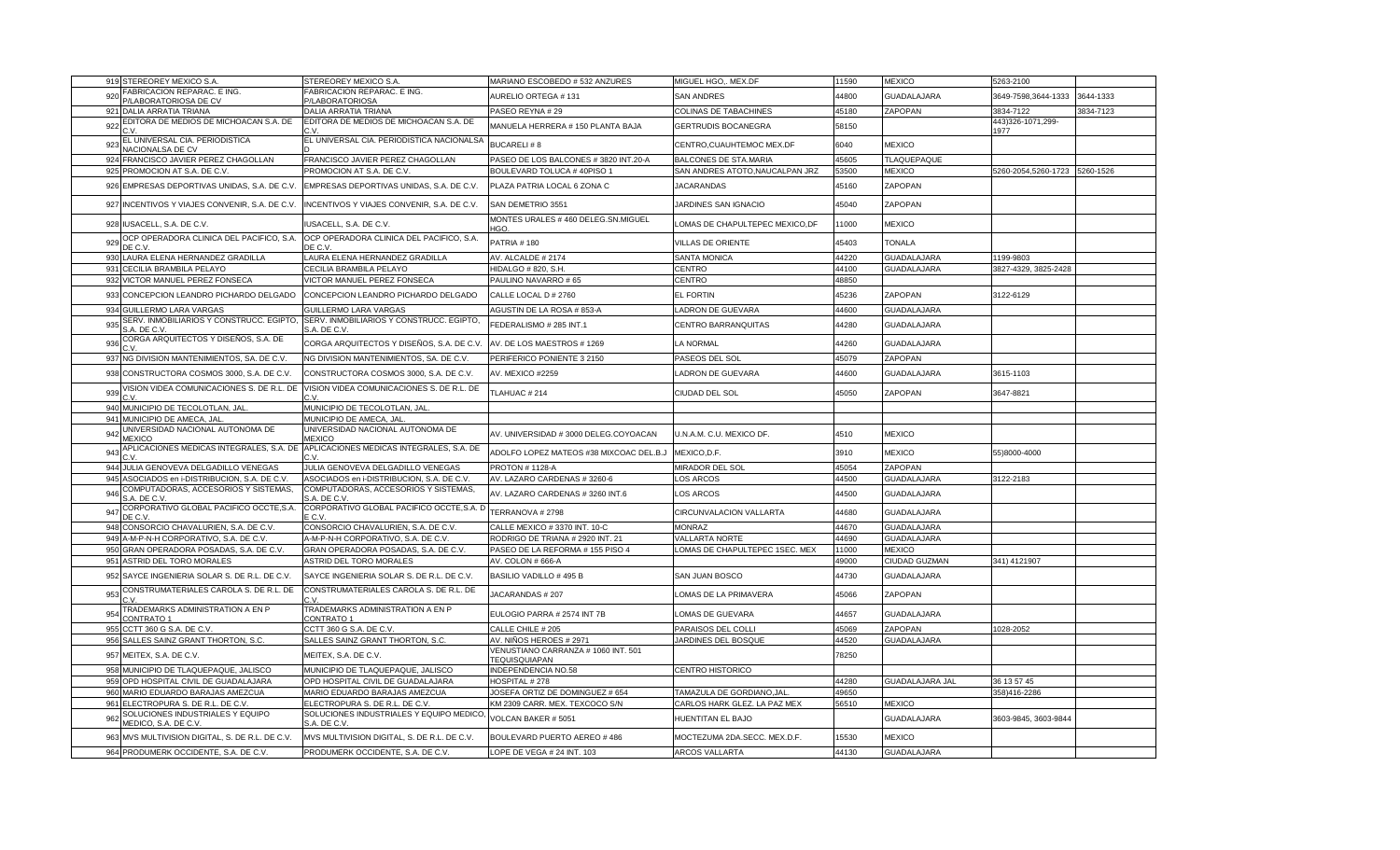| PROMOCIONES TURISTICAS AZTECA, S.A. DE<br>965                                            | PROMOCIONES TURISTICAS AZTECA, S.A. DE                       | AV. NIÑOS HEROES # 3089 M1A                             | JARDINES DE LOS ARCOS          | 44500          | GUADALAJARA                               | 3122-2020               |           |
|------------------------------------------------------------------------------------------|--------------------------------------------------------------|---------------------------------------------------------|--------------------------------|----------------|-------------------------------------------|-------------------------|-----------|
| COMISIONES Y REPRESENTACIONES<br>966<br>MEDICAS, SA. DE C.V                              | COMISIONES Y REPRESENTACIONES<br>MEDICAS, SA. DE C.V         | <b>JUSTO SIERRA # 2074</b>                              | LADRON DE GUEVARA              | 44600          | <b>GUADALAJARA</b>                        |                         |           |
| INST. MEXICANO DE INVESTIG. DE FAMILIA Y<br>967<br>POBLACION A.C.                        | INST. MEXICANO DE INVESTIG. DE FAMILIA Y<br>POBLACION A.C.   | MALAGA NTE. #25                                         | INSURGENTES MIXCOAC DELEG B.J. | 3920           | <b>MEXICO</b>                             | 5598-5673,5611-5876     |           |
| 968 SEINA MUEBLES, S.A. DE C.V.                                                          | SEINA MUEBLES, S.A. DE C.V.                                  | LAZARO CARDENAS # 4779-A                                | PRADOS VALLARTA                | 45020          | ZAPOPAN                                   | 1380-0933, 1380-0944    |           |
| 969 GRUPO RODME, S.A. DE C.V.                                                            | GRUPO RODME, S.A. DE C.V.                                    | AV. MEXICO #3370                                        | <b>MONRAZ</b>                  | 44670          |                                           | 36-47-63-40             |           |
|                                                                                          |                                                              |                                                         |                                |                |                                           |                         |           |
| 970 COMERCIALIZADORA FERUSCA, S.A. DE C.V.                                               | COMERCIALIZADORA FERUSCA, S.A. DE C.V.                       | GALEANA #1079                                           | <b>OS GIRASOLES</b>            | 45130          | ZAPOPAN                                   | 2400-4055               |           |
| 971 MOBIL FACTORY, S.A. DE C.V.                                                          | MOBIL FACTORY, S.A. DE C.V.                                  | AV. LA PAZ # 1603                                       | <b>AMERICANA</b>               | 44160          | <b>GUADALAJARA</b>                        | 3827-3975,              | 3827-3974 |
| CRUZ ROJA MEXICANA, I.A.P.<br>972                                                        | CRUZ ROJA MEXICANA, I.A.P.                                   | JUAN LUIS VIVES # 200 INT,.2                            | LUIS MORALES POLANCO MIGUEL HG | 11510          | <b>MEXICO</b>                             |                         |           |
| 973 GLOBAL INCOM, S.A. DE C.V.                                                           | GLOBAL INCOM, S.A. DE C.V.                                   | TABASCO NO.152 INT.501 Y 502                            | <b>ROMA</b>                    |                |                                           | 55145729                |           |
| 974 REDYCOM, S.A. DE C.V.                                                                | REDYCOM, S.A. DE C.V.                                        | LAZARO CARDENAS # 3189                                  | CHAPALITA                      |                | <b>GUADALAJARA</b>                        | 3122-9115               | 3647-3928 |
| 975 COMERCIALIZADORA CJR S. DE R.L. DE C.V.                                              | COMERCIALIZADORA CJR S. DE R.L. DE C.V.                      | PRADO DE LAS ROSAS 333                                  | COL. PRADOS TEPEYAC            | 45050          | ZAPOPAN                                   | 1581-8733               |           |
| 976 JOSE RUBEN ASCENCIO NAVA                                                             | JOSE RUBEN ASCENCIO NAVA                                     | AV. CENTRAL 19-A                                        | CD GRANJA                      | 45010          | ZAPOPAN                                   |                         |           |
|                                                                                          | GRUPO CONSTRUCTOR ARQING S.A DE C.V                          |                                                         |                                |                |                                           |                         |           |
| 977 GRUPO CONSTRUCTOR ARQING S.A DE C.V                                                  |                                                              | SAN DIEGO No.2                                          | LA PROVIDENCIA                 | 49086          | <b>GUADALAJARA</b>                        | 01 341 41 39 393        |           |
| 978 GRUPO PIX S.A. DE C.V.                                                               | GRUPO PIX S.A. DE C.V                                        | FRANCIA 1703                                            | <b>COL MODERNA</b>             | 44190          | <b>GUADALAJARA</b>                        |                         |           |
| 979 GRUPO COMERCIAL GELEM S.A. DE C.V.                                                   | GRUPO COMERCIAL GELEM S.A. DE C.V                            | AV NIÑOS HEROES 1147                                    | <b>GUADALAJARA CENTRO</b>      | 4410           | <b>GUADALAJARA</b>                        | 3528-0761               |           |
| 980 COBALTICA S.A. DE C.V                                                                | COBALTICA S.A. DE C.V                                        | 1era PRIVADA DE COMPOSTELA No 1                         | VILLAS DE LA HACIENDA          | 45640          | TLAJOMULCO DE ZUÑIGA                      | 3676-6626               |           |
| COMERCIALIZADORA E IMPORTADORA                                                           | COMERCIALIZADORA E IMPORTADORA                               |                                                         |                                |                |                                           |                         |           |
| 981<br>INTERNACIONAL STAR S.A. DE C.V.                                                   | INTERNACIONAL STAR S.A. DE C.V.                              | <b>IUAN DOMINGUEZ 362</b>                               | CONSTITUCION                   | 45180          | ZAPOPAN                                   |                         |           |
| 982<br>IGNEUS S.A. DE C.V.                                                               | IGNEIUS S.A. DE C.V.                                         | <b>TORRES QUINTERO 22</b>                               | <b>SEATTLE</b>                 | 45110          | ZAPOPAN                                   |                         |           |
| ESTRUCTURAS Y CONSTRUCCIONES LAYMA<br>983                                                | ESTRUCTURAS Y CONSTRUCCIONES LAYMA S/                        | CALLE 32 NUM 2693                                       | ZONA INDUSTRIAL                | 44940          | <b>GUADALAJARA</b>                        | 31 45 11 45             |           |
| SA DE CV                                                                                 | DE CV                                                        |                                                         |                                |                |                                           |                         |           |
| 984 ERNESTO JAIR CASTILLO HUIZAR                                                         | ERNESTO JAIR CASTILLO HUIZAR                                 | <b>TUCAN # 191</b>                                      | PINAR DE LAS PALOMAS           | 45406          | <b>TONALA</b>                             |                         |           |
| CLUB DE INDUSTRIALES DE JALISCO A.C.<br>985                                              | CLUB DE INDUSTRIALES DE JALISCO A.C.                         | FRANCISCO JAVIER GAMBOA No. 2                           | <b>LADRON DE GUEVARA</b>       | 44600          | <b>GUADALAJARA</b>                        | 36150010                | 36150010  |
| SERVICIOS DE VIAJES Y TURISMO EDUCATIVO<br>986<br>S. DE R.L. DE C.V                      | SERVICIOS DE VIAJES Y TURISMO EDUCATIVO<br>S. DE R.L. DE C.V | MANUEL CAUÑA 3184-16                                    | <b>MONRAZ</b>                  | 44670          | <b>GUADALAJARA</b>                        | 36 16 53 37             |           |
| 987 GRUPO COUNTIER, S. DE R.L. DE C.V                                                    | GRUPO COUNTIER, S. DE R.L. DE C.V                            | AV. HIDALGO # 1952 INT 01                               | LADRON DE GUEVARA              | 44600          | <b>GUADALAJARA</b>                        | 36303597                |           |
| 988<br>TOKA INSVESTMENT SA DE CV SOFOMER                                                 | TOKA INSVESTMENT SA DE CV SOFOMER                            | CALZADA GONZALEZ GALLO # 1269                           |                                | 44767          | <b>GUADALAJARA</b>                        | 01 800 300 8652         |           |
| COLEGIO DE CONTADORES PUBLICOS DE                                                        | COLEGIO DE CONTADORES PUBLICOS DE                            |                                                         |                                |                |                                           |                         |           |
| 989<br><b>GUADALAJARA</b>                                                                | GUADALAJARA                                                  | OSCAR WILDE #5561                                       | <b>JARDINES VALLARTA</b>       |                | ZAPOPAN                                   |                         |           |
| 990 DILABIM SA DE CV                                                                     | DILABIM SA DE CV                                             | LERDO DE TEJADA # 2440                                  | ARCOS VALLARTA                 | 44130          | GUADALAJARA                               |                         |           |
| 991 SERVICIO E INMUEBLES TURISTICOS S DE RL                                              | SERVICIO E INMUEBLES TURISTICOS S DE RL                      | AV. DE LAS ROSAS # 2933                                 | RINCONADA DEL BOSQUE           | 44530          | <b>GUADALAJARA</b>                        |                         |           |
| 992 MARTIN JAIME ACUÑA GARCIA                                                            | MARTIN JAIME ACUÑA GARCIA                                    | RIO RHIN #1368                                          | QUINTA VELARDE                 | 44430          | GUEADALAJARA                              | 3,650,325,233,423,000   |           |
| DISTRIBUIDORA DE EQUIPO MEDICO E                                                         | DISTRIBUIDORA DE EQUIPO MEDICO E                             |                                                         |                                |                |                                           |                         |           |
| 993<br><b>INDUSRIAL</b>                                                                  | <b>INDUSRIAL</b>                                             | AGUA AZUL # 1008                                        | JARDINES DEL MORAL             | 37160          | LEON, GTO                                 | 14777790167             |           |
| 994 RAFAEL ARAMBULA JIMENEZ                                                              | RAFAEL ARAMBULA JIMENEZ                                      | <b>TONALA #3346</b>                                     | <b>SAN PEDRO</b>               | 45500          | TLAQUEPAQUE                               | 38386537                | 38386537  |
| CENTRAL DE VIDRIOS Y ALUMINIOS DE<br>995                                                 | CENTRAL DE VIDRIOS Y ALUMINIOS DE                            | HUMBOLT #287                                            | CENTRO BARRANQUITAS            | 44280          | <b>GUADALAJARA</b>                        | 361,403,767,021         |           |
| <b>OCCIDENTE</b>                                                                         | <b>OCCIDENTE</b>                                             |                                                         |                                |                |                                           |                         |           |
| HOSPITAL MEXICO AMERICANO SC<br>996                                                      | HOSPITAL MEXICO AMERICANO SC                                 | COLOM0S # 2110                                          | LADRON DE GUEVARA              | 44620          | <b>GUADALAJARA</b>                        | 36483333                |           |
| 997 CLINICA QUIRURGICA SOLEDAD SA DE CV                                                  | CLINICA QUIRURGICA SOLEDAD SA DE CV                          | VOLCAN AJUSCO #5137                                     | EL COLLI URBANO                | 45070          | ZAPOPAN                                   | 36734343                |           |
| 998 HOSPITAL TERRANOVA SA DE CV                                                          | HOSPITAL TERRANOVA SA DE CV                                  | TERRANOVA #556                                          | PRADOS PROVIDENCIA             | 44670          | <b>GUADALAJARA</b>                        | 36412040                |           |
| 999 PROESA TECNOGAS SA DE CV                                                             | PROESA TECNOGAS SA DE CV                                     | AV. LA PAZ #76                                          | <b>MEXICALZINGO</b>            | 44180          | GUADALAJARA                               | 39428518                |           |
| 1000 MARPERLPHARMA MEXICO SA DE CV                                                       | MARPERLPHARMA MEXICO SA DE CV                                | ACUEDUNCO MOLINA DEL REY # 29                           | SAN JUAN TOTOLTPEC             | 53270          | EDO. DE MEXICO                            |                         |           |
| 1001 HUGO FAUSTINO GOVEA CERVANTES                                                       | HUGO FAUSTINO GOVEA CERVANTES                                | SANTA MARIA # 27                                        | FRACC. VILLAS SAN MARTIN       |                | TLAJOMULCO DE ZUÑIGA                      |                         |           |
| 1002 FESTIMED, S.C.                                                                      | FESTIMED, S.C                                                | JOSE MA. HEREDIA #2964                                  | PRADOS PROVIDENCIA             | 44670          | <b>GUADALAJARA</b>                        | 36404244, 4245          | 36404245  |
|                                                                                          |                                                              |                                                         |                                |                | SAN PEDRO                                 |                         |           |
| 1003 CERAMICA PADILLA S.A DE C.V.                                                        | CERAMICA PADILLA S.A DE C.V.                                 | PROGRESO # 290-A                                        | CENTRO                         | 45500          | <b>TLAQUEPAQUE</b>                        |                         |           |
| 1004 ELIA ROCIO VILLANUEVA GRANADOS                                                      | ELIA ROCIO VILLANUEVA GRANADOS                               | AV. PATRIA #3308                                        | LOMA BONITA EJIDAL             | 45085          | ZAPOPAN                                   | 1351952                 |           |
| 1005 MANUEL RODRIGO PRIETO ALDAPE                                                        | MANUEL RODRIGO PRIETO ALDAPE                                 | CAMINO DEL CAPOTE # 244                                 | LOS GAVILANES                  | 45645          | TLAJOMULCO DE ZUÑIGA                      |                         |           |
| 1006 INTERACTIVIDAD TOTAL DE MEXICO S.A DE C.V INTERACTIVIDAD TOTAL DE MEXICO S.A DE C.V |                                                              | JOSE MA. RICO # 323-B                                   | <b>ACACIAS</b>                 | O3240          | <b>BENITO JUAREZ</b>                      | 55-55342006             |           |
| 1007 VICTOR HUGO NARVAEZ CONTRERAS                                                       | VICTOR HUGO NARVAEZ CONTRERAS                                | PENNSYLVANIA # 280-14A                                  | AMPLIACION NAPOLES             | O3810          | <b>BENITO JUAREZ</b>                      | 55-56879134             |           |
| 1008 JASG, S.C                                                                           | JASG, S.C                                                    | AV. LEONA VICARIO #1510                                 | ZONA TIJUANA                   | 22320          | <b>TIJUANA B.C</b>                        | 6888888                 |           |
| 1009 SERGIO VARGAS FLORES                                                                |                                                              |                                                         |                                |                |                                           |                         |           |
| JNIVERSIDAD AUTONOMA DE GUADALAJARA<br>101                                               | SERGIO VARGAS FLORES<br>HOSPITAL ANGEL LEAÑO                 | PRV. FRANCISCO VERDIN # 2158-R<br>AV. ANGEL LEAÑO # 500 | OS ROBLES                      | 44220<br>45200 | <b>GUADALAJARA JAL</b><br>ZAPOPAN         | 16182639<br>36 48 84 84 |           |
| UNIVERSIDAD AUTONOMA DE GUADALAJARA                                                      |                                                              |                                                         |                                |                |                                           |                         |           |
| 101<br>1012                                                                              | <b>HOSPITAL RAMON GARIBAY</b><br>PEDRO GONZALEZ AGREDANO     | ENRIQUE DIAZ DE LEON # 238                              | AMERICANA                      | 45100<br>44719 | GUADALAJARA JAL<br><b>GUADALAJARA JAL</b> | 36 48 84 74             |           |
| PEDRO GONZALEZ AGREDANO                                                                  |                                                              | STA. FE # 1477                                          | <b>TALPITA</b>                 |                |                                           | 36 09 54 71             |           |
| 1013 LUZ MARIA LIZBETH MARTINEZ BARCENAS                                                 | LUZ MARIA LIZBETH MARTINEZ BARCENAS                          | SAN GASPAR #1386                                        |                                | 44350          | <b>GUADALAJARA JAL</b>                    | 33 45 87 99             |           |
| 1014 VISUAL E IMPRESOS SA DE CV                                                          | VISUAL E IMPRESOS SA DE CV                                   | BASILIO VADILLO #814                                    | <b>LA HUERTA</b>               | 44370          | <b>GUADALAJARA JAL</b>                    |                         |           |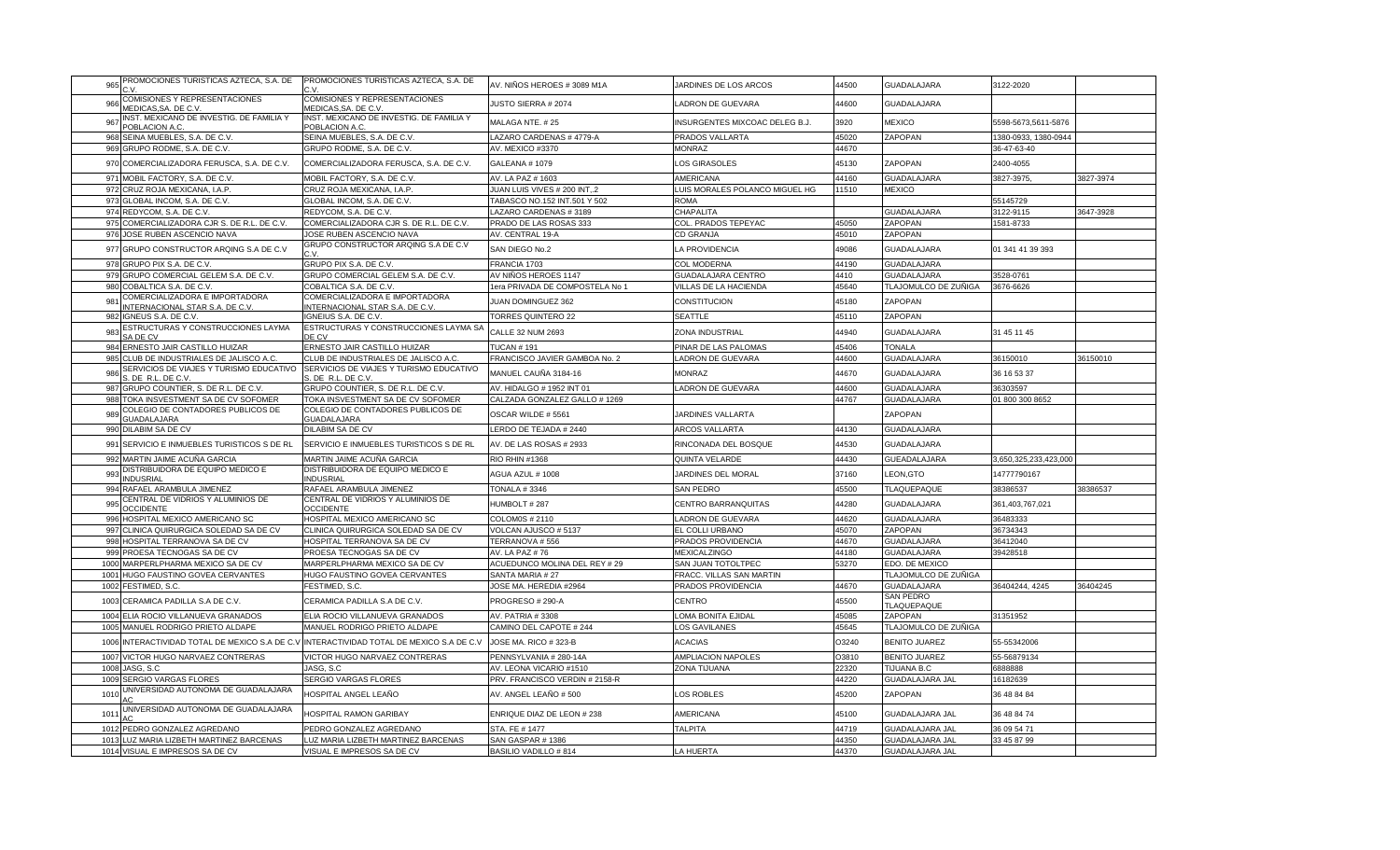| 1015         |                                                                               | JNIDAD DE SERVICIOS DE PATOLOGIA CLINICA UNIDAD DE SERVICIOS DE PATOLOGIA CLINICA     | AV. MEXICO # 2341                        | LADRON DE GUEVARA             | 44650          | <b>GUADALAJARA JAL</b>                   | 36 69 03 11, 12, 13        | 36 69 03 10      |
|--------------|-------------------------------------------------------------------------------|---------------------------------------------------------------------------------------|------------------------------------------|-------------------------------|----------------|------------------------------------------|----------------------------|------------------|
| 101          | TAMIZ AMPLIADO DE YUUCATAN SA DE CV                                           | TAMIZ AMPLIADO DE YUUCATAN SA DE CV                                                   | CALLE 26 # 210 LOC. 22                   | FRACC. ALTABRISA              | 97133          | MERIDA YUCATAN                           | 01 999 1679323             | 01 999 1679139   |
| 1017         | GRUGA INDUSTRIES, SA DE CV                                                    | GRUGA INDUSTRIES, SA DE CV                                                            | JOSE NATIVIDAD MACIAS # 1510-A           | 18 DE MARZO                   | 44960          | <b>GUADALAJARA</b>                       | 31 44 18 98                |                  |
| 1018         | CLINICA SANTO DOMINGO SA DE CV                                                | CLINICA SANTO DOMINGO SA DE CV                                                        | AV. CIRCUNVALACION, DIVISION DEL NORTE # | JARDINES ALCALDE              | 44270          | <b>GUADALAJARA</b>                       | 38532121                   |                  |
| 1019         | RODELIO KASTEN MIRANDA                                                        | RODELIO KASTEN MIRANDA                                                                | CALE SAN FELIPE #778                     | <b>JESUS</b>                  | 44200          | <b>GUADALAJARA JAL</b>                   | 38 25 04 73-97             |                  |
| 1020         | PAUL ARCHIBALDO CONTRERAS GONZALEZ                                            | PAUL ARCHIBALDO CONTRERAS GONZALEZ                                                    | AV. CONCHITAS # 2729-                    | RECIDENCIAL LOMA BONITA       | 45086          | ZAPOPAN                                  | 39 15 40 148               |                  |
| 1021         | RAFAEL SANCHEZ ZEBADUA                                                        | RAFAEL SANCHEZ ZEBADUA                                                                | AV. 1 SUR PONIENTE # 1489                | CENTRO                        | 29000          | TUXTLA GUTIERREZ,<br><b>CHIAPAS</b>      | 961 60 25 155              |                  |
| 1022         | GRUPO MABRAGO SA DE CV                                                        | GRUPO MABRAGO SA DE CV                                                                | CALLE MONTE PELVOUX#111-101              | LOMAS DE CHAPULTEPEC          | 11000          | MEXICO D.F                               | 0155 52 824485             |                  |
| 1023         | INOVAMEDIK SA DE CV                                                           | INOVAMEDIK SA DE CV                                                                   | MONTE PELVOUX#111                        | LOMAS DE CHAPULTEPEC          | 11000          | MEXICO D.F                               | 0155 26 23 27 33           |                  |
| 1024         | TAMIZAJE PLUZ SA DE CV                                                        | TAMIZAJE PLUZ SA DE CV                                                                | CALE 27 DE FEBRERO# 1828                 | ATASTA DE SERRA               | 86100          | VILLAHERMOSA TABASCO                     | 993 31 52 894              |                  |
| 1025         | S.G. DIAGNOSTICA SA DE CV                                                     | S.G. DIAGNOSTICA SA DE CV                                                             | LEOPOLDO PADILLA #5732                   | PASEOS DEL SOL                | 45079          | ZAPOPAN                                  | 39 15 67 00                |                  |
| 1026         | DIEZ EN LINEA S.A DE C.V                                                      | DIEZ EN LINEA S.A DE C.V                                                              | DR. JOSE MARIA VERTIZ # 1205             | LETRAN VALLE                  | 3650           | MEXICO D.F                               | 36 26 61 81                | 36 26 61 82      |
| 1027         | ALEJANDRA CELINA BARAJAS SILVA                                                | ALEJANDRA CELINA BARAJAS SILVA                                                        | COMONFORT #397                           | <b>REVOLUCION</b>             | 44410          | <b>GUADALAJARA JAL</b>                   | 12 92 82 43                |                  |
| 1028         | <b>IOSTALES GB,S.A DE C.V.</b>                                                | HOSTALES GB, S.A DE C.V.                                                              | BELGRADO # 1 INT. 1                      | <b>JUAREZ</b>                 | 6600           |                                          |                            |                  |
| 1029         | ENROTUR, S.C                                                                  | <b>ENROTUR, S.C.</b>                                                                  | RAYON #62                                | <b>CENTRO</b>                 | 49056          |                                          |                            |                  |
| 1030         | OPERADORA TLAYOLAN S.A DE C.V                                                 | OPERADORA TLAYOLAN S.A DE C.V                                                         | JAVIER MINA #35                          | CENTRO                        | 49000          | CIUDAD GUZMAN                            | 341 41 23 317              |                  |
| 103'         | GRUPO EMPRESARIAL OFERTAS S. DE R.L. DE                                       | GRUPO EMPRESARIAL OFERTAS S. DE R.L. DE                                               | AV. LOPEZ MATEOS SUR # 5142              | LA CALMA                      | 45070          | <b>GUADALAJARA</b>                       | 36 32 70 30                |                  |
| 1032         | PUBLICACIONES METROPOLITANAS S.A. DE                                          | PUBLICACIONES METROPOLITANAS S.A. DE C.V                                              | INSURGENTES SUR # 706 PISO 10            | COLONIA DEL VALLE             | 3100           | <b>MEXICO</b>                            | 53 400 700                 | 53 400 730       |
| 1033         | /ALLARTA OPINA EDICIONES S.A DE C.V                                           | VALLARTA OPINA EDICIONES S.A DE C.V                                                   | MERIDA #118                              | VERSALLES                     | 48310          | PUERTO VALLARTA                          | 322 22 42829               |                  |
| 1034         | RADIO ORIGEN S.A. DE C.V.                                                     | RADIO ORIGEN S.A. DE C.V                                                              | HEROES DE NACOZARI # 137 INT. L1         | <b>BUENOS AIRES</b>           | 63732          |                                          |                            |                  |
| 1035         |                                                                               | SANATORIO Y MATERNIDAD COLONIAS S.A. DE SANATORIO Y MATERNIDAD COLONIAS S.A. DE<br>٦V | HIDALGO #1351                            | LADRON DE GUEVARA             | 44600          | <b>GUADALAJARA</b>                       | 38 25 18 88, 38 25 14      |                  |
| 1036         | SERVICIOS MEDICOS OMEGA SA DE CV                                              | SERVICIOS MEDICOS OMEGA SA DE CV                                                      | ARBOLEDAS # 2444                         | <b>BOSQUES DE LA VICTORIA</b> | 44540          | <b>GUADALAJARA</b>                       | 36714521                   | 36710185         |
| 1037         | PATRICIA TERESA RAMIREZ GALVEZ                                                | PATRICIA TERESA RAMIREZ GALVEZ                                                        | BELISARIO DOMINGUEZ #3736                | HUENTITAN EL ALTO             | 44390          | <b>GUADALAJARA</b>                       | 366740707                  | 36034519         |
| 1038         | ELDA MARIA DOLORES NAVARRO ALEJOS                                             | ELDA MARIA DOLORES NAVARRO ALEJOS                                                     | AV. MORELOS # 220 INT. 1                 | <b>CENTRO</b>                 | 47980          | <b>DEGOLLADO</b>                         | 345 937 2195               |                  |
| 1039         | RAMIRO GONZALEZ TORRICO                                                       | RAMIRO GONZALEZ TORRICO                                                               | CARRETERA NACIONAL # 25-A                | CENTRO                        | 49400          | TIZAPAN EL ALTO                          | 37680230                   |                  |
| 1040         | GRUPPO GERITEX, S.A. DE C.V.                                                  |                                                                                       | DR. ROBERTO MICHEL# 772                  | <b>SAN CARLOS</b>             | 44460          | GUADALAJARA JAL                          | 36-19-92-10,36-19-71-      | 36-19-71-82      |
| 1041         | CLINICA SAN PIO, S.A DE C.V.                                                  |                                                                                       | AV. LOPEZ MATEOS NORTE #766              | <b>LADRON DE GUEVARA</b>      | 44600          | GUADALAJARA JAL                          | 36 16-6661, 36 16-<br>8558 | 36 16-6062       |
| 1042         | BIOANALISIS DE VALLARTA, S.C.                                                 | BIOANALISIS DE VALLARTA, S.C.                                                         | BOULEVARD TEPIC XALIZCO # 226            | PEÑITAS                       | 63167          | TEPIC, NAYARIT                           | 01(322) 224 4287           |                  |
| 1043         | NGENIERIA Y SISTEMAS ELECTROMEDICOS,<br>A DE C.V                              | INGENIERIA Y SISTEMAS ELECTROMEDICOS,<br>S.A DE C.V                                   | AV. HIDALGO #2174                        | ARCOS VALLARTA                | 44140          | GUADALAJARA JAL                          | 36 30 97 42                |                  |
|              | 1044 MARTHA YOLANDA CASILLAS MUÑOZ                                            | MARTHA YOLANDA CASILLAS MUÑOZ                                                         | CARR. SAN MIGUEL- SAN JULIAN KM. 2 S/N   |                               | 47140          | SAN MIGUEL EL ALTO<br><b>JALISCO</b>     | 01 (347) 788 4255          | 01(347) 788 2984 |
|              | 1045 CORPORACION LENAC, S.A DE C.V                                            | CORPORACION LENAC, S.A DE C.V                                                         | PROGRESO #11-A                           | ZACOALCO DE TORRES            | 45750          | ZACOALCO DE TORRES,<br>IΔI               | 01(326) 4230-466           | 01(326) 4230-466 |
| 1046         | <b>TERESA JIMENEZ FLORES</b>                                                  | TERESA JIMENEZ FLORES                                                                 | MORELOS # 165                            | <b>CENTRO</b>                 | 47800          | OCOTLAN JALISCO                          | 922-1752                   | 922-1752         |
| 1047         | MA. VICTORIA REYES CONTRERAS                                                  | MA. VICORIA REYES CONTRERAS                                                           | CALLE ARCILLA #36                        | <b>ARENALES TAPATIOS</b>      | 45066          | ZAPOPAN JALISCO                          | 10 28 39 62                | 10 28 39 62      |
| 1048         | QUIMICA VALANER, S.A DE C.V                                                   | QUIMICA VALANER, S.A DE C.V                                                           | JALAPA #77                               | <b>ROMA</b>                   | 6700           | MEXICO D.F                               | 55 25 5725                 | 55 25 5625       |
| 1049         | SERVICIOS DE SALUD DE SINALOA                                                 | SERVICIOS DE SALUD DE SINALOA                                                         | CERRO MONTEBELLO # 150 OTE.              | FRAC. MONTEBELLO              | 44100          | CULIACAN, SINALOA                        |                            |                  |
| 1050         | <b>UZ MARINA TACHE PALLARES</b><br>DENTIDAD EMPRESARIAL TEXTIL S. DE R.L DE   | LUZ MARINA TACHE PALLARES<br>IDENTIDAD EMPRESARIAL TEXTIL S. DE R.L DE                | PRIMERO DE MAYO # 261-A                  | CENTRO                        | 49000          | CD. GUZMAN JAL                           | 341 414 3791               |                  |
| 105'         |                                                                               |                                                                                       | AV. CENTRAL # 100                        | CIUDAD GRANJA                 | 45010          | ZAPOPAN JALISCO                          |                            |                  |
| 1052         | <b>JAIME FLAVIO NAVARRO HERNANDEZ</b>                                         | JAIME FLAVIO NAVARRO HERNANDEZ                                                        | PRIMERO DE MAYO #157 A INT. 6            | <b>CENTRO</b>                 | 49000          | CD. GUZMAN JAL<br>CD. GUZMAN JAL         | 412 63 03                  |                  |
| 1053         | MARIA ELENA BARBOZA ALVAREZ                                                   | MARIA ELENA BARBOZA ALVAREZ                                                           | PRIMERO DE MAYO #157 INT. 4              | <b>CENTRO</b>                 | 49000          |                                          |                            |                  |
| 1054<br>1055 | CESAR ALFONSO MARQUEZ CASTILLO<br>CAFOLAB, S.A DE C.V                         | CESAR ALFONSO MARQUEZ CASTILLO<br>CAFOLAB, S.A DE C.V                                 | RIO ZAPOTLAN #16<br><b>COLON #680</b>    | <b>ATLAS</b><br>CENTRO        | 44870<br>49000 | GUADALAJARA                              | 36 59 66 05                |                  |
| 1056         | MANUEL ALEJANDRO RODRIGUEZ VILLEGAS                                           | MANUEL ALEJANDRO RODRIGUEZ VILLEGAS                                                   | POTRERO DEL LLANO #1704                  | 18 DE MARZO                   | 44960          | CD. GUZMAN JAL<br><b>GUADALAJARA JAI</b> | 01 341 412 63 63           |                  |
| 1057         | SERVICIOS AUTOMOTRICES FERMA, S. DE R.L                                       | SERVICIOS AUTOMOTRICES FERMA, S. DE R.L.                                              | CIRCUNVALACION DIV. DEL NORTE # 1220     | <b>GUADALUPANA</b>            | 44220          | <b>GUADALAJARA JAL</b>                   | 38 53 53 16                |                  |
| 1058         | DE C.V.<br>INST. DE SERVICIOS DE SALUD DEL ESTADO<br><b>DE AGUASCALIENTES</b> | DE C.V.<br>INST. DE SERVICIOS DE SALUD DEL ESTADO DE<br><b>AGUASCALIENTES</b>         | MARGIL DE JESUS # 1501                   | FRACC. LAS ARBOLEDAS          | 20020          | <b>AGUASCALIENTES</b>                    | 449 910-7900               |                  |
| 1059         | O.P.D. SALUD DE TLAXCALA                                                      | O.P.D. SALUD DE TLAXCALA                                                              | IGNACIO PICAZO NTE. # 25                 | CENTRO                        | 90800          | CHIAUTEMPAN, TLAXCALA                    |                            |                  |
| 1060         | CENTRO DE INVEST. Y EDUCACION EN<br><b>DIABETES Y ENFERMEDADES A.C</b>        | CENTRO DE INVEST. Y EDUCACION EN<br>DIABETES Y ENFERMEDADES A.C.                      | TARASCOS #3314                           | FRACC. MONRAZ                 | 44670          | <b>GUADALAJARA</b>                       |                            |                  |
| 106'         | ABORATORIO DE INMUNOLOGIA CLINICA, S.A<br>IF C.V                              | LABORATORIO DE INMUNOLOGIA CLINICA, S.A<br>DE C.V                                     | JUSTO SIERRA # 2821 INT. N0. P.B         | <b>VALLARTA NTE.</b>          | 44690          | <b>GUADALAJARA JAL</b>                   |                            |                  |
| 1062         | <b>FECNOLOGIA Y METALES EL TEJON, S.A DE</b>                                  | TECNOLOGIA Y METALES EL TEJON, S.A DE .CV                                             | J.J. MACIAS # 71                         | SAN AGUSTIN                   | 45645          | TLAJOMULCO DE ZUÑIGA                     | 31 33 92 41                |                  |
| 1063         | SERVICIOS IMAGENOLOGICOS DE OCCIDENTE,<br>A. DE C.V.                          | SERVICIOS IMAGENOLOGICOS DE OCCIDENTE,<br>S.A. DE C.V                                 | AV. LOPEZ MATEOS NTE. # 1042             | COL. ITALIA PROVIDENCIA       | 44648          | GUADALAJARA JAL                          | 36 48 54 54                |                  |
|              | 1064 IVAN FRANCISCO JOSE LOPEZ SALAZAR                                        | IVAN FRANCISCO JOSE LOPEZ SALAZAR                                                     | ALFAREROS #419                           | <b>TLAQUEPAQUE</b>            | 45500          | TLAQUEPAQUE JAL.                         |                            |                  |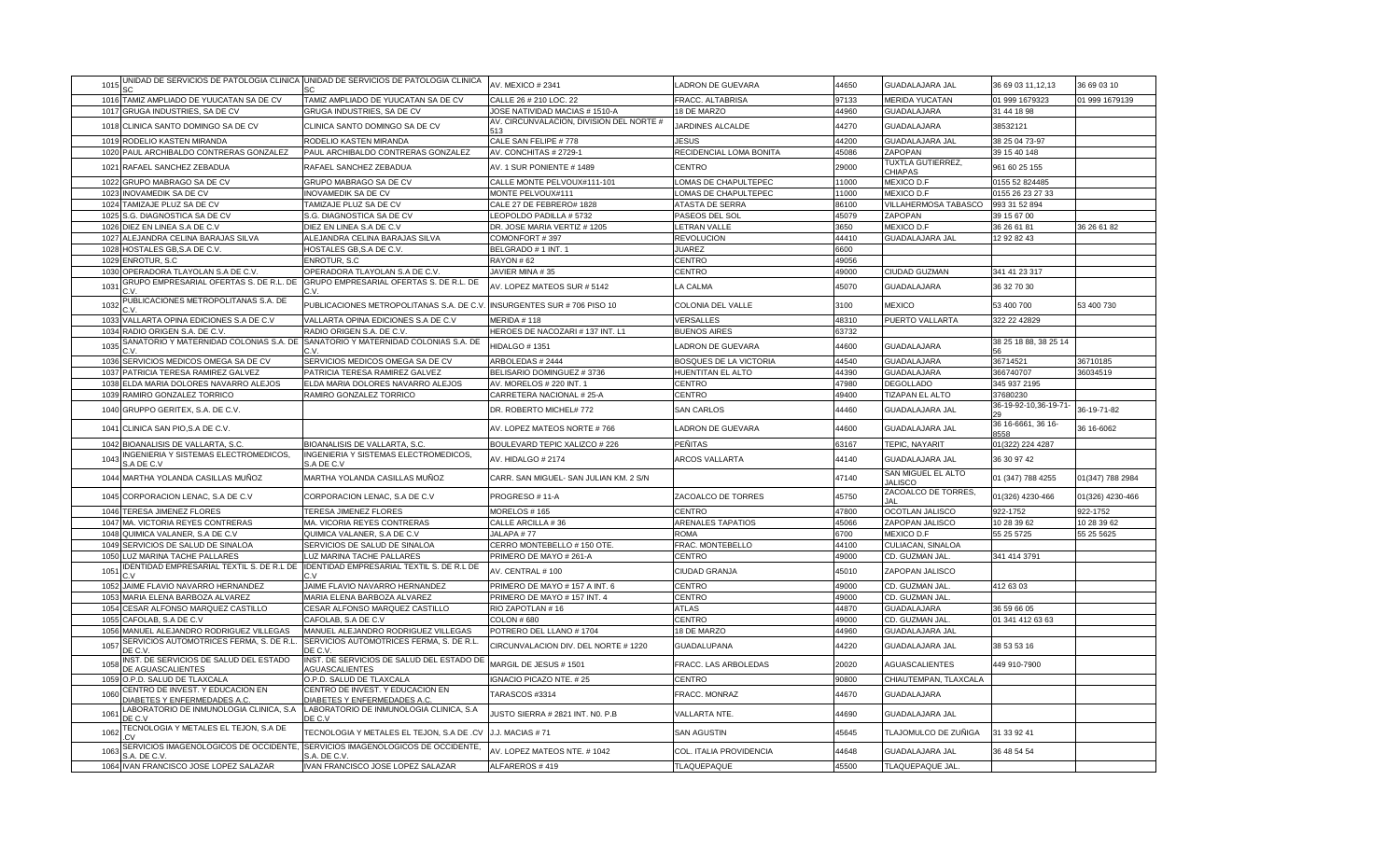| 1065 MB CONSULTORES EMPRESARIALES, S.C.                                                                                                 | MB CONSULTORES EMPRESARIALES, S.C.                                                            | AVENIDA LAFONTAINE # 123                                      | <b>POLANCO</b>                            | 11550          | MEXICO D.F                               | 36 69 56 27          |                |
|-----------------------------------------------------------------------------------------------------------------------------------------|-----------------------------------------------------------------------------------------------|---------------------------------------------------------------|-------------------------------------------|----------------|------------------------------------------|----------------------|----------------|
| GLOBAL ARMS S. DE R. L. DE C.V<br>1066                                                                                                  | GLOBAL ARMS S. DE R. L. DE C.V                                                                | AV. CAHAPULTEPEC # 259 INT. NO. A                             | <b>AMERICANA</b>                          | 44160          | GUADALAJARA                              |                      |                |
| 1067<br><b>ITZIGUARI PEREZ MARQUEZ</b>                                                                                                  | <b>ITZIGUARI PEREZ MARQUEZ</b>                                                                | <b>RODEO #228</b>                                             | MISION DE CAPISTRANO                      | 45200          | ZAPOPAN JALISCO                          | 37 35 58 62          |                |
| ELEVADORES MANTENIMIENTO Y PROYECTOS<br>1068<br>S.A DE C.V                                                                              | ELEVADORES MANTENIMIENTO Y PROYECTOS<br>S.A DE C.V                                            | AV. MOCTEZUMA # 144 PISO 7 A                                  | CIUDAD DEL SOL                            |                | ZAPOPAN JALISCO                          | 36 73 40 70          |                |
| 1069<br>SYSOCC, S.A DE C.V                                                                                                              | SYSOCC, S.A DE C.V                                                                            | <b>AQUILES SERDAN # 770-A</b>                                 | EL MIRADOR                                | 44370          | <b>GUADALAJARA</b>                       | 33 42 28 31          | 33 42 28 32    |
| /ERSALLES CENTRO DE IMAGENOLOGIA S.A<br>1070<br>DE C.V                                                                                  | VERSALLES CENTRO DE IMAGENOLOGIA S.A DE                                                       | ALCALDE # 2170 INT. B                                         | <b>SANTA MONICA</b>                       | 14220          | <b>GUADALAJARA</b>                       |                      |                |
| 107                                                                                                                                     | JNIDAD DE SERVICIOS DE PATOLOGIA CLINICA UNIDAD DE SERVICIOS DE PATOLOGIA CLINICA             | AV. MEXICO # 2341                                             | LADRON DE GUEVARA                         | 44650          | <b>GUADALAJARA</b>                       | 36 69 03 11          |                |
| EQUIPOS AUDIOLOGICOS S.A DE C.V<br>1072                                                                                                 | EQUIPOS AUDIOLOGICOS S.A DE C.V                                                               | AV. DURANGO #312                                              | <b>ROMA</b>                               | O6700          | MEXICO D.F                               | 55 52 11 36 03       |                |
| 1073<br>JOSE DE JESUS SERNA REYNAGA                                                                                                     | JOSE DE JESUS SERNA REYNAGA                                                                   | FRANCISCO GONZALEZ LEON # 1137                                | ARRAYANES                                 | 44760          | <b>GUADALAJARA</b>                       | 33 16 16 38 21       |                |
| 1074 AC & SALES NUTRICIONALES S.A DE C.V                                                                                                | AC & SALES NUTRICIONALES S.A DE C.V                                                           | AV. DE LOS CIPRESES #7164                                     | CIUDAD GRANJA                             | 45010          | ZAPOPAN                                  | 36 27 57 91          | 36 27 57 91    |
| TRACTO FRENOS DE MANZANILLO S. DE RL.<br>1075<br>DE C.V                                                                                 | TRACTO FRENOS DE MANZANILLO S. DE RL. DE                                                      | SALVADOR LOPEZ CHAVEZ # 1444                                  | QUINTA VELARDE                            | 44430          | GUADALAJARA                              | 15 91 77 23          |                |
| 1076<br>RIVERA EQUIPO PARA EVENTOS S.A DE C.V                                                                                           | RIVERA EQUIPO PARA EVENTOS S.A DE C.V                                                         | CONTRERAS MEDELLIN #764                                       | ARTESANOS                                 | 44200          | GUADALAJARA                              | 36 14 22 48          | 36 58 31 41    |
| 1077 CARLOS ALBERTO MERCADO PEREZ                                                                                                       | CARLOS ALBERTO MERCADO PEREZ                                                                  | CALZADA INDEPENDENCIA NORTE # 1167                            | INDEPENDENCIA PTE                         | 44290          | <b>GUADALAJARA</b>                       | 33 31 40 27          | 15 95 71 35    |
| 1078<br>SANDRA ISABEL BARAJAS HERRERA                                                                                                   | SANDRA ISABEL BARAJAS HERRERA                                                                 | INOCENCIO ARREOLA #3292                                       | R. FLORES MAGON                           | 44240          | <b>GUADALAJARA</b>                       | 15 22 66 51          |                |
| JUAN CARLOS VILLASEÑOR GOMEZ<br>1079                                                                                                    | JUAN CARLOS VILLASEÑOR GOMEZ                                                                  | MIGUEL ALEMAN #381                                            |                                           | 59000          | SAHUAYO                                  | 353) 532 20 42       |                |
| GRUPO FARMACOS ESPECIALIZADOS S.A DE                                                                                                    | GRUPO FARMACOS ESPECIALIZADOS S.A DE                                                          |                                                               |                                           |                |                                          |                      |                |
| 1080                                                                                                                                    |                                                                                               | QUERETARO #137                                                | <b>ROMA</b>                               | 6700           | MEXICO D.F                               |                      |                |
| 1081 BERMAR UNIVERSAL S.A DE C.V                                                                                                        | BERMAR UNIVERSAL S.A DE C.V.                                                                  | FERMIN RIESTRA #1690                                          | <b>MODERNA</b>                            | 44190          | <b>GUADALAJARA</b>                       | 33 44 15 20          | 33 44 15 20    |
| 1082<br>RODRIGO GARCIA BARON                                                                                                            | RODRIGO GARCIA BARON                                                                          | FRAY BARTOLOME DE LAS CASAS #630                              | LA BADERA                                 | 44450          | <b>GUADALAJARA</b>                       |                      |                |
| 1083 PAULO CESAR FERNANDEZ ROJAS                                                                                                        | PAULO CESAR FERNANDEZ ROJAS                                                                   | 8 DE JULIO #3070                                              | LOMAS DE POLANCO                          | 44960          | GUADALAJARA                              | 314,474,717,981      |                |
| 1084 MAYRA GUADALUPE ROMERO PEREZ                                                                                                       | MAYRA GUADALUPE ROMERO PEREZ                                                                  | <b>JUSTINO BARAJAS #3-A</b>                                   | <b>MARTINICA</b>                          | 45180          | ZAPOPAN                                  |                      |                |
| 1085 ROBERTO CARLOS BAEZA ESTRADA                                                                                                       | ROBERTO CARLOS BAEZA ESTRADA                                                                  | INDEPENDENCIA #4899-A                                         | STA. MARIA DEL PUEBLITO                   | 45018          | ZAPOPAN                                  | 37 19 05 17          |                |
| 1086 ALTOS RENDIMIENTOS PRODUCTIVOS, S.C.                                                                                               | ALTOS RENDIMIENTOS PRODUCTIVOS, S.C.                                                          | STA. TERESA DE JESUS #718                                     | <b>CAMINO REAL</b>                        | 45040          | ZAPOPAN                                  |                      |                |
| INTERMUEBLE SPACIO'S, S.A DE C.V.<br>1087                                                                                               | INTERMUEBLE SPACIO'S, S.A DE C.V.                                                             | AV. LA PAZ #1410                                              | AMERICANA                                 | 44160          | <b>GUADALAJARA</b>                       | 3827-4970            |                |
| 1088 BUSMAN COMERCIALIZADORA S. A. DE C.V.                                                                                              | BUSMAN COMERCIALIZADORA S. A. DE C.V.                                                         | ADOLFO LOPÉZ MATEOS # 5638                                    | <b>ARBOLEDAS</b>                          | 45070          | ZAPOPAN                                  | 3616 0138            |                |
| 1089 DISTRIB. QUIMICA Y HOSP GAP, S.A. DE C.V.                                                                                          | DISTRIB. QUIMICA Y HOSP GAP, S.A. DE C.V.                                                     | AV PASEO DE LA REFORMA 502                                    | OMAS DEL MARQUES                          | 76146          | QUERETARO                                | 14422456704          |                |
| 1090<br>SA DE CV                                                                                                                        | CIA. PERIODISTICA DEL SOL DE GUADALAJARA CIA. PERIODISTICA DEL SOL DE GUADALAJARA<br>SA DE CV | CALZ. INDEPENDENCIA SUR #324                                  | CENTRO                                    | 44100          | GUADALAJARA                              | 3613 0690            | 3613 0796      |
| 1091 IVAN GONTES MARTINEZ                                                                                                               | <b>IVAN GONTES MARTINEZ</b>                                                                   | PERIFERICO MANUEL GOMEZ MORIN #391                            | STA. MARGARITA                            | 44140          | ZAPOPAN                                  | 36857001             |                |
|                                                                                                                                         |                                                                                               |                                                               |                                           |                |                                          |                      |                |
| 1092<br>JUAN CARLOS HERNANDEZ ARAUZA                                                                                                    | JUAN CARLOS HERNANDEZ ARAUZA                                                                  | RIO JUCHITLAN #68                                             | <b>ATLAS</b>                              | 44870          | <b>GUADALAJARA</b>                       | 36181306             | 36186842       |
| JUAN JIMENEZ GUTIERREZ<br>1093                                                                                                          | JUAN JIMENEZ GUTIERREZ                                                                        | RENACIMIENTO #19                                              | <b>AEROPUERTO</b>                         | 45692          | EL SALTO                                 |                      |                |
| 1094 SOCORRO CECILIA PADILLA VEGA                                                                                                       | SOCORRO CECILIA PADILLA VEGA                                                                  | INDUSTRIAL #1670                                              | <b>BLANCO Y CUELLAR</b>                   | 44730          | <b>GUADALAJARA</b>                       | 16734450, 38490082   |                |
| 1095 RAUL RUAN PARTIDA                                                                                                                  | 16 DE SEPTIEMBRE #130                                                                         | 16 DE SEPTIEMBRE #130                                         | CENTRO                                    | 47600          | TEPATITLAN DE MORELOS                    |                      |                |
| 1096 MA. DE LOS DOLORES DIAZ PRIETO                                                                                                     | HERRERA Y CAIRO # 17 -B                                                                       | HERRERA Y CAIRO # 17-B                                        | <b>CENTRO</b>                             | 47200          | <b>TEOCALTICHE</b>                       |                      |                |
| COMERCIALIZADORA MAJTEL SA DE CV<br>1097                                                                                                | COMERCIALIZADORA MAJTEL SA DE CV                                                              | CALLE 14 # 1999                                               | <b>FERROCARIL</b>                         | 44440          | <b>GUADALAJARA</b>                       |                      |                |
| ABBA-FARMA SA DE CV<br>1098                                                                                                             | ABBA-FARMA SA DE CV                                                                           | AERONAUTICA # 6910 INT. L-18 ALA A                            | JARDINES DEL AEROPUERTO                   | 32695          | CIUDAD JUAREZ                            | 6130086              | 390076         |
|                                                                                                                                         |                                                                                               |                                                               |                                           |                |                                          |                      |                |
| 1099 ROCA VISUAL PROMOCIONES SA DE CV<br>COMERCIALIZADORA DE CURACION Y<br>1100                                                         | ROCA VISUAL PROMOCIONES SA DE CV<br>COMERCIALIZADORA DE CURACION Y                            | INDUSTRIA DEL AGAVE #189<br>SIERRA NEVADA # 907               | <b>INDUSTRIAL</b><br>INDEPENDENCIA        | 45130<br>44950 | ZAPOPAN<br>GUADALAJARA                   | 36181707             | 36743219       |
| REGISTROS MEDICOS S DE RL DE CV                                                                                                         | REGISTROS MEDICOS S DE RL DE CV                                                               |                                                               |                                           |                |                                          |                      |                |
| 1101 PAPELERA PRINCIPADO SA DE CV                                                                                                       | PAPELERA PRINCIPADO SA DE CV                                                                  | AVENIDA TLAHUAC # 84 A                                        | SANTA ISABEL INDUSTRIAL                   | 44950          | <b>GUADALAJARA</b>                       | 5554453000           |                |
| 1102 JOSE ENRIQUE ESPARZA MONROY                                                                                                        | JOSE ENRIQUE ESPARZA MONROY                                                                   | ISLA BARU # 2802-A                                            | JARDINES DE LA CRUZ                       | 44950          | <b>GUADALAJARA</b>                       | 38114206             | 31620406       |
| 1103 ARRENDA CLINIC S. DE R.L. DE C.V.<br>1104 MONTSERRAT ESTEFANIA FRANCO MACHUCA                                                      | ARRENDA CLINIC S. DE R.L. DE C.V.<br>MONTSERRAT ESTEFANIA FRANCO MACHUCA                      | CARDENAL #1218<br>ALONSO DE OJEDA # 1681                      | <b>MORELOS</b><br>FRACC. COLON INDUSTRIAL | 44910<br>44930 | <b>GUADALAJARA</b><br><b>GUADALAJARA</b> | 33332615<br>16148329 |                |
|                                                                                                                                         |                                                                                               |                                                               |                                           |                |                                          |                      |                |
| 1105 SOLUCION GLOBAL MERCANTIL S.A. DE C.V.<br>1106 MORET ZURO AGENCIA DE VIAJES S.A. DE C.V. MORET ZURO AGENCIA DE VIAJES S.A. DE C.V. | SOLUCION GLOBAL MERCANTIL S.A. DE C.V                                                         | HORTENCIA # 527-A<br>AV. CIRCUNVALACION, DIVISION DEL NORTE # | COL. AGRICOLA<br>INDEPENDENCIA            | 45236<br>44240 | ZAPOPAN<br><b>GUADALAJARA</b>            | 36377111, 36092550   | 36377114       |
|                                                                                                                                         |                                                                                               | $123 - A$                                                     |                                           |                |                                          |                      |                |
| 1107 HOSPITAL ESPAÑOL S.A. DE C.V                                                                                                       | HOSPITAL ESPAÑOL S.A. DE C.V                                                                  | DONATO GUERRA # 619                                           | CENTRO                                    | 44100          | <b>GUADALAJARA</b>                       | 36583214             |                |
| 1108 HOSPITAL VALLARTA S.A. DE C.V                                                                                                      | HOSPITAL VALLARTA S.A. DE C.V.                                                                | AV. MORELOS # 2126                                            | LADRON DE GUEVARA                         | 44600          | <b>GUADALAJARA</b>                       | 36157996             |                |
| 1109 HOSPITAL CMQ DE VALLARTA, S.A. DE C.V.                                                                                             | HOSPITAL CMQ DE VALLARTA, S.A. DE C.V.                                                        | <b>BASILIO BADILLO #365</b>                                   | <b>EMILIANO ZAPATA</b>                    | 48380          | PTO. VALLARTA                            |                      |                |
| 1110 JAVIER ROJAS AGUILAR                                                                                                               | JAVIER ROJAS AGUILAR                                                                          | CALLE DURAZNO #15                                             | HUERTOS FAMILIARES SAN PEDRO              | 47472          | LAGOS DE MORENO                          | 01474 746 7044       | 01474 746 7044 |
| 1111 AV SOFT DE MEXICO, S.A. DE C.V.                                                                                                    | AV SOFT DE MEXICO, S.A. DE C.V                                                                | BELISARIO DOMINGUEZ # 2088                                    | BELISARIO DOMINGUEZ                       | 44320          | <b>GUADALAJARA</b>                       | 38249475             | 38234317       |
| 1112 MARKETING QUE SI VENDE S.A. DE C.V.                                                                                                | MARKETING QUE SI VENDE S.A. DE C.V.                                                           | HOMERO #716                                                   | POLANCO                                   | 11550          | MEXICO D.F                               |                      |                |
| 1113 CASA ANTONIO, S.A. DE C.V.                                                                                                         | CASA ANTONIO, S.A. DE C.V.                                                                    | AV. TERRANOVA #415                                            | PROVIDENCIA                               | 44670          | GUADALAJARA                              | 36417981             |                |
| 1114 HECTOR MARTIN HERNANDEZ VELAZQUEZ                                                                                                  | HECTOR MARTIN HERNANDEZ VELAZQUEZ                                                             | <b>SAN MATEO # 1418</b>                                       | STA. MARIA                                | 44350          | <b>GUADALAJARA</b>                       | 36381535             | 44441030       |
| 1115 ANA GLORIA LOZANO KASTEN                                                                                                           | ANA GLORIA LOZANO KASTEN                                                                      | SANTO DOMINGO# 1112                                           | CHAPALITA                                 | 44240          | <b>GUADALAJARA</b>                       |                      |                |
| 1116 CODEQUIM S.A. DE C.V.                                                                                                              | CODEQUIM S.A. DE C.V.                                                                         | AV. CENTRAL #206                                              | SAN PEDRO DE LOS PINOS                    | O1180          | <b>MEXICO</b>                            |                      |                |
| COMERLAT, S.A. DE C.V<br>1117                                                                                                           | COMERLAT, S.A. DE C.V                                                                         | AV. CONCEPCION BEISTEGUI # 13 101-A                           | <b>DEL VALLE</b>                          | 03100          | GUADALAJARA                              | 55758165             |                |
| 1118 HOTEL CERVANTES S.A. DE C.V.<br>1119 ALIMENTOS LEDEZMA S. DE R.L                                                                   | HOTEL CERVANTES S.A. DE C.V.<br>ALIMENTOS LEDEZMA S. DE R.L                                   | PRISCILIANO SANCHEZ # 442<br>LUCAS ALAMAN # 624               | CENTRO<br>LOMAS DEL PARADERO              | 44100<br>44840 | <b>GUADALAJARA</b><br><b>GUADALAJARA</b> | 35635526             |                |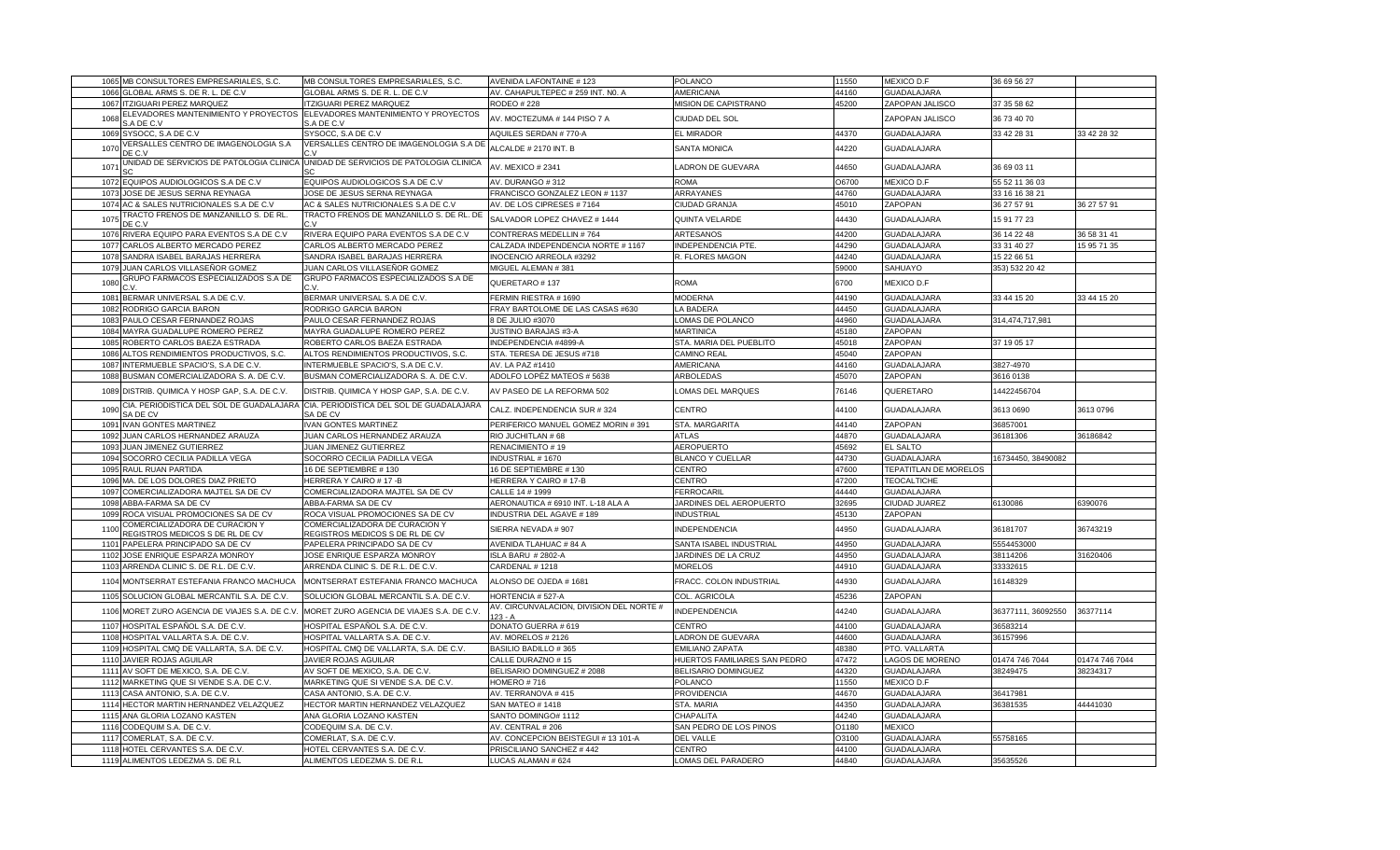|      | 1120 OXIMEDIC S. DE R.L. DE C.V.                                                        | OXIMEDIC S. DE R.L. DE C.V                                                  | AV. PERIFERICO PONIENTE # 4360                                    | SAN JUAN DE OCOTAN                                 | 45019          | ZAPOPAN                      | 36738680        |                  |
|------|-----------------------------------------------------------------------------------------|-----------------------------------------------------------------------------|-------------------------------------------------------------------|----------------------------------------------------|----------------|------------------------------|-----------------|------------------|
| 1121 | <b>MODESTO FARIAS OLIVA</b>                                                             | MODESTO FARIAS OLIVA                                                        | ALVARO OBREGON # 50 -A                                            | TUXTAN                                             |                | TUXTAN                       | 371417-2192     |                  |
|      | 1122 MEDICAL DEVICES DE MEXICO SA DE CV                                                 | MEDICAL DEVICES DE MEXICO SA DE CV                                          | DR. BARRAGAN # 501                                                | NAVARETE DEL. BENITO JUAREZ                        | O3020          | <b>MEXICO</b>                | 55306289        | 55388252         |
| 1123 | VICENTE BAROCCIO MENDOZA                                                                | VICENTE BAROCCIO MENDOZA                                                    | FERROCARIL # 176                                                  | CENTRO                                             | 44100          | <b>GUADALAJARA</b>           |                 |                  |
|      | 1124 KARINA GARCIA AGUILUZ                                                              | KARINA GARCIA AGUILUZ                                                       | AZUCENA MZ 62 LT 4                                                | <b>ROSARIO</b>                                     | O9930          | <b>IZTAPALAPA</b>            | 45961456        | 46149680         |
| 1125 | SUSANO PADILLA GONZALEZ                                                                 | SUSANO PADILLA GONZALEZ                                                     | RAMONA VILLALPANDO # 9                                            | <b>CENTRO</b>                                      | 47120          | <b>JALOSTOTITLAN</b>         |                 |                  |
| 1126 | SILVIA NAVA GONZALEZ                                                                    | SILVIA NAVA GONZALEZ                                                        | PRIVADA ARCA #43                                                  | PASEOS DE SANTIAGO                                 | 45404          | <b>TONALA</b>                | 11872970        |                  |
| 1127 | DISTRIBUIDORA GARCI CRESPO S. DE R.L. DE                                                | DISTRIBUIDORA GARCI CRESPO S. DE R.L. DE                                    | CALZADA DE LA VIGA # 891                                          | <b>SANTIAGO SUR</b>                                | 08800          | <b>IZTACALCO</b>             |                 |                  |
| 1128 | OPERADORA DE MEDIOS DEL PACIFICO S.A.<br>IF C.V                                         | OPERADORA DE MEDIOS DEL PACIFICO S.A. DE                                    | AV. MEXICO SUR 1ER PISO # 194                                     | CENTRO                                             | 63000          | <b>TEPIC</b>                 |                 |                  |
|      | 1129 SERVICIOS DIGITALES S.A. DE C.V.                                                   | SERVICIOS DIGITALES S.A. DE C.V.                                            | AV. VICENTE GUERRERO # 154                                        | <b>AGUABLANCA</b>                                  | 45235          | ZAPOPAN                      | 31231312        |                  |
| 1130 | AUTOZONE DE MEXICO S. DE R.L. DE C.V.                                                   | AUTOZONE DE MEXICO S. DE R.L. DE C.V.                                       | AV. GUERRERO # 2911                                               | <b>GUERRERO</b>                                    | 88240          | NUEVO LAREDO                 | 3336803288      |                  |
|      | 1131 JOSE LUIS GARCIA HERNANDEZ                                                         | JOSE LUIS GARCIA HERNANDEZ                                                  | DR. R MICHELL # 169                                               | COL. LAS CONCHAS S.R.                              | 44460          | GUADALAJARA                  | 36191170        |                  |
| 1132 | ROGELIO ORTIZ ALACANTAR                                                                 | ROGELIO ORTIZ ALACANTAR                                                     | CALZADA INDEPENDENCIA SUR # 601                                   | BARRAGAN HERNZADEZ                                 | 44469          | GUADALAJARA                  | 39427300        |                  |
| 1133 | JOSE LUIS PLACITO BRAVO                                                                 | JOSE LUIS PLACITO BRAVO                                                     | CALLE ATOTONILCO # 11-B                                           | HOGARES DE NVO. MEXICO                             | 45203          | ZAPOPAN                      | 18454900        |                  |
|      |                                                                                         |                                                                             |                                                                   |                                                    |                | TEPATITLAN DE MORELOS        |                 |                  |
|      | 1134 LUCIA DEL CARMEN NUÑO CORDOVA                                                      | LUCIA DEL CARMEN NUÑO CORDOVA                                               | AV. J. RICARDO ALCALA IÑIGUEZ 269                                 | CENTRO                                             | 47600          |                              |                 |                  |
| 1135 | COMERCIALIZADORA DE IMPRESOS Y<br>PROMOCIONES, S.A. DE C.V                              | COMERCIALIZADORA DE IMPRESOS Y<br>PROMOCIONES, S.A. DE C.V                  | IMA # 1925                                                        | <b>DEL FRESNO</b>                                  | 44900          | <b>GUADALAJARA</b>           |                 |                  |
| 1136 | VILLA CHAVEZ, S.A. DE C.V.                                                              | VILLA CHAVEZ, S.A. DE C.V.                                                  | /IDRIO # 1742                                                     | AMERICANA                                          | 44160          | GUADALAJARA                  | 38256824        |                  |
| 1137 | COMERCIALIZADORA EXPERTA DE JALISCO<br>S.A. DE C.V                                      | COMERCIALIZADORA EXPERTA DE JALISCO S.A<br>DE C.V                           | ARDIN CENTRAL #365                                                | SAN SEBASTIAN EL GRANDE                            | 45650          | TLAJOMULCO DE ZUÑIGA         | 36946393        |                  |
| 1138 | CAME SERVICIO AUTOMOTRIZ, S.A. DE C.V.                                                  | CAME SERVICIO AUTOMOTRIZ, S.A. DE C.V.                                      | AV. PATRIA ORIENTE # 2654                                         | COL. LAGOS DEL COUNTRY                             | 45177          | ZAPOPAN                      | 36330512        |                  |
| 1139 | JORGE HUMBERTO FUENTES RODRIGUEZ                                                        | JORGE HUMBERTO FUENTES RODRIGUEZ                                            | <b>HIDALGO #25</b>                                                | COL. INDIGENA                                      | 45019          | SAN JUAN DE OCOTAN           | 36739341        |                  |
| 1140 | PAPELERIA NUEVA OPCION, S.A. DE C.V                                                     | PAPELERIA NUEVA OPCION, S.A. DE C.V.                                        | PLAZA PATRIA ZONA H LOCAL 2                                       | COL. JACARANDAS                                    | 45160          | ZAPOPAN JAL                  |                 |                  |
|      | 1141 RAUL ORTEGA LOPEZ                                                                  | RAUL ORTEGA LOPERZ                                                          | RIO LA PAZ # 2756                                                 | FRACC. EL ROSARIO                                  | 44890          | GUADALAJARA                  | 363547195       | 36357195         |
|      | 1142 HECTOR SALVADOR CERBON AMBRIZ                                                      | HECTOR SALVADOR CERBON AMBRIZ                                               | CALLE ROSALES 21 DEPTO. 1002                                      | COL. TABACALERA                                    | 6030           | MEXICO D.F                   | 01(55) 55390044 | 01(55)5513338705 |
|      | 1143 SERVICIOS MEDICOS Y LABORATORIOS                                                   | SERVICIOS MEDICOS Y LABORATORIOS                                            | TORRES ADALID 1259 INT. 4 ENTRE PEZTAZOLI<br>' REBSAMEN           | PIEDAD NARVARTE                                    | 03000          | MEXICO D.F                   | 5511078178      |                  |
|      | 1144 PROCARDIO 21 S.A DE C.V.                                                           | PROCARDIO S.A DE C.V.                                                       | AV. AURELIO ACEVES # 225 ENTRE AV.<br>/ALLARTA Y AV. LOPEZ MATEOS | <b>VALLARTA PONIENTE</b>                           | 44110          | ZAPOPAN                      | 36151507        |                  |
|      | 1145 CONSTRUCCIONES VIKBRAK, S.A DE C.V.                                                | CONSTRUCCIONES VIKBRAK, S.A DE C.V.                                         | CARRET. FED. JIQUILPAN MANZANILLO<br>MARGEN IZQ. KM.1.5           | CIHUALPILLI                                        |                | TUXPAN JAL.                  |                 |                  |
| 1146 | AVICENA, S. DE R.L. DE C.V.                                                             | AVICENA, S. DE R.L. DE C.V                                                  | CALLE JORULLO # 1393                                              | INDEPENDENCIA                                      | 44258          | <b>GUADALAJARA</b>           | 15253743        | 15253955         |
|      | 1147 FRANCISCO ORTIZ MACIAS                                                             | FRANCISCO ORTIZ MACIAS                                                      | MAYAS #3147                                                       | FRACC. MONRAZ                                      | 44670          | GUADALAJARA                  |                 |                  |
|      | 1148 UNIVERSIDAD DE BAJA CALIFORNIA, S.C.                                               | UNIVERSIDAD DE BAJA CALIFORNIA S.C                                          | AV. PREPARATORIA #11                                              | CD. DEL VALLE                                      | 63157          | TEPIC, NAYARIT               |                 |                  |
|      | 1149 COUNTRY MOTORS, S.A. DE C.V.                                                       | COUNTRY MOTORS, S.A. DE C.V.                                                | AV. AMERICAS # 1166                                               |                                                    | 44620          | <b>GUADALAJARA</b>           | 38192121        |                  |
|      | 1150 DAOSA, S.A. DE C.V.                                                                | DAOSA, S.A. DE C.V.                                                         | AV. VALLARTA #6600                                                | <b>CD GRANJA</b>                                   |                | GUADALAJARA                  | 3331202100      |                  |
| 1151 | MILENIO MOTORS, S.A. DE C.V.                                                            | MILENIO MOTORS, S.A. DE C.V.                                                | PERIFERICO PONIENETE #2001                                        | SAN JUAN DE OCOTAN                                 | 45019          | ZAPOPAN                      | 38322800        | 38322813         |
|      | 1152 EURO ALEMANA, S.A. DE C.V.                                                         | EURO ALEMANA, S.A. DE C.V.                                                  | AV. VALLARTA 5300                                                 | JARDINES VALLARTA                                  | 45027          | ZAPOPAN                      | 33371919        |                  |
| 1153 | OZ AUTOMOTRIZ, S DE R.L. DE C.V.                                                        | OZ AUTOMOTRIZ, S DE R.L. DE C.V.                                            | AV. CIRCUNVALACIÓN 1180                                           | LOMAS DEL COUNTRY                                  | 44610          | <b>GUADALAJARA</b>           | 50009000        |                  |
|      | PLASENCIA GUADALAJARA, S.A. DE C.V.                                                     |                                                                             | AV. LOPEZ MATEOS SUR 2600                                         | LA CALMA                                           | 45050          | ZAPOPAN                      | 33444400        |                  |
| 1154 |                                                                                         | PLASENCIA GUADALAJARA, S.A. DE C.V.                                         |                                                                   |                                                    |                |                              |                 |                  |
| 1155 | <b>SMAEL SUAREZ HERNANDEZ</b>                                                           | <b>ISMAEL SUAREZ HERNANDEZ</b>                                              | RINCONADA DE LOS ABETOS # 67-A                                    | PRADERAS DE SAN ANTONIO                            | 45200          | ZAPOPAN                      |                 |                  |
| 1156 | COMERCIALIZADORA Y DISTRIBUIDORA<br><b>SOLARE S.A</b>                                   | COMERCIALIZADORA Y DISTRIBUIDORA SOLARE                                     | GUADALUPE MONTENEGRO # 1613                                       | AMERICANA                                          | 44160          | <b>GUADALAJARA</b>           | 38252843        |                  |
| 1157 | ARSNET S.A. DE C.V.                                                                     | ARSNET S.A. DE C.V                                                          | <b>IERCULES # 2500</b>                                            | JARDINES DEL BOSQUE                                | 44520          | GUADALAJARA                  | 36300271        |                  |
| 1158 | LIBRA SISTEMAS S.A. DE C.V.                                                             | IBRA SISTEMAS S.A. DE C.V.                                                  | AV. AMERICAS # 55                                                 | LADRON DE GUEVARA                                  | 44600          | GUADALAJARA                  | 36301555        | 36303760         |
| 1159 | MERCADO DE ACCESORIOS MARINOS Y<br>REDES, S.A DE C.V.                                   | MERCADO DE ACCESORIOS MARINOS Y REDES<br>S.A DE C.V.                        | MERCADO DEL MAR LOCAL 17                                          | <b>EL VIGIA</b>                                    | 45140          | ZAPOPAN                      |                 |                  |
|      | 1160 KATRA INTERNACIONAL S.A. DE C.V.                                                   | KATRA INTERNACIONAL S.A. DE C.V.                                            | <b>CIPRES # 934</b>                                               | <b>MORELOS</b>                                     | 44910          | <b>GUADALAJARA</b>           |                 |                  |
| 1161 | HEALTH SOLUTIONS S.A. DE C.V.                                                           | HEALTH SOLUTIONS S.A. DE C.V                                                | PABLO VILLASEÑOR # 80                                             | LADRON GUEVERA                                     | 44600          | <b>GUADALAJARA</b>           | 36150119        | 3615 0970        |
| 1162 | CLINICA DE CABEZA Y CUELLO DIAG. POR<br><u>MAGENES S. DE R.L. DE C.V.</u>               | CLINICA DE CABEZA Y CUELLO DIAG. POR<br>MAGENES S. DE R.L. DE C.V.          | AV. HIDALGO # 265                                                 | CENTRO                                             | 45100          | ZAPOPAN                      |                 |                  |
| 1163 | GMBS GLOBAL INTERNATIONAL SERVICES, S.<br>DE R.L. DE C.V                                | GMBS GLOBAL INTERNATIONAL SERVICES, S.<br>DE R.L. DE C.V                    | <b>JOSE CHAVEZ # 617</b>                                          | UNIDAD HABITACIONAL IXTAPA                         | 48280          | PUERTO VALLARTA              |                 |                  |
|      | CONVERGENCIA TECNOLOGICA DE                                                             | CONVERGENCIA TECNOLOGICA DE OCCIDENTE<br>S.A. DE C.V.                       | V. CUBILETE # 29-3                                                | PASEOS DEL SOL 3A SECCION                          | 45079          | ZAPOPAN                      | 30307352        | 30307350         |
| 1164 |                                                                                         |                                                                             |                                                                   | EL COLLI                                           | 45070          | ZAPOPAN                      |                 |                  |
|      | OCCIDENTE S.A. DE C.V.<br>1165 ANDRES ARAMBULA CAMPA                                    | ANDRES ARAMBULA CAMPA                                                       | /OLCAN MAURA LOA # 2684                                           |                                                    |                |                              |                 |                  |
|      | 1166 SOLUCIONES HOSPIJAL S.A. DE C.V.                                                   | SOLUCIONES HOSPIJAL S.A. DE C.V.                                            | PROLONGACION EMILIO CARRANZA # 1205 INT.                          | <b>EL VIGIA</b>                                    | 45140          | ZAPOPAN                      | 3312022573      |                  |
| 1167 | DIAGNOSTICO AVANZADO EN PATOLOGIA S DE DIAGNOSTICO AVANZADO EN PATOLOGIA S DE           |                                                                             | <b>IORULLO #1393</b>                                              | INDEPENDENCIA                                      | 45170          | ZAPOPAN                      |                 |                  |
|      | R.L. DE C.V                                                                             | R.L. D <u>E C.V</u>                                                         |                                                                   |                                                    |                |                              |                 |                  |
| 1168 | KAOMEX S.A DE C.V                                                                       | KAOMEX S.A DE C.V                                                           | ALLE ALHONDIGA # 2246                                             | <b>JARDINES DEL COUNTRY</b>                        | 45210          | GUADALAJARA                  |                 |                  |
| 1170 | 1169 EL GALLO DE JUAREZ S.A<br>INDUSTRIA JALISCIENSE DE REHABILITACION<br><b>SOCIAL</b> | EL GALLO DE JUAREZ S.A.<br>INDUSTRIA JALISCIENSE DE REHABILITACION<br>SOCIA | REPUBLICA #10<br>ARRETERA LIBRE A ZAPOTLANEJO K.M 17.5            | SAN JUAN DE DIOS<br>PENITENCIARIO DE PUENTE GRANDE | 44360<br>45420 | GUADALAJARA<br><b>TONALA</b> | 38831383        |                  |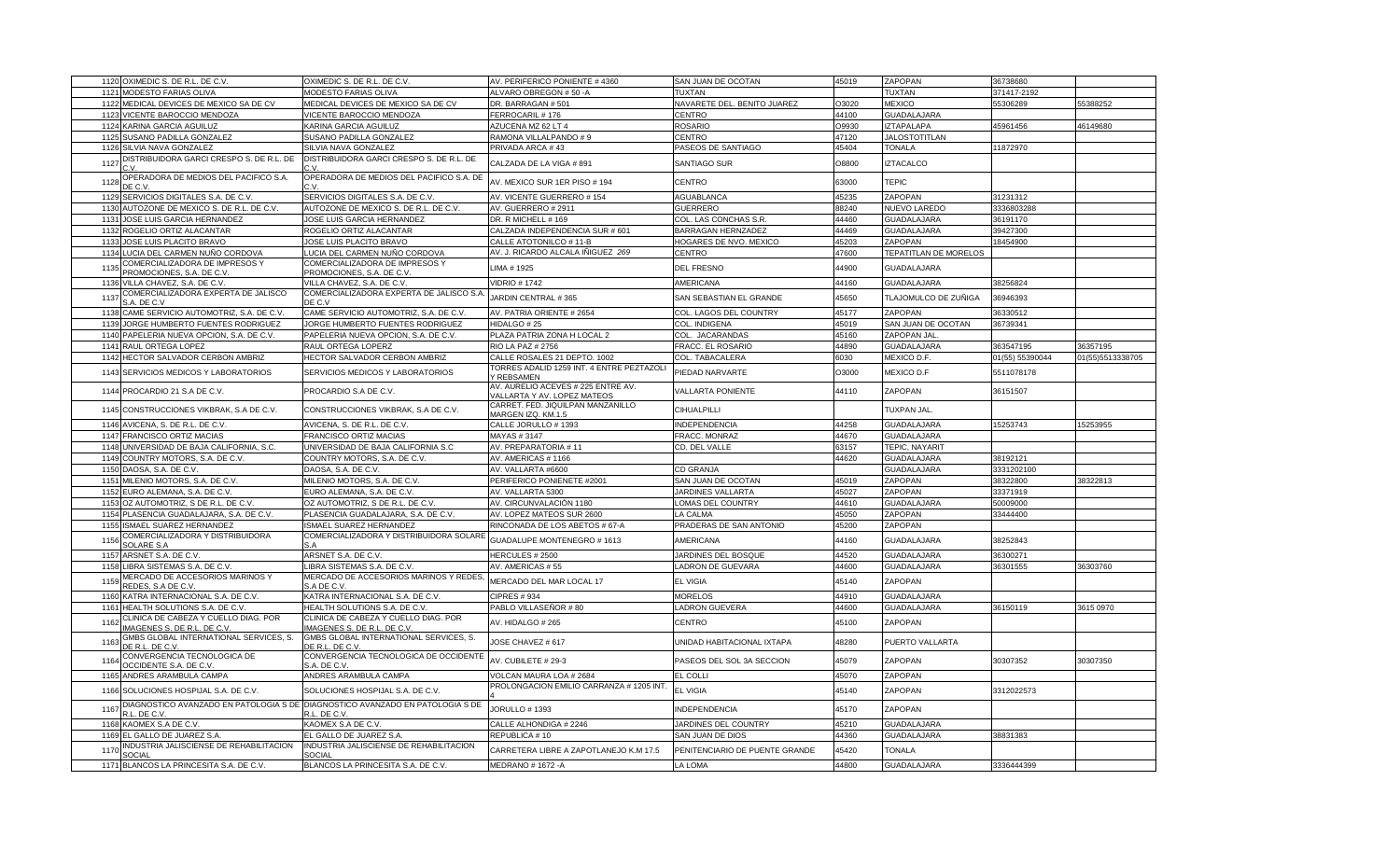| 1172<br>L.M. DISEÑO Y CONSTRUCCION S.A. DE C.V.                                                         | L.M. DISEÑO Y CONSTRUCCION S.A. DE C.V.                       | HACIENDA DE LOS BELENES # 1559                    | <b>OBLATOS</b>              | 44700 | <b>GUADALAJARA</b>    | 36865411          | 33152519 |
|---------------------------------------------------------------------------------------------------------|---------------------------------------------------------------|---------------------------------------------------|-----------------------------|-------|-----------------------|-------------------|----------|
| 1173 AD MEDIOS, S.A. DE C.V.                                                                            | AD MEDIOS, S.A. DE C.V.                                       | PROLONGACION SAN JORGE #120                       | VALLARTA SAN JORGE          | 44690 | GUADALAJARA           | 31212101          |          |
| 1174 RADIAL LLANTAS, S.A. DE C.V.                                                                       | RADIAL LLANTAS, S.A. DE C.V.                                  | AV. LAZARO CARDENAS # 2107                        | <b>LAS TORRES</b>           |       | <b>GUADALAJARA</b>    |                   |          |
| 1175 SOFTCAD S.A. DE C.V                                                                                | SOFTCAD S.A. DE C.V                                           | SAN ADRIAN #43                                    | <b>SAN PABLO</b>            | 45640 | TLAJOMULCO DE ZUÑIGA  | 31883136          |          |
| 1176 DIAGNOSTICO PARACLINICO, S.A. DE C.V                                                               | DIAGNOSTICO PARACLINICO, S.A. DE C.V                          | AV. MEXICO # 2798 P.B. - A                        | <b>VALLARTA NORTE</b>       | 44690 | <b>GUADALAJARA</b>    | 36411604          | 36419004 |
| SERVICIO PRIVADO DE EMERGENCIA, S.A. DE<br>1177                                                         | SERVICIO PRIVADO DE EMERGENCIA, S.A. DE<br>C.V                | AV. SAN FRANCISCO # 2356 int. No. M               | CHAPALITA                   | 44510 | <b>GUADALAJARA</b>    |                   |          |
| 1178<br>HOSPITAL DEL COUNTRY, S.A. DE C.V                                                               | HOSPITAL DEL COUNTRY, S.A. DE C.V                             | HECTOR BERLIOZ # 5092 - 2                         | RESIDENCIAL LA ESTANCIA     | 45030 | ZAPOPAN               | 38544500 EXT. 341 |          |
| HOSPITAL SANTA MARIA CHAPALITA, S.A. DE<br>1179                                                         | HOSPITAL SANTA MARIA CHAPALITA, S.A. DE                       | AV. NIÑO OBRERO # 1666                            | CHAPALITA                   | 45040 | ZAPOPAN               |                   |          |
| 1180 HPM REPRESENTACIONES, S. DE R.L. DE C.V.                                                           | HPM REPRESENTACIONES, S. DE R.L. DE C.V.                      | JOSE MARIA CRUZ # 633 INT. 16                     | REAL DEL BOSQUE             | 37109 | LEON, GTO             |                   |          |
| COMERCIALIZADORA HAGRE S.A. DE C.V<br>1181                                                              | COMERCIALIZADORA HAGRE S.A. DE C.V                            | AV. HIDALGO # 2163                                | LADRON DE GUEVARA           | 44600 | GUADALAJARA           | 36511212          |          |
| 1182 MAXI UNIFORMES SA DE CV                                                                            | MAXI UNIFORMES SA DE CV                                       | PROLONGACION MILO #3637                           | LA NOGALERA                 | 44470 | <b>GUADALAJARA</b>    | 36663666          |          |
| DISTRIBUIDORA FARMACEUTICA FIT WEIGHT<br>1183<br><b>S.A. DE C.V.</b>                                    | DISTRIBUIDORA FARMACEUTICA FIT WEIGHT<br>S.A. DE C.V.         | AV. SAN JACINTO #1141                             | JARDINES DE LA PAZ          |       | <b>GUADALAJARA</b>    | 01800 83 68 873   |          |
| ANGELES VISION HOSPITAL DE<br>1184<br><b>OFTALMOLOGIA</b>                                               | ANGELES VISION HOSPITAL DE OFTALMOLOGIA                       | AV. MANUEL GOMEZ MORIN # 244                      | SAN ANTONIO EL ALTO         | 47640 | TEPATITLAN DE MORELOS |                   |          |
| MISION VIDA ALBERGUE PARA ALCOHOLICOS<br>1185<br>Y DROGADICTOS                                          | MISION VIDA ALBERGUE PARA ALCOHOLICOS Y<br><b>DROGADICTOS</b> | RIVA PALACIO #100                                 | <b>GENERAL REAL</b>         | 14400 | <b>GUADALAJARA</b>    | 36183303          |          |
| 1186 GRUPO FORTALEZA DE VIDA                                                                            | GRUPO FORTALEZA DE VIDA                                       | CALLE HAITI # 2133                                | <b>DEL SUR</b>              | 44920 | GUADALAJARA           |                   |          |
| ABASTECEDORA DE INSUMOS PARA LA SALUD ABASTECEDORA DE INSUMOS PARA LA SALUD<br>1187<br>S.A. DE C.V.     | S.A. DE C.V                                                   | CALLE CHICLE # 205 1                              | PARQUE INDUSTRIAL           | 45069 | <b>GUADALAJARA</b>    |                   |          |
| INMOBILIARIA EN HOTELERIA VALLARTA<br>1188<br>SANTA FE, S DE RL DE CV                                   | INMOBILIARIA EN HOTELERIA VALLARTA SANTA<br>FE, S DE RL DE CV | AVENIDA SANTA FE #481-21-2101                     | CRUZ MANCA                  | 5349  | <b>MEXICO</b>         |                   |          |
| 1189 HOTELES MINERVA S.A. DE C.V.                                                                       | HOTELES MINERVA S.A. DE C.V.                                  | CIRCUNVALACION AGUSTIN YAÑEZ # 2760               | ARCOS VALLARTA              | 44130 | <b>GUADALAJARA</b>    | 35409700          |          |
| 1190 CENTRO DE PRENSA, S.A.                                                                             | CENTRO DE PRENSA, S.A.                                        | GRAL. CORONADO #30                                | AMERICANA                   | 44600 | <b>GUADALAJARA</b>    | 38255428          |          |
| 1191 PATRICIA APARICIO RODRIGUEZ                                                                        | PATRICIA APARICIO RODRIGUEZ                                   | DONATO GUERRA #399                                | CENTRO                      | 44100 | <b>GUADALAJARA</b>    |                   |          |
| 1192<br>CONTROMEDIOS, S.A. DE C.V                                                                       | CONTROMEDIOS, S.A. DE C.V                                     | AV. NIÑOS HEROES # 1555 6to. PISO INT. 602        | <b>MODERNA</b>              | 44190 | <b>GUADALAJARA</b>    |                   |          |
| YMMARSA PHARMACEUTICA S.A. DE C.V.<br>1193                                                              | YMMARSA PHARMACEUTICA S.A. DE C.V.                            | RUDYARD KIPLING #11368                            | COMPLEJO INDUSTRIAL         | 31109 | CHIHUAHUA             |                   |          |
| 1194 UNIFORMES LIMITED, S.A. DE C.V.                                                                    | UNIFORMES LIMITED, S.A. DE C.V.                               | PABLO VALDEZ #1977                                | <b>BLANCO Y CUELLAR</b>     | 44730 | <b>GUADALAJARA</b>    |                   |          |
| 1195 COGUSI S.A. DE C.V.                                                                                | COGUSI S.A. DE C.V.                                           | CARRETERA ZUMPANGO SAN ANDRES 1000                | <b>BARRIO SANTA MARIA</b>   | 55600 |                       |                   |          |
| 1196 IXA COMERCIALIZADORA S.A. DE C.V.                                                                  | IXA COMERCIALIZADORA S.A. DE C.V.                             | AV. DE LAS ROSAS # 545-2DO PISO LETRA C           | CHAPALITA ORIENTE           | 45040 | <b>GUADALAJARA</b>    |                   |          |
| 1197 ECOLLS, S.A. DE C.V                                                                                | ECOLLS, S.A. DE C.V.                                          | LIBRAMIENTO FRAY JUNIPERO SERRA # 2450            | COL. JURIQUILLA             | 76230 | QUERETARO             |                   |          |
| 1198 PROVEEDORA RAC, S.A. DE C.V.                                                                       | PROVEEDORA RAC, S.A. DE C.V.                                  | <b>CINTRA #1570</b>                               | STA. ELENA DE LA CRUZ       | 14230 | <b>GUADALAJARA</b>    |                   |          |
| 1199 MA. REBECA RAMOS LOMELI                                                                            | MA. REBECA RAMOS LOMELI                                       | ISLA RAZA # 2209                                  | JARD. DE SAN JOSE           | 44989 | <b>GUADALAJARA</b>    | 33352018          |          |
| 1200 AUDIMEDICAL, S.A. DE C.V.                                                                          | AUDIMEDICAL, S.A. DE C.V.                                     | AV. INSURGENTES NORTE # 1894-303                  | LINDA VISTA                 | O7300 | <b>MEXICO</b>         | 57814115          | 57810752 |
| 1201 LAURA GABRIELA MUÑOZ CEBALLOS                                                                      | LAURA GABRIELA MUÑOZ CEBALLOS                                 | CICLAMORES # 105-3                                | LA PERLA                    | 57820 | <b>MEXICO</b>         |                   |          |
| 1202 ZELGOL, S.A. DE C.V.                                                                               | ZELGOL, S.A. DE C.V.                                          | LAZARO CARDENAS # 2066                            | <b>DEL FRESNO</b>           | 44900 | ZAPOPAN               | 38111212          | 38101071 |
| INGENIERIA EN RADIODIAGNOSTICO DE<br>1203<br>MORELIA S.A. DE C.V                                        | INGENIERIA EN RADIODIAGNOSTICO DE<br>MORELIA S.A. DE C.V      | TECUEN #448                                       | <b>FELIX IRETA</b>          | 58070 | <b>MORELIA</b>        | 443 333 3000      |          |
| EL SENDERO, FUENTE DE AMOR Y SERVICIO,<br>1204                                                          | EL SENDERO, FUENTE DE AMOR Y SERVICIO,                        | AVENIDA AVILA CAMACHO # 1472 "C"                  | <b>MEZQUITAN COUNTRY</b>    | 44160 | <b>GUADALAJARA</b>    | 38271769          |          |
| 1205 ROBERTO VILLAGOMEZ AVALOS                                                                          | ROBERTO VILLAGOMEZ AVALOS                                     | CALLE 2 LEONARDO CHAVEZ SUPER MZ 6 MAZ<br>LOTE 61 | UNID. HAB. VICENTE GUERRERO | 9200  | <b>MEXICO</b>         |                   |          |
| CENTRO DE DESARRR. P/ LA MUJER NTRA SRA CENTRO DE DESARRR. P/ LA MUJER NTRA SRA<br>1206<br>DE LA LUZ AC | DE LA LUZ AC                                                  | C. GONZALEZ BOCANEGRA #139                        | CENTRO                      | 47180 | ARANDAS               |                   |          |
| CTRO DE RECUP Y REHAB PARA ENF DE<br>1207<br>ALCOL Y DROG ZON                                           | CTRO DE RECUP Y REHAB PARA ENF DE ALCOI<br>Y DROG ZON         | <b>IUAN ESCUTIA # 87</b>                          | ESTANCIA DE CUITZEO         | 45965 | <b>PONCITLAN</b>      | 01 664 689 33 54  |          |
| 1208 MARIA CRISTINA RUVALCABA GARCIA                                                                    | MARIA CRISTINA RUVALCABA GARCIA                               | JUAREZ # 83 PLANTA ALTA                           | CENTRO                      | 47300 | YAHUALICA             |                   |          |
| HECTOR MARTINEZ GONZALEZ<br>1209                                                                        | HECTOR MARTINEZ GONZALEZ                                      | PEDRO MORENO #33                                  | CENTRO                      | 47300 | YAHUALICA             | 3447842688        |          |
| 1210 LEONARDO ELEAZAR CRUZ ALCALA                                                                       | LEONARDO ELEAZAR CRUZ ALCALA                                  | MAPELO # 120 INT. 1                               | CENTRO                      | 47600 | TEPATITLAN DE MORELOS | 7014500           |          |
| <b>IMPORTADORA INTERNACIONAL DE SELLOS,</b><br>121<br>S.A. DE C.V.                                      | IMPORTADORA INTERNACIONAL DE SELLOS,<br>S.A. DE C.V           | ENRIQUE GONZALEZ MARTINEZ #161                    | CENTRO                      | 44100 |                       | 36141652          | 36141655 |
| LAB. DE ANALISIS CLINICOS SAN FCO. DE ASIS<br>1212<br>S.A. DE C.V                                       | LAB. DE ANALISIS CLINICOS SAN FCO. DE ASIS<br>S.A. DE C.V     | FRANCISCO I. MADERO #123                          | ZONA CENTRO                 | 36300 | LEON, GTO             |                   |          |
| 1213<br>ALEJANDRO ENRIQUE AREVALO MERCADO                                                               | ALEJANDRO ENRIQUE AREVALO MERCADO                             | LOMA DORADA # 20                                  | OMAS DE TEOCALTICHE         | 47200 | <b>TEOCALTICHE</b>    | 346 787 40 82     |          |
| HOSPITAL DE JESUS DE YAHUALICA. S.A. DE<br>1214                                                         | HOSPITAL DE JESUS DE YAHUALICA. S.A. DE                       | JUAREZ # 83                                       | CENTRO                      | 47300 | YAHUALICA             | 344 784 06 41     |          |
| CENTRO DE REHAB. ANTI-ALCOHOLICO,<br>1215<br>ALBERGUE LOS REYES, A.C                                    | CENTRO DE REHAB. ANTI-ALCOHOLICO,<br>ALBERGUE LOS REYES, A.C  | PETROLEROS MEXICANOS # 4988                       | SAN PEDRITO                 | 45625 | TLAQUEPAQUE           | 3336908080        |          |
| PRO PROVEEDORA DE RECURSOS<br>121<br>OPERATIVOS S.A. DE C.V.                                            | PRO PROVEEDORA DE RECURSOS<br>OPERATIVOS S.A. DE C.V.         | ENRIQUE L. CAMARENA # 242                         | AMERICANA                   | 44160 | <b>GUADALAJARA</b>    | 3316188938        |          |
| 1217<br>GAMA Y ZAFIRO, S.A. DE C.V                                                                      | GAMA Y ZAFIRO, S.A. DE C.V                                    | AV. VICENTE GUERRERO # 1004                       | COL. AGUA BLANCA INDUSTRIAL |       | ZAPOPAN               | 32710877          |          |
| CAMINO HACIA UNA VIDA NUEVA CON CRISTO,<br>1218                                                         | CAMINO HACIA UNA VIDA NUEVA CON CRISTO,<br>A.C                | ABASCAL Y SOUZA # 638                             | LA PERLA                    | 44360 | GUADALAJARA           |                   |          |
| 1219 COMBUSTIBLES DE OCCIDENTE, S.A. DE C.V.                                                            | COMBUSTIBLES DE OCCIDENTE, S.A. DE C.V.                       | CALLE 4 # 1515                                    | FERROCARRIL S.R.            | 14440 | GUADALAJARA           | 38125238          | 38109548 |